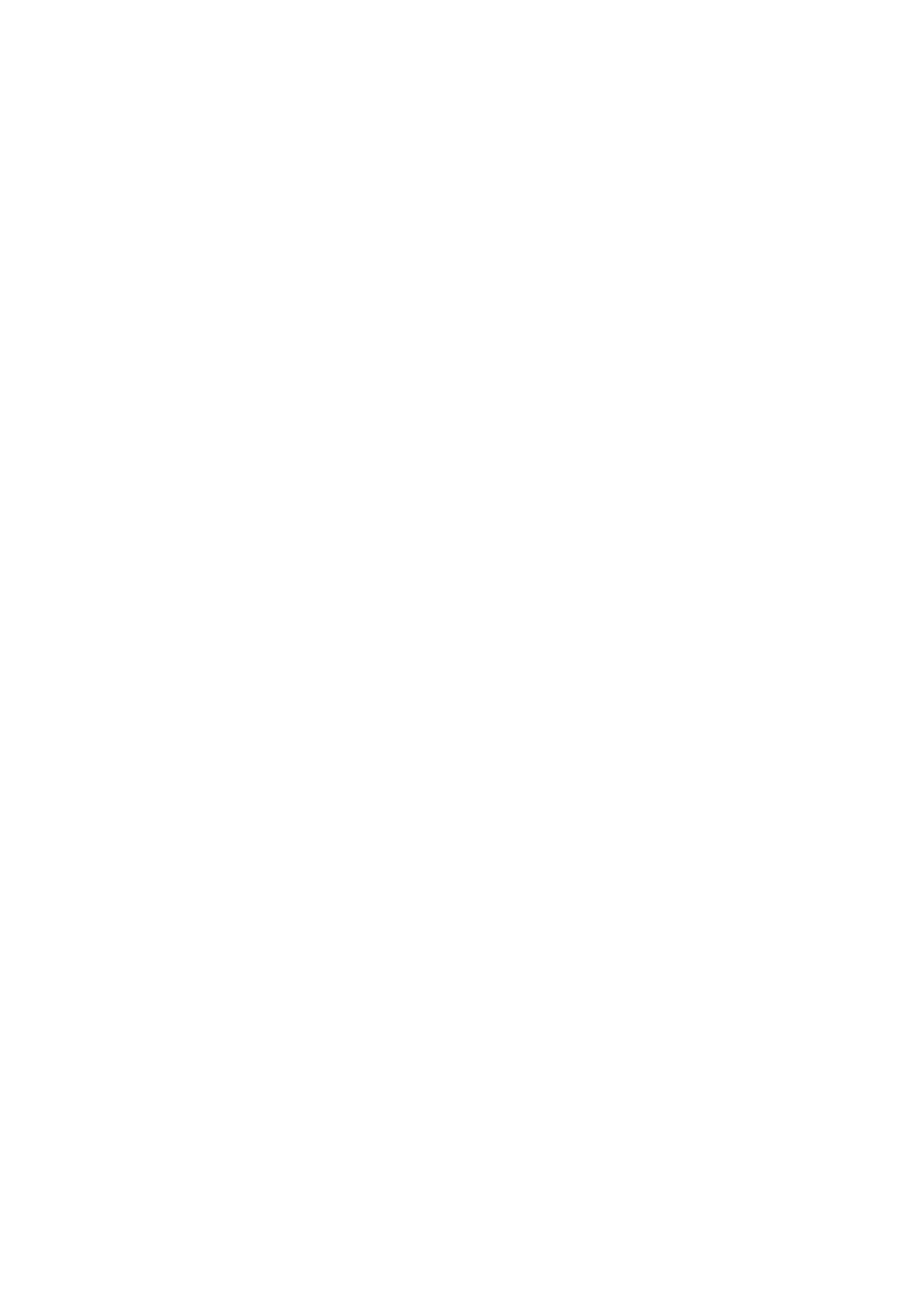## **CONTENTS**

| 1.   |                                                                                                |  |
|------|------------------------------------------------------------------------------------------------|--|
| 1.1  |                                                                                                |  |
| 1.2  |                                                                                                |  |
| 1.3  |                                                                                                |  |
| 1.4  |                                                                                                |  |
| 1.5  |                                                                                                |  |
| 1.6  |                                                                                                |  |
| 1.7  |                                                                                                |  |
| 2.   |                                                                                                |  |
| 2.1  |                                                                                                |  |
| 3.   |                                                                                                |  |
| 3.1  | OBJECTIONS/SUGGESTIONS OF STAKEHOLDERS, RESPONSE OF THE LICENSEE AND THE COMMISSION'S VIEWS 14 |  |
| 4.   |                                                                                                |  |
| 4.1  |                                                                                                |  |
| 4.2  |                                                                                                |  |
| 4.3  |                                                                                                |  |
| 4.4  |                                                                                                |  |
| 4.5  |                                                                                                |  |
| 4.6  |                                                                                                |  |
| 4.7  |                                                                                                |  |
| 4.8  |                                                                                                |  |
| 4.9  |                                                                                                |  |
| 4.10 |                                                                                                |  |
| 4.11 |                                                                                                |  |
| 4.12 |                                                                                                |  |
| 4.13 |                                                                                                |  |
| 4.14 |                                                                                                |  |
| 4.15 |                                                                                                |  |
| 4.16 |                                                                                                |  |
| 5.   |                                                                                                |  |
| 5.1  |                                                                                                |  |
| 5.2  |                                                                                                |  |
| 5.3  |                                                                                                |  |
| 5.4  |                                                                                                |  |
| 5.5  |                                                                                                |  |
| 5.6  |                                                                                                |  |
| 5.7  |                                                                                                |  |
| 5.8  |                                                                                                |  |
| 5.9  |                                                                                                |  |
| 5.10 |                                                                                                |  |
| 5.11 |                                                                                                |  |
| 5.12 |                                                                                                |  |
| 5.13 |                                                                                                |  |
| 5.14 |                                                                                                |  |
| 5.15 |                                                                                                |  |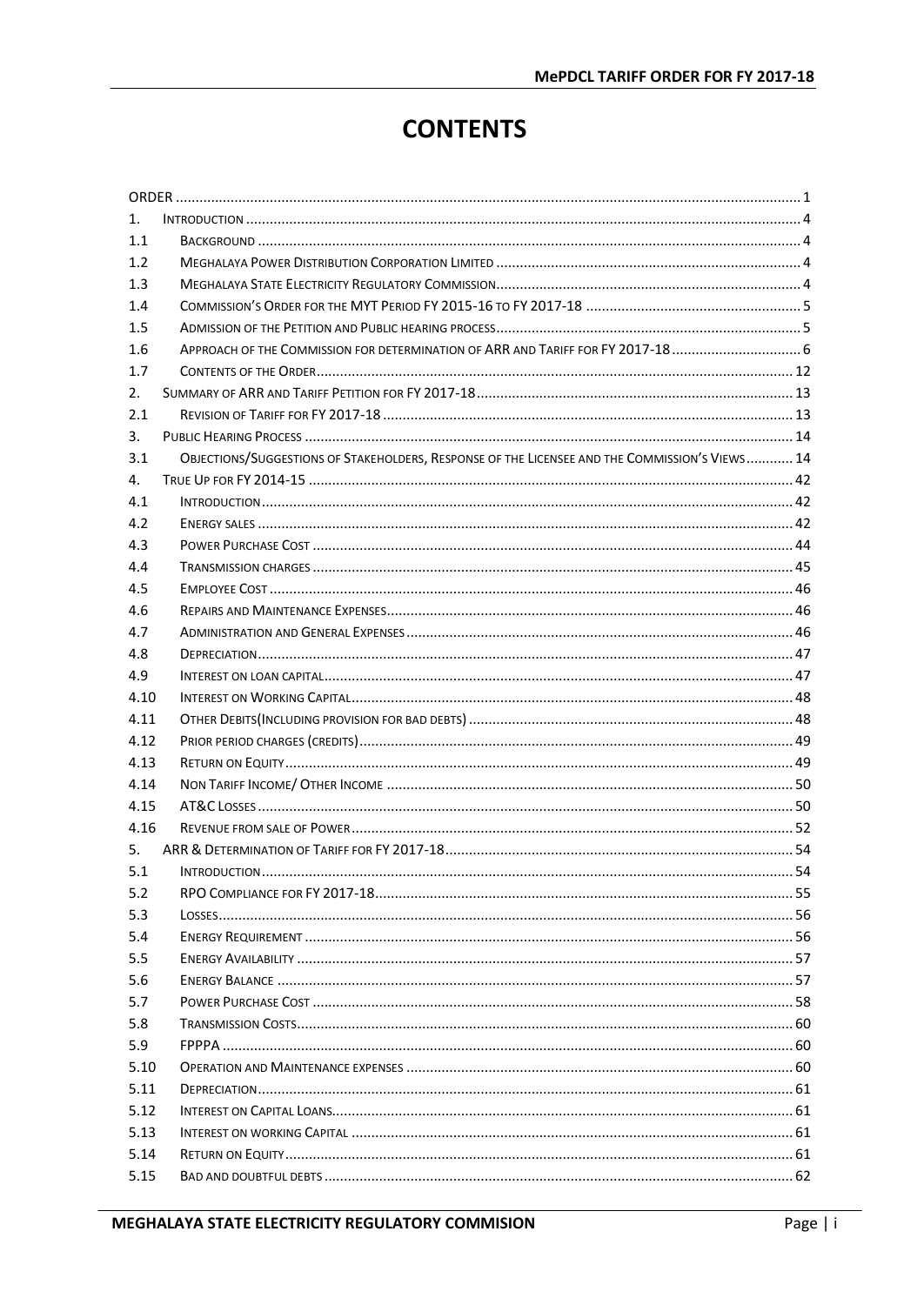| 5.16           |  |
|----------------|--|
| 5.17           |  |
| 5.18           |  |
| 5.19           |  |
| 5.20           |  |
| 5.21           |  |
| 5.22           |  |
| 5.23           |  |
| 6.             |  |
| 6.1            |  |
| 6.2            |  |
| 6.3            |  |
| 7 <sub>1</sub> |  |
| 7.1            |  |
| 8.             |  |
| 8.1            |  |
| 8.2            |  |
| 9.             |  |
|                |  |
|                |  |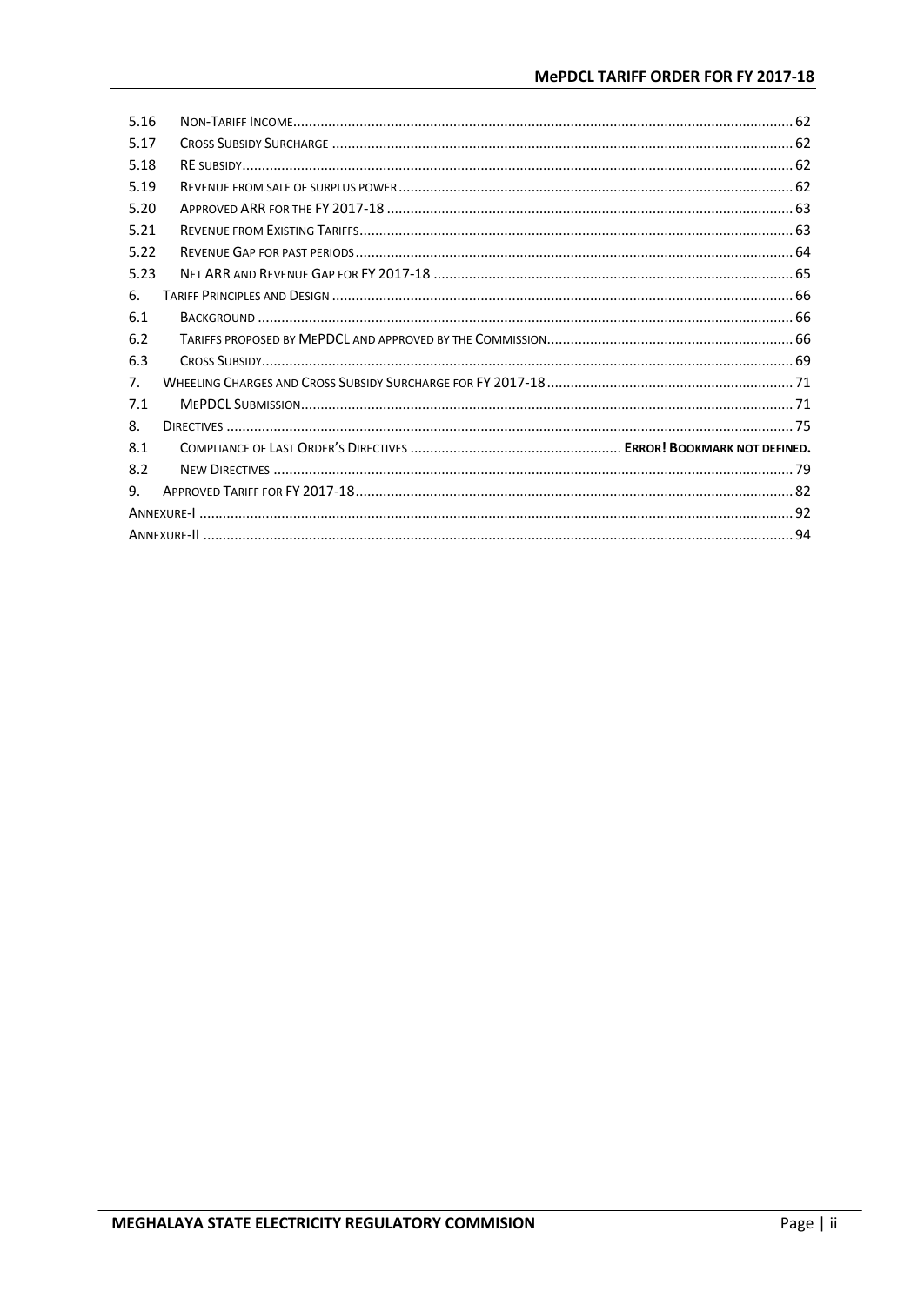# **List of Tables**

| TABLE 4.7: INFORMATION REGARDING DISTRIBUTION LOSS AND AT&C LOSS OF LICENSEE FOR FY 2014-15  51 |  |
|-------------------------------------------------------------------------------------------------|--|
|                                                                                                 |  |
|                                                                                                 |  |
|                                                                                                 |  |
|                                                                                                 |  |
|                                                                                                 |  |
|                                                                                                 |  |
|                                                                                                 |  |
|                                                                                                 |  |
|                                                                                                 |  |
|                                                                                                 |  |
|                                                                                                 |  |
|                                                                                                 |  |
|                                                                                                 |  |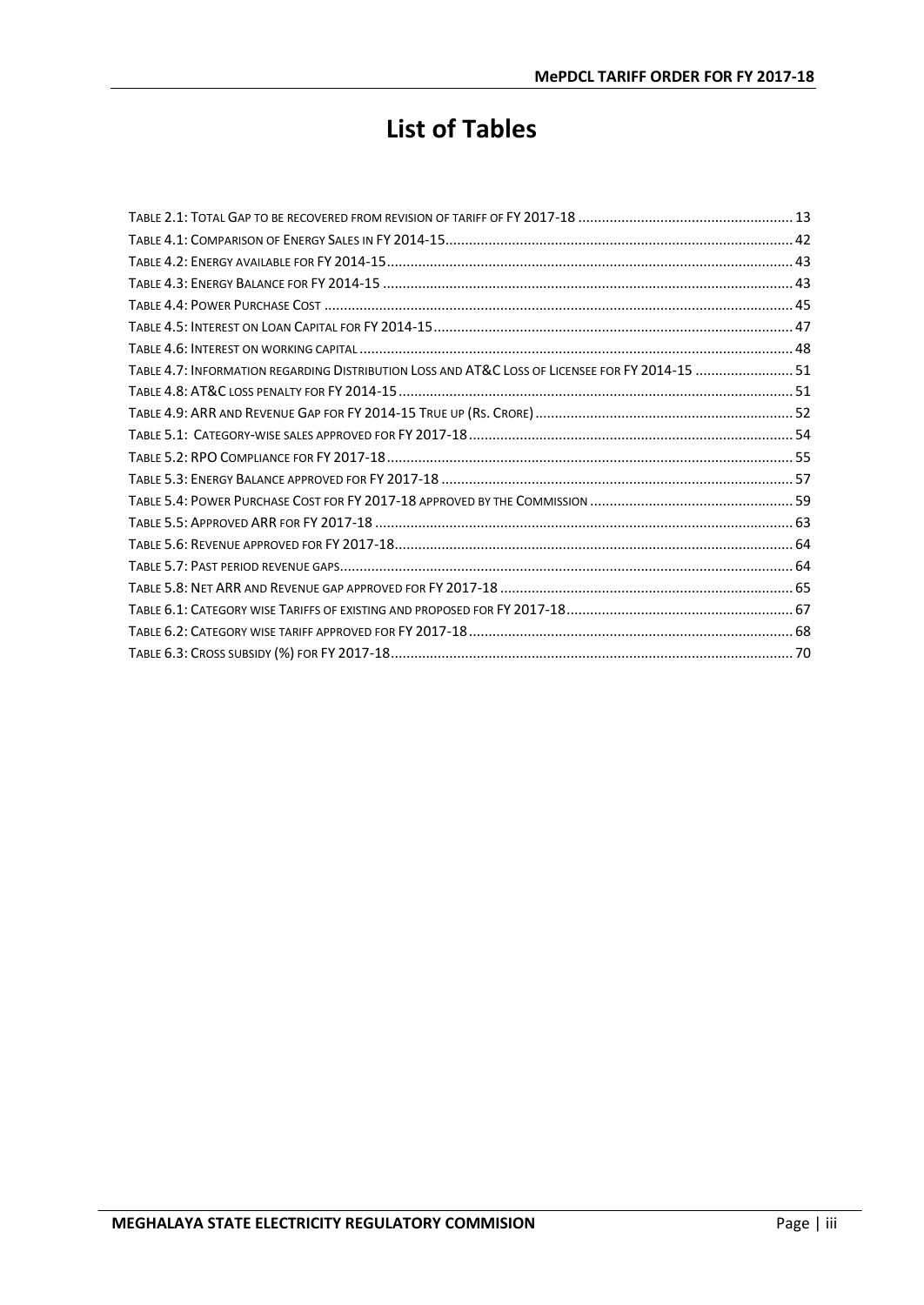# **Abbreviations**

| A&G           | <b>Administration &amp; General</b>              |
|---------------|--------------------------------------------------|
| <b>ARR</b>    | Aggregate Revenue Requirement                    |
| <b>APTEL</b>  | Appellate Tribunal For Electricity               |
| <b>CAGR</b>   | Compound Annual Growth Rate                      |
| <b>CD</b>     | Contract Demand                                  |
| <b>CERC</b>   | Central Electricity Regulatory Commission        |
| CGS           | <b>Central Generating Stations</b>               |
| CoS           | Cost of Supply                                   |
| <b>CWIP</b>   | Capital Work In Progress                         |
| DE            | Debt Equity                                      |
| <b>EHT</b>    | Extra High Tension                               |
| <b>NER</b>    | North Eastern Region                             |
| <b>FY</b>     | <b>Financial Year</b>                            |
| GFA           | <b>Gross Fixed Assets</b>                        |
| HT.           | <b>High Tension</b>                              |
| <b>KV</b>     | Kilo Volt                                        |
| <b>KVA</b>    | Kilo Volt Amps                                   |
| <b>KW</b>     | Kilo Watt                                        |
| kWh           | kilo Watt hour                                   |
| LNG           | Liquefied Natural Gas                            |
| LT            | Low Tension                                      |
| <b>MVA</b>    | Million Volt Amps                                |
| <b>MW</b>     | Mega Watt                                        |
| <b>PLR</b>    | Prime Lending Rate                               |
| <b>MePGCL</b> | Meghalaya Power Generation Corporation Limited   |
| <b>MePDCL</b> | Meghalaya Power Distribution Corporation Limited |
| <b>MePTCL</b> | Meghalaya Power Transmission Corporation Limited |
| CoD           | Commercial Operation Date                        |
| <b>MSERC</b>  | Meghalaya Electricity Regulatory Commission      |
| <b>SLDC</b>   | State Load Despatch Centre                       |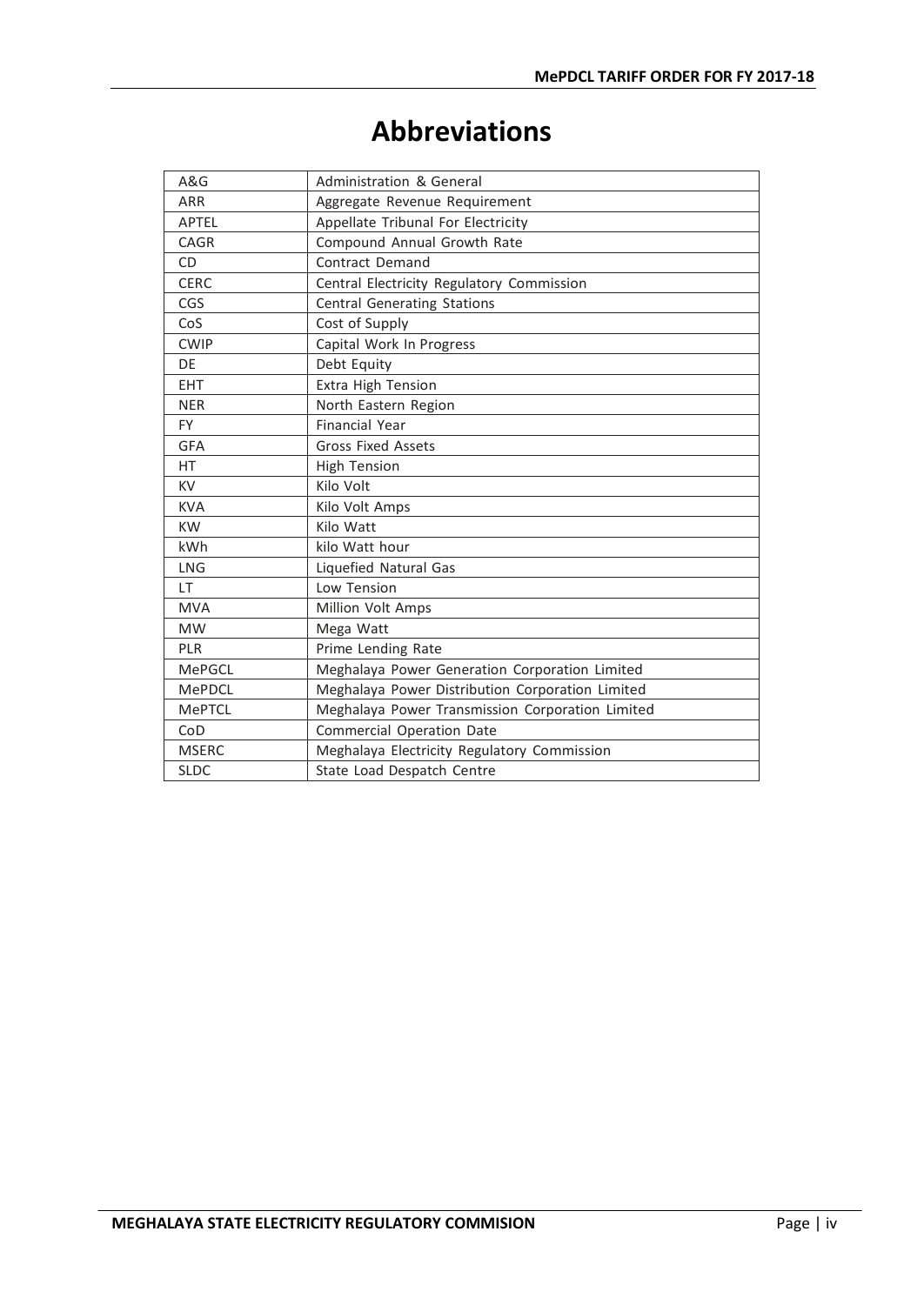## **MEGHALAYA STATE ELECTRICITY REGULATORY COMMISSION**

## **1st Floor (Front Block Left Wing), New Administrative Building Lower Lachumiere, Shillong – 793001 East Khasi Hills District, Meghalaya**

### **In the matter of:**

True up of ARR for FY 2014-15 and revision of Retail Tariff for FY 2017-18 for Distribution Business

**AND**

Meghalaya Power Distribution Corporation Limited - **Petitioner** (Herein after referred to as MePDCL)

> **Coram WMS Pariat, IAS (Retd) Chairman**

## <span id="page-6-0"></span> **ORDER**

## **Date: 31.03.2017**

- 1. The Meghalaya Power Distribution Corporation Limited (herein after referred to as MePDCL) is a deemed licensee in terms of section 14 of the Electricity Act 2003 (herein after referred to as Act), engaged in the business of distribution of electricity in the State of Meghalaya.
- 2. As per the directive of the Commission, the MePDCL has filed the Petition for true up of expenses and revenues for FY 2014-15 and Aggregate Revenue Requirement (ARR) for FY 2017-18 and Retail Tariff for FY 2017-18.
- 3. In exercise of the powers vested under section 62(1) read with section 62(3) and section 64 (3)(a) of the Electricity Act 2003 and MSERC MYT Regulations, 2014 (Notified on 15.09.2014) (hereinafter referred to as Tariff Regulations) and other enabling provisions in this behalf the Commission issues this order for truing up of the revised ARR and revenues for FY 2014-15 and approval of the ARR for FY 2017-18 and determination of retail Tariff for FY 2017-18 for supply of electricity in the State of Meghalaya.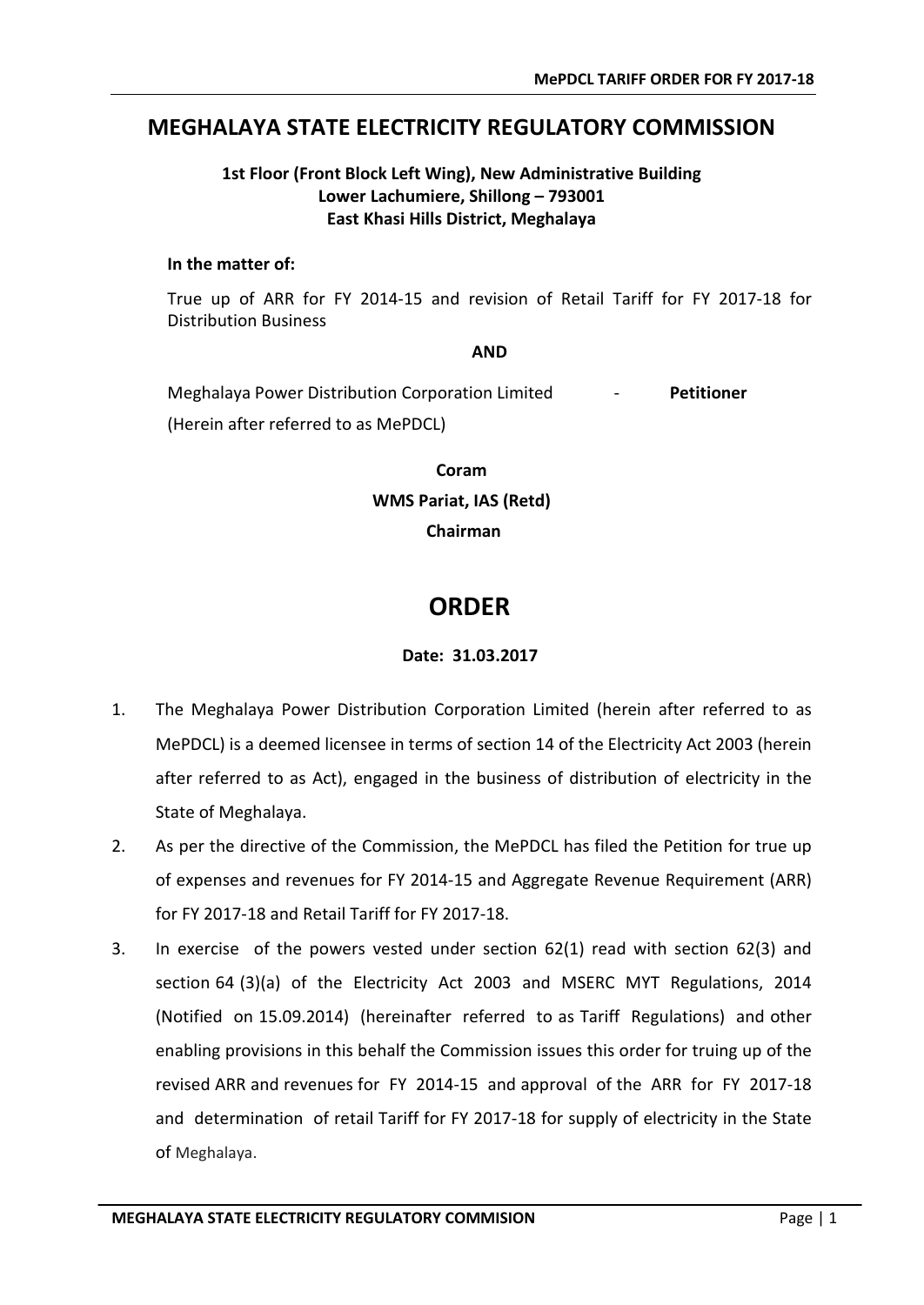- 4. Tariff Regulations specify that the distribution licensee shall file ARR and Tariff Petition in all aspects along with requisite fee as specified in Commission's fee, fines and charges regulations on or before 30th November of the preceding year. Accordingly the MePDCL has filed the petition for ARR and Tariff for FY 2017-18 along with the Petitions for truing up of FY 2014-15.
- 5. Regulation 11 of the Tariff Regulations, 2014 provides that the Commission shall undertake true up of previous year's expenses and revenues approved by the Commission with audited accounts made available to the Commission subject to prudence check including pass through of impact of un-controllable factors.
- 6. Regulation 19 of the Tariff Regulations, 2014 provides for giving adequate opportunities to all stake holders and general public for making suggestions/ objections on the Tariff Petition as mandated under section 64(3) of the Electricity Act 2003. Accordingly, the Commission directed MePDCL to publish the ARR and Tariff Petition for FY 2017-18 in an abridged form as public notice in news papers having wide circulation in the state inviting suggestions/objections on the Tariff Petition.
- 7. Accordingly, MePDCL has published the Tariff Petition in the abridged form as public notice in various news papers and the Tariff petition was also placed on the website of MePDCL. The last date of submission of suggestions/objections was fixed 30 days after the notice.
- 8. The Commission, to ensure transparency in the process of Tariff determination and for providing proper opportunity to all stake holders and general public for making suggestions/objections on the Tariff petition and for convenience of the consumers and general public across the state, decided to hold the public hearing at the headquarters of the state. Accordingly the Commission held public hearing at Shillong on 09.03.2017.
- 9. The proposal of MePDCL was also placed before the State Advisory Committee in its meeting held on 06.02.2017 and various aspects of the Petition were discussed by the committee. The Commission had in mind the advice of the state advisory committee on the ARR and Tariff Petition of MePDCL for the FY 2017-18 during the meeting of the committee.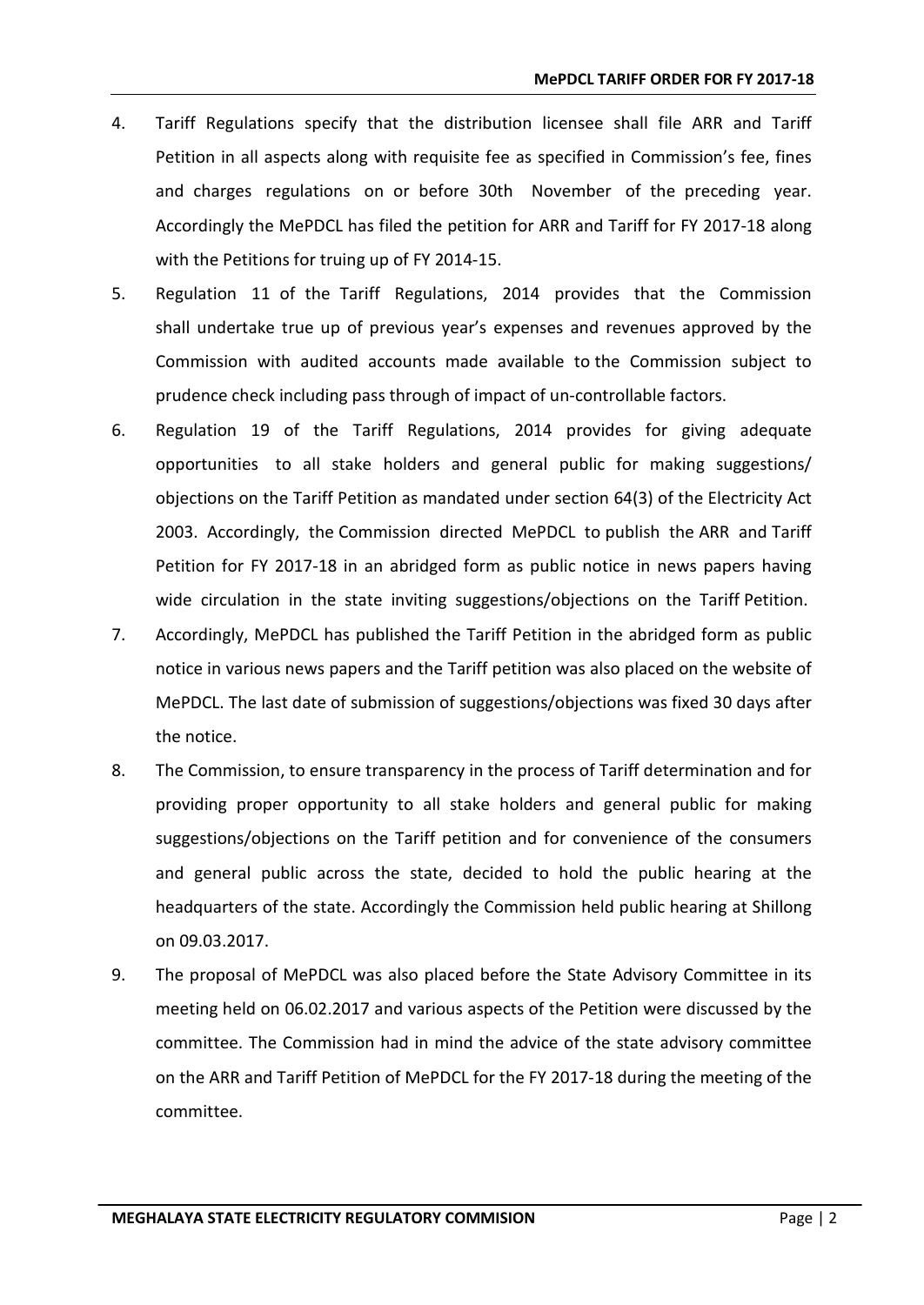- 10. The Commission took into consideration the facts presented by the MePDCL in its Petition and subsequent various filings, the suggestions/objections received from stakeholders, consumer organizations, general public and State Advisory Committee and response of the MePDCL to those suggestions/objections.
- 11. The Commission taking into consideration all the facts which came up during the public hearing and meeting of the State Advisory Committee, has trued up for FY 2014-15 and approved the ARR for FY 2017-18 and distribution tariff for FY 2017-18.
- 12. The Commission has reviewed the directives issued earlier in the Tariff orders for FY 2010-11 to FY 2015-16 and noted that some of the directives are complied and some are partially attended. The Commission has dropped the directives complied with and the remaining directives are consolidated and fresh directives are added.

The MePDCL should ensure implementation of the order from the effective date after issuance of a public notice, in such a font size which is clearly visible in two daily newspapers having wide circulation in the state within a week and compliance of the same shall be submitted to the Commission by the MePDCL.

**This Order shall be effective from 1st April, 2017 and shall remain in force till 31st March, 2018 or till the next Tariff Order of the Commission.**

> **WMS Pariat Chairman**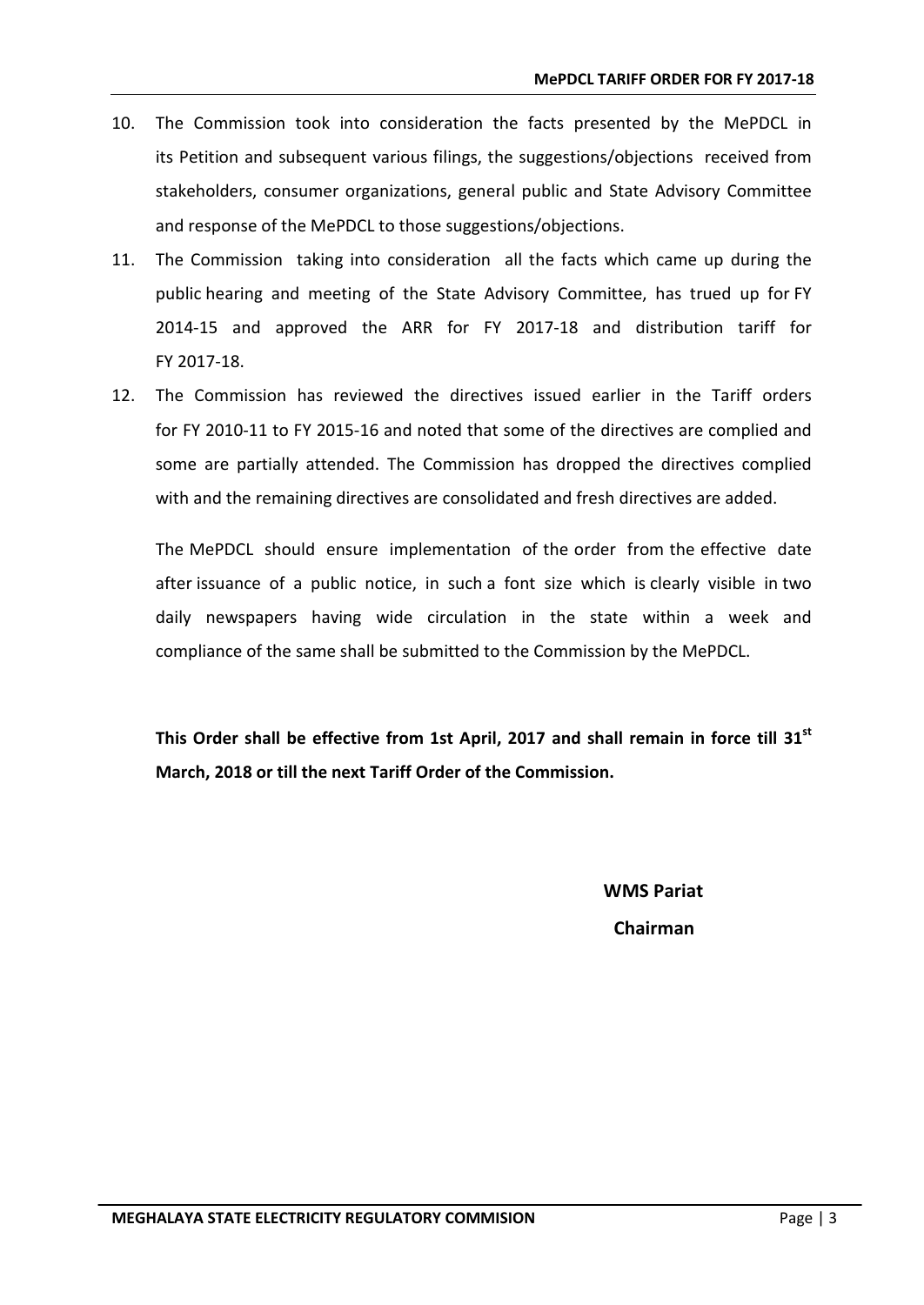## **1. Introduction**

## <span id="page-9-1"></span><span id="page-9-0"></span>**1.1 Background**

The Meghalaya Power Distribution Corporation Limited (here after referred to as MePDCL or Petitioner) has filed its Petition on 16.01.2017 under section 62 of the Electricity Act 2003, read with Meghalaya State Electricity Regulatory Commission MYT Regulations, 2014 for determination of Aggregate Revenue Requirement for FY 2017-18 and determination of distribution tariff for FY 2017-18.

The Commission has admitted the Petition on 17.01.2017.

## <span id="page-9-2"></span>**1.2 Meghalaya Power Distribution Corporation Limited**

The Government of Meghalaya has unbundled and restructured the Meghalaya State Electricity Board with effect from 31st March, 2010 into the Generation, Transmission and Distribution businesses as given below;

- 1. Generation: Meghalaya Power Generation Corporation Ltd (MePGCL)
- 2. Transmission: Meghalaya Power Transmission Corporation Ltd (MePTCL)
- 3. Distribution: Meghalaya Power Distribution Corporation Ltd (MePDCL)
- 4. Meghalaya Energy Corporation Limited (MeECL), a holding company.

The Government of Meghalaya issued further notification on 29<sup>th</sup> April, 2015 notifying the revised statement of assets and liabilities as on  $1<sup>st</sup>$  April, 2012 to be vested in Meghalaya Energy Corporation Limited.

As per the said notification issued by the Government of Meghalaya, a separate corporation "Meghalaya Power Distribution Corporation Limited" (MePDCL) was incorporated for undertaking Distribution Business.

## <span id="page-9-3"></span>**1.3 Meghalaya State Electricity Regulatory Commission**

Meghalaya State Electricity Regulatory Commission (here in after referred to as "MSERC" or the Commission) is an independent statutory body constituted under the provisions of the Electricity Regulatory Commission (ERC) Act, 1998, which was superseded by Electricity Act (EA), 2003. The Commission is vested with the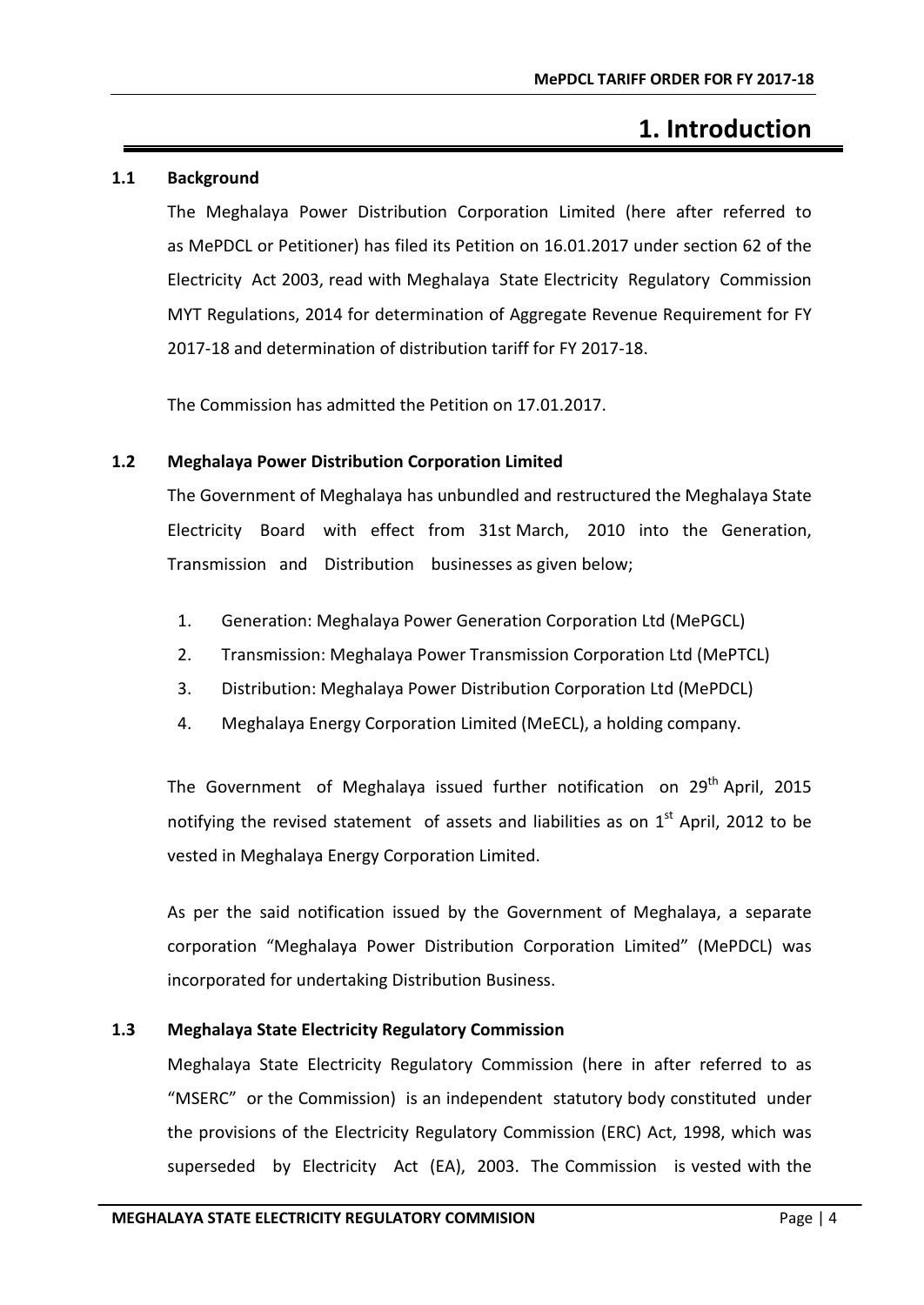authority of regulating the power sector in the state inter alia, including determination of tariff for electricity consumers.

#### <span id="page-10-0"></span>**1.4 Commission's Order for the MYT Period FY 2015-16 to FY 2017-18**

MePDCL filed its petition under Multi-year tariff frame work for the FY 2015-16 to FY 2017-18 on 02.01.2015, in accordance with the Meghalaya State Electricity Regulatory Commission (Multiyear Tariff Frame Work) Regulations, 2014, notified by MSERC. The Commission approved the ARR for the MYT period FY 2015-16 to FY 2017-18 in its order dated 30.03.2015.

#### <span id="page-10-1"></span>**1.5 Admission of the Petition and Public hearing process**

The MePDCL has submitted the current Petition for true up for FY 2014-15 and determination of Aggregate Revenue Requirement (ARR) for FY 2017-18 including determination of tariff for FY 2017-18. The Commission undertook the technical validation of the Petition and admitted the Petition on 17.01.2017.

In accordance with section 64 of the Electricity Act, 2003, the Commission directed the MePDCL to publish the application in abridged form to ensure public participation. The public notice, inviting objections/suggestions from its stakeholders on the ARR and tariff Petition filed by it, was published in the following news papers on the dates noted against each.

| SI. No | <b>Name of Newspaper</b> | Language | <b>Date of Publication</b> |
|--------|--------------------------|----------|----------------------------|
|        | The Shillong Times       | English  | 25.01.2017 & 26.01.2017    |
|        | U Mawphor                | Khasi    | 25.01.2017 & 26.01.2017    |
|        | Salentini Janera         | Garo     | 26.01.2017 & 28.01.2017    |
|        | Chitilli                 | Jaintia  | 26.01.2017 & 01.02.2017    |

The Petitioner has also placed the public notice and the Petition on the website (www.meecl.nic.in) for inviting objections and suggestions on its Petition. The interested parties/stakeholders were asked to file their objections/suggestions on the Petition within 30 days of notification.

MePDCL/Commission received some objections/suggestions from Consumers/ consumer organizations. The Commission examined the objections/suggestions received and fixed the date for public hearing on MePDCL's petition held on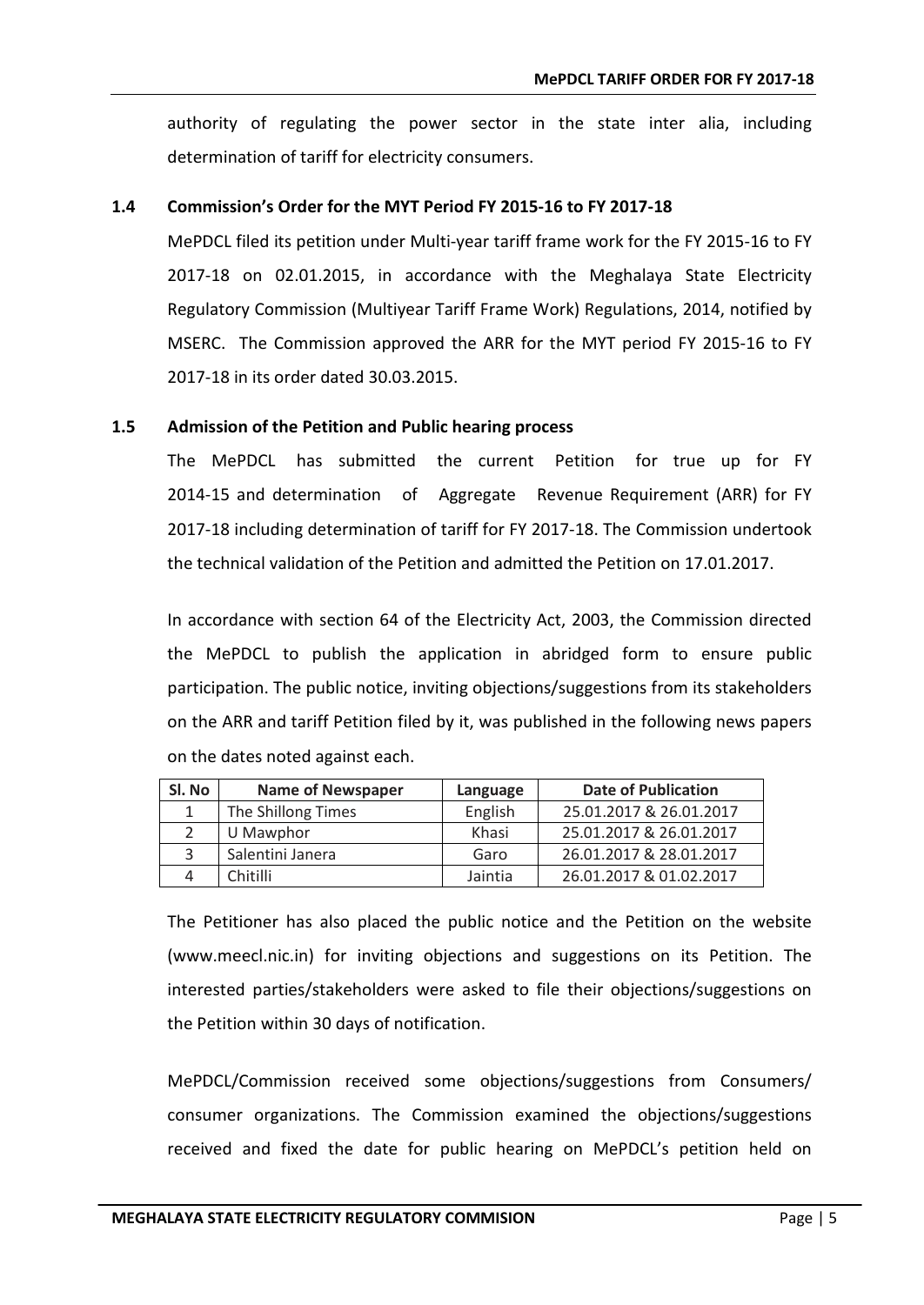09.03.2017. Commission also informed the objectors to take part in the public hearing process for presenting their views in person before the Commission. The Public hearing was conducted at Commission's office in Shillong as scheduled. The Commission also held meeting with State Advisory Committee.

The names of consumers/consumer organizations those filed their objections and the objectors who participated in the public hearing for presenting their objections are given in the Annexure-II.

A short note on the main issues raised by the objectors in the written submissions and also in the public hearing along with response of MePDCL and the Commission views on the response are briefly given in chapter-3.

## <span id="page-11-0"></span>**1.6 Approach of the Commission for determination of ARR and Tariff for FY 2017-18**

The MePDCL (MeECL) has submitted petition on 16.01.2017 seeking adjustment of revenue gap as per the revised expenses claimed towards power purchase cost, prior period charges and penalty computed for non-achievement of AT&C losses with reference to the audited financial statement by statutory auditor M/s. Kiron Joshi and Associates.

The MePDCL has also submitted and requested the Commission to pass appropriate Order for true up of the business for the FY 2014-15 in the same petition.

As per the Regulations the licensee shall file the petition for true up of business by 30th September of the preceding year along with audited financial statements and C&AG certificate.

The Licensee has filed petition seeking true up of their business for true up of FY 2014-15 and provisional true up for FY 2015-16 and also for determination of ARR and tariff for the FY 2017-18 on 16.01.2017.

The Commission had admitted the petitions while calling for further information/data gaps, admitted the petitions on 17.01.2017 to ensure issue of tariff orders on time.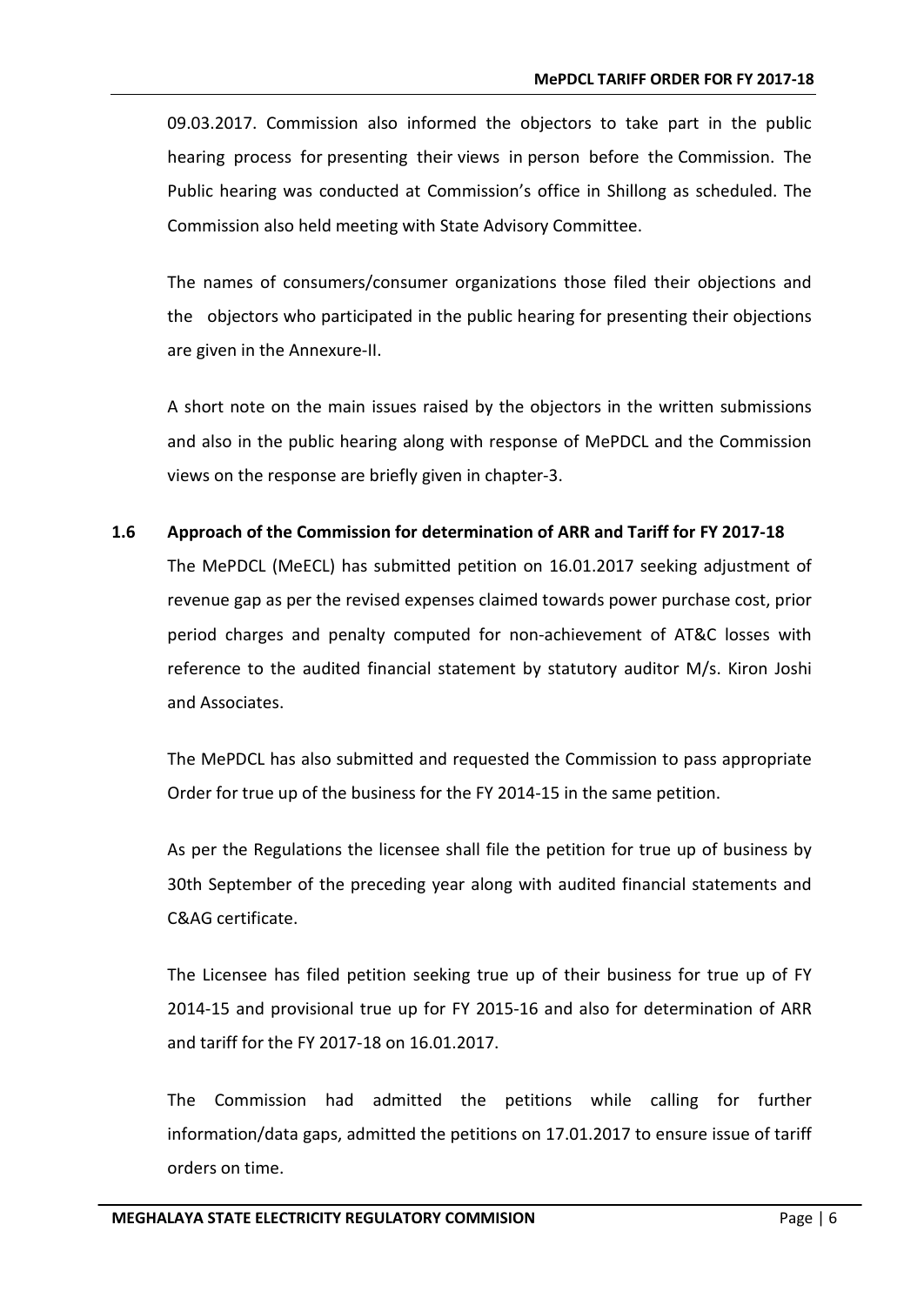**The Commission would like to make clear the implications of the Regulations that the true up exercise without the C&AG audit report shall be interim approval only subject to readjustment of revenue gap/surplus after filing of the petition along with C&AG reports and it should only be treated as Review of the ARR and the same shall be subject to corrections on filing of the audited accounts.**

#### **Adjustment of Revenue gap/surplus**

In the present petition, the true up Orders passed by the Commission for FY 2014-15 shall be interim approvals subject to readjustment after filing of audited accounts certified by C&AG.

The Commission considers adjustment of balance of revenue gap left unadjusted in FY 2016-17 for FY 2012-13, FY 2013-14 and FY 2014-15 in the MePDCL ARR to facilitate the utilities' operations/functions and ease cash flow crunch subject to readjustment in the next filing along with C&AG report. While considering the true up claims of the utilities the Commission has approved the expenses, allowances reasonably to the extent of actual for which the licensee is entitled as per the Regulations.

### **Bad debts and prior period expenses**

The Commission has examined the claim of licensee towards bad debts and prior period expenses in the light of Hon'ble Supreme Court Order dated 28.08.2012 and advised the utilities to ensure detailed scrutiny of bad debts/prior period expenses to be conducted by an independent agency covering other categories of consumers affected due to revision of Tariff Order, as per the Hon'ble Supreme Court Order dated 28.08.2012.

It is also advised through the approvals/true up orders that the licensee shall file separate petition along with scrutiny/audit reports for Commission's consideration within three months.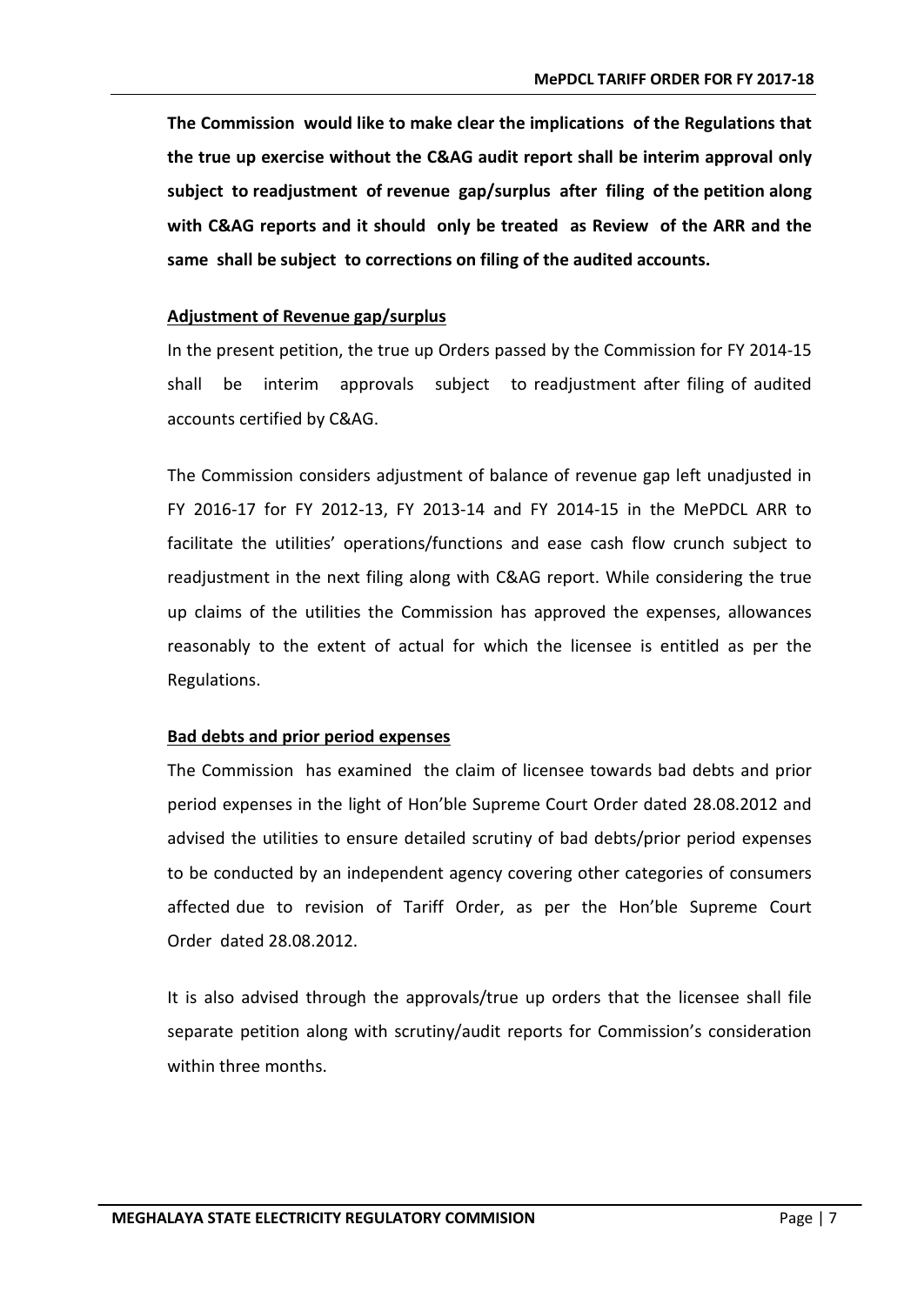#### **Losses**

The Commission while examining the true up petition observed that the distribution utility had been not performing up to the approved levels in respect of T&D losses, revenue collections and power purchase/sales management by which the utility had been unable to meet the day to day cash flow requirement, payment of power purchase dues of generators as also the expectations of the consumers/stakeholders which were not met. During the public hearing held on the current filings, the participants/stakeholders were unhappy and uncomfortable with the claims of petitions filed by the utilities for increase of tariffs.

The Commission insist that the distribution utility shall ensure efficient management in the areas of power procurement wherein the demand of consumers in the State of Meghalaya would be met with the power generated in the State from hydel sources at an affordable price.

The loss levels as approved could be achieved by the utility with 100% metering, billing and collections by employing IT tools and concerted efforts. These measures would certainly benefit the under privileged consumers of the State with a provision of 24x7 power supply as contemplated by the Government of Meghalaya and Government of India. This will also enable the licensee to achieve 100% electrification of all the households in Meghalaya.

The Commission has been advising the utilities through the directives communicated in the tariff orders to comply with the shortcomings in the efficient management. One such directive with respect to study and reduction of T&D losses, the utility has been asked to conduct feeder wise energy audit every month till the results are achieved. In this connection, the Commission has already done an exhaustive exercise by conducting Energy Audit in Police Bazaar and other parts of Shillong including Feeder audits. This has resulted in sufficient savings and extra revenue to the Licensee. The Commission has already advised the licensee to go for such exercise in the revenue yielding areas and reduce their losses. The details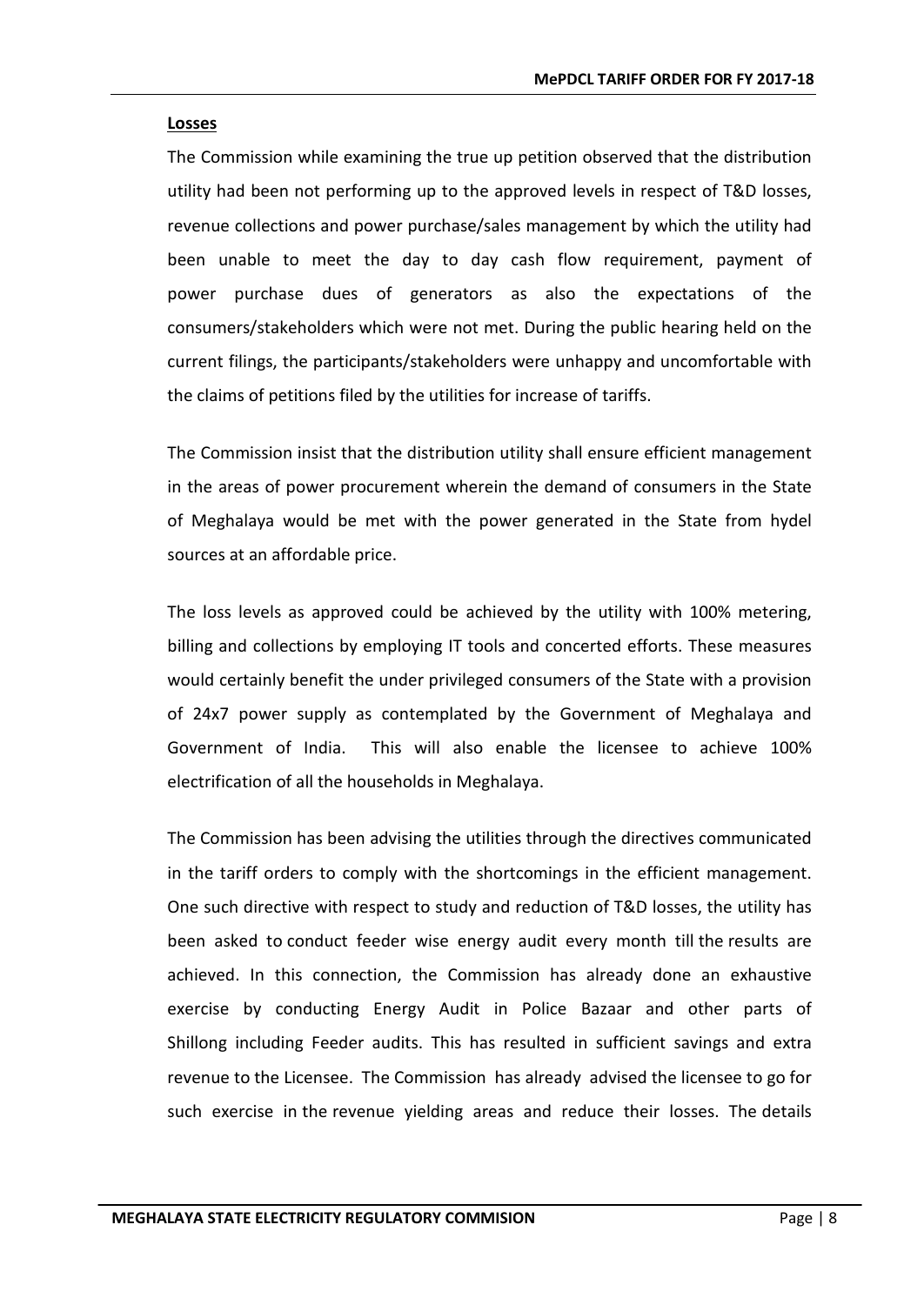of this exercise were recorded in the Tariff Order for FY 2015-16. The Commission is getting regular reports of losses from the Licensee in this regard.

#### **Power procurement**

The Commission observed that the actual performance of power procurement in all the true up petitions, the utility has been drawing power through bilateral purchase whose price is more than the purchase cost of CGS allocation even more than the average purchase cost approved in the Tariff Order, causing high allowance in the true up because of which the revenue gap increased. The Commission has also disallowed Late Payment Surcharge (LPSC) from the power purchase bills in view of allowing working capital in this regard. The Commission is also of the view that inefficiency on this account should not be passed on to the consumers for no fault of theirs.

The Commission considers that the sale of surplus power outside the State should not be on lesser price than average procurement price after correction of losses.

## **Mid – term Review and provisional True up for FY 2015-16**

The Commission observed that, as per the Regulation 4(2) (a) to (c) Multi Year Tariff Regulation 2014, midterm Review of the Business plan shall be sought by the licensee through an application filed three 3 months prior to the filing of petition for truing up of Second year of the control period (2016-17) and the tariff determination for the third year of the control period. In this case the licensee has not filed petition (3) three months before and hence midterm Review is not considered, as also Provisional true up for FY 2015-16 without audited accounts is not considered.

## **Return on Equity**

The Government of Meghalaya has communicated revised and fourth amendment allocating the assets and liabilities among the unbundled utilities vide orders dated 29.04.2015. The generation, transmission and distribution corporations shall adopt those allocations in the respective corporations books for claiming of return on equity in accordance with the Regulations and judgment made by Hon'ble APTEL in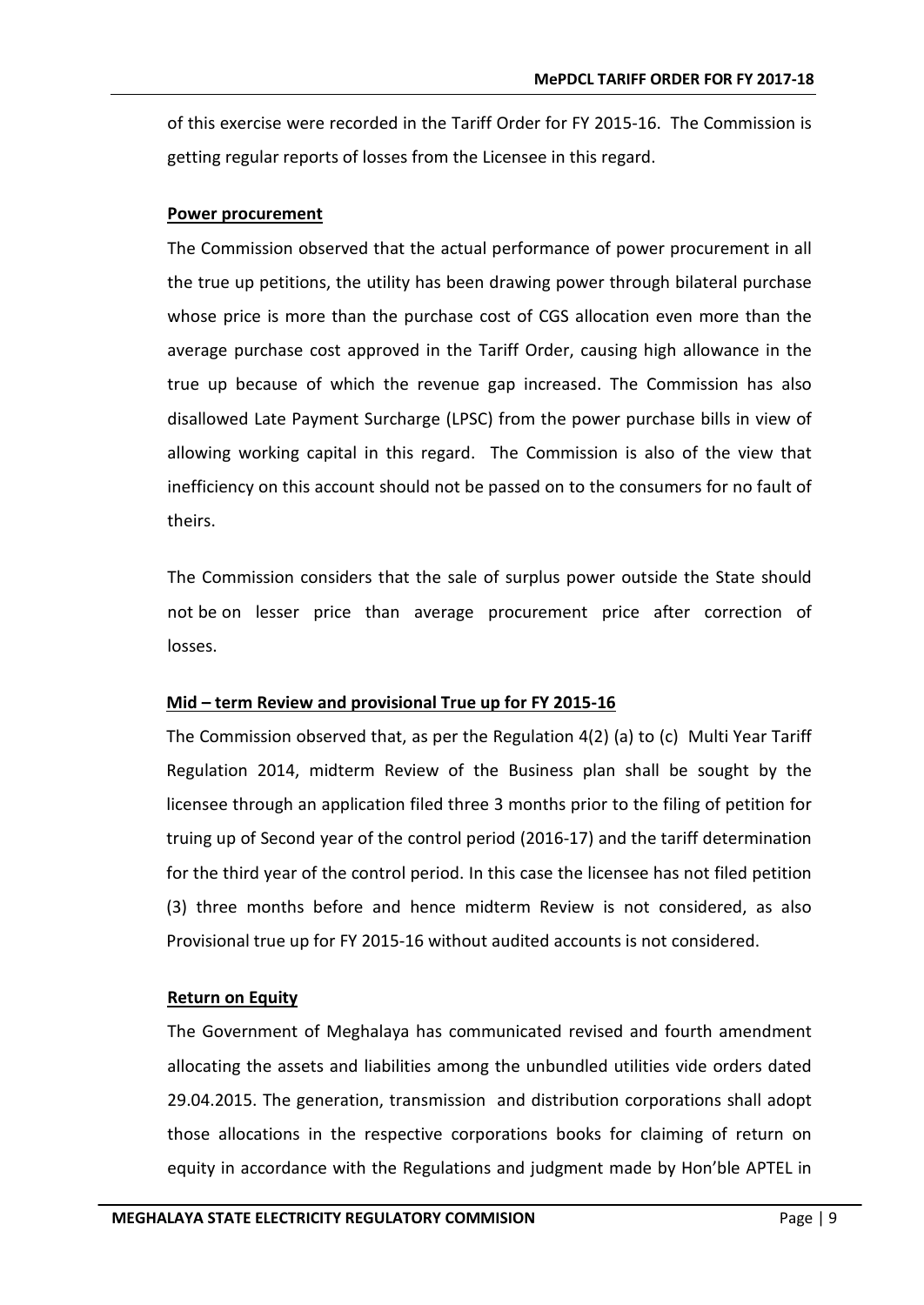similar matters. After the process of Government of Meghalaya allocation of equity, the return on equity shall be computed for arriving at the ARR and tariff. Till such time equity shall be computed as per the Regulations 100 and 101 for three corporations and return on equity shall be allowed for tariff.

#### **Capital cost**

The Commission considers opening GFA of three corporations as per the balance sheet and depreciation allowed after deducting grants and contributions value as per the Regulations after prudent check.

## **Interest and Finance charges**

The Commission has considered loans borrowed for capital works and interest charges allowed on average rate of total outstanding loans for arriving at the ARR. The Commission also considered the borrowing of utilities towards discharge of power purchase liabilities and to meet the working capital needs. The working capital has been considered as per the Regulations irrespective of whether the licensee has borrowed loans for working capital or not. This will facilitate the Licensee to make their payments to CGS and others in timely manner and get applicable rebate on it. This will ensure that the consumers of the state are not over burdened by LPSC but rather benefitted by getting 24x7 power supplies at affordable rates.

## **Provision for bad and doubtful debts**

The Commission considers that the provisions for bad debts in ARR is not an expense. The distribution utility shall ensure audit of receivables where there is no prospect of recovery of sundry debtors beyond three years and legal process does not fetch the recovery of dues, the write off methodology may be considered. The same has been communicated through true up orders.

## **Prior period expenses**

The Commission observed that the claim of the utility is not supported with relevant records with reference to period to which the expense relates to, and accordingly, communicated to the licensee to comply with the gaps and file the details.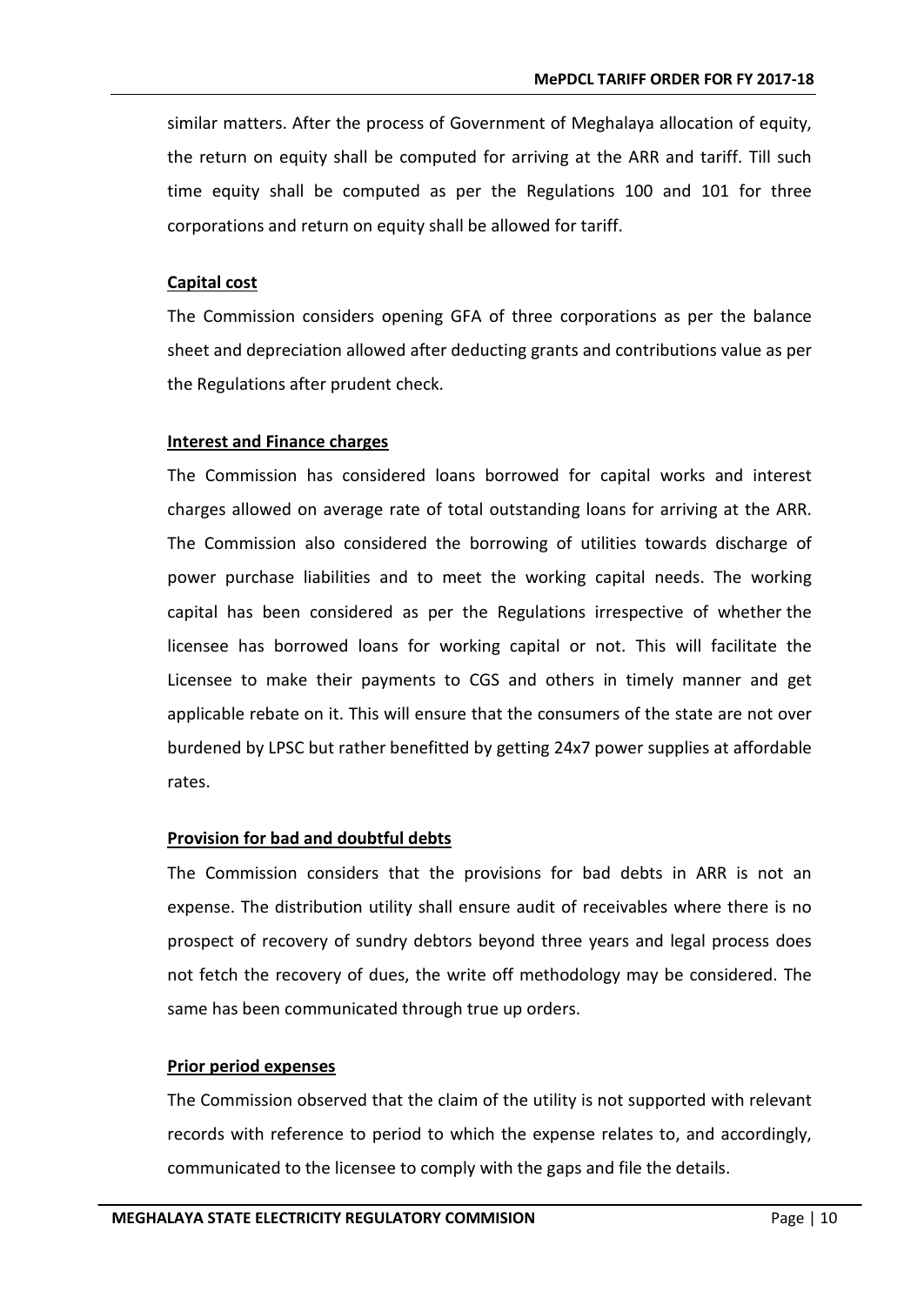## **Renewable Energy Purchase Obligation (RPO)**

The Commission observed that the utility has not complied with the Solar RPO requirement in accordance with the Regulations. However, due to new Tariff Policy, the adjustment of the Hydro Power is required to be set off against its Solar RPO requirement. Accordingly, the Commission has decided to carry forward the requirement and appropriately adjusted in the ARR.

## **Open Access**

The Commission opines that the utilities shall not encourage open access and issue NOC where open access charges have become legitimate receivable from such consumers and are pending against them. The Commission is of the view that Open Access process should be reviewed by the Licensee and appropriate suggestions may be made to the Commission. The Commission shall take into account and make amendment in the Regulations in accordance with the law in the present circumstances. The Commission has from time to time directed the Licensee to propose additional surcharge on such consumers in the situation of insufficient recovery of revenue so as to make payment of fixed charges to the generators. The Open Access Regulations has provided for such additional surcharge. No such proposal has been received so far. The Commission advises the corporation to go for a detailed study and submit its petition for consideration by the Commission at the earliest.

## **ARR and Tariff**

The Commission keeping in view the interest of consumers/stakeholders and objections raised in the Public Hearing after prudence check has considered the ARR for true up for FY 2014-15 and determination of tariff for FY 2017-18. The Commission allows admissible claim while ensuring sustainable operations by the utilities as per the Regulations approved the tariff order for FY 2017-18. The sustainability of the utility is important so as to serve its consumers by supplying 24x7 at affordable rates.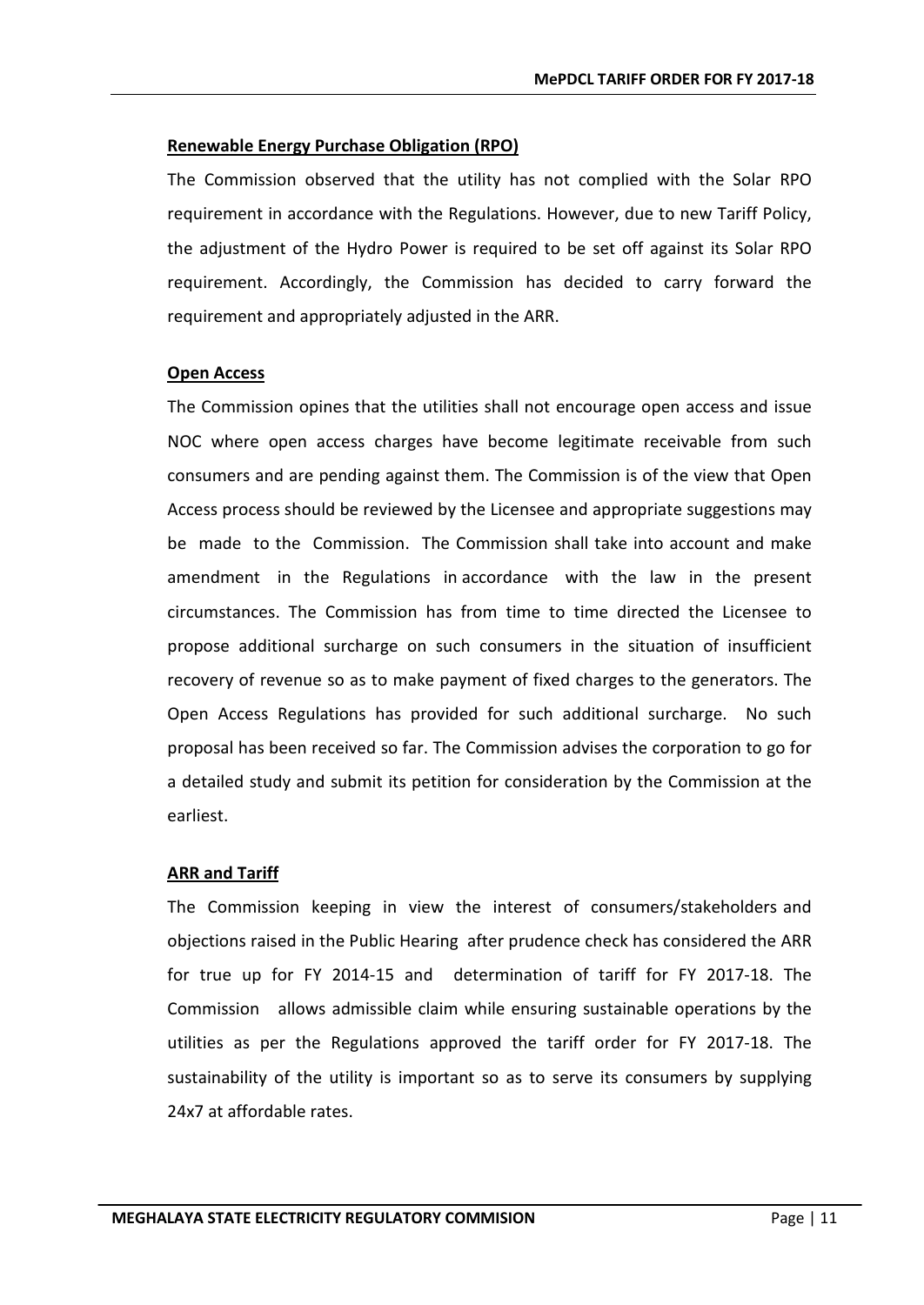## **Conclusion**

The Commission is of the view that truing up exercise is a regular process and need to be done every year along with the filing of the Tariff Petition of the next year with audited accounts. The Commission is constrained to do the truing up in the absence of audited financial statements, since, the Licensee has delayed the filing of audited accounts and thus delaying the process of truing up.

## <span id="page-17-0"></span>**1.7 Contents of the Order**

This order is in Nine (9) chapters as detailed below:

- 1. Chapter 1: Introduction
- 2. Chapter 2: Summary of ARR for FY 2017-18 and Revenue Gap
- 3. Chapter 3: Public hearing process
- 4. Chapter 4: True up for FY 2014-15
- 5. Chapter 5: Analysis of ARR for FY 2017-18
- 6. Chapter 6: Tariff Principles and Design
- 7. Chapter 7: Wheeling charges and cross subsidy surcharge
- 8. Chapter 8: Directives
- 9. Chapter 9: Approved Tariff for FY 2017-18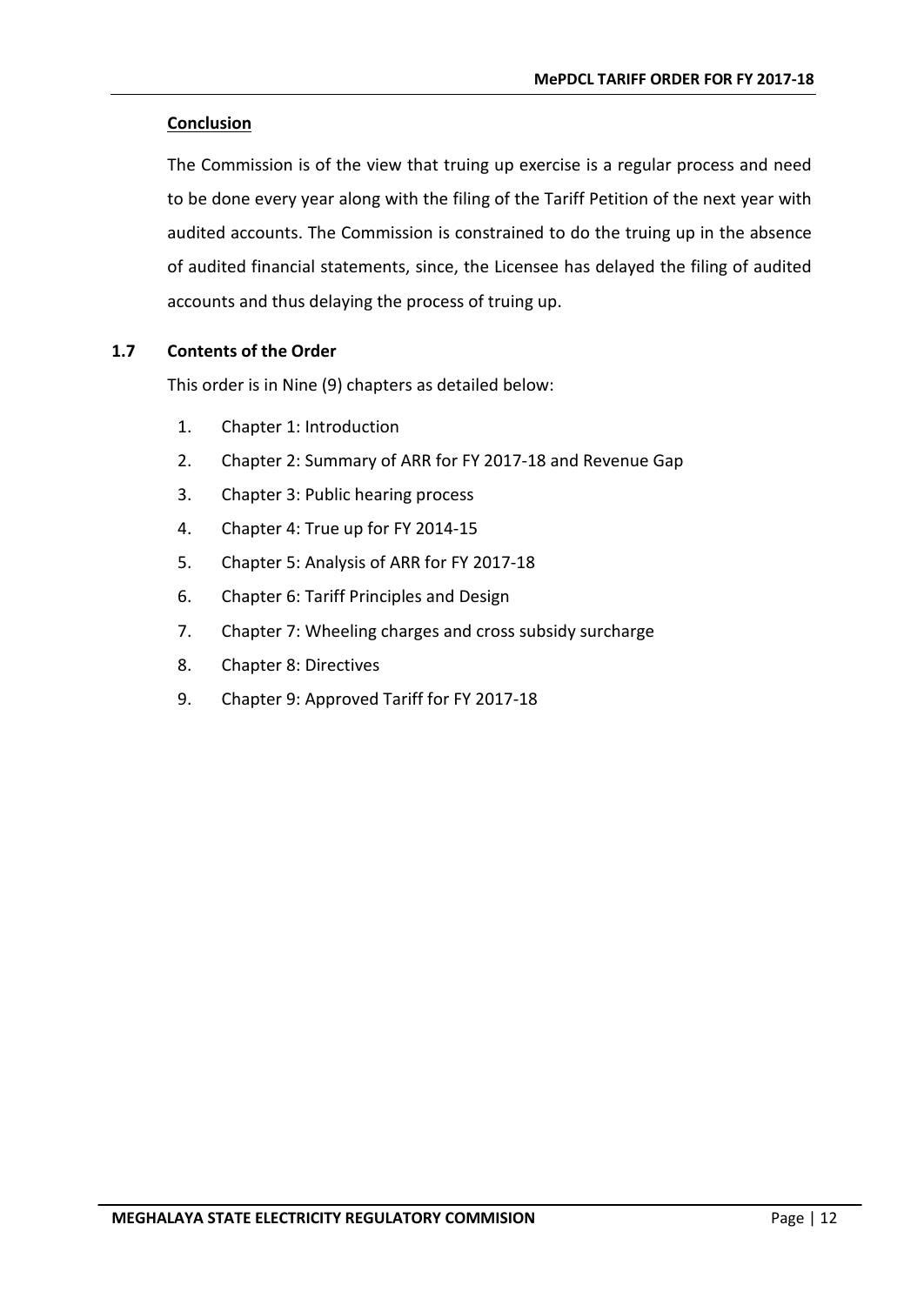## <span id="page-18-0"></span>**2. Summary of ARR and Tariff Petition for FY 2017-18**

## <span id="page-18-1"></span>**2.1 Revision of Tariff for FY 2017-18**

The details of the gaps resulting up to truing up of FY 2014-15, which needs to be recovered from the consumers during FY 2017-18.

Besides, the other successor companies of MeECL i.e. the generation company MePGCL, transmission company MePTCL and SLDC have also filed the review of truing up petitions of FY 2013-14 and FY 2014-15 and the revised tariff petition for FY 2016-17 for generation and transmission and distribution business respectively. The impact of review of generation and transmission tariff for FY 2017-18 will be entirely borne by the distribution company and would also have to be recovered from the revised distribution and retail supply tariff of FY 2017-18.

As such, the total gap to be passed on the revised tariff of distribution and retail supply tariff of FY 2017-18 as made by the licensee in its tariff petition is shown below:

<span id="page-18-2"></span>

|                                                                 | (RS. Crore)   |
|-----------------------------------------------------------------|---------------|
| <b>Particulars</b>                                              | <b>Amount</b> |
| Revised ARR FY 2017-18                                          | 1567.86       |
| Truing up of FY 2014-15 for MePDCL                              | 373.18        |
| Provisional True up for FY 2015-16 for MePDCL                   | 314.84        |
| MePTCL True up Gap of FY 2015-16                                | 60.50         |
| Provisional Truing up of FY 2015-16 for MePTCL                  | 89.00         |
| Truing up of FY 2014-15 for MePGCL                              | 29.51         |
| Provisional Truing up of FY 2015-16 for MePGCL                  | 114.50        |
| Total gap to be recovered from revision of tariff of FY 2017-18 | 2549.39       |

**Table 2.1: Total Gap to be recovered from revision of tariff of FY 2017-18 (Rs. Crore)**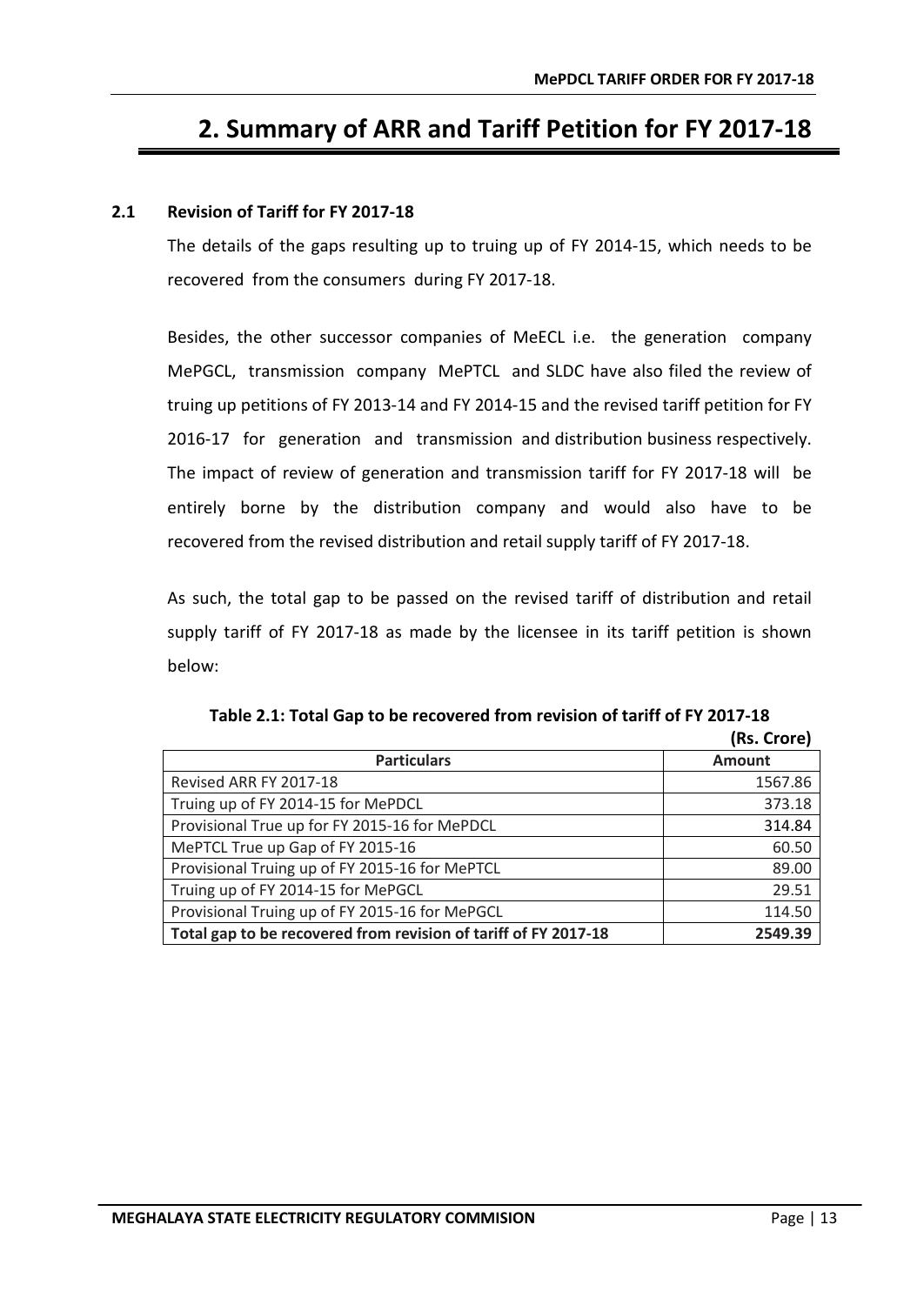## **3. Public Hearing Process**

- <span id="page-19-1"></span><span id="page-19-0"></span>**3.1 Objections/Suggestions of Stakeholders, Response of the Licensee and the Commission's Views**
	- **A. Objector : M/s. Byrnihat Industries Association**

## **Objection: Truing-up of FY 2014-15**

M/s Byrnihat Industries Association ("BIA") is filing the present objections to the petition filed by the Meghalaya Power Distribution Corporation Limited (hereinafter referred to as 'MePDCL') seeking the truing up of FY 2014-15, provisional truing up of FY 2015-16 and mid- term review of MYT control period from FY 2015-16 to 2017-18 and revision of distribution tariff for FY 2017-18.

The Industrial consumers are few in number but at the same time they contribute a substantial part of the revenue requirements of the electricity utilities in the state. It is submitted that the industries have been set up in the State of Meghalaya based on the representations made on the sustained supply of electricity at competitive prices. The cost of electricity has however increased substantially over the years which have made the operation of industries in the State more and more unviable and the viability and sustainability of the industries is essential for the economic development of the State.

## **Response of MePDCL**

MeECL and its subsidiary companies, including MePDCL, are going through an acute financial crisis and need appropriate revision of tariff to bridge the gap between cost of supply and revenue. At present, the revenue from sale of power is not sufficient to meet the cost of power purchase due to which MePDCL is not able to pay the power purchase bills on time.

As on 31 March 2016, the accumulated losses for all the restructured companies have reached to the level of Rs. 1520 crores and the total liabilities have increased to more than Rs. 2000 crores. Further, the cost of the distribution business is also increasing with improvement in infrastructure, increase in power purchase rate, pay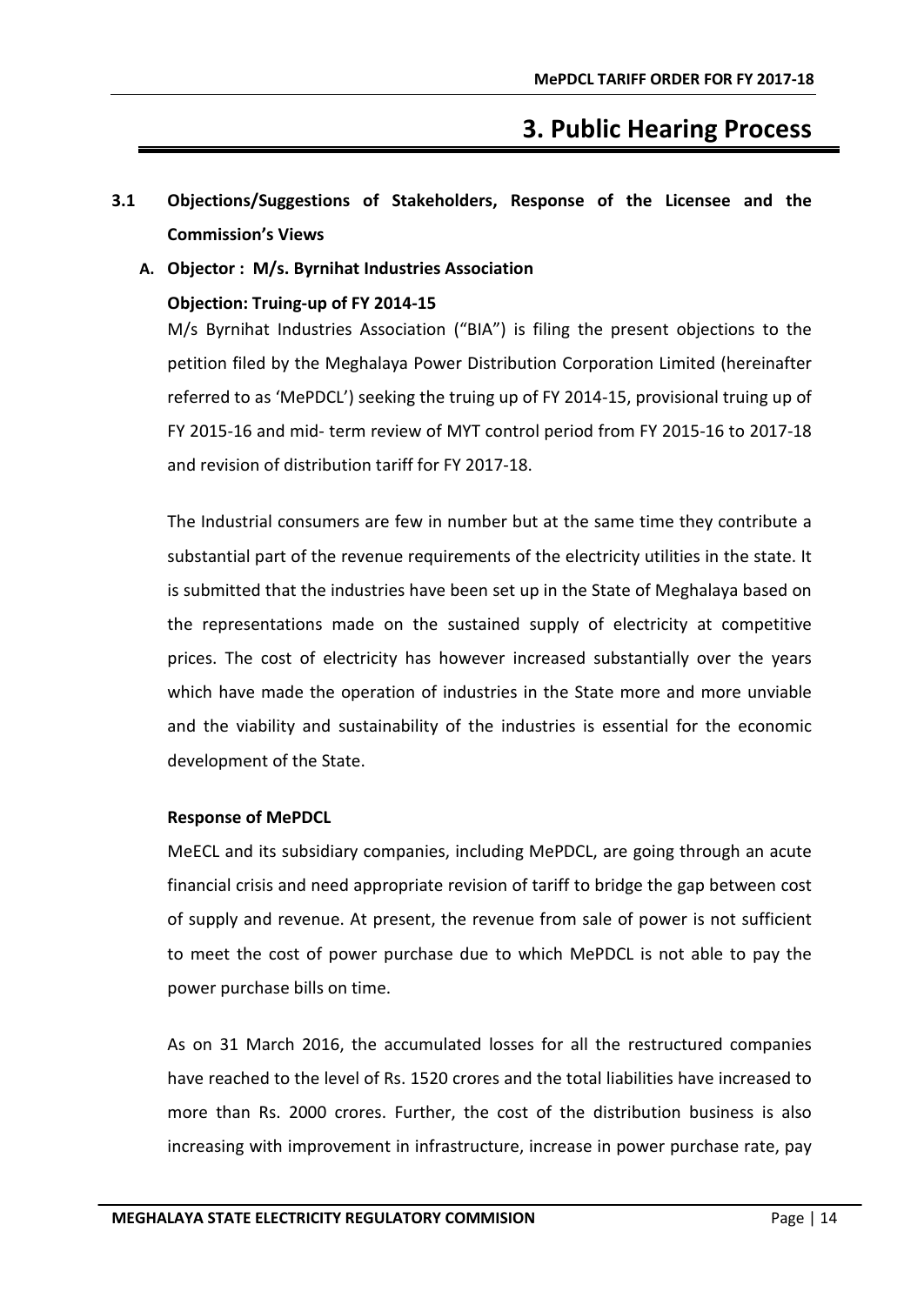increase of employees, inflation etc. The annual revision of tariff to bridge the gap is essential to ensure financial sustainability of power companies and ensure reliable power supply. In the past years, the tariff was not reflective of the actual cost as there was delay in availability of audited accounts after the restructuring of the new companies. But after the availability of authentic actual information, the tariff needs to be reflective of actual cost. Hence revision of tariff is done every year by the Honorable Commission after a thorough scrutiny. This will help the utilities to come out of the vicious cycle of losses and liabilities along with the development and maintenance of power system in the state.

#### **Commission's View**

The Commission will take a decision on tariff after prudence check of all components of ARR.

## **Objection: Principles for Truing-up FY 2014-15 and ARR**

The Distribution Licensee is seeking a true-up for 2014-15 based on the availability of the audited Statement of Accounts for FY 2014-15. It is pertinent to note that the Distribution Licensee has not submitted C & AG Report for 2014-15 in contravention to Regulation 11 of the MYT Regulations, 2014. The true up exercise without the C&AG audit report shall be interim approval only subject to revision of revenue gap/surplus after filing of the petition along with C&AG report. Hence, it is requested that Hon'ble Commission may carry out the final true-up for FY 2014-15 after the Distribution Licensee produces the C & AG Report for FY 2014-15.

## **Response of MePDCL**

As per the regulation 1.4 of MSERC MYT Regulation, 2014 , for the purpose of review or truing pertaining to FYs prior to 2015-16, the provisions under MSERC(Terms and Conditions for Determination of Tariff) Regulations, 2011 shall apply.

As per MSERC tariff regulations 2011, the audited accounts are required for truing up and CAG audit is not mandatory for truing up. MePDCL has already submitted its accounts audited by an independent statutory auditor in compliance with the provisions of Companies Act. Further, it is submitted that the CA&G audit is a time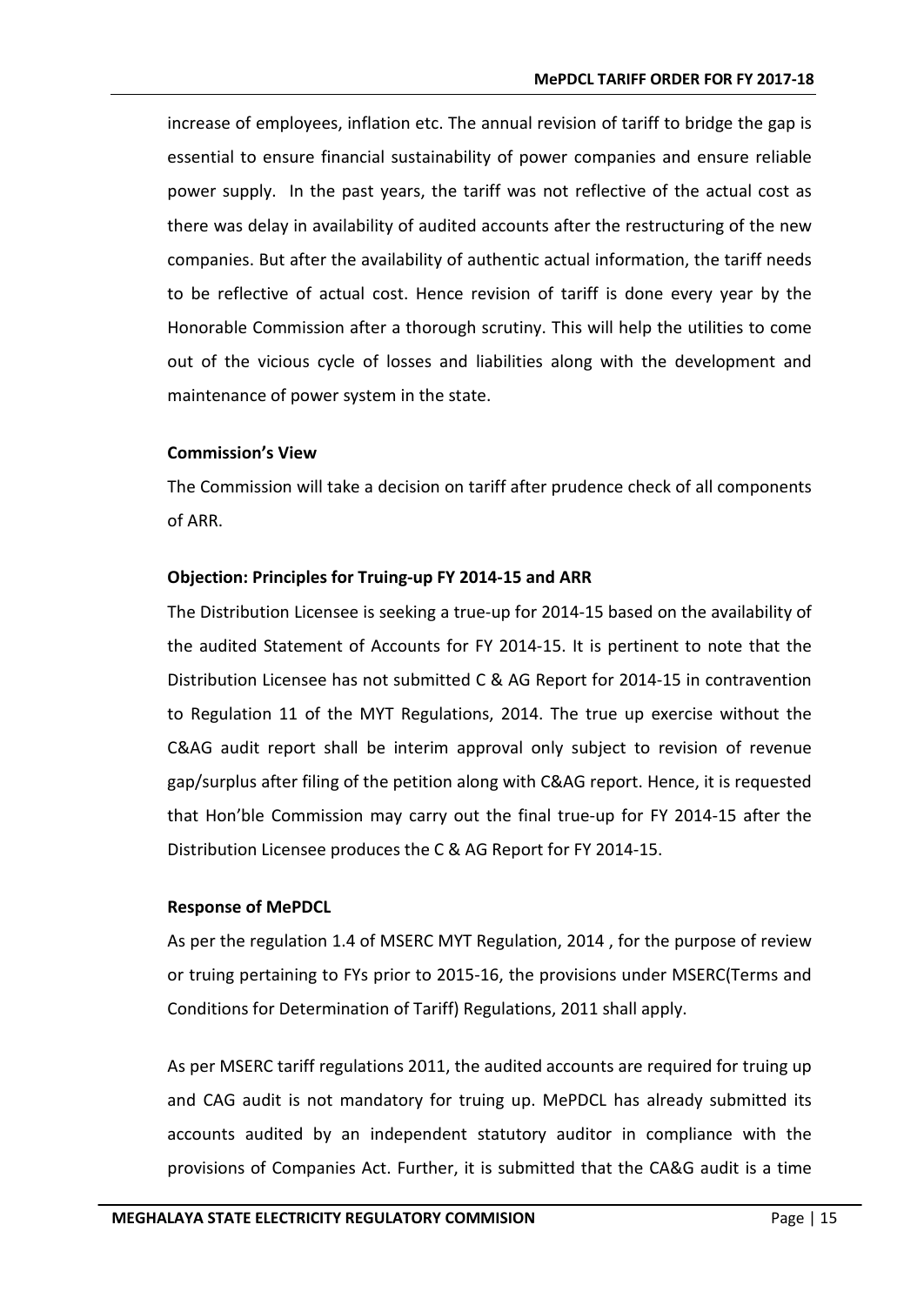taking process and cannot be completed by the time truing up is taken up. It may be noted that MePDCL will furnish the CA&G Report for FY 2014-15 as soon as it is available. As such, if the truing up is delayed on account of CAG audit reports, it may result in additional burden on consumers for passing through of legitimate cost on account of carrying cost of the gap.

### **Commission's view**

The response of the MePDCL is noted.

#### **Objection: Basis for Truing-up FY 2014-15**

While truing-up for 2014-15, this Hon'ble Commission may keep in mind the following principles laid down by the Hon'ble Appellate Tribunal for Electricity.

#### **Response of MePDCL**

MePDCL would like to clarify that while submitting the truing up petition, it is giving detailed justification for the actual expenditure incurred and revenue accrued as against the approved figures. Further, there is no deviation sought in the overall principles laid down in the previous tariff order nor any correction of error is sought.

#### **Commissions' view**

The Commission will consider True-up as per Regulatory provisions.

#### **Objection: Power Purchase Cost**

The Petitioner has submitted a highly inflated calculation for power purchase cost of Rs. 578.02 Crore, inclusive of short term open access charges in Table No. 4. It is important to note that the Hon'ble Commission while conducting the provisional true up for FY 2014-15 noted that the power purchase cost as claimed by the Petitioner includes late payment surcharge to the tune of Rs. 93.13 crore paid to the generating companies and adjusted the same while approving the power purchase cost.

The amount of Rs 93.13 crore needs to be disallowed from the power purchase cost. The Petitioner has also claimed a surcharge of Rs. 64.62 Crores without giving any reason for the same. Further, the consumers cannot be burdened with the penalties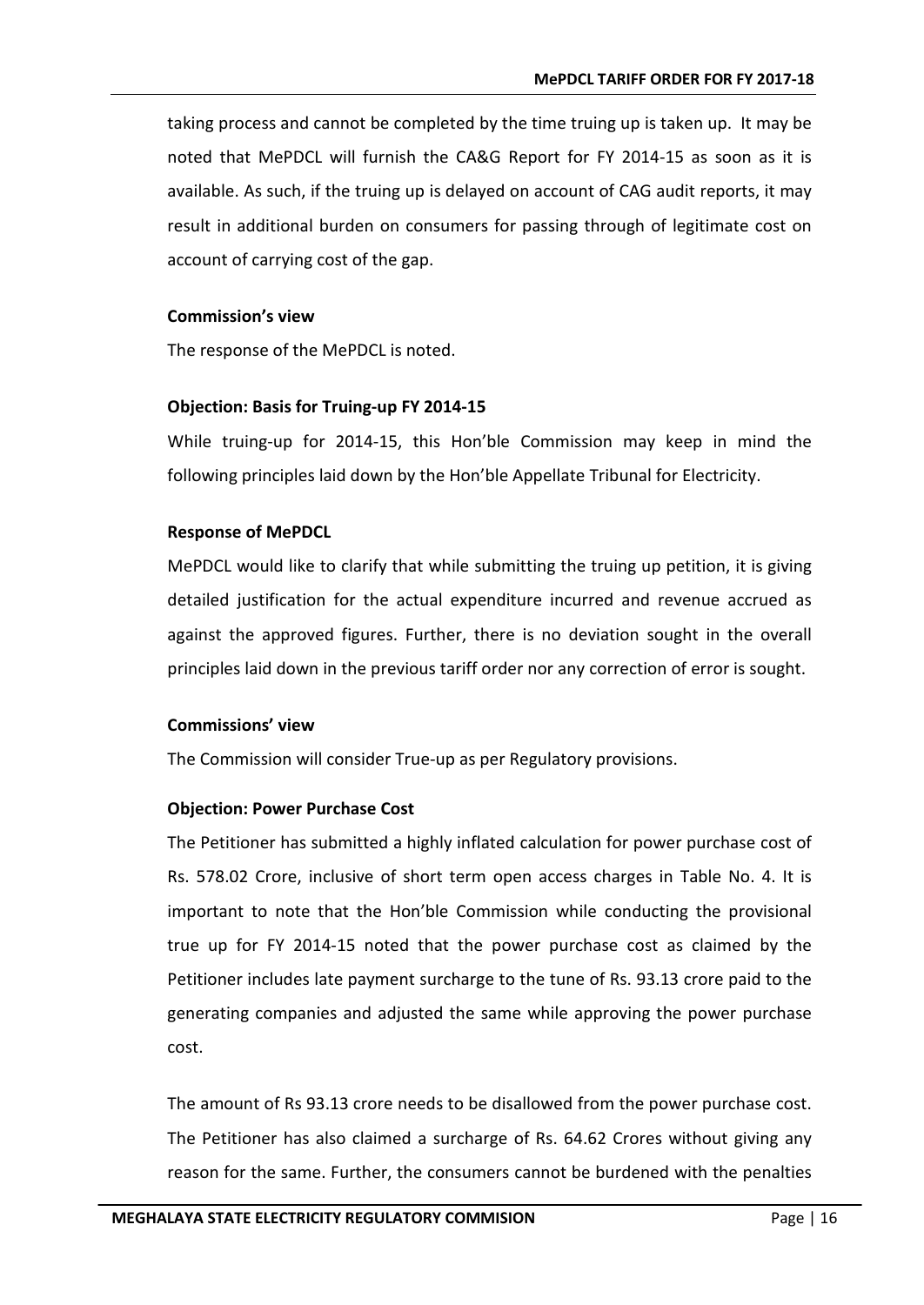imposed on the Distribution Licensee for the default in making timely payments to the generators. It should be disallowed.

#### **Response of MePDCL**

As per the audited Statement of Accounts of MePDCL, the total delayed surcharge amount is Rs. 64.62 Crore as clearly shown in tariff petition. It has distinctively been shown in the billed amount as surcharge and also in the audited statement of accounts. As against this, the Hon'ble Commission in the provisional true up had considered Rs. 93.31 crores. MePDCL would like to request the Commission to review the provisional delayed payment surcharge amount and consider the same as Rs.64.62 crores instead of Rs. 93.31 crores. Also, MePDCL would request the Commission to allow the delayed payment surcharge at least on a one-time exceptional basis as MePDCL is taking various efforts to ensure that the power purchase dues are met on time. However, due to the pending gaps of previous years, it needs a onetime relief from the power purchase liabilities to enable it to make a financial turnaround. MePDCL is planning to issue bonds to meet the immediate outstanding liabilities so that it can invest in system improvement and achieve operational and financial turnaround.

#### **Commission's View**

The Views of the Petitioner are noted. However the Power Purchase Cost is allowed as per the Provisions of the Tariff Regulations and after prudence check of the accounts.

#### **Objection: Non-Payment of Dues to Generating Stations**

North Eastern Electric Power Corporation Ltd. (NEEPCO) imposed Regulation of power supply to MeECL during the first six months of calendar year 2014 from its generating station, Assam Gas Based Power Project (AGBPP), due to non-payment of dues of NEEPCO. The Petitioner has allegedly paid a huge cost of Rs. 73.72 Crore for purchasing 70.83 MUs from AGBPP at an average rate of Rs. 11.22/kWh. This burden on account of non-payment of dues of generating station by MePDCL cannot be passed on to the consumers and merits to be set aside.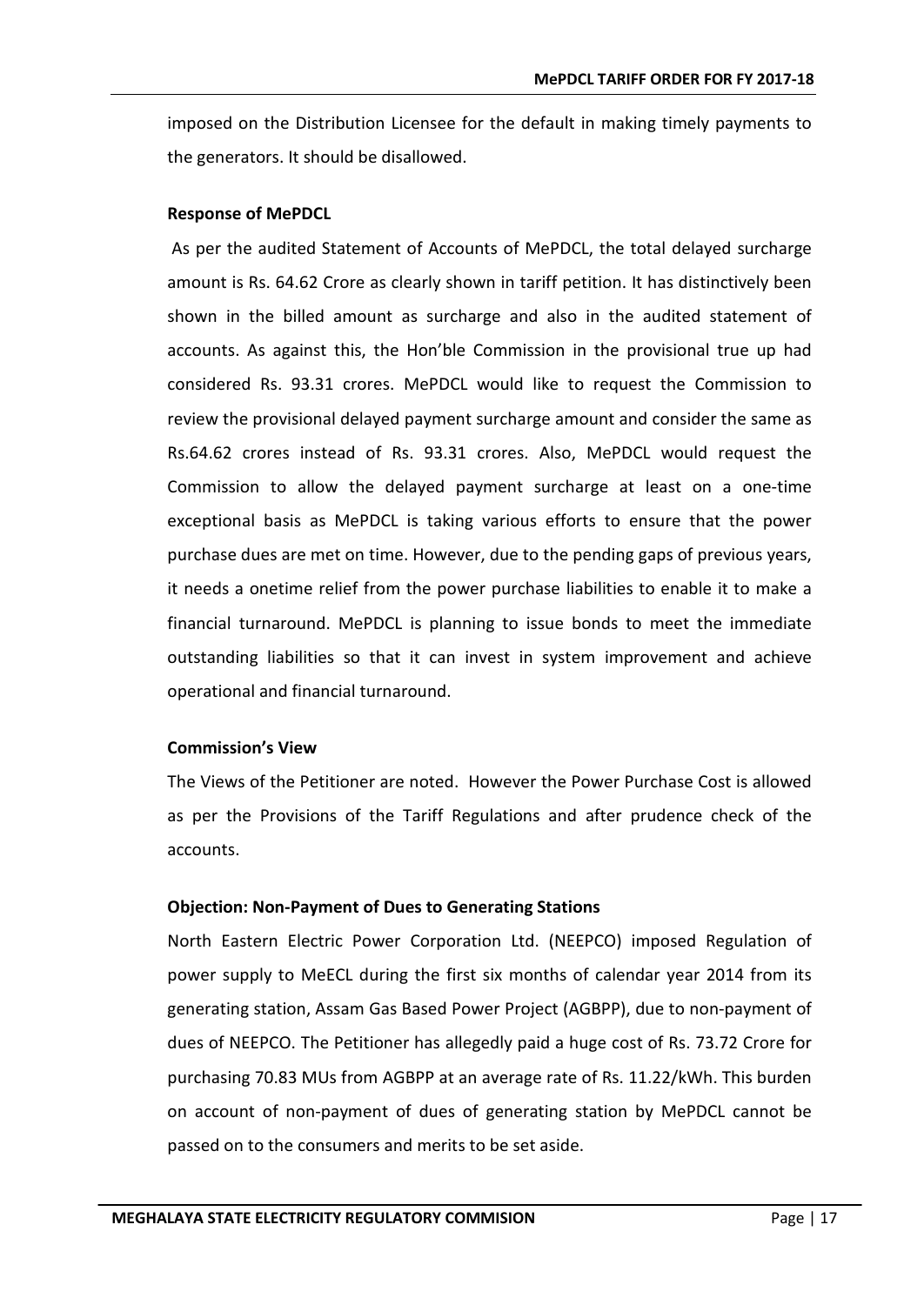Thus, on the basis of above submissions and restricting the cost of power purchase from NEEPCO to average rate of Rs 3.66/kWh (the rate approved by this Hon'ble Commission vide Order dated 12.04.2014) the following Power Purchase Cost should be allowed:

| <b>Purchase</b>                                                                                                                                                                                       | Amount<br>(Rs. Crores) |
|-------------------------------------------------------------------------------------------------------------------------------------------------------------------------------------------------------|------------------------|
| Total power purchase cost as per MePDCL's claim                                                                                                                                                       | 578.02                 |
| Late payment surcharge to NEEPCO, NTPC, OTPC, NHPC, as noted<br>by this Commission in Annual Accounts for FY 2014-15                                                                                  | 93.13                  |
| Disallowance on account of higher power purchase rate from<br>AGBPP- NEEPCO (due to Power Regulation)- Rate restricted to the<br>average power purchase rate approved in the order dated<br>12.4.2014 | 49.66                  |
| Disallowance of surcharge in absence of any justification                                                                                                                                             | 64.62                  |
| Allowable Power Purchase Cost as per BIA's assessment                                                                                                                                                 | 370.61                 |

## **Response of MePDCL**

On account of imposition of power regulations by NEEPCO, MePDCL had to pay the fixed charges as per its PPA and contracted demand without actually drawing power. This has led to a higher per unit cost of power purchase from AGBPP. As mentioned above, the power purchase liabilities have increased only because of the huge gap in tariff and cost of supply which should be considered by the Hon'ble Commission.

Besides, the cost of power purchase as claimed by the petitioner in true up is absolutely prudent and as per the audited Statement of Accounts. The overall rate of power purchase of MePDCL is only Rs. 2.75/kWh which is highly competitive.

#### **Commissions' view**

The views of the Petitioner are noted. The power purchase cost is considered as per the principles of the Tariff Regulations and on prudent check of the accounts.

## **Objection: Prior Period Expenses**

MePDCL has over the years made repeated claims for prior period expenses and has been mostly directed by the Hon'ble Commission to correct its past mistakes in accounting or booking under specific heads such as wheeling charge, employees expenses, interest and finance charges, etc.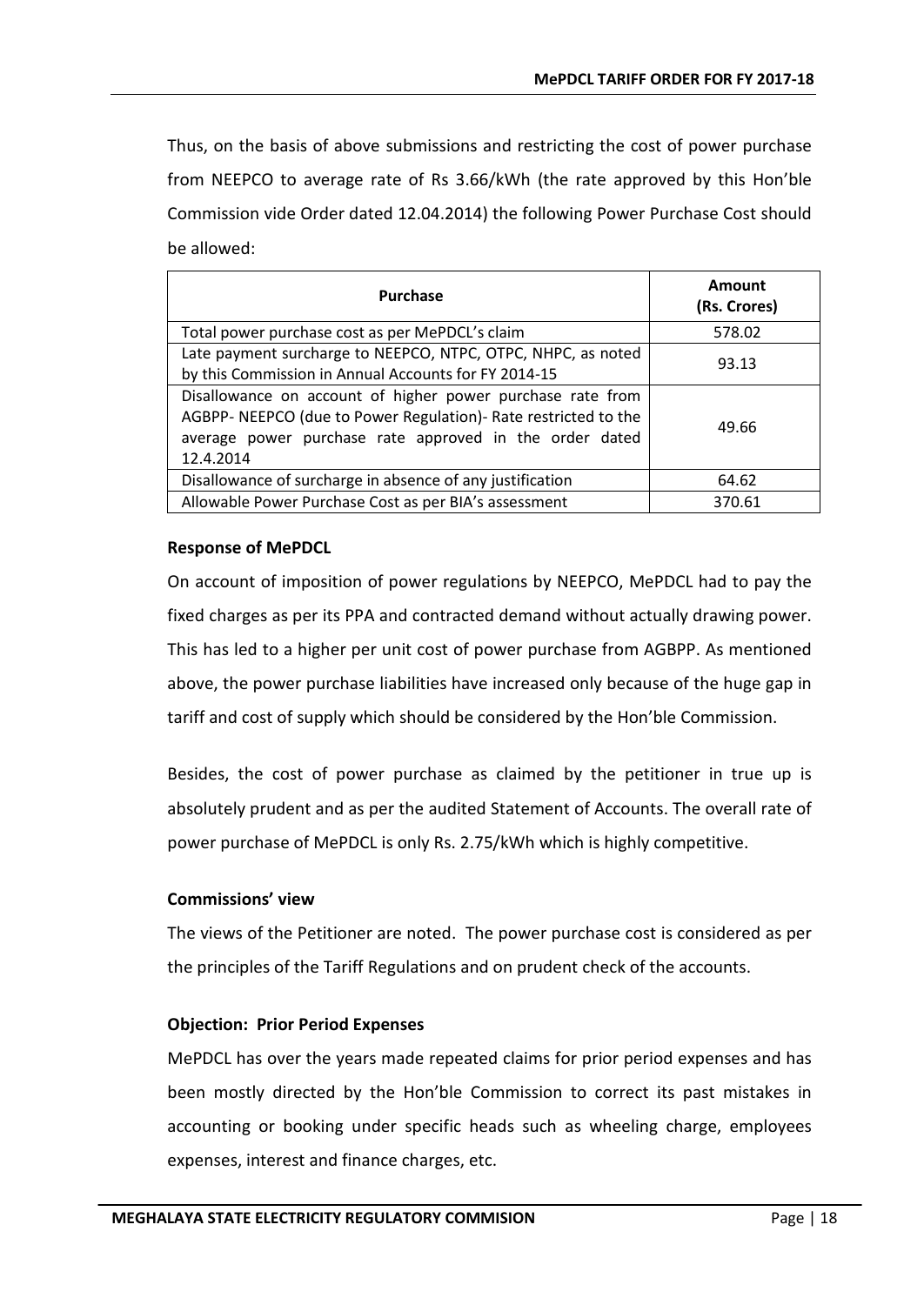Even in its present Petition MePDCL has claimed an amount of Rs. 67.71 Crore in FY 2014-15 in Table No. 18. Though MePDCL has given a breakup of the expenses it has not mentioned the period to which these items pertain to. It is important to note that MePDCL is in the habit of not giving any details and the same has also been observed by the Commission in its Order dated 30.03.2016., wherein it directed MePDCL to file a separate Petition with proper reports/ audits.

MePDCL is yet to submit the compliance report in accordance with the directions of the Commission. Thus, the above claims must be rejected by the Hon'ble Commission.

#### **Response of MePDCL**

The claim of prior period income and expenses is in accordance with the MSERC Tariff Regulations 2011. The formats specified in the MSERC Tariff Regulations 2011, (Format 1, 4, 5, 7, D-5) allow the licensee to add the prior period expenses claimed under various components to the total expenses of the licensee. As such, claim of prior period income and expenses, are as per the regulations. Also, in response to the relevant directive in the order of 30th March 2016, MePDCL had submitted the detailed reply vide its letter no. MePDCL/D(D)/2016-17/T-450(Pt-III)/34 dated 10/2/17.

#### **Commissions' view**

The prior period expenses are allowed where related records are made available and as per the provisions of the Tariff Regulations on prudence check of the accounts.

#### **Objection: Interest and Finance Charges**

MePDCL is claiming Rs. 26.03 Crore towards interest and finance charges pertaining to project loan for government schemes, supposedly based on Audited Accounts. However, the Hon'ble Commission while conducting the provisional true up for FY 2014-15 approved an interest cost of Rs 6.59 Crore and observed that in respect of one of the loans of PFC-RAPDRP-B, details of its drawl were not available on record. Even now the details of the same have not been submitted by MePDCL.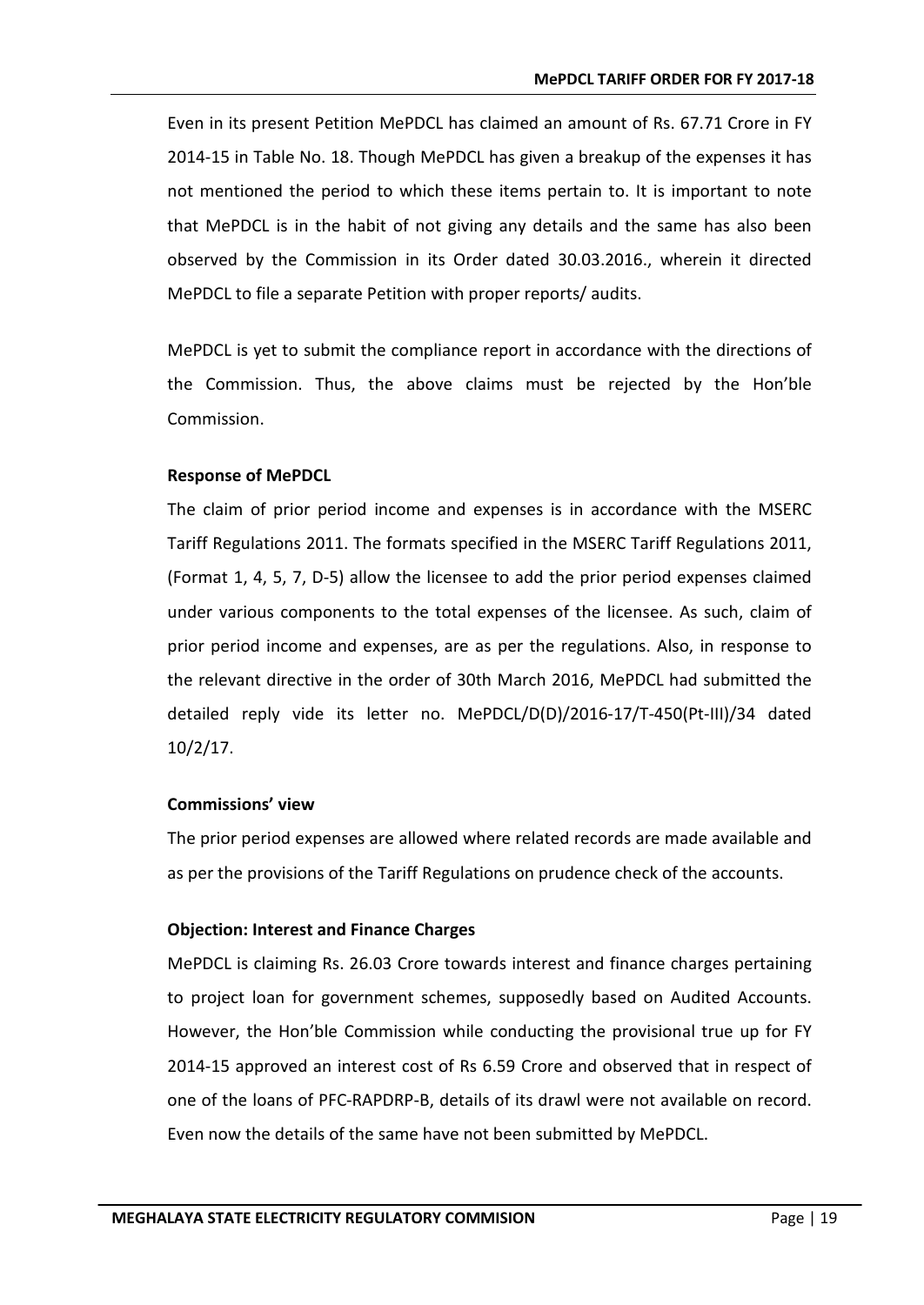The Objector has worked out the interest cost of Rs. 6.88 Cr. allowable to the Petitioner based on the details of long term loans available in the Annual accounts:

#### **Response of MePDCL**

The PFC loan against R-APDRP Part B of Rs. 47.9 crores has been disbursed in September 2014 and the interest on the same needs to be considered. MSERC in the provisional true up of FY 2014-15 had allowed INR 6.59 Crore only against the interest on loan. However it is pertinent to note that Interest and finance charges also include other mandatory charges levied by the banks like bank charges, bank transaction charges & prepayment charges for final settlement of loans and interest which is a considerable amount paid by MePDCL. From the Audited Statement of Accounts it may clearly be seen that MePDCL has incurred INR 26.03 crores towards meeting such obligatory charges and hence the MSERC is requested to make due consideration of such charges over and above the interest on loan allowed by the Hon'ble Commission. The same is payable by MePDCL as per the terms and conditions of the loan agreement.

#### **Commission's view**

The Interest and Finance Charges are allowed as per the Tariff Regulations and on prudence check of the accounts.

#### **Objection: Return on Equity**

MePDCL has claimed the opening equity at Rs. 786.40 Crore for working out RoE for FY 2014-15 supposedly as per Regulations 100 and 101 of the Tariff Regulations, 2011 vis-à-vis Rs. 67.33 as approved in tariff orders dated 12.04.2014 and 30.03.2016. The MePDCL has wrongly claimed ROE of Rs. 111.13 crores as ROE in FY 2014-15.

From the Audited Annual Accounts of the Petitioner, it is observed that while the authorised capital has increased from Rs. 200 Crore to Rs 1000 Crore in 2014-15 the subscribed equity capital is only Rs. 5 Lakh. Further, a total of Rs 786.35 Crore, which was pending for allotment on 01.04.2014 (as per Note 3 of the Accounts) remains pending. Also, as per Note 3.2 of the Accounts Equity shares amounting to Rs 742.31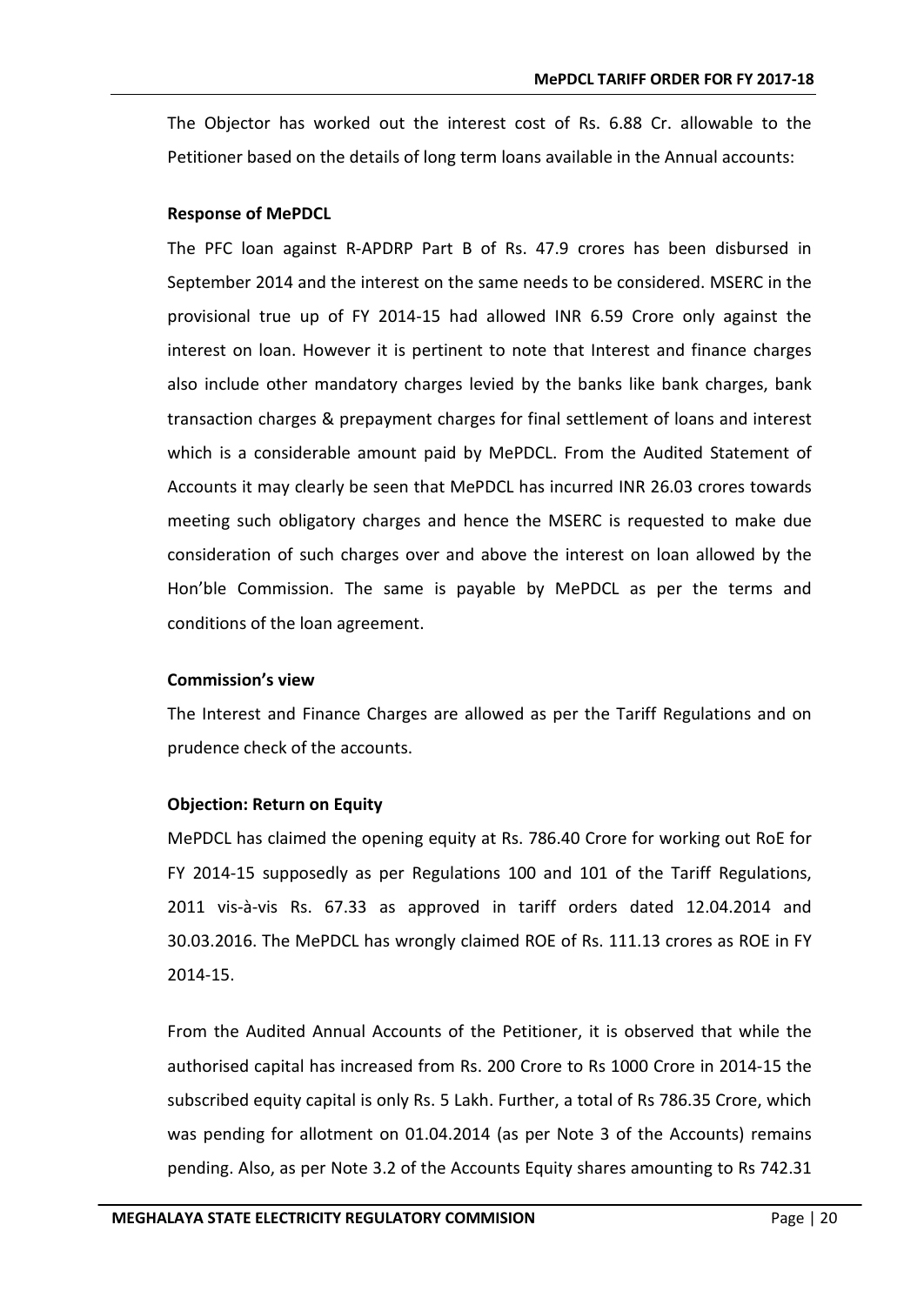Crore were issued to MeECL only on 27.5.2015. Thus, MePDCL has wrongly considered the 'Equity share pending for allotment' as its "Subscribed/Paid-up Capital" and has claimed RoE on the same.

MePDCL also had a negative net worth as on 31.03.2015and thus cannot be eligible for any return.

#### **Response of MePDCL**

MePDCL has claimed return on equity as per the provisions of MSERC Tariff Regulations 2014 and MSERC Tariff Regulations 2011. The MSERC Regulations provides for allowing equity as appearing in the balance sheet/transfer scheme and also on equity in excess of 30% of the capital cost.

As such, for old projects, the new regulations allow the debt-equity ratio to be considered as the same as considered by the Commission in the past period. Hence, we are referring the old regulations i.e. MSERC Tariff Regulations 2011 to analyze the allowable equity for calculation of return on equity for old assets/projects. The relevant provisions are provided below:

#### *"51. Debt-Equity Ratio*

*In the case of existing generating stations the debt equity ratio as per the Balance Sheet on the date of the Transfer notification will be the debt equity ratio for the first year of operation, subject to such modification as may be found necessary upon audit of the accounts if such Balance Sheet is not audited…*

*100 (1) Provided that the Commission may, in appropriate case, consider equity higher than 30% for the purpose of determination of tariff, where the distribution licensee is able to establish to the satisfaction of the Commission that deployment of equity more than 30% is in the interest of general public."*

It may be noted that, for the first year of operation, the equity component appearing in the balance sheet as per the transfer scheme was considered for computation of Return on Equity and the Hon'ble Commission had approved only provisional values subject to correction at the time of audited accounts reflecting the size of equity.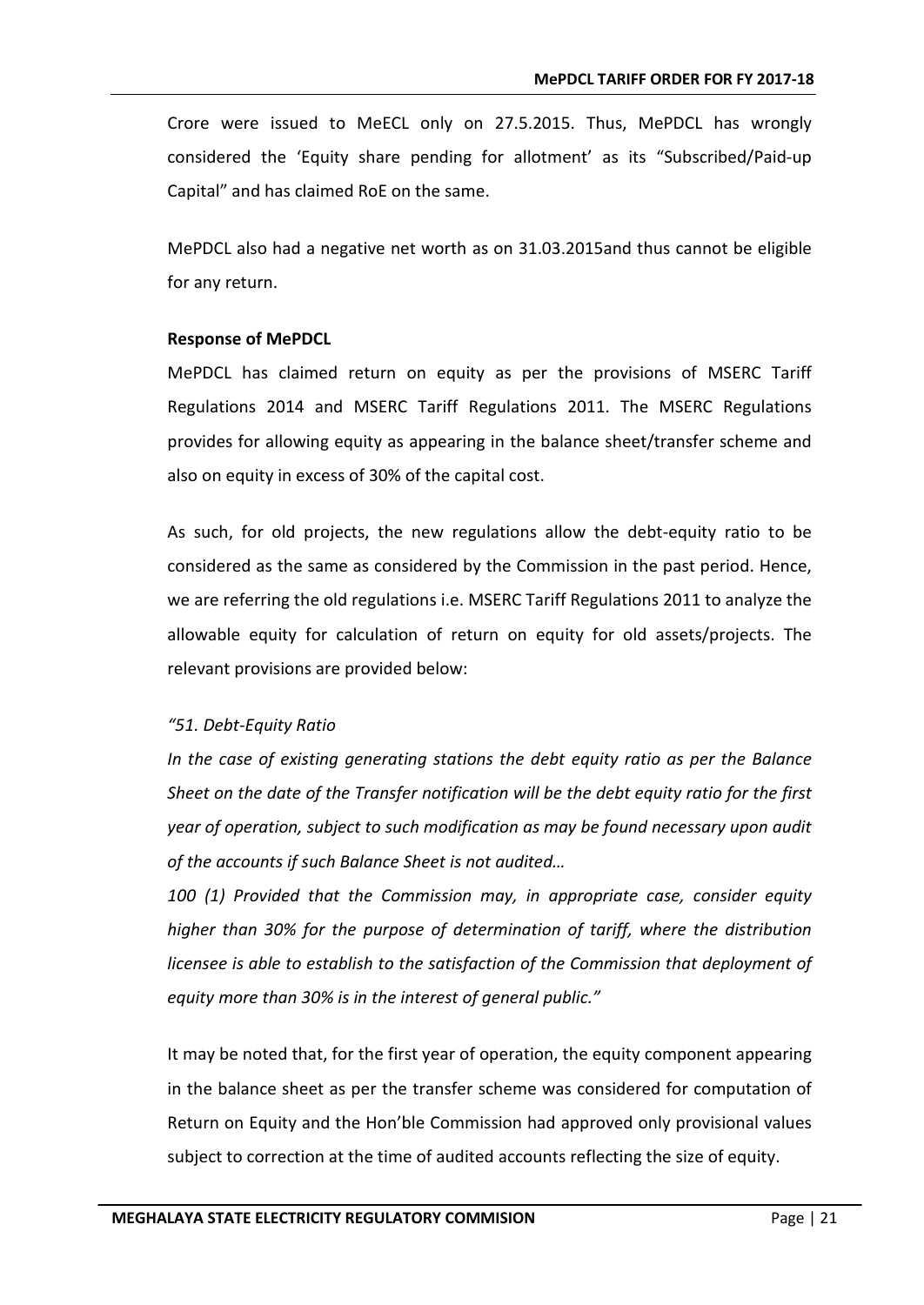Since the equity outstanding pending allotment was as per the Transfer Scheme notification, the same has been claimed and the regulations provide for claiming return on funds received but not subscribed as share capital (premium/internal reserves). Further, the equity has been received from the State Government as equity and also utilized for capital expenditure, return should be calculated on the same Further, the regulations do not restrict allowing of return on equity pending allotment.

As against this, the Commission had determined the Return on Equity for the 1st MYT Period for FY 2015-16 to FY 2017-18 (and also for previous years) on provisional basis as Rs 9.43 Crores based on the figures of equity available with MeSEB prior to unbundling. As per the order of the Commission dated 31st March 2016,

*"The Government of Meghalaya has communicated revised and fourth amendment allocating the assets and liabilities among the unbundled utilities vide orders dated 29.04.2015. The generation, transmission and distribution corporations shall adopt those allocations in the respective corporations' books for claiming of return on equity in accordance with the Regulations and judgment made by Hon'ble APTEL in similar matters. After the process of Government of Meghalaya allocation of equity, the return on equity shall be computed for arriving at the ARR and tariff."*

As such, it is clear that the allowed figures were provisional and subject to change based on actual allocation of equity as per the transfer scheme and adoption of allocation of equity in books of accounts.

#### **Commission' view**

The views of the petitioner are noted and the return on equity is allowed as per the provisions of the Tariff Regulations and APTEL Judgments on similar cases after prudence check of the accounts.

#### **Objection: Interest on Working Capital**

MePDCL under Regulation 104 of the MSERC Tariff Regulations, 2011 has claimed working capital requirements to the tune of Rs 24.26 Crore on normative basis.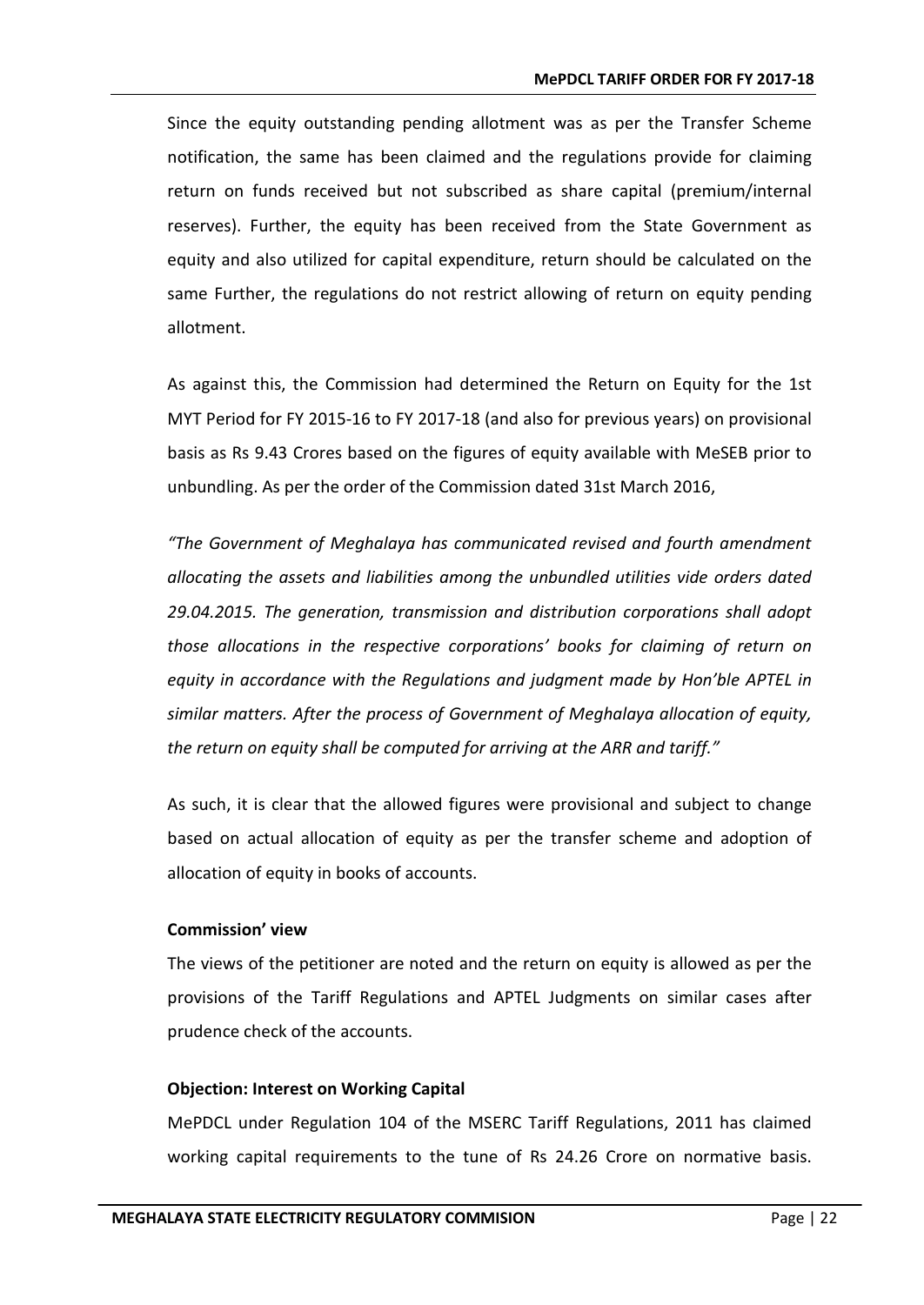However, there are glaring discrepancies in the calculations submitted by MePDCL, for instance, MePDCL has considered O&M expenses for 2 months, instead of 1 month as provided by the Regulation, for calculating working capital requirement (Table No. 15). Accordingly, the re-worked working capital requirement and the interest on working capital is as under:

| <b>Particulars</b>          | <b>Amount as per BIA's</b><br>assessment (Rs. Crore) |  |
|-----------------------------|------------------------------------------------------|--|
| O&M Expenses for 1 month    | 10.41                                                |  |
| <b>Maintenance Spares</b>   | 3.38                                                 |  |
| Receivables (2 months)      | 83.02                                                |  |
| Total working capital       | 96.81                                                |  |
| Interest Rate (%)           | 14.75%                                               |  |
| Interest on Working Capital | 14.28                                                |  |

#### **Response of MePDCL**

The O&M Expense to be used for computation of working capital may be taken for 1 month as suggested. MePDCL has inadvertently taken 2 months as O&M cost.

### **Commission's view**

The interest on Working Capital is considered as per the principles of Tariff Regulations.

#### **Objection: Allowable ARR for FY 2014-15**

MePDCL is in surplus of Rs. 71.77 crores as against the revenue gap of Rs. 343.61 Cr claimed by MePDCL. Accordingly, the allowable Aggregate Revenue Requirement for FY 2014-15 as per BIA's assessment.

#### **Response of MePDCL**

As submitted by the objector there is no justification for revision in the truing up proposal of MePDCL.

## **Commission's view**

The Commission took a decision after prudence check of the accounts to allow permissible ARR.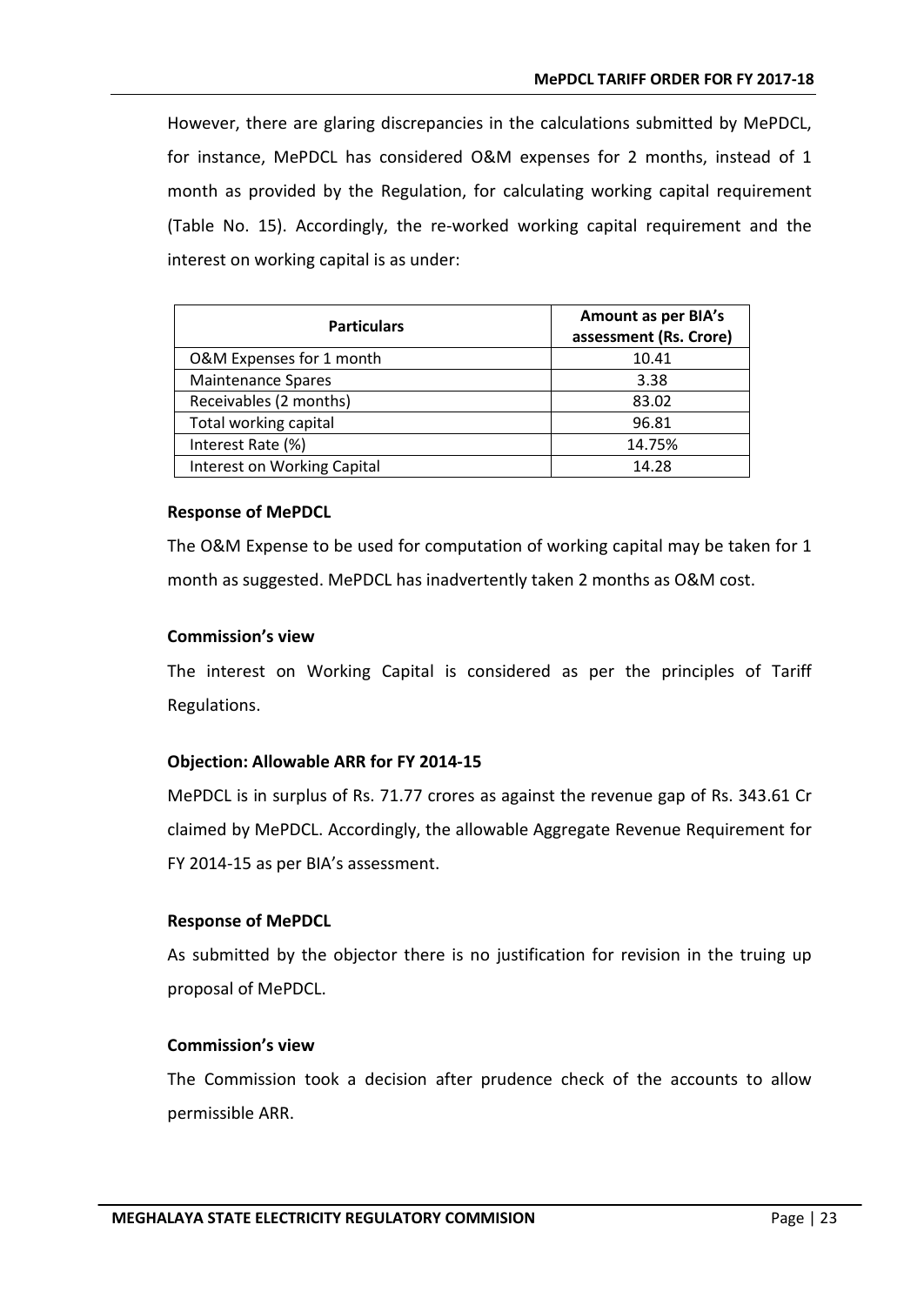#### **Objection: Provisional Truing Up Of FY 2015-16**

In Appeal No. 146 of 2014, the Hon'ble Tribunal had directed this Hon'ble Commission to carry out the true-up of FY 2014-15 on the basis of provisional accounts. This direction is not to be extended and applied to FY 2015-16 onwards. The Hon'ble Tribunal had specifically directed this Hon'ble Commission to issue necessary directions to the Distribution Company, MePDCL to submit the audited accounts up-to-date before determination of ARR and tariff for the year 2015- 16.Therefore, this Hon'ble Commission may not allow the MePDCL apply for true-up on the basis of provisional accounts and then again on submission of the audited accounts, get the benefit of a true-up of a true-up. The MePDCL is erroneously seeking a review of tariff for FY 2016-17 in the guise of a mid-term review without submission of actual which may not be allowed.

#### **Response of MePDCL**

MePDCL submits that the petition for provisional true up for FY 2015-16 is being filed based on the principles of quick recovery of costs as outlined in the Judgment of Hon'ble Tribunal in the Appeal No. 146 of 2014 dated 1.12.2015 wherein the Hon'ble Tribunal had directed MSERC to carry provisional true up of FY 2014-15 in order to avoid delay in true up and in turn burden consumers from tariff shock in future due to revenue gap of previous years.

The accounts for FY 2015-16 have been finalized and MePDCL is striving hard to get the same audited at the earliest. However, this should not restrict the Commission in doing provisional true up of FY 2015-16, as done in case of FY 2014-15 by the directions of Hon'ble Tribunal.

For the matter of relevance, the extract of the judgment by Hon'ble Tribunal dated 1.12.2015, is reproduced below:

*"10.10 In the absence of audited accounts, The State Commission might have taken up the provisional true-up up to 203-14 and might have arrived provisional revenue gap/surplus. The tariff for F y2014-15 was issued on 12.04.2014 as per the ARR submitted by the licensee MePDCL. Due to lack of truing-up of the past years, the*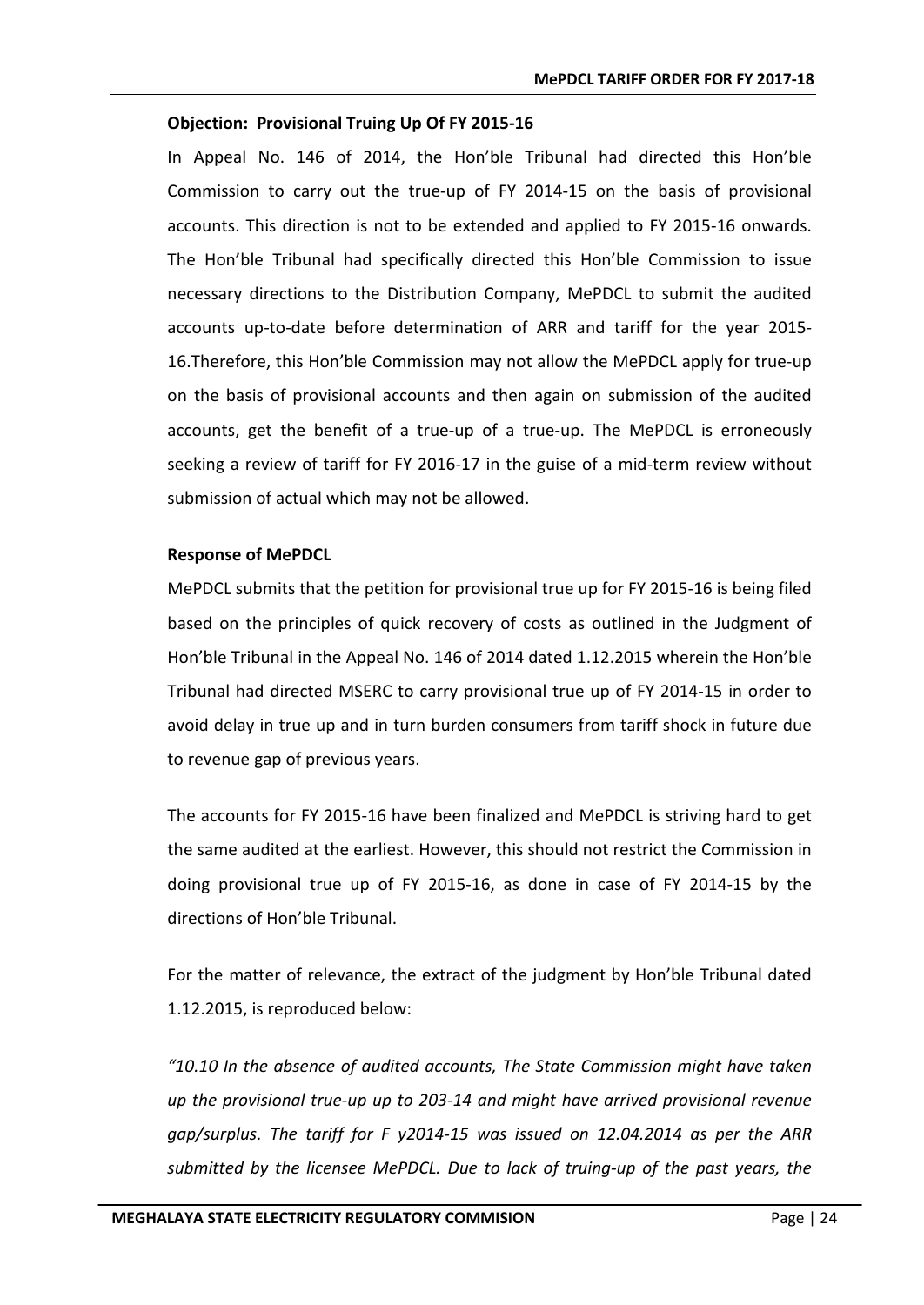*Commission could not be able to compute the actual requirement gap/surplus up to the FY 2013-14. Thereby the consumers are deprived of the benefit, if there is a profit/surplus after computing the true-up and also due to lack of true-up of previous years , for no fault of consumers, the consumers are burdened with carrying cost if any after true up for the gap at one time and thereby there is possibility of tariff shock.*

*10.11 we direct the State Commission to carry out the true-up by considering audited figures up to 2013-14 and provisional figures for FY 2014-15 and arrive the gap/surplus before approval of ARR and tariff petition for FY 2015-16. Further, the gap if any arrived in the process of true-up, the State Commission is directed not to levy carrying cost on the gap. The consumers should not be burdened for the nonsubmission of audited accounts of the past years by the distribution licensee".*

#### **Commission's view**

The utility shall comply with the Regulations for filing true-up petition for FY 2015-16 true-up.

## **Objection : Power Purchase Cost**

MePDCL has claimed a power purchase cost of Rs. 613.92 Crore in FY 2015-16, based on actual, and has projected the source wise cost for FY 2016-17 and FY 2017-18 based on assumptions, completely inconsistent with the scenario of FY 2015-16, of Rs. 745.92 Crore and Rs. 1203.16 Crore, respectively.

In Note 20 of the Annual Accounts, the power purchase cost is shown as Rs. 529.38 Crore. However, power purchase surcharge of Rs. 84.53 Crore depicted in the Annual Accounts should not be passed on to the consumers as it is in the form of penal charges payable by the MePDCL due to delayed payments made to generators. The consumers should not be burdened for the deliberate inefficiencies of the MePDCL.

#### **Response of MePDCL**

The petitioner's claim of Rs. 613.92 Crore (which includes the power purchase surcharge of Rs. 84.53 crores) is as per actual statement of power purchase for the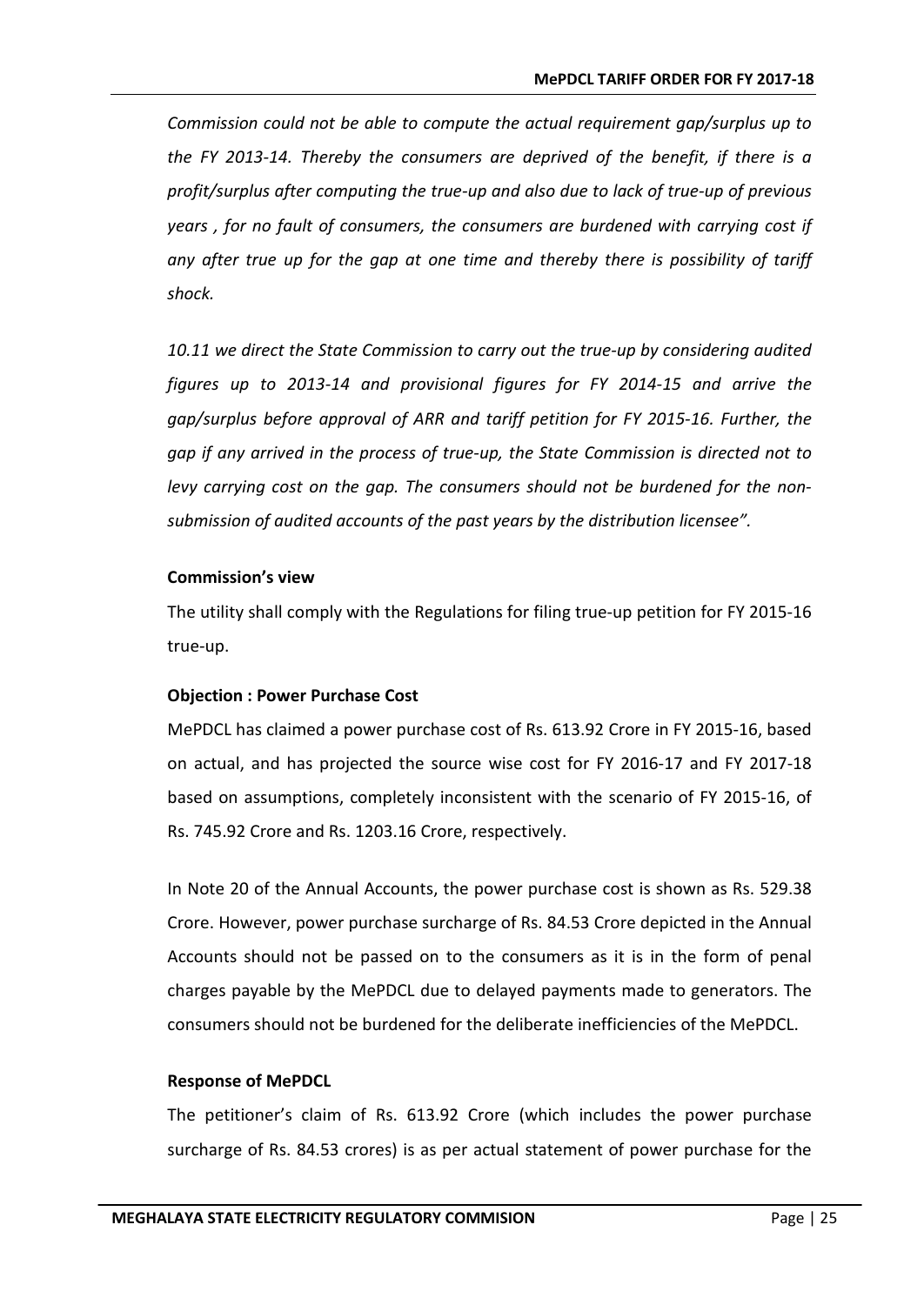year and is reflected in the pre-audited Statement of Accounts of MePDCL. The supporting power purchase invoices have also been submitted. As such, the power purchase surcharge has not been claimed in FY 2015-16 provisional true up. Furthermore, while projecting the power purchase cost of future years, the petitioner has duly taken into consideration the final tariff of MLHEP, upcoming units of New Umtru Hydro Electric Plant, Bongaigaon Thermal Power Station etc. It may be noted that the power purchase cost is increasing sharply as the tariff of the new plants like Bongaigaon (@5.8 per unit) is much higher than the present per unit average power procurement cost. Further, the pending amounts of Leshka for the past years need to be recovered as the final tariff needs to be notified now and the gap of the past years needs to be recovered accordingly.

#### **Commission's view**

The Commission allows power purchase cost as per the MYT Tariff Regulations after prudence check.

#### **Objection: Escalation rate of 5% on Power Purchase**

MePDCL has arbitrarily considered an escalation of 5% on the approved cost of FY 2015-16, for purchase of power from MePGCL, resulting into a highly inflated cost of power purchase despite lower average rates in FY 2015-16. Similarly, the rates considered for procurement of power from generating stations of NEEPCO are arbitrarily high even though the actual rates have been around Rs. 1.90/kWh to Rs. 2.00/kWh during FY 2015-16.

#### **Response of MePDCL**

The escalation rate of 5% assumed for power purchase rates is very nominal and based on the prevailing trends of power purchase rates. The Honorable Commission in its MYT Orders for the Control Period had also considered a similar escalation factor. It is submitted that the total average power procurement cost should be seen and compared with the trend of past years. It is submitted that due to power regulation imposed by NEEPCO, the rates of NEEPCO plants are higher in FY 2016-17 but even after paying the fixed charges of NEEPCO plant, MePDCL was able to meet the power deficit by buying cheap power from the short term market and thereby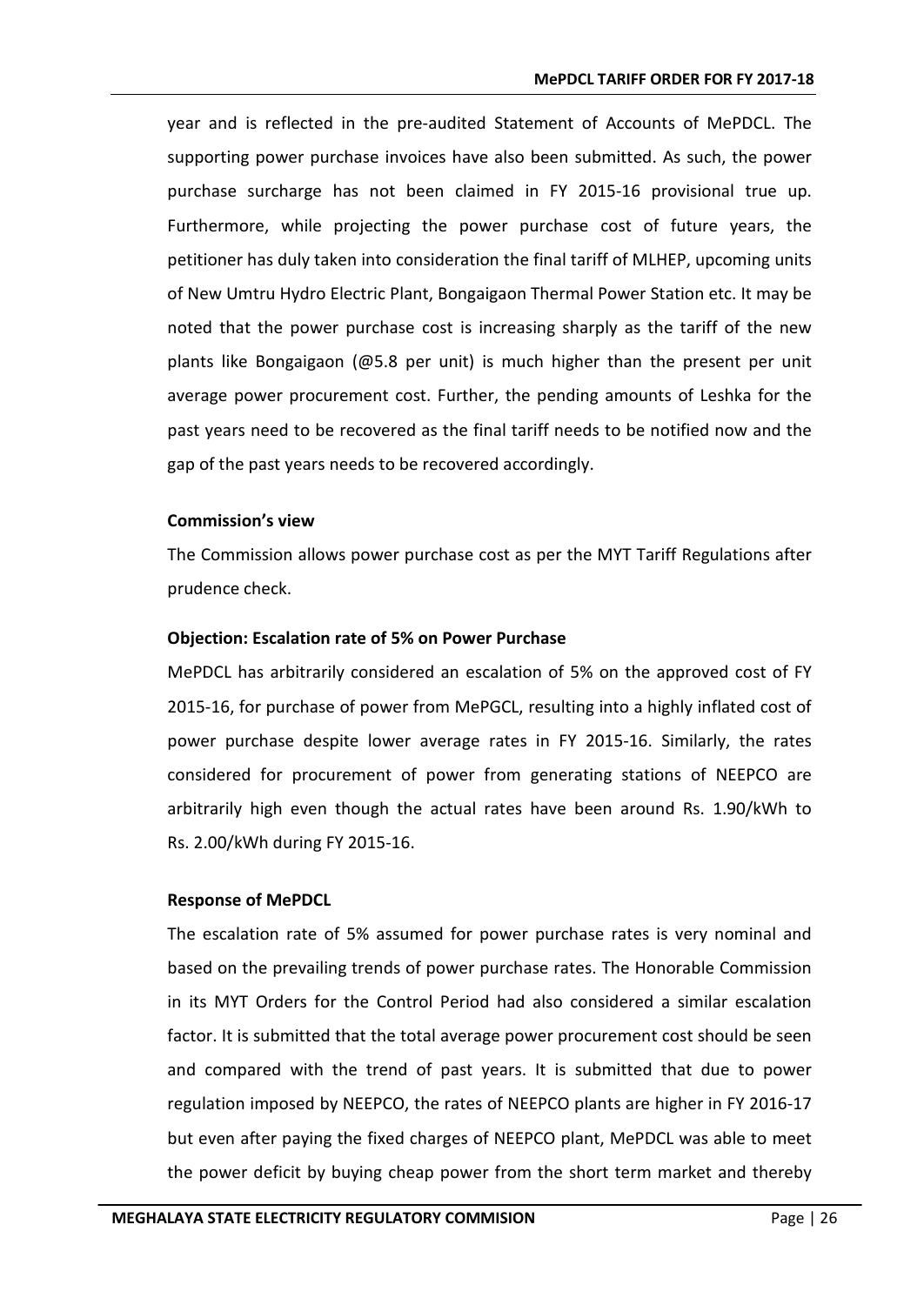keeping the average power procurement at reasonable level (i.e.3.41 per unit in FY 2016-17 and 4.59 in FY 2017-18).

#### **Commission's view**

The views expressed by the petitioner are noted. Any variations caused in determination of Tariffs will be factored in true-up exercise for the FY 2017-18.

### **Objection: Power Purchase cost for FY 2015-16 and FY 2017-18**

The Hon'ble Commission may allow the power purchase cost in accordance with the tariff order dated 31.03.2015. i.e. Rs. 491.84 crores for FY 2016-17 and Rs. 736.70 crores for FY 2017-18.

#### **Response of MePDCL**

All claims of the petitioner are backed by facts and data and it is request that the Honorable Commission to consider the submissions of the petitioner and approve the power purchase cost as claimed.

#### **Commissions' view**

The Power Purchase Costs have been computed as per the MYT Principles.

#### **Objection: Return on Equity**

MePDCL has claimed RoE based on Regulations 27, 31 and 92 of the MSERC MYT Regulations, 2014. The opening equity, claimed by MePDCL, is Rs. 801.20 Crore for working out the RoE for FY 2015-16. On perusal of the Provisional Annual Accounts of MePDCL, it can be observed that, the opening subscribed equity capital is only Rs. 5 lakh. Further as per Note 3 of the Accounts, a total of Rs. 801.15 Crore is pending for allotment as on 1.4.2015 and gets reduced to Rs. 68.04 Crore at the end of FY 2015-16. The closing paid-up share capital of MePDCL is Rs. 742.31 Crores. It is submitted that MePDCL has erroneously considered the 'Equity share pending for allotment' as its 'Subscribed/Paid-up capital' and has claimed RoE on the same.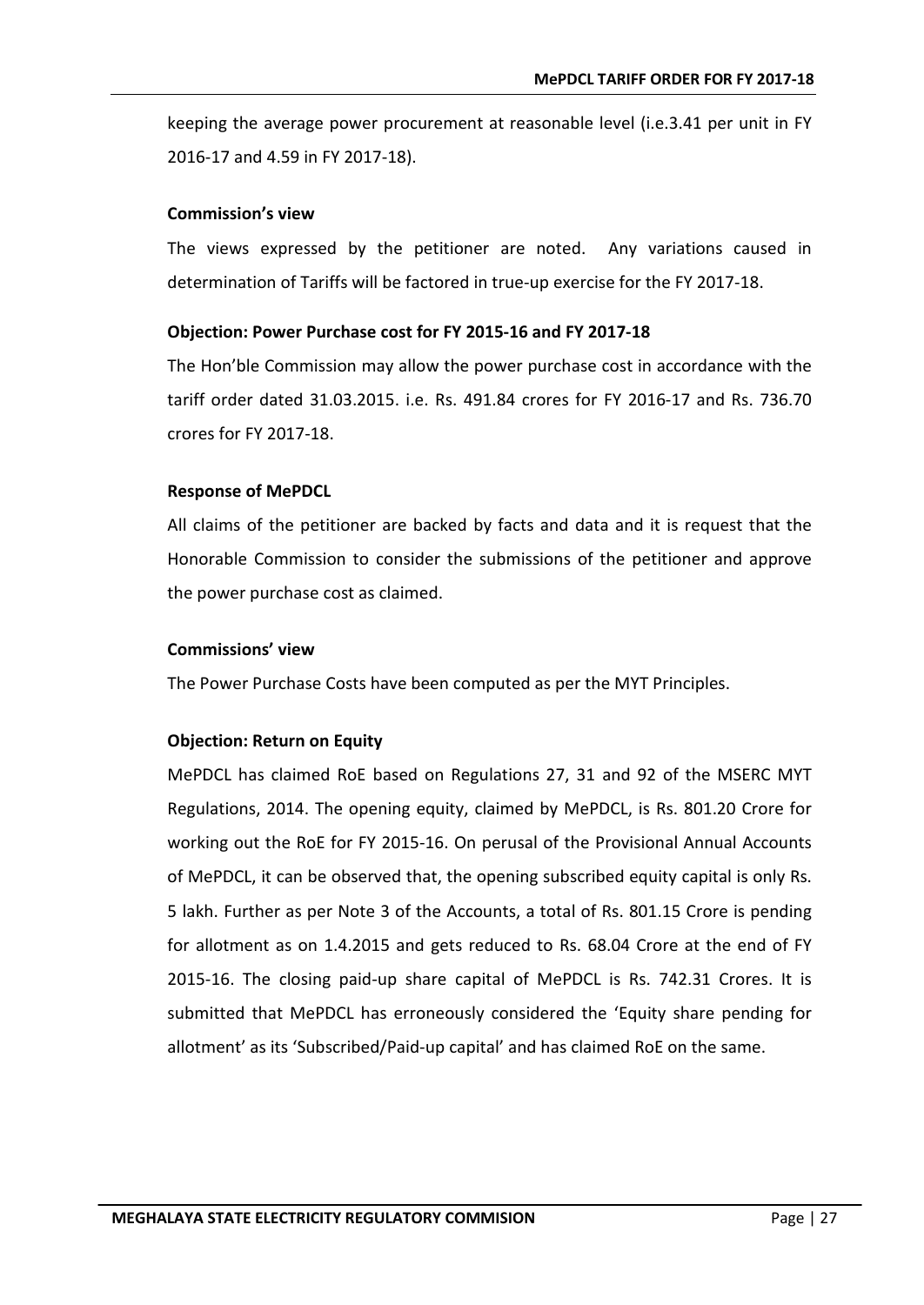## **Response of MePDCL**

MePDCL has also considered the equity amount appearing in the balance sheet, which is also in accordance with the Transfer Scheme Notification. Further, the amount as provided in Transfer Scheme was initially not subscribed/paid up but the same was received from State Government for creation of assets and were supposed to be treated as equity contribution from State Government. As such, the same was booked under "Share application pending allotment" and later on the same was subscribed to State Government and transferred to the head "Paid up Capital". Hence we reaffirm our claim on Return on Equity as claimed in the tariff petition.

## **Commission's view**

The return on equity is allowed as per the Tariff Regulations and APTEL Judgment on the similar cases and on prudence check of the accounts.

## **Objection: Interest on Working Capital**

MePDCL has claimed working capital requirements to the tune of Rs. 23.31 Crore, Rs. 29.26 Crore and Rs. 40.69 Crore for FY 2015-16, 2016-17 and 2017-18, respectively on normative basis (Table No. 38). It is submitted that on account of changes in the O&M expenses (as shown by BIA) the working capital requirements ought to change. Also, the rate of working capital as applicable in FY 2016-17 and FY 2017-18 should be 14.05% and not 14.45% as has been taken by MePDCL. Thus, the interest on working capital that ought to be allowed to MePDCL is as under:

| <b>Particulars</b>           | 2015-16<br>(Provisional) | 2016-17<br>(Estimated) | 2017-18<br>(Projected) |
|------------------------------|--------------------------|------------------------|------------------------|
| O&M Expense for one month    | 11.33                    | 11.90                  | 12.49                  |
| <b>Maintenance Spares</b>    | 3.45                     | 3.67                   | 3.93                   |
| Receivables for two months   | 92.21                    | 116.58                 | 124.86                 |
| <b>Total Working Capital</b> | 106.99                   | 132.15                 | 141.28                 |
| <b>Interest Rate</b>         | 14.45%                   | 14.05%                 | 14.05%                 |
| Interest on Working Capital  | 15.46                    | 18.57                  | 19.85                  |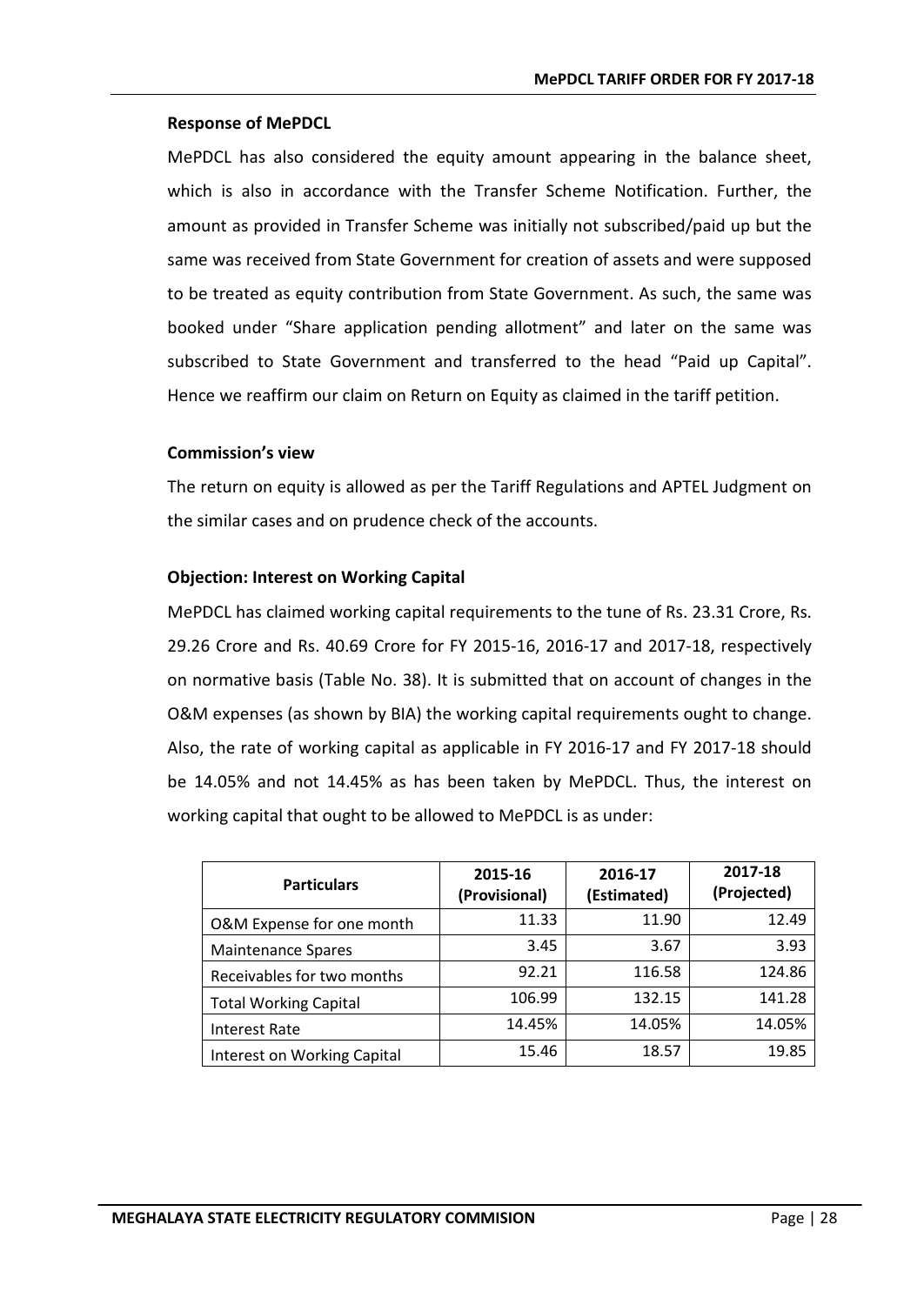## **Response of MePDCL**

The interest on working capital may be taken as 14.05% as suggested.

## **Commission's view**

Interest on Working Capital is allowed as per the Tariff Regulations. Any variations in the rate of interest will be corrected in true-up exercise.

## **Objection: Employee Expenses**

The erstwhile Meghalaya state Electricity Board (MSEB) used to revise the pay scale of its employees every 5 years and that the same practice has also been adopted by it. MePDCL has estimated revision in pay during FY 2016-17 to effect of 17% in the overall pay.

It is an established principle that impact of wage revision shall be considered on actual basis during truing up.

The Hon'ble Commission is requested to allow pay revision, if any, based on actual at the time of truing up and not in advance as the same is not contemplated under the relevant Regulations.

## **Response of MePDCL**

Under CERC regulations, O&M expenses are allowed on normative basis based on network details with suitable margins provided to mitigate risk of increase in requirement of O&M expenses. As against this, the O&M expenses in case of MePDCL are approved for each element i.e. Employee Cost, R&M cost and A&G cost based on the actual of past years.

Before corporatization, Meghalaya State Electricity Board (MeSEB) used to revise pay scale of employees every 5 years. Further at the time corporatization in the year 2010 the Management and Employees Association have mutually decided that the earlier trend of revision of pay will continue in future i.e. Management will revise pay scale of all the employees every 5 years. The last pay revision was made effective in the year 2010.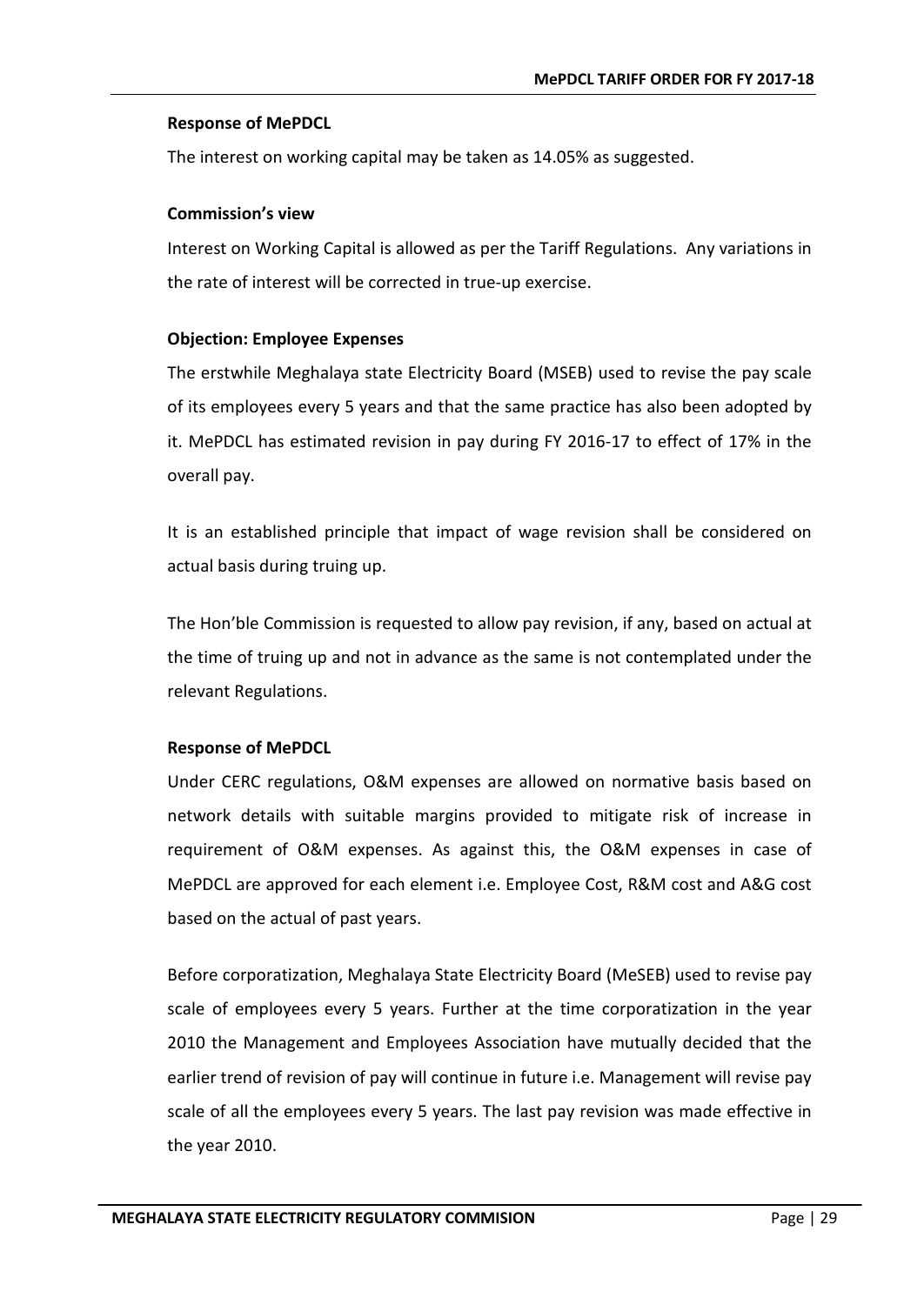Revision of Pay will be made effective from January 2015 onwards. The employee cost for the FY 2015-16 is projected by considering the revised pay of Employees. The following assumptions were taken to arrive at the revised pay of Employees:

Basic Pay: On a yearly basis the permanent employees of MePDCL are given an increment of 3%. However, owing to pay revision, the basic pay existing as on 1st January 2016 is estimated to increase by a factor of 1.73. The existing level of DA as on 1st January' 2016 was 56% and as such the net effect of pay revision is expected to be 17%.

Dearness Allowance (DA): The DA is taken around 12% of basic pay for FY 2017-18. The other allowance is estimated to remain at the same level as FY 2015-16.

Terminal benefit provision for FY 2017-18 has been considered at an increment of 3%. However the same will be claimed as per the actual at the time of true-up.

The yearly recruitment of technical and non-technical staff is also considered for projection of cost.

Effect of implementation of pay revision only at the time of truing up would lead to dumping of arrears in 1 year only which would cause consumer shock. Implementation of the pay revision from the ARR Projections itself would ease the burden of the consumers and prevent consumer shock. Hence, MePDCL requested to consider the assumptions as stated above for the computation of Employee Expenses and adjust the deviations at the time of truing up.

#### **Commission's view**

The reply of the petitioner is noted.

## **Objection: Interest on Loan**

MePDCL has estimated an additional loan drawal to the tune of Rs. 49.95 Crore and Rs 66.43 Crore in FY 2016-17 and 2017-18 respectively. MePDCL has not provided the details of capital expenditure funded by grants and by debt. The estimated loan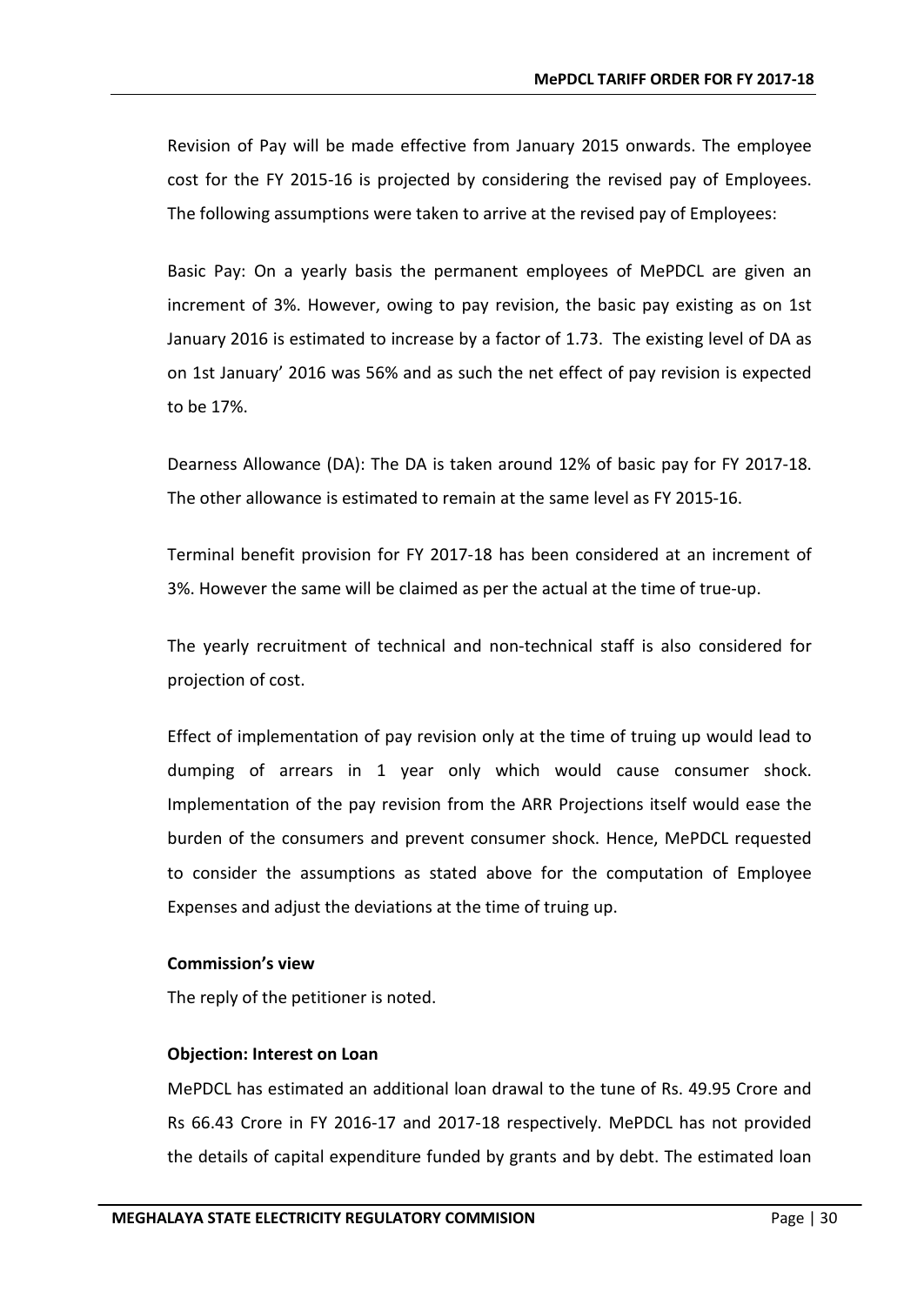drawal in FYs 2016-17 and 2017-18 has been shown much more than additional capital expenditure estimated to be incurred during the year i.e. Rs. 34.07 Crore and Rs. 37.80 Crore respectively. It is submitted that the loan drawal for a year cannot be more than the required additional capital expenditure. The Hon'ble Commission is requested to conduct a strict prudence of the capital expenditure plan of MePDCL and the funding pattern of the same.

#### **Response of MePDCL**

The details of capital expenditure to be funded by grants and debt have been furnished in the capital investment plan of MePDCL. The additional loan drawals of Rs. 49.95 Crore and Rs. 66.43 Crore in FY 2016-17 and FY 2017-18 respectively correspond to the capacity addition plans of the respective years as well as some pending drawals of the previous years.

#### **Commission's view**

The Interest on Loan is allowed as per the Tariff Regulations on prudence check of capital investment and the accounts.

## **Objection: Opening Balance for FY 2015-16**

Byrnihat Industries Association (BIA) from FY 2014-15 to computed the interest on loan allowable to BIA for FY 2016-17 and 2017-18 as under:

| <b>Particulars</b>           | 2015-16       | 2016-17     | 2017-18     |
|------------------------------|---------------|-------------|-------------|
|                              | (Provisional) | (Estimated) | (Projected) |
| <b>Opening Balance</b>       | 104.96        | 89.01       | 123.79      |
| Addition during the year     | 0.01          | 49.95       | 66.43       |
| Repayment during the year    | 15.96         | 15.17       | 0.00        |
| Closing balance              | 89.01         | 123.79      | 190.22      |
| Average Interest Rate        | 10.61%        | 9.81%       | 9.02%       |
| Interest Payable             | 10.29         | 10.44       | 14.16       |
| Add: Finance Charge          |               |             |             |
| Interest and finance charges | 10.29         | 10.44       | 14.16       |

## **Response of MePDCL**

As per the audited Statement of Accounts of FY 2014-15, the closing balance of Capex loans i.e. IOB-TL-II, PFC Loans for R-APDRP Parts A&B, REC loan for RGGVY and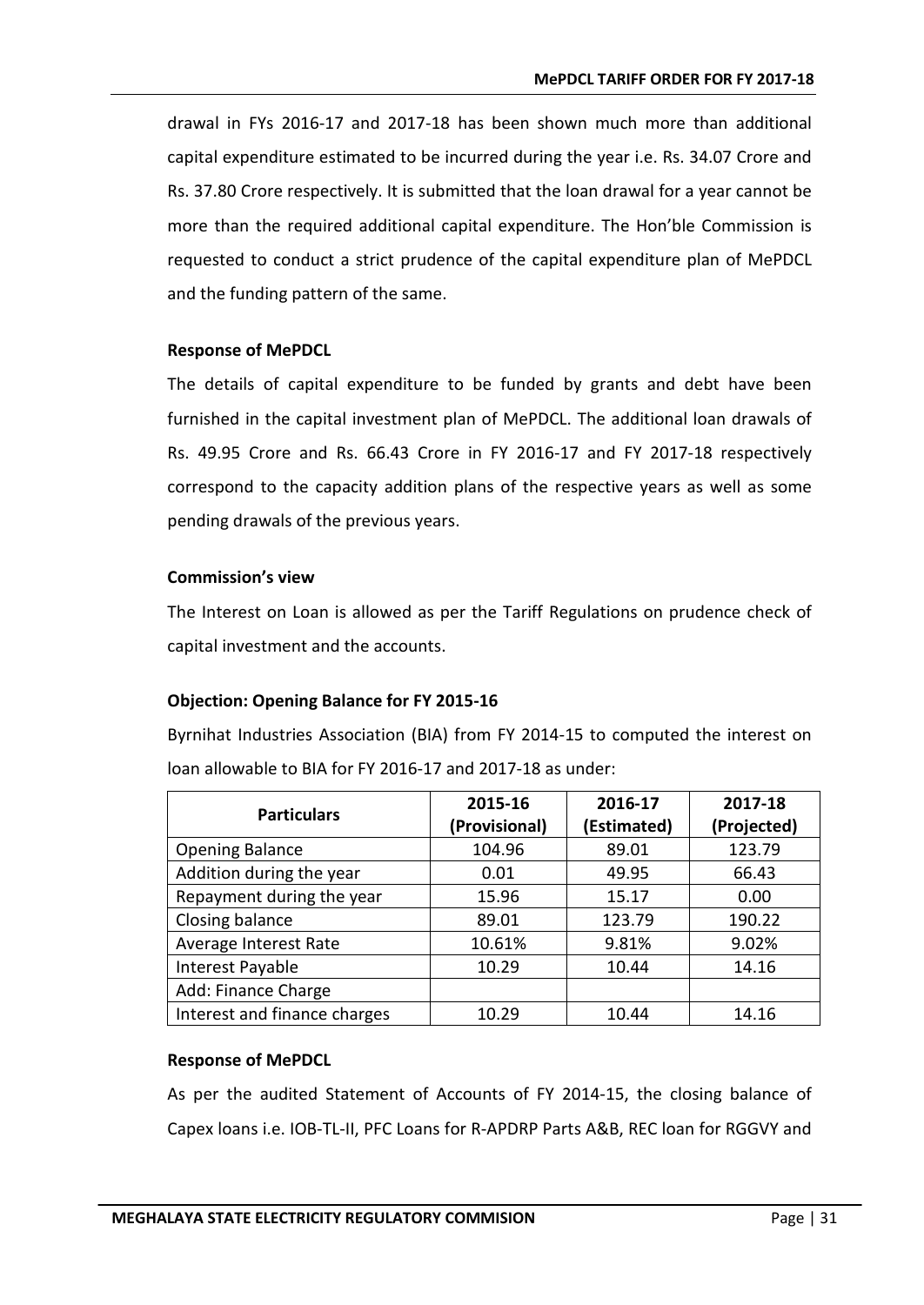State Govt. Loans amount to Rs. 127.34 Crore as claimed in the petition and not Rs. 104.96 Crore as suggested by the objector.

#### **Commission's view**

The response of the petition is noted.

#### **Objection: Transmission Charges**

MePDCL has claimed transmission charges of Rs. 258.95 Crore, Rs. 273.89 Crore and Rs. 316.96 Crore payable to MePTCL and PGIL during FY 2015-16, 2016-17 and 2017- 18, respectively. It is submitted that the transmission charge can be allowed to the extent of expenditure incurred as per the Annual Accounts for FY 2015-16. From Note 20 of the Annual Accounts it can be observed that the total charges paid in FY 2015-16 also include wheeling the energy Rs. 167.16 Crore and Rs. 2.44 crores paid towards open access. Thus, the total allowable transmission charges as per the Accounts are Rs. 169.61 Crores for FY 2015-16. It is submitted that MePDCL has not provided the breakup of this amount in the provisional Accounts.

#### **Response of MePDCL**

The transmission charges projected by MePDCL are based on the petitions for true up of MePTCL before the Honorable Commission.

#### **Commission's view**

The transmission charges are allowed based on Tariff Regulations and prudence check for MYT Orders.

## **Objection: Transmission Charges for FY 2016-17 and FY 2017-18**

However, BIA has assessed the ARR of MePTCL in provisional true up for FY 2015-16 at Rs. 98.42 Crore, Rs 124.38 Crore and Rs. 126.89 Crore for FY 2015-16, 2016-17 and 2017-18, respectively. In view of market inflation rates an escalation 5% is considered for projecting the overall transmission charges for FY 2016-17 and 2017- 18. Accordingly, as per BIA the following transmission charges should be allowed to MePDCL for FY 2015-16 to 2017-18 are as under: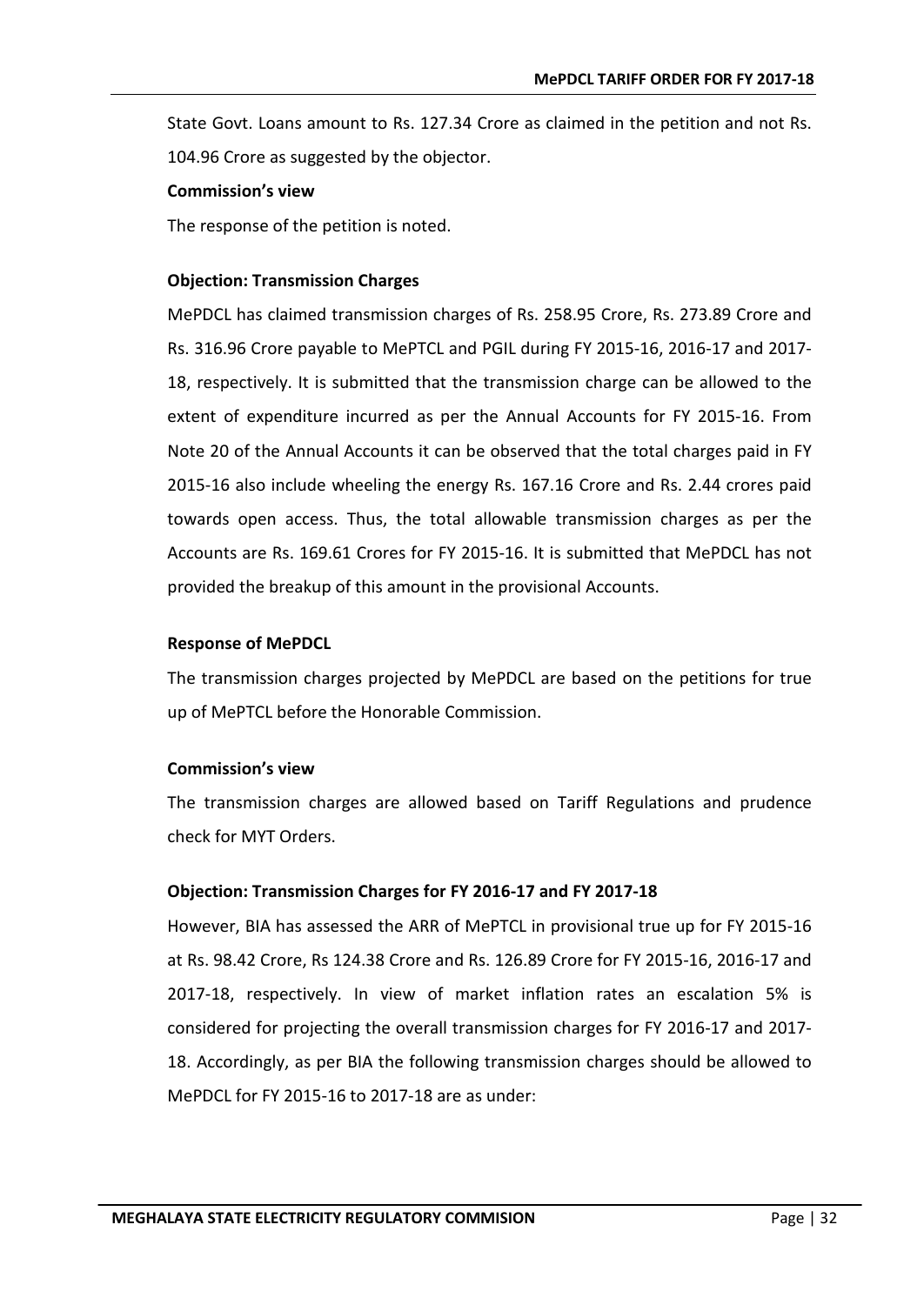| <b>Particulars</b>                                                    | 2015-16       | 2016-17     | 2017-18     |
|-----------------------------------------------------------------------|---------------|-------------|-------------|
|                                                                       | (Provisional) | (Estimated) | (Projected) |
| Transmission Charges (PGCIL & MePTCL)<br>as per Objector's Assessment | 169.61        | 178.09      | 187.00      |

The transmission charges projected for FY 2016-17 and FY 2017-18 reflect the inflation rate of 5% over the actual values of the base year but also the revised estimates based on the actual performance of the previous years. Therefore, the submissions of the petitioner in the impugned petition regarding transmission charges are absolutely prudent.

#### **Commission's view**

The transmission charges for the FY 2016-17 and FY 2017-18 are allowed as per Tariff Regulations and after prudence check of the accounts in the MYT Orders.

#### **Objection: ARR Requirement for FY 2015-16 to FY 2017-18**

The allowable ARR for FY 2015-16, 2016-17 and 2017-18 should be 170.34 Crore, 181.08 Crore and 219.51 Crore respectively.

#### **Response of MePDCL**

The ARR proposed by the petitioner for FY 2016-17 and 2017-18 in Table 41 of the impugned petition is based on the actuals of FY 2014-15 and 2015-16 and is in strict accordance to the Regulations. Thus, it is requested that the Honorable Commission to kindly allow the same.

#### **Commission's view**

The ARR for the FY 2015-16 to FY 2017-18 is considered as per the Tariff Regulations and on prudence check of the accounts / projections / estimates for MYT Orders.

## **Objection: Cross Subsidy Surcharge**

Before allowing BIA to avail open access, MePDCL conditionally granted the permission to the objector by forcing it to surrender existing contract demand of 1.8 MVA. Therefore the objector is solely dependent on its captive power plant and procurement of power through open access at its own cost. BIA is paying high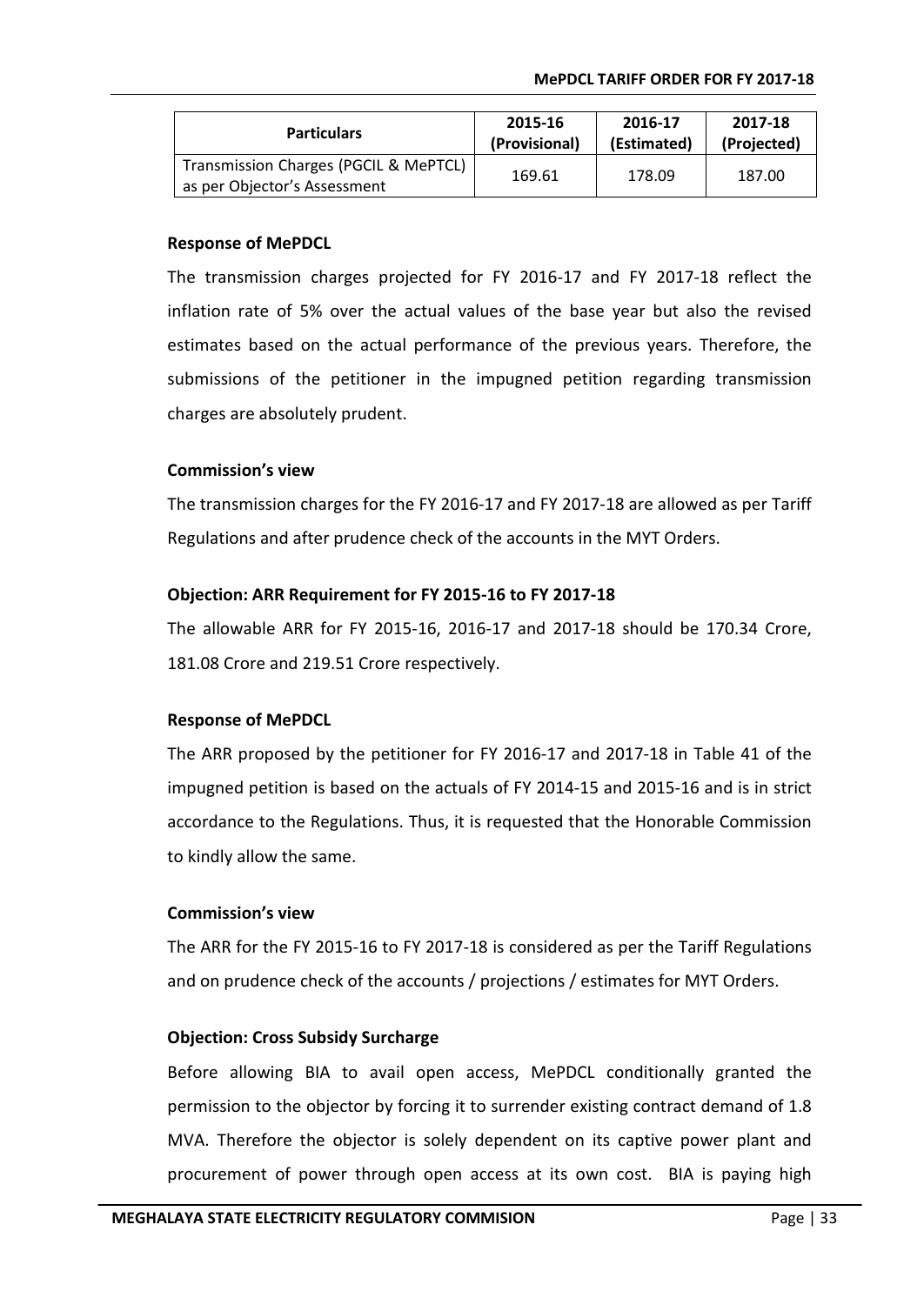amount of open access charges to MePDCL every year for procurement of power through open access at its own cost.

The steep increase of cross subsidy surcharge is eliminating competition in electricity market and has forced BIA not to utilize its full production capacity since 50% of cost of production for Ferro products comes from electricity itself. Presently BIA is not even in position to utilize its full production capacity due to high amount of open access charges which has made the procurement of power through open access unaffordable even though electricity is available at very competitive rate of Rs.2.50/kWh in the open market. The low utilization of capacity has resulted a higher production cost of the end products those are not marketable in present competitive environment.

#### **Response of MePDCL**

MeECL and its subsidiary companies, including MePDCL are going through an acute financial crisis and need appropriate revision of tariff to bridge the gap between cost of supply and revenue.

As on 31 March 2016, the accumulated losses for all the restructured companies have reached to the level of Rs. 1520 crores and the total liabilities have increased to more than Rs. 2000 crores. Further, the cost of the distribution business is also increasing with improvement in infrastructure, pay increase of employees, inflation etc. The annual revision of tariff to bridge the gap of cost and tariff is essential to ensure financial sustainability of power companies and ensure reliable power supply. It is also submitted that in the past years, the tariff was not reflective of the actual cost as there was delay in availability of audited accounts after the restructuring of the new companies. But after the availability of authentic actual information, the tariff needs to be reflective of the actual cost. Hence revision of tariff is done every year by the Honorable Commission after a thorough scrutiny for prudence and rationality. This will help the utilities to come out of the vicious cycle of losses and liabilities along with the development and maintenance of an efficient power system in the state.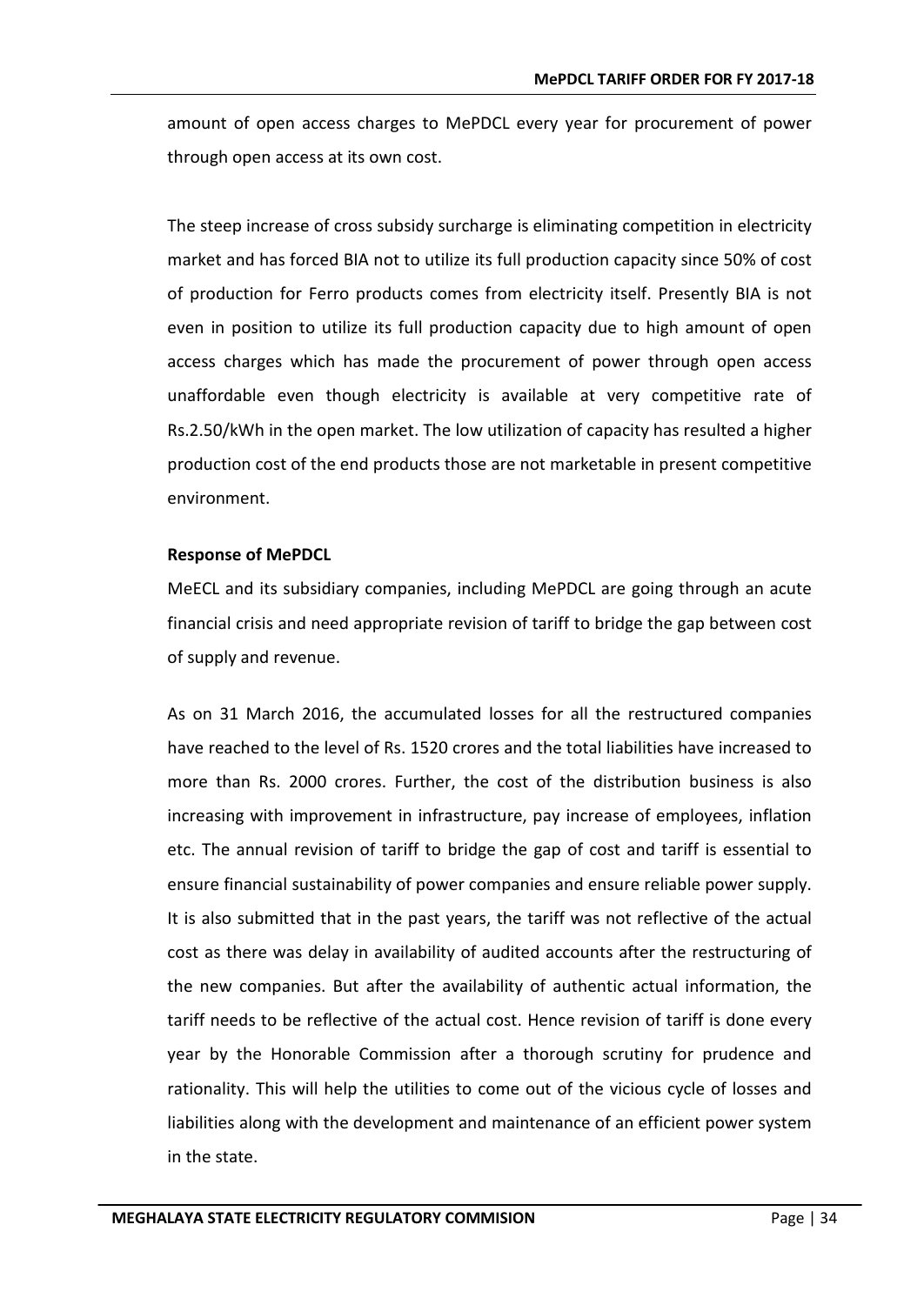Moreover the rates of cross subsidy surcharge have been determined by the Honorable Commission after thorough scrutiny of the petitioner's claims and are essential for the sustenance of the business of the petitioner.

#### **Commission's view**

The cross subsidy arrived at as per provisions in the revised National Tariff Policy 2016.

## **Objection : High Open Access Charges**

Presently BIA is struggling with stranded production capacity because of high amount of open access charges whereas the petitioner is also not losing revenue from the objector for not having any sanctioned load.

## **Response of MePDCL**

The total charges paid by an industrial consumer while buying power under open access is INR 5.26/unit (i.e. 2.76 being open access charges and 2.5 being cost of power in exchange). As against this, the approved energy charge as per the last order of the Commission is INR 5.89/unit. As such, an industrial open access consumer is able to save more than 10% of the electricity cost by buying power under open access. As such, the claim that open access has been eliminated is devoid of any merit. In fact, the consumer has the option of saving in electricity cost by sourcing power under open access. Moreover, the Comparable rates of open access as well as retail supply tariff only justify the competitiveness of open access charges as well as the retail supply tariff.

#### **Commission's view**

The response of the MePDCL is noted.

## **Objection: Increase in Cross Subsidy**

BIA and other major Open Access Consumers in Meghalaya are having a demand up to 47 MW i.e. 349.96 Million Units (calculated at 85% load factor) which is never being considered for calculation of tariff by the licensee in the present & preceding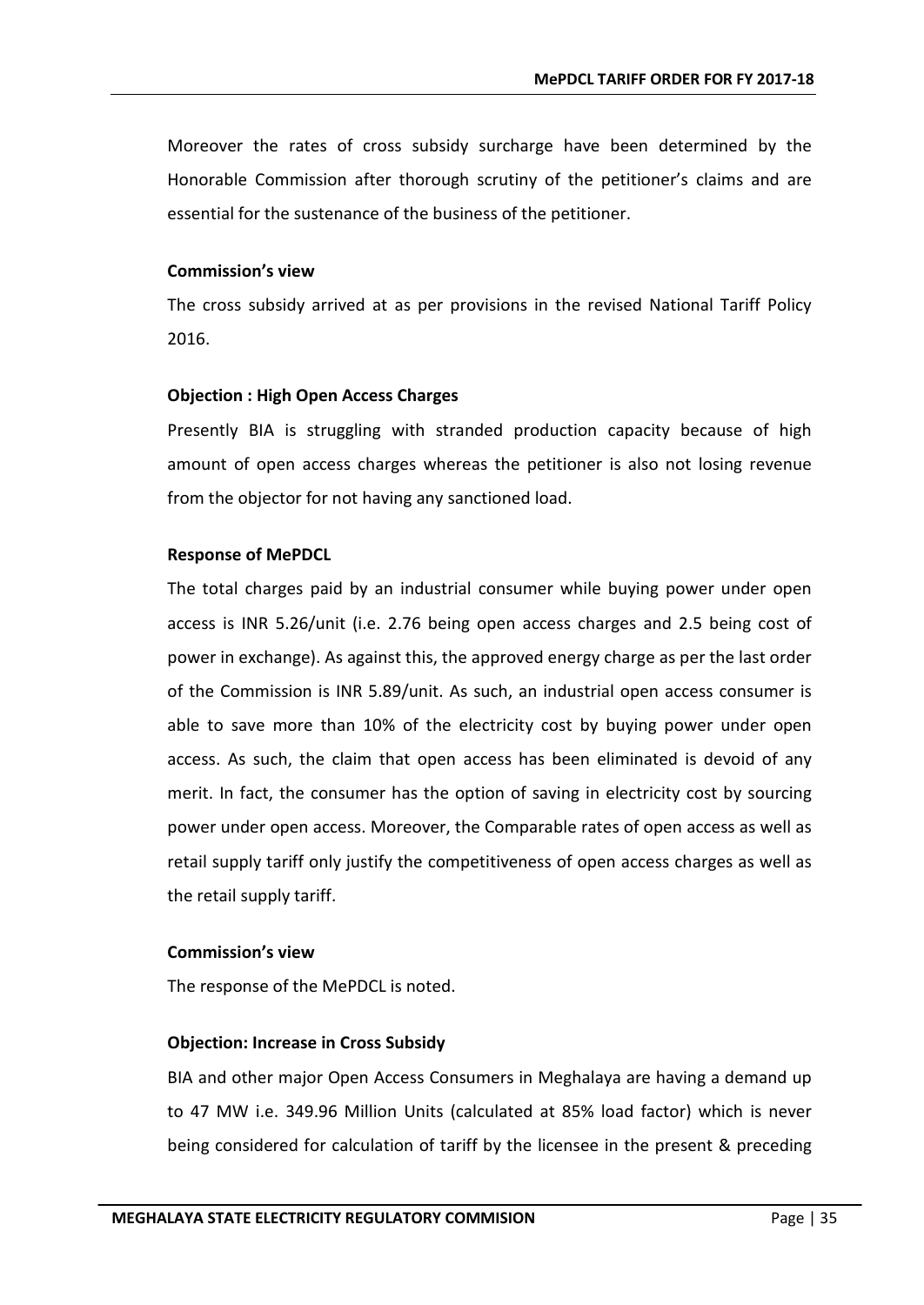years. However this significant number of consumers (around 30% of the entire energy volume of the state) is continuously reducing. The distribution licensee is not losing any single rupee of revenue from these EHT open access consumers as they are not any part of their ARR as projected sales given by the licensee.

In the tariff Petition MePDCL has sought approval to increase the Cross Subsidy Surcharge (CSS) from Rs. 1.75/kWh to Rs. 2.20/kWh for HT consumers and from Rs. 1.90 to 2.40/kWh for EHT consumers.

#### **Response of MePDCL**

Since the open access consumers do not avail power supply from the MePDCL, their connected/sanctioned load or consumption must not form a part of MePDCL's projected sales or ARR.

#### **Commission's view**

The Commission has considered the Open Access Charges and Cross Subsidy Surcharge as per National Tariff Policy, 2016.

## **Objection: Reduction of Cross Subsidy**

MePDCL is seeking increase in CSS in contravention to relevant provisions of Electricity Act, 2003 ("EA 2003"), National Electricity Policy and Tariff Policy, 2016, making their provisions illusion and redundant.

The Tariff Policy envisages a scenario where every electricity consumer pays for the cost of services to distribution licensee. With this intention it has been specifically provided in EA 2003, and other relevant statutory policies that the CSS should be brought down progressively. Section  $61(g)$  of EA 2003 mandates that tariff should progressively reflect the cost of supply and also reduce the cross subsidies. The Tariff Policy read with Section  $61(g)$  of the EA, 2003 clearly provides that the State Commission is required to ensure that the cross subsidies are to be progressively reduced and also ensure that tariff for each category is within +/-20% of the overall average cost of supply.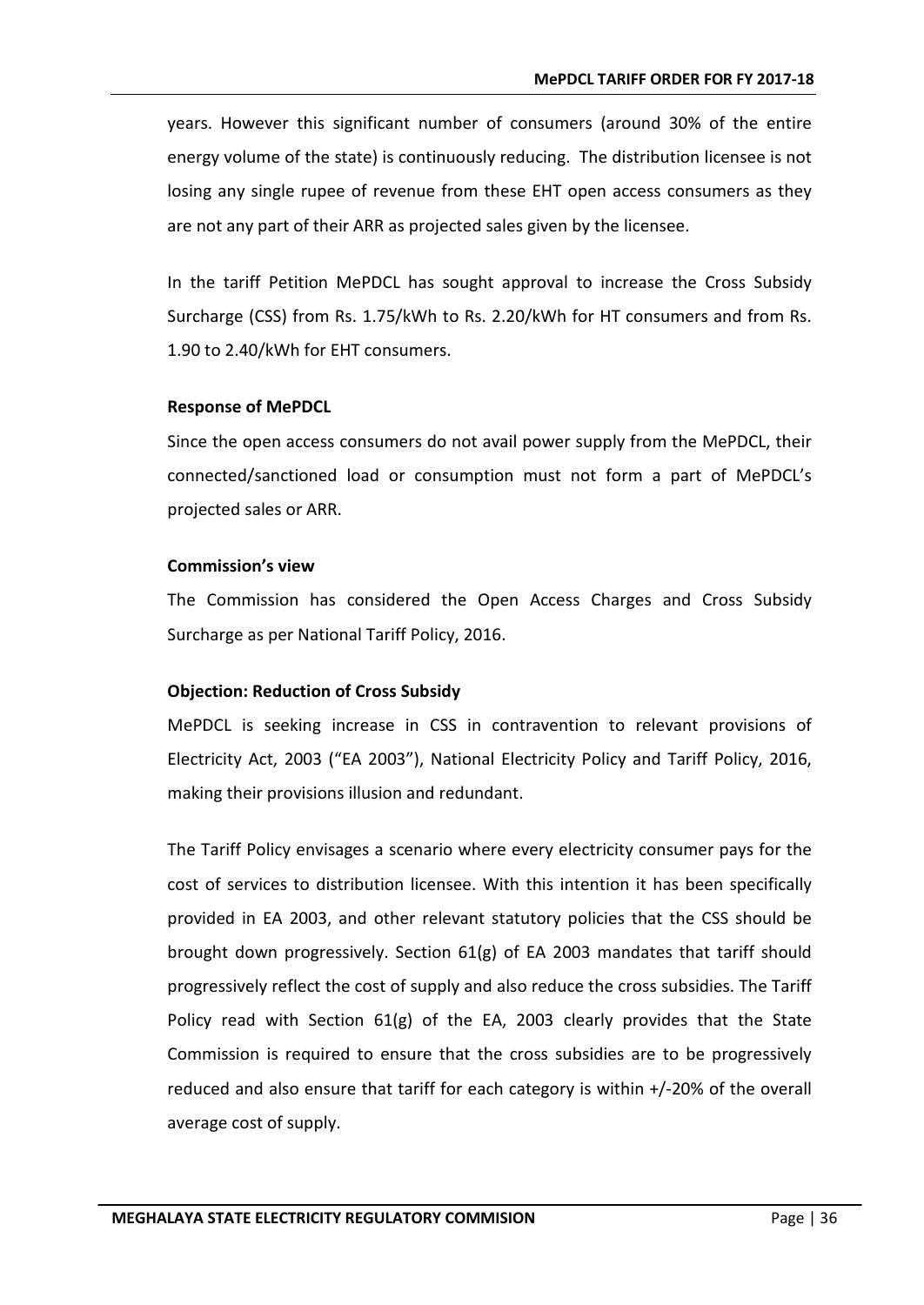Since there is need for a compulsory reduction in cross subsidy this proposal of MePDCL should be disallowed by the Hon'ble Commission.

#### **Response of MePDCL**

The Cross Subsidy Surcharge sought by the licensee and approved by the Honorable Commission vide its tariff order dated 31.03.2016 for FY 2016-17 is lower than the value that would be arrived at by using the formula laid down in the National Tariff Policy and actual data, by 63.76% and 62.06% respectively for EHT and HT consumers. This has been done duly keeping in view the interest of the consumers, open access consumers and the licensee and it does not violate the central guidelines in this regard. In the impugned petition, the petitioner has merely asked for an increase of 25% in order to prevent a tariff shock to the consumers against tariff hike to the tune of 297% required to meet the entire cost of supply. The tariffs determined is in accordance with the Tariff Policy and the tariff is already within 20% of the average cost of supply. In the present socio-economic condition, reduction of cross subsidy beyond 20% is not suggested as it would lead to a tariff shock for low end consumers, owing to the massive rural electrification programs being carried out to achieve 24x7 Power for All.

## **Commission's view**

The cross subsidy surcharge is decided based on the principles of Tariff Regulations and National Electricity Tariff Policy.

## **Objection: Voltage Wise Cost of Supply**

MePDCL, in contravention to the Tariff Policy, judgments of the Hon'ble Supreme Court and Hon'ble Appellate Tribunal, the licensee has failed to determine voltage wise cost of supply. As per Regulations 99 and 104 of the MSERC MYT Regulations, 2014, which deal with CSS, MePDCL/ State Commission is duty bound to compute voltage wise cost of supply. It is submitted that this issue has been raised by the Objector number of times.

It is pertinent to note that MePDCL did not submit the voltage wise cost of supply even in the previous Tariff Order.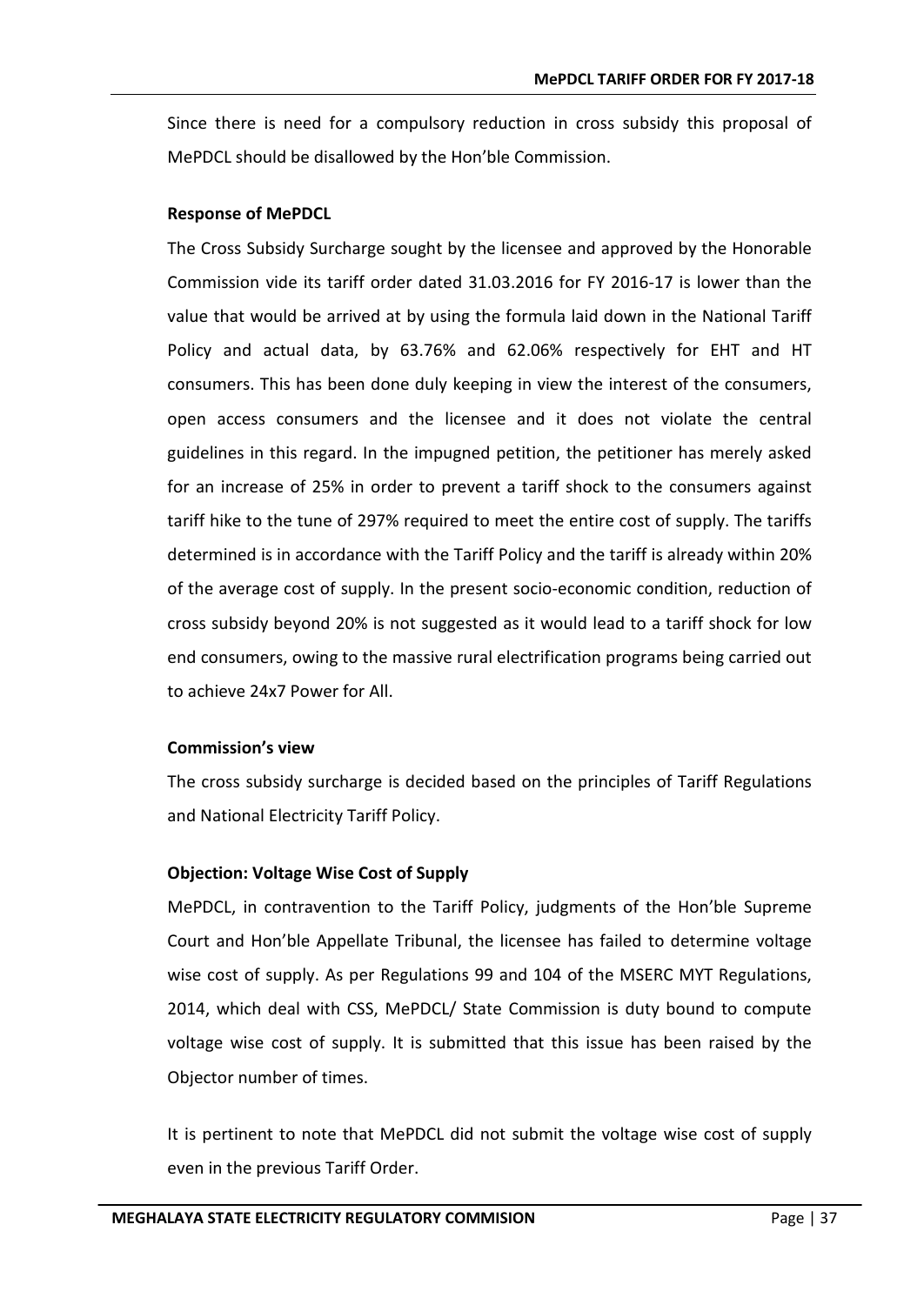The petitioner would like to submit that the requisite data for computation of voltage wise cost of supply is not available at this juncture. Effort is being initiated to improve the infrastructure and segregation of the network costs, to enable to calculate the voltage-wise cost. Considering the intensive and expensive nature of the work, the respondent requested the Hon'ble Commission to allow some more time for taking up this exercise. Further no utility in the North Eastern States or even West Bengal has carried out the exercise so far to calculate the voltage wise losses and cost of supply.

## **Commission's view**

The views of the objector and respondent are noted. The licensee is directed to devise the mechanism expeditiously to compute voltage wise cost of supply, so that the stakeholders are not deprived of the provisions of National Tariff Policy.

## **Objection: Amount of Cross Subsidy Surcharge**

The Hon'ble Commission on 31.03.2016 issued Tariff Order ("Tariff Order") for truing up of the revised ARR and revenues for FY 2011-12 and true up of F 2012-13 FY 2013-14 and provisional true up for FY 2014-15 and approval of the ARR for FY 2016- 17 determination of retail Tariff for FY 2016-17 for supply of electricity in the state of Meghalaya. In this Order, while fixing the cross subsidy surcharge at Rs. 9.86 Crore, the Hon'ble Commission stated that it would review the cross subsidy surcharge payable by open access consumers in the second quarter of the FY 2016-17. Accordingly, the MePDCL was directed to furnish relevant details in the first week of July, 2016. The relevant extract of the Impugned Order is:

It is pertinent to mention that MePDCL is yet to comply with this direction of the Hon'ble Commission. It is prayed that this Hon'ble Commission should strictly review the amount to be collected through CSS against the amount actually collected through CSS. The Objector has also filed a review petition, in October 2016, against the Tariff Order, which is currently pending before this Hon'ble Commission.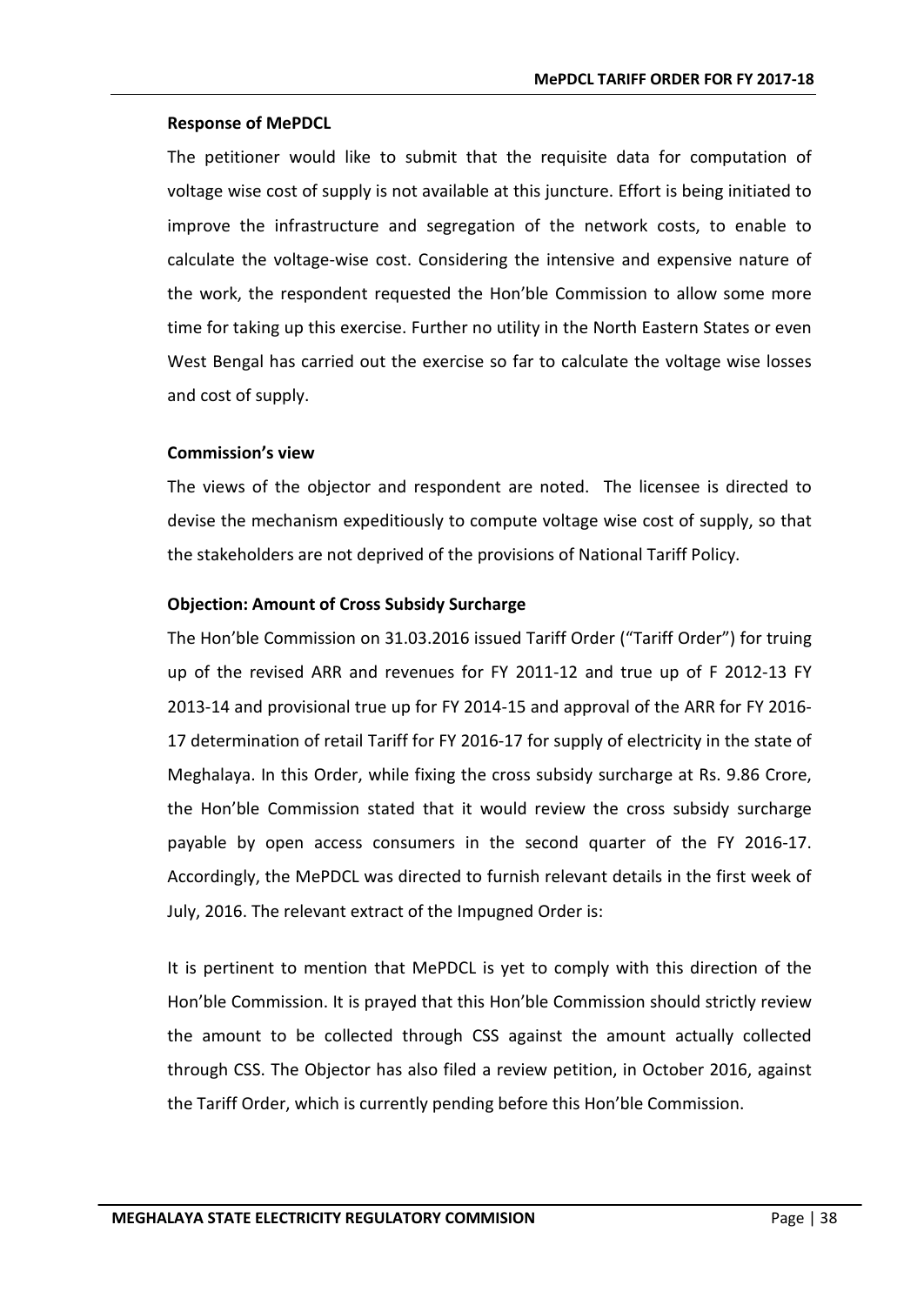The amount of Cross Subsidy Surcharge has been shown in the Statement of Accounts of MePDCL under non-tariff income. MePDCL had submitted the response and compliance of the directive specified in the objection vide letter no. MePDCL/DD/T-444 (Pt V)/2016-17/33 dated 26th October 2016.

#### **Commission's view**

The cross subsidy surcharge amount is arrived as per provisions of revised National Tariff Policy 2016.

#### **Objection: Voltage wise Cost of Supply**

In the instant matter, BIA has attempted to determine the voltage wise cost of supply based on the methodology prescribed by the Hon'ble Tribunal in aforementioned judgment (para 31-34). Accordingly, the cost of supply at different voltage levels as per BIA is:

| <b>Voltage</b> | <b>Cost of Power per</b><br>unit Sale (Rs./kWh) | N/W Cost<br>(Rs./kWh) | <b>Voltage wise Cost</b><br>(Rs./kWh) |
|----------------|-------------------------------------------------|-----------------------|---------------------------------------|
| 132 KV         | 3.25                                            | 2.34                  | 5.59                                  |
| 33 KV          | 3.42                                            | 2.34                  | 5.76                                  |
| <b>11 KV</b>   | 3.72                                            | 2.34                  | 6.06                                  |
|                | 4.77                                            | 2.34                  | 7.11                                  |

The step wise detailed computation of voltage wise cost of supply has been explained.

The voltage wise cost of supply for EHT and HT category is computed as Rs. 5.59/kWh and Rs. 5.76/kWh, respectively, for cross subsidy purpose. Thus, CSS arrived at as the difference between the average revenue realization per unit from a consumer category and the voltage-wise cost of supply for that category would be as below:

| <b>Voltage</b> | <b>Average Revenue</b><br><b>Realization per unit</b><br>(Rs./kWh) | Vtg. Wise COS<br>(Rs./kWh) | <b>CSS</b><br>(Rs./kWh) |
|----------------|--------------------------------------------------------------------|----------------------------|-------------------------|
| 132 kV         | 6.06                                                               | 5.59                       | 0.47                    |
| 33 kV          | 6.30                                                               | 5.76                       | 0.54                    |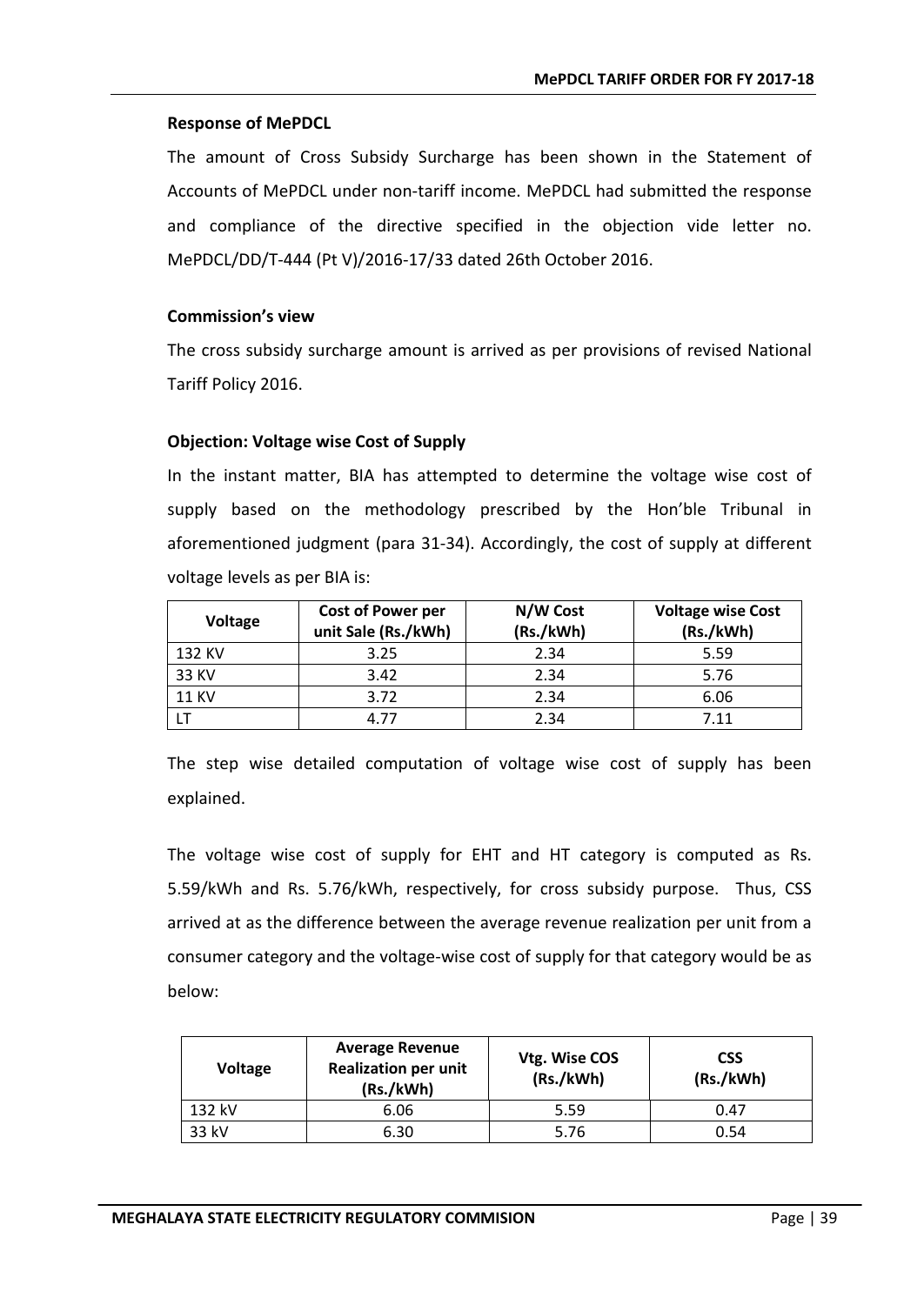MePDCL would like to submit that the retail supply tariff has been determined based on average cost at present and as such the voltage wise cost should not be used to calculate cross subsidy as the cross subsidy has also been set based on average cost of supply. However, if the methodology suggested by the objector is used, it would only lead to an increase in the cross subsidy surcharge. It is observed that the average revenue realization for HT and EHT consumers have been taken wrongly. If we use the average revenue realization as approved by the Hon'ble Commission in the order dated 31.03.2016, the values would be as shown below:

| <b>Voltage</b> | Average realization per<br>unit (Rs/unit)<br>(from MSERC order<br>dated 31st March 2016) | <b>Voltage wise Cost</b><br>(Rs/unit)<br>(As proposed in by<br>objector) | CSS (Rs/unit) |
|----------------|------------------------------------------------------------------------------------------|--------------------------------------------------------------------------|---------------|
| <b>EHT</b>     | 6.68                                                                                     | 5.59                                                                     | 1.09          |
| HT             | 7.19                                                                                     | 5.76                                                                     | 1.43          |

## **Commission's view**

Suitable mechanism for determination of Voltage wise Cost of Supply is necessary as per the National Tariff Policy. MePDCL is directed to complete the exercise for furnishing the Voltage wise Cost of Supply expeditiously.

## **Objection: Projections in the Tariff Petition**

The above aspects may be taken into consideration while projecting the Tariff in the Tariff Petition.

#### **Response of MePDCL**

Based on the above submissions, MePDCL would like to submit that the projections made in the tariff petition should be considered for approval of tariff and MePDCL would like to confirm that there is no need for revision of the figures submitted in the petition.

#### **Commission's view**

The projections made in the Petition for the Tariff are considered as per the principles of the Tariff Regulations and prudence check of the accounts / estimates.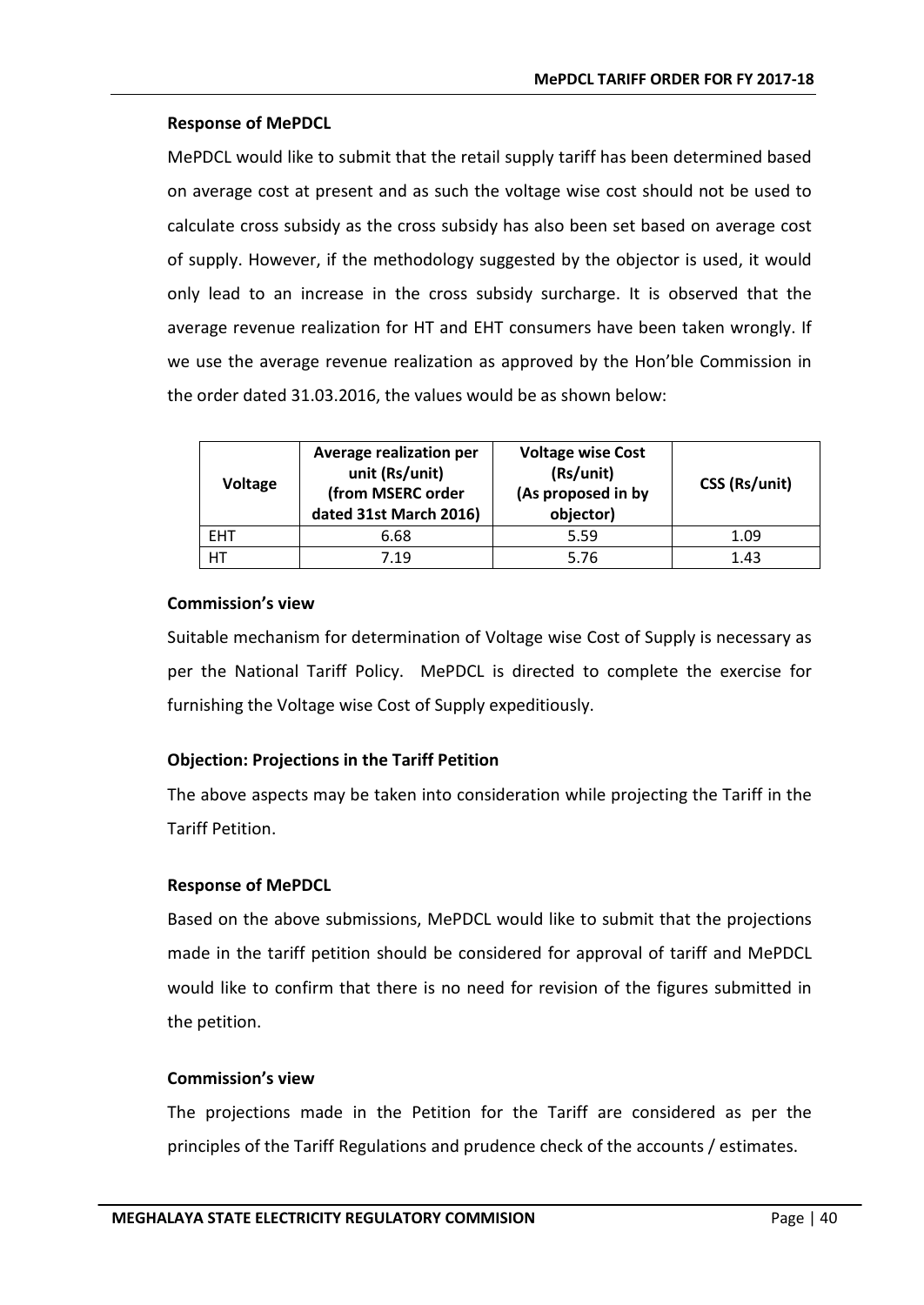#### **B. Objection : P.H.E.D**

**Objection:** The SE/PHED/Electrical circle, Shillong has filed a written views, comments and suggestions on the proposed Revision of electricity tariffs by MePDCL on 06.03.2017. The SE/PHED has stated that PHED is depending on grants from the State Government to meet the cost of O&M. While the cost of O&M is sharply increasing along with cost of electricity tariff and other components. The Budget increase to meet the cost of O&M and electricity to meet the cost of O&M does not cross beyond 10% annually. It is afraid that further increase in the electricity tariff will render all pumping water supply schemes in the State non-operational.

The representation placed that further increase to HT/LT water works may kindly be kept in-abeyance.

#### **Response of MePDCL**

No Comments

#### **Commission's view:**

The Commission heard the representation.

## **C. Objector : Crematorium**

**Objection:** The General Secretary, Greater Shillong Crematorium & Mortuary Society, Shillong has filed a written petition in the public hearing held on 09.03.2017. The Secretary has stated that they are a Registered society, functioning on non-Profit basis. The Monthly revenue from crematorium is in order of Rs. 30,000/- to Rs.35,000/- and expenses are of the order of Rs. 95,000/- , the deficit being met from donations, contributors from donors.

The secretary pleaded not to increases the charges at all.

## **Response of MePDCL**

No Comments

#### **Commission's view:**

The matter will be examined and a suitable decision will be taken.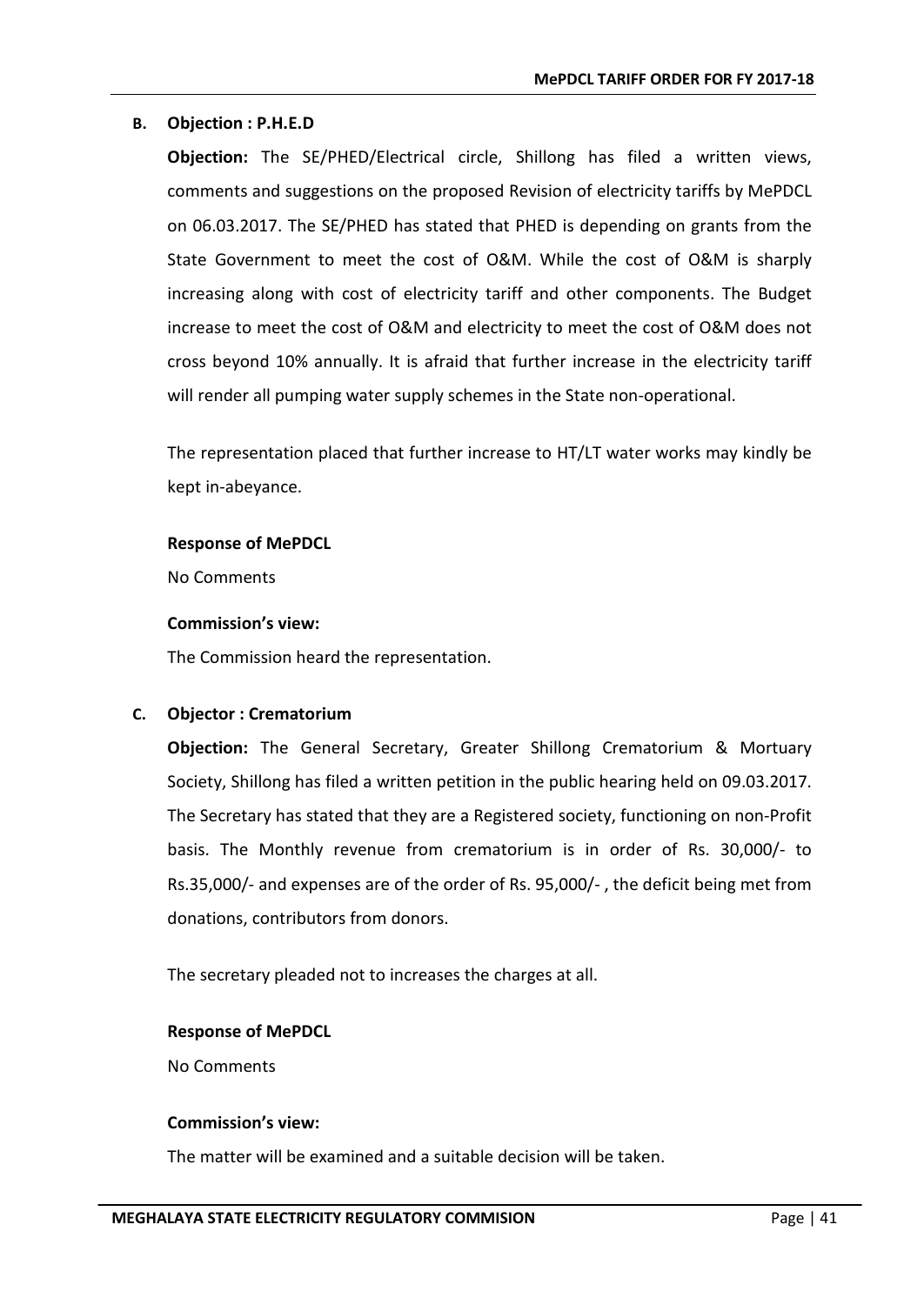# **4. True Up for FY 2014-15**

## **4.1 Introduction**

MePDCL have filed petition for true-up of the business for the FY 2014-15 on the basis of audited statement of accounts and requested to allow the gap to be recovered in the ARR and Tariff for FY 2017-18.

#### **4.2 Energy sales**

The energy sales approved in the Tariff Order for FY 2014-15 and actuals submitted given in the Table below:

| Sl. No         | Category                            | Approved<br>in Tariff<br>Order<br>(MU) | <b>Actual sales</b><br><b>Reported</b><br>(MU) |
|----------------|-------------------------------------|----------------------------------------|------------------------------------------------|
| A              | LT                                  |                                        |                                                |
| $\mathbf{1}$   | Domestic                            | 387.00                                 | 363.20                                         |
| $\overline{2}$ | Commercial                          | 68.00                                  | 62.59                                          |
| 3              | Industrial                          | 7.00                                   | 5.26                                           |
| 4              | Agriculture                         | 0.17                                   | 0.10                                           |
| 5              | <b>Public Lighting</b>              | 1.25                                   | 1.27                                           |
| 6              | <b>Water Supply</b>                 | 10.00                                  | 8.53                                           |
| $\overline{7}$ | <b>General Purpose</b>              | 17.00                                  | 17.69                                          |
| 8              | Kutir Jyoti                         | 16.00                                  | 21.47                                          |
| 9              | Crematorium                         | 0.24                                   | 0.19                                           |
|                | Sub-total                           | 506.66                                 | 480.30                                         |
| B              | <b>HT</b>                           |                                        |                                                |
| 1              | <b>Water Supply</b>                 | 30.00                                  | 32.41                                          |
| $\overline{2}$ | General Purpose including Dom/ Bulk | 69.00                                  | 62.03                                          |
| 3              | Commercial                          | 23.00                                  | 23.05                                          |
| 4              | Industrial                          | 274.00                                 | 221.02                                         |
| 5              | Domestic                            | 22.00                                  | 22.53                                          |
|                | Sub-total                           | 418.00                                 | 361.04                                         |
| C              | <b>EHT</b>                          |                                        |                                                |
| $\mathbf{1}$   | Industrial                          | 203.00                                 | 179.60                                         |
| $\overline{2}$ | Assam                               | 22.23                                  | 20.00                                          |
|                | Sub-total                           | 225.23                                 | 201.60                                         |
|                | <b>TOTAL</b>                        | 1149.89                                | 1040.94                                        |

## **Table 4.1: Comparison of Energy Sales in FY 2014-15**

The energy availability approved in the Tariff Order and actual claimed by the Petitioner now approved by the Commission are given in the Table below: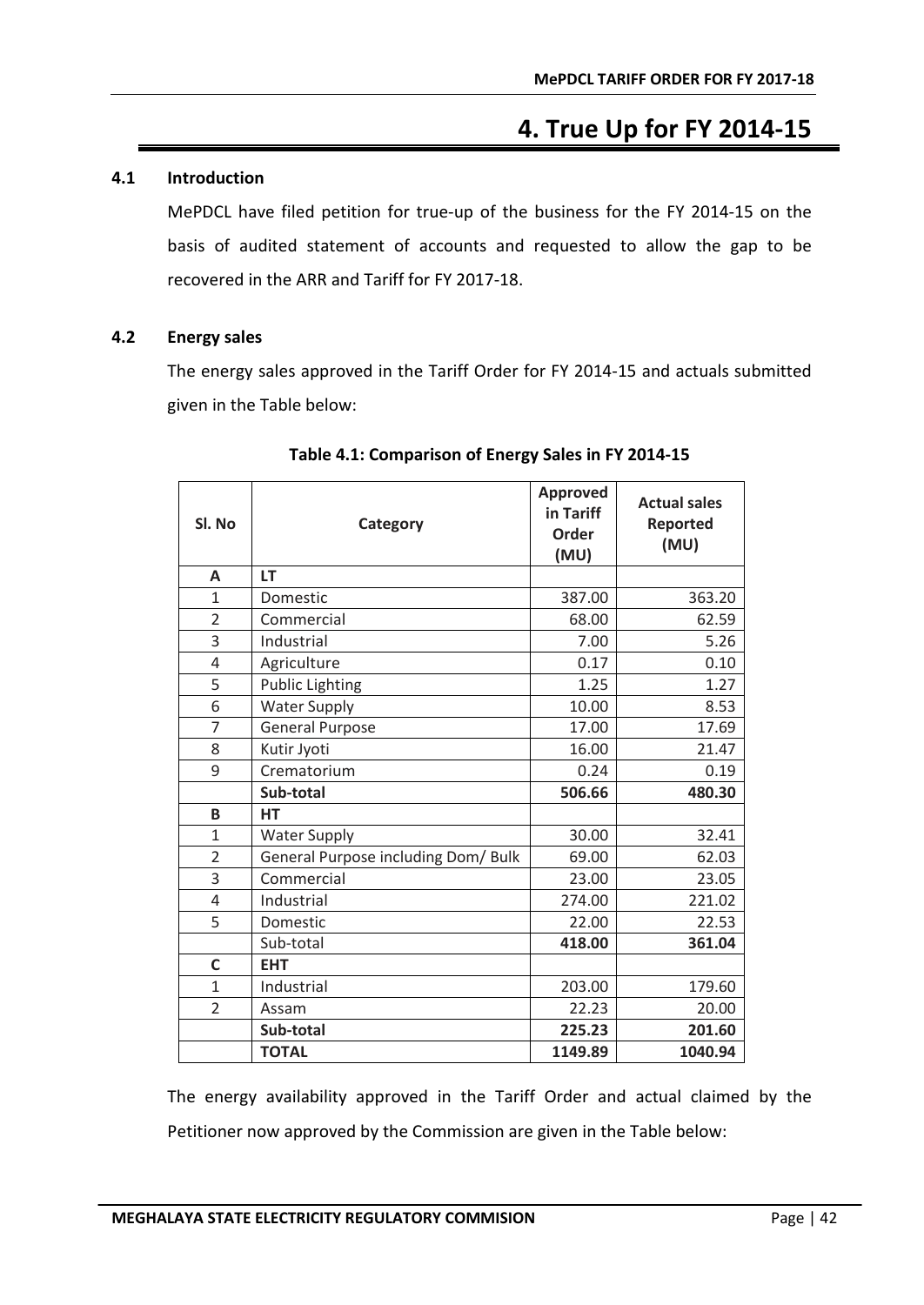**(MU)**

|                |                             |                         |                          | (MU)                    |
|----------------|-----------------------------|-------------------------|--------------------------|-------------------------|
| SI.<br>No.     | <b>Source</b>               | As approved<br>by MSERC | As proposed<br>by MePDCL | Approved<br>for true up |
| 1              | NTPC (NR)                   | 275.49                  | 152.84                   | 152.84                  |
| $\overline{2}$ | <b>OTPC Pallatana (NER)</b> | 275.22                  | 263.63                   | 263.63                  |
| 3              | <b>NEEPCO</b>               | 589.26                  | 500.11                   | 500.11                  |
| 4              | <b>NHPC Loktak</b>          | 50.69                   |                          |                         |
| 5              | <b>MePGCL</b>               | 1026.00                 | 835.91                   | 835.91                  |
|                | Sub-total                   | 2216.66                 | 1752.49                  | 1752.49                 |
| 6              | Other sources               |                         | 351.25                   | 351.25                  |
|                | <b>Total</b>                | 2216.66                 | 2103.74                  | 2103.74                 |

## **Table 4.2: Energy available for FY 2014-15**

MePDCL was asked to submit the details of source wise energy drawal (MU) as per the SLDC data for the FY 2013-14 and FY 2014-15. As per the data made available for FY 2013-14 and FY 2014-15, the energy drawn from MePGCL was not featured. The data was required to compare the actual drawal with the quantum filed in the petition for energy availability at 835.91 MU and in the energy balance Table 3 furnished at 996.57 MU, which is not matching. The Commission has considered the drawal from MePGCL at 835.91 MU in the absence of drawal as per the SLDC data.

| Table 4.3: Energy Balance for FY 2014-15 |  |  |
|------------------------------------------|--|--|
|------------------------------------------|--|--|

|                |                                       | (MU)        |               |          |
|----------------|---------------------------------------|-------------|---------------|----------|
| SI.            |                                       | Approved in | Proposed      | Approved |
| No.            | <b>Particulars</b>                    | the Tariff  | by            | for True |
|                |                                       | Order       | <b>MePDCL</b> | up       |
| $\mathbf{1}$   | Energy Sales in Meghalaya             | 1127.00     | 1040.93       | 1018.93  |
| $\overline{2}$ | <b>Energy Sales in ASEB</b>           | 22.00       |               | 22.00    |
| 3              | <b>Total Sales</b>                    | 1149.00     | 1040.93       | 1040.93  |
| 4              | Distribution loss (%)                 | 24.00%      | 35.56%        | 35.56%   |
| 5              | Distribution loss (MU)                | 362.84      | 574.42        | 574.42   |
| 6              | Energy requirement at State Periphery | 1511.84     | 1615.35       | 1615.35  |
| $\overline{7}$ | Transmission losses (%)               | 4.00%       |               |          |
| 8              | <b>Transmission losses</b>            | 62.99       |               |          |
| 9              | <b>Total input Energy</b>             | 1574.84     | 1615.35       | 1615.35  |
| 10             | Energy available from ER              | 275.49      | 152.84        | 152.84   |
| 11             | ER losses at 2.3%                     | 6.34        | 3.52          | 3.52     |
| 12             | Net Energy available from ER          | 269.15      | 149.32        | 149.32   |
| 13             | Energy available from NER             | 915.17      | 645.14        | 763.74   |
| 14             | <b>Total Energy</b>                   | 1184.32     | 794.46        | 913.06   |
| 15             | Losses of NER at 3.48%                | 41.21       | 27.65         | 31.77    |
| 16             | Energy available from outside         | 1143.11     | 766.82        | 881.29   |
| 17             | <b>Energy from MePGCL</b>             | 1026.00     | 996.57        | 835.91   |
| 18             | Total energy available                | 2169.11     | 1763.39       | 1717.20  |
| 19             | Purchased bilaterally                 | 0.00        | 309.20        | 351.25   |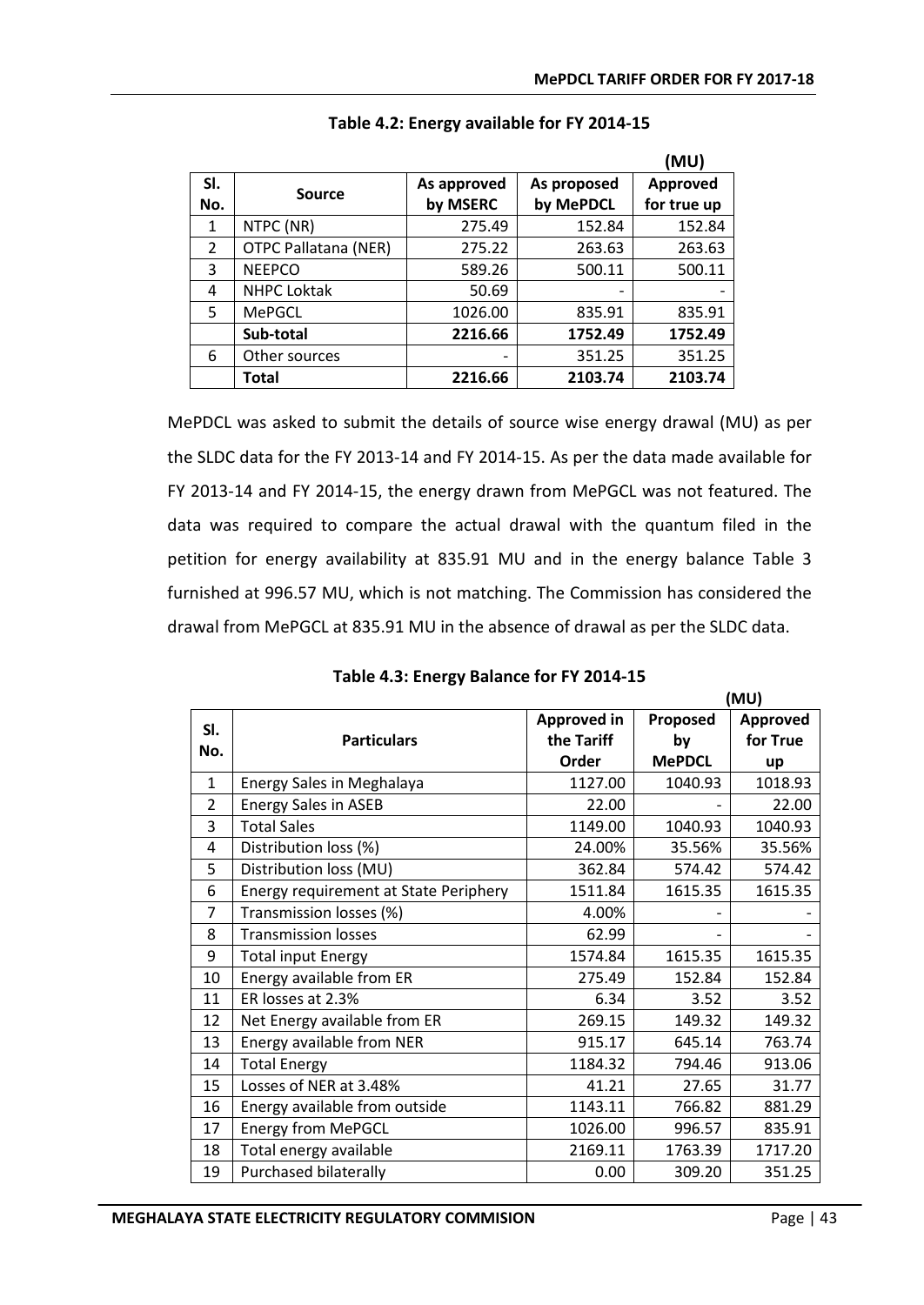| SI.<br>No. | <b>Particulars</b>                    | Approved in<br>the Tariff<br>Order | Proposed<br>bv<br><b>MePDCL</b> | Approved<br>for True<br>up |
|------------|---------------------------------------|------------------------------------|---------------------------------|----------------------------|
| 20         | Energy available for sale with MePDCL | 2169.11                            | 2072.59                         | 2068.45                    |
| 21         | <b>Energy Required</b>                | 1575.00                            | 1615.47                         | 1615.35                    |
| 22         | <b>Surplus Energy</b>                 | 594.11                             | 457.12                          | 453.10                     |

**The Commission considers T&D loss at 35.56% and surplus of energy at 471.23 MU (Grossed up) for FY 2014-15 true up (453.10 MU).**

## **4.3 Power Purchase Cost**

MePDCL has claimed power purchase cost at Rs. 578.02 Crore for purchase of 2072.59 MU as per energy balance as against 2216.66 MU approved by the Commission at Rs. 554.50 Crore.

The power purchase expenses compared are given below:

| <b>Particulars</b>                                 | <b>Approved in</b><br><b>Tariff Order</b><br>(MU) | <b>Average Cost</b><br>(Rs/kWh) | <b>Total Cost</b><br>(Rs. Crore) |
|----------------------------------------------------|---------------------------------------------------|---------------------------------|----------------------------------|
| Purchase of power cost approved                    | 2216.66                                           |                                 |                                  |
| Free                                               | 60.48                                             |                                 |                                  |
|                                                    | 2156.18                                           | 2.57                            | 5541.38                          |
| Purchase of power cost claimed by<br><b>MePDCL</b> | 2072.59                                           |                                 | 578.02                           |
| Free Power                                         | 42.06                                             |                                 |                                  |
|                                                    | 2030.53                                           |                                 | 578.02                           |

## **Commission's Analysis**

MePDCL has included Rs. 64.62 Crore surcharge against NEEPCO and Rs. 11.93 Crore included against NHPC Loktak plant without energy being drawn as per the Table 4 of the Petition. Whereas verification of power purchase bills reveals that a sum of Rs. 93.03 Crore towards surcharge for belated payment of dues to the Generators / Suppliers are included, it shall not be considered for determination of tariff as per Regulations.

**The Commission approves power purchase cost at Rs. 473.06 Crore for FY 2014-15 true up excluding surcharge and other extra claim for Rs. 11.93 Crore.**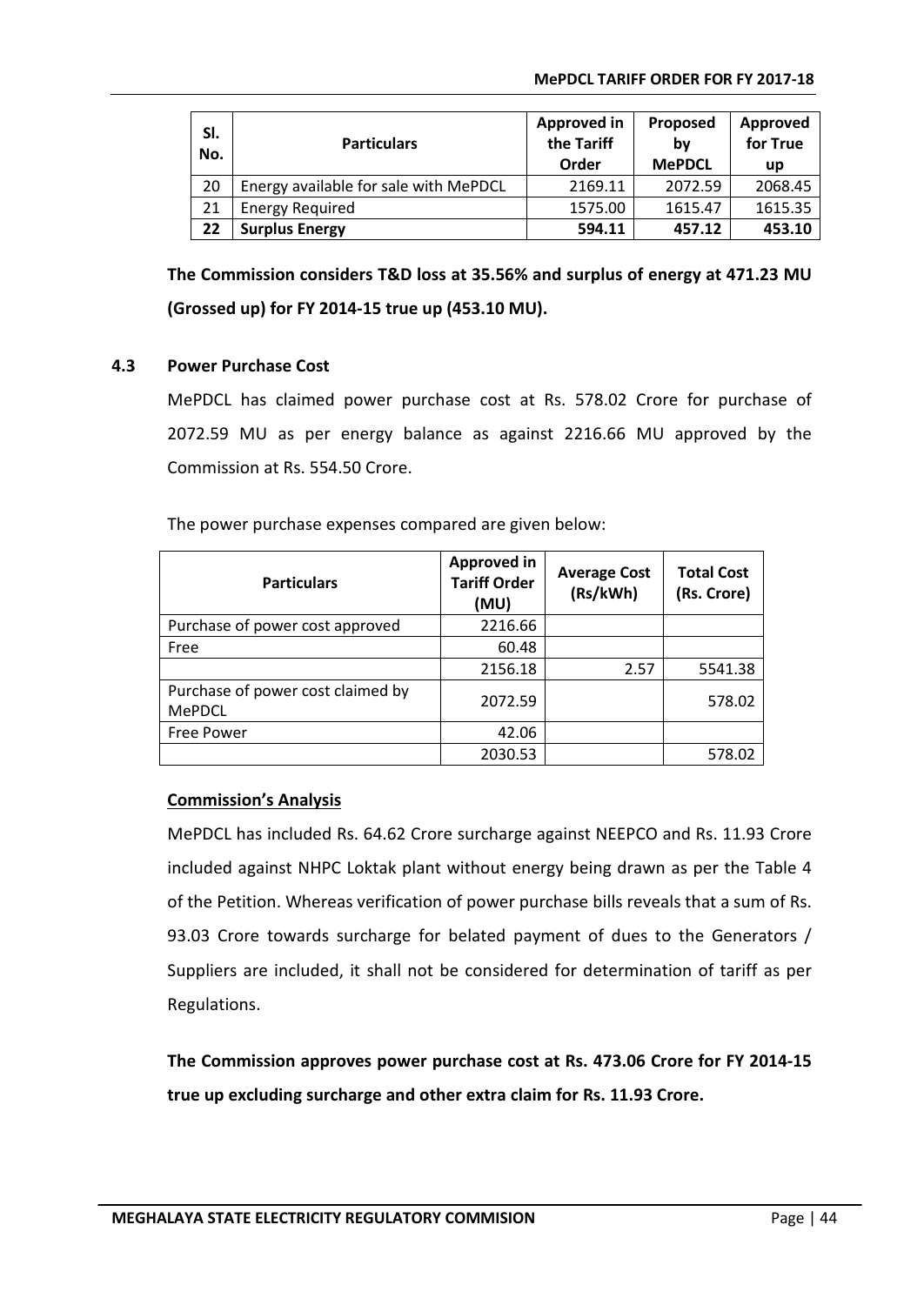## **4.4 Transmission charges**

MePDCL has claimed Transmission charges at Rs. 137.50 Crore for true up of FY

2014-15 as detailed below:

| <b>Total</b><br>Average Cost for 2072.59 MU | (Rs. Crore) | 137.50 |
|---------------------------------------------|-------------|--------|
|                                             |             |        |
| Intra State Transmission Cost MePGCL-       | (Rs. Crore) | 72.72  |
| As pert Table-4of the petition 1267.84      |             |        |
| Inter-State Transmission Cost of PGCIL      | (Rs. Crore) | 64.78  |

#### **Commission analysis**

The Commission has approved Transmission charges as stated below:

| SI.<br><b>No</b> | <b>Particulars</b>                              | Unit      | <b>Approved For FY</b><br>2014-15 True up |
|------------------|-------------------------------------------------|-----------|-------------------------------------------|
| $\mathbf{1}$     | Inter State Transmission Charges for 1190.66 MU | Rs. Crore | 61.82                                     |
| $\overline{2}$   | Intra-State Transmission Charges for 1026 MU    | Rs. Crore | 72.79                                     |
| 3                | The average cost for Inter State Transmission   | Rs./kWh   | 0.52                                      |
| 4                | The average cost for Intra State Transmission   | Rs./kWh   |                                           |

As against the approved quantum, MePDCL has drawn energy as stated below:

| Sl. No.        | <b>Particulars</b>                                                | <b>Rs. Crore</b> |  |
|----------------|-------------------------------------------------------------------|------------------|--|
| $\mathbf{1}$   | Inter State power drawal through PGCIL as                         |                  |  |
|                | per the Table 4 of the Petition 1267.84 MU                        | 65.93            |  |
|                | Surcharge claim of PGCIL (-)                                      | 0.10             |  |
|                |                                                                   | 65.83            |  |
| $\overline{2}$ | Intra-State Power from MePGCL 835.91 MU<br>$(835.92 \times 0.71)$ | 59.35            |  |
|                | Total - 2103.75 MU                                                | 125.18           |  |

**The Commission approves the Transmission Charges at Rs. 125.18 Crore for FY 2014-15 true up after deducting Rs. 0.10 Crore towards surcharge claimed for PGCIL.**

|  |  | <b>Table 4.4: Power Purchase Cost</b> |  |
|--|--|---------------------------------------|--|
|--|--|---------------------------------------|--|

| SI. | <b>Particulars</b>                                | <b>Approved for</b> | As Per          | <b>Approved for True</b> |
|-----|---------------------------------------------------|---------------------|-----------------|--------------------------|
| No. |                                                   | FY 2014-15          | <b>Petition</b> | up of FY 2014-15         |
|     | Power Purchase Cost                               | 554.5               | 578.02          | 472.86                   |
|     | <b>Transmission Charges PGCIL</b>                 | 61.82               | 64.78           | 65.83                    |
|     | Intra-State Transmission<br><b>Charges MePTCL</b> | 72.79               | 72.72           | 59.35                    |
| 4   | <b>Total Power Purchase Cost</b>                  |                     |                 | 598.04                   |

**The Commission considers Power Purchase Cost and Transmission Charges at Rs.598.04 Crore for true up of FY 2014-15.**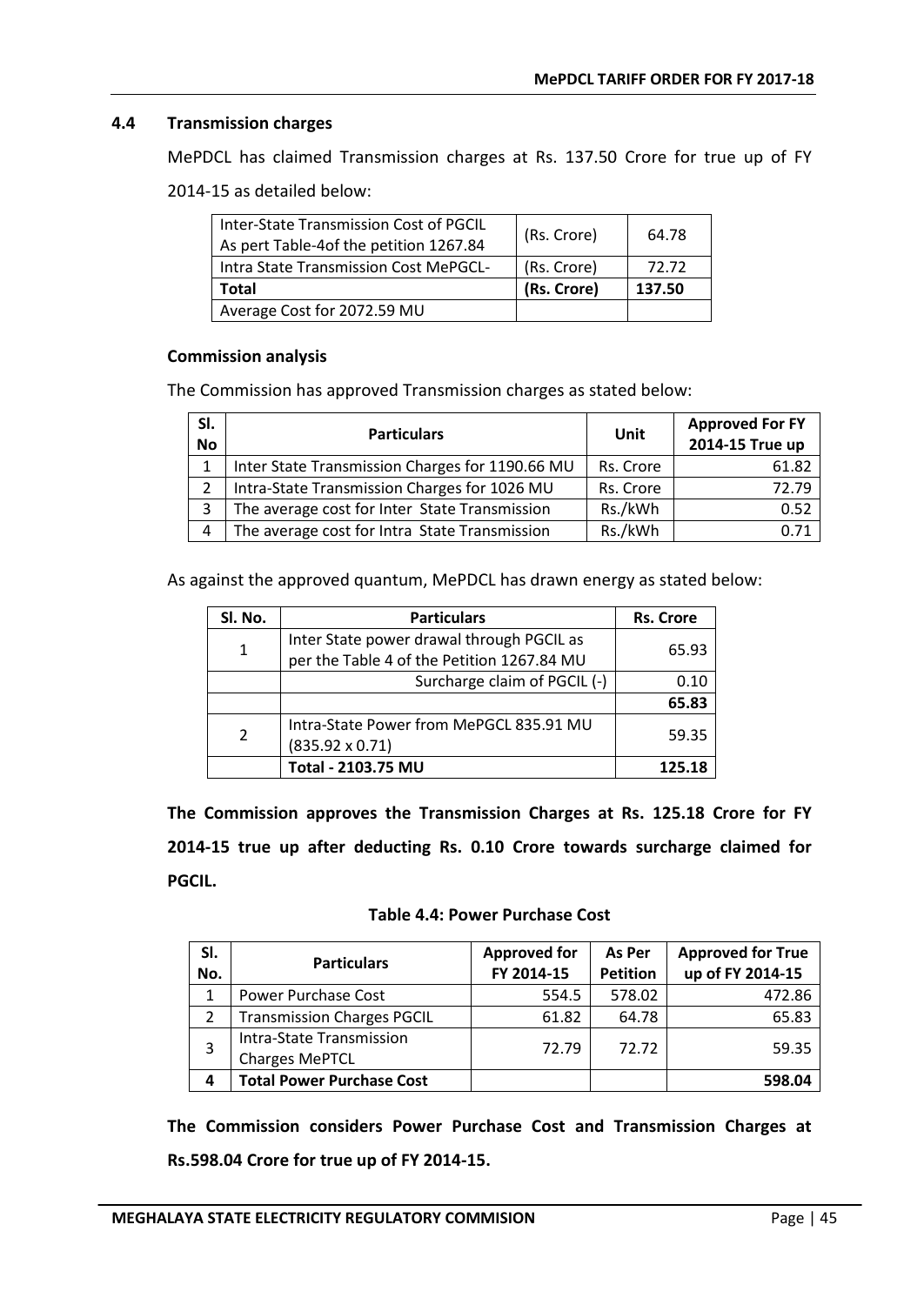## **4.5 Employee Cost**

MePDCL has claimed Employees cost at Rs 108.15 Crore for FY 2014-15 for True up.

## **Commission analysis**

As peer the Statement of Accounts for FY 2014-15 Salaries and wages, contribution to provident fund and other funds, and staff welfare expenses reported at Rs. 108.15 Crore. The 1/3<sup>rd</sup> share of employee expenses for MeECL is reported at Rs. 4.22 Crore summing up the Employee expenses reported at Rs. 108.15 Crore.

**The Commission considers employee expenses at Rs. 108.15 Crore for true up of FY 2014-15.**

## **4.6 Repairs and Maintenance Expenses**

MePDCL has claimed R&M expenses at Rs. 6.18 Crore for FY 2014-15 for True up.

## **Commission's Analysis**

As per the Statement of Accounts R&M expenses reported at Rs. 6.11 Crore for MePDCL and Rs. 0.07 Crore being 1/3<sup>rd</sup> R&M expenses for MeECL reported.

## **The Commission considers R&M expenses at Rs. 6.18 Crore for True up of FY 2014- 15.**

## **4.7 Administration and General Expenses**

MePDCL has claimed Rs. 10.60 Crore towards Administration and General expenses including  $1/3^{rd}$  expenses of MeECL for true up of Business for FY 2014-15.

## **Commission's Analysis**

As per the statement of Accounts the administration and General expenses for MePDCL reported at Rs. 8.44 Crore and  $1/3^{rd}$  Administration and General Expenses for MeECL reported at Rs. 2.15 Crore.

**The Commission considers Administration and General Expenses at Rs. 10.59 Crore for true up of FY 2014-15.**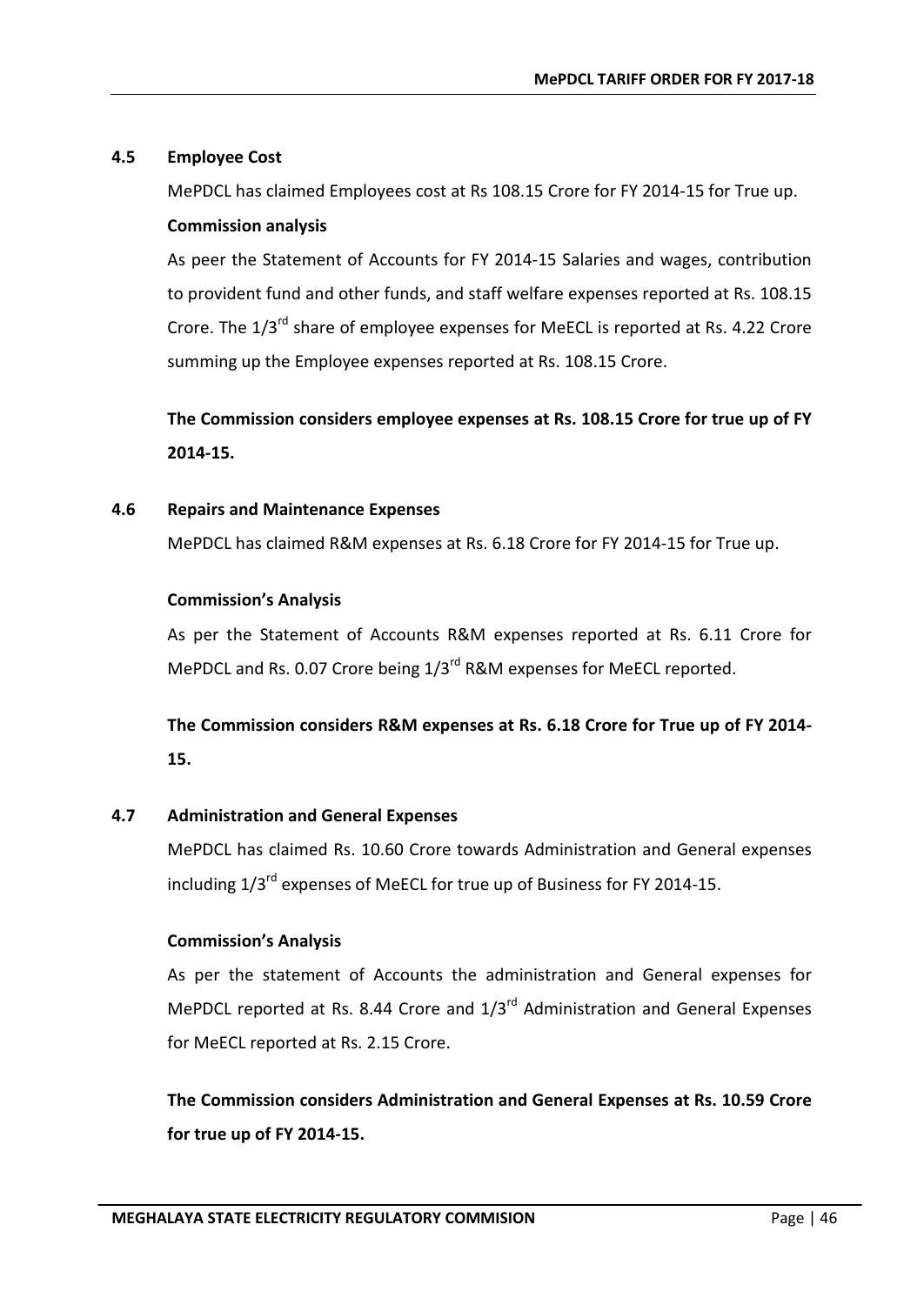## **4.8 Depreciation**

MePDCL has claimed Depreciation at Rs. 10.19 Crore for true up FY 2014-15.

## **Commission's Analysis**

As per the statement of Accounts, the Depreciation works out to Rs. 15.44 Crore for MePDCL. Capital Grants and Contributions amounted at Rs. 114.00 Crore on an average. The Depreciation is considered for MePDCL at Rs. 10.05 Crore after deducting Depreciation on grants, and 1/3<sup>rd</sup> Depreciation of MeECL is considered at Rs. 0.22 Crore.

**The Commission approves Rs. 10.27 Crore towards Depreciation for True up of the business for FY 2014-15.**

## **4.9 Interest on loan capital**

MePDCL has claimed Rs. 26.03 Crore towards interest on loans for true up FY 2014- 15.

## **Commission's Analysis**

As per the Regulation 102, Interest on loan Capital shall be payable as per the approved business plan.

As per the Statement of Accounts, the following loan schedule is drawn:

| <b>Particulars</b>     | <b>Opening</b><br><b>Balance</b> | <b>Addition</b> | Repayment | <b>Closing</b><br><b>Balance</b> | <b>Interest</b><br><b>Amount</b> |
|------------------------|----------------------------------|-----------------|-----------|----------------------------------|----------------------------------|
| 9% PFC R-APRDRP-A      | 10.19                            |                 |           | 10.19                            | 0.92                             |
| 8% REC (Re structured) | 44.26                            |                 | 0.79      | 43.47                            | 3.51                             |
| 9% PFC R-APRDRP-B      | -                                | 47.92           |           | 47.92                            | 2.16                             |
| <b>Total</b>           | 54.45                            | 47.92           | 0.79      | 101.58                           | 6.59                             |

**Table 4.5: Interest on Loan Capital for FY 2014-15**

The Commission does not consider the loans drawn for other than Capital works. Similarly, the purpose for which the state Government loan was drawn is not indicated in the loan schedule. As such interest on such loans is not considered as claimed by the Licensee.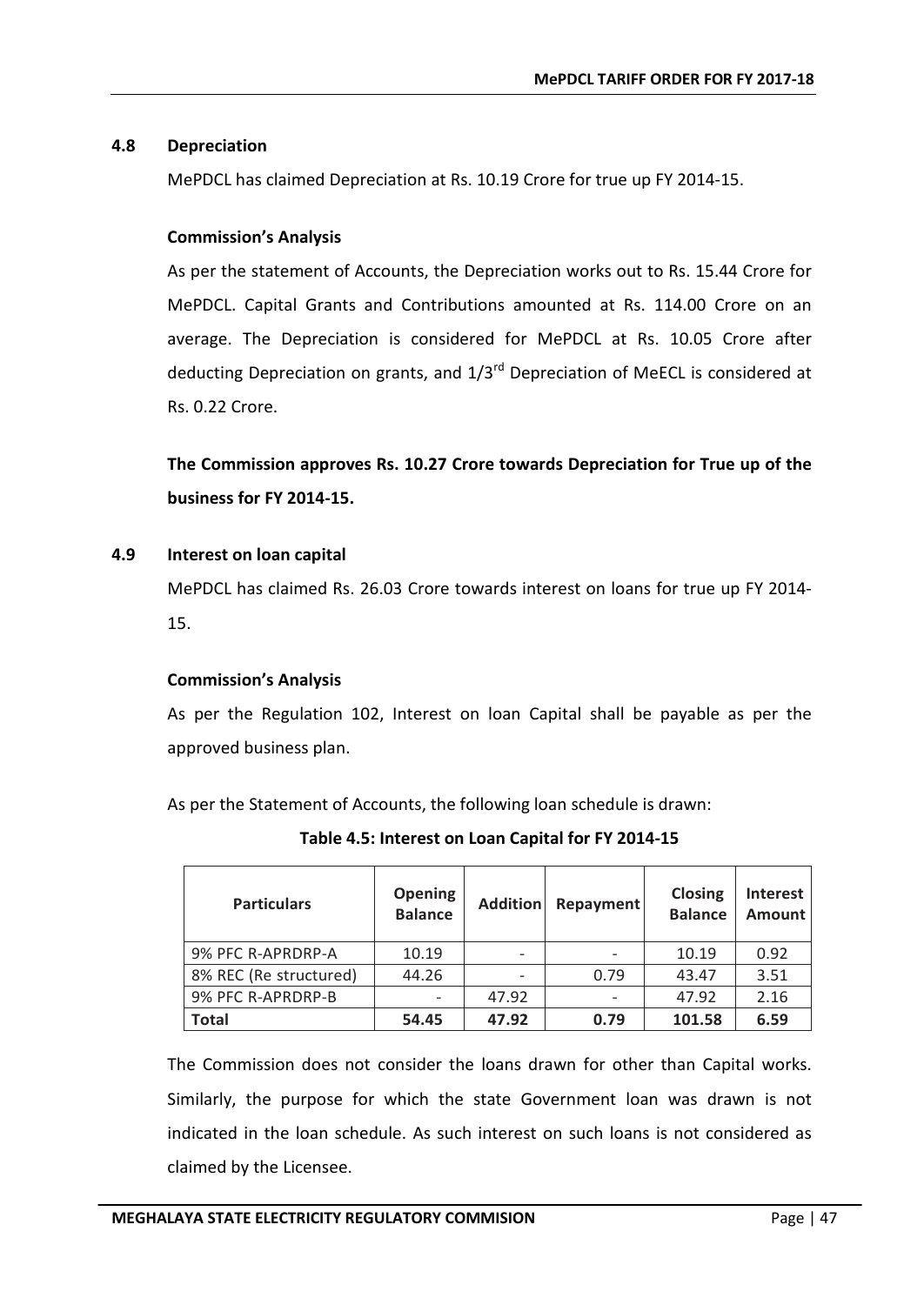**The Commission considers Interest and finance charges at Rs. 6.59 Crore for true up of business for FY 2014-15.**

#### **4.10 Interest on Working Capital**

MePDCL has claimed interest on working capital at Rs. 24.26 Crore for true up for FY 2014-15.

## **Commission's Analysis**

As per the Regulation 104, the Interest on working Capital shall be allowed as expenditure for determination of tariff irrespective of whether the Licensee had availed loan or not on the following components of ARR.

- 1) O&M expenses for one (1) month
- 2) Maintenance spares at 1% of the opening GFA escalated at 6% per annum
- 3) Receivables for two months.

With Interest rate at SBI PLR as on 1st day of relevant financial year, the interest on working capital is worked out in the Table below:

|  | Table 4.6: Interest on working capital |  |  |
|--|----------------------------------------|--|--|
|--|----------------------------------------|--|--|

| SI.<br><b>No</b> | <b>Particulars</b>                                 | <b>Approved for</b><br>FY 2014-15 |
|------------------|----------------------------------------------------|-----------------------------------|
| 1                | O&M expenses for 1 month (excluding of MeECL Cost) | 9.87                              |
| 2                | 1% of opening GFA (Rs. 324.37 Crore) escalating 6% | 3.44                              |
| 3                | Two months of Receivables (Excl ED)                | 78.95                             |
| 4                | Total                                              | 92.26                             |
|                  | Interest at 14.75%                                 | 13.61                             |

**The Commission considers Interest on working capital at Rs 13.61 Crore for true up of FY 2014-15.**

## **4.11 Other Debits(Including provision for bad debts)**

The Commission had in the tariff orders for FY 2014-15 allowed provisions for bad and doubtful debts at Rs. 0.15 Crore, was approved.

MePDCL has claimed negative for Rs. 1.05 Crore under the head other debts. The Licensee has not furnished the details of transaction and period to which negative claim is preferred.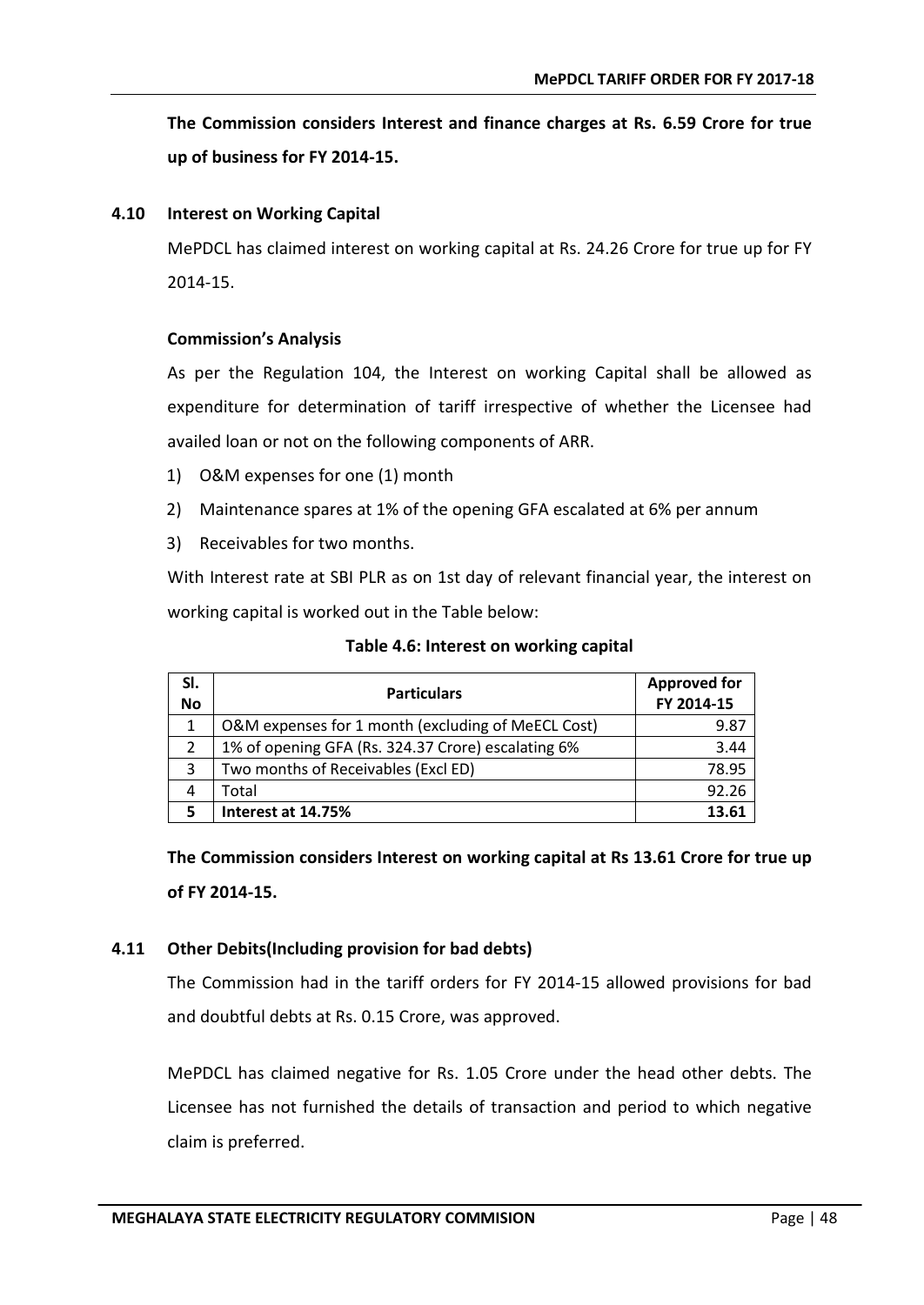## **The Commission did not consider the claim for true up for FY 2014-15.**

## **4.12 Prior period charges (credits)**

The Commission had not considered any prior period charges in the ARR for FY 2014- 15. MePDCL has claimed Rs. 67.71 Crore as prior period charges/credits.

**The Commission did not consider any claim under the head prior period charges for true up of FY 2014-15 in the absence of details of such claims**.

## **4.13 Return on Equity**

MePDCL has claimed Rs. 111.13 Crore towards Return on Equity as against Rs. 9.43 Crore approved in the Tariff Orders for FY 2014-15.

## **Commission's Analysis**

The Commission feels that the claim of the Licensee for RoE of Rs. 111.13 Crore to be excessive. The RoE claim does not correspond to the GFA of the MePDCL as per the statement of accounts for FY 2014-15.

The Commission would refer to the APTEL Judgment dated 17.12.2014 in appeal No. 142 and 168 of 2013 between Mawana Sugars Ltd. Vs PSERC and others. According to the APTEL findings, the state Commission is not bound by the transfer scheme provisions and the statement of accounts.

The Commission in the circumstances considers, as per the books of accounts. The equity capital shall be computed on the GFA and additions during the year to be compliant with the requirement of Regulations 100 and 101.

| <b>Particulars</b>                                 | Unit      | <b>Approved for FY</b><br>2014-15 True up |
|----------------------------------------------------|-----------|-------------------------------------------|
| GFA as on 31.03.2014                               | Rs. Crore | 324.98                                    |
| Additions during the year                          | Rs. Crore | 4.64                                      |
| Total                                              |           | 329.62                                    |
| Equity capital at 30% of GFA as per Regulation 100 | Rs. Crore | 98.89                                     |
| Return on equity at 14%                            | Rs. Crore | 13.84                                     |

Accordingly, the equity capital is computed for FY 2014-15 in the Table below:

**The Commission considers RoE at Rs. 13.84 Crore for FY 2014-15 true up.**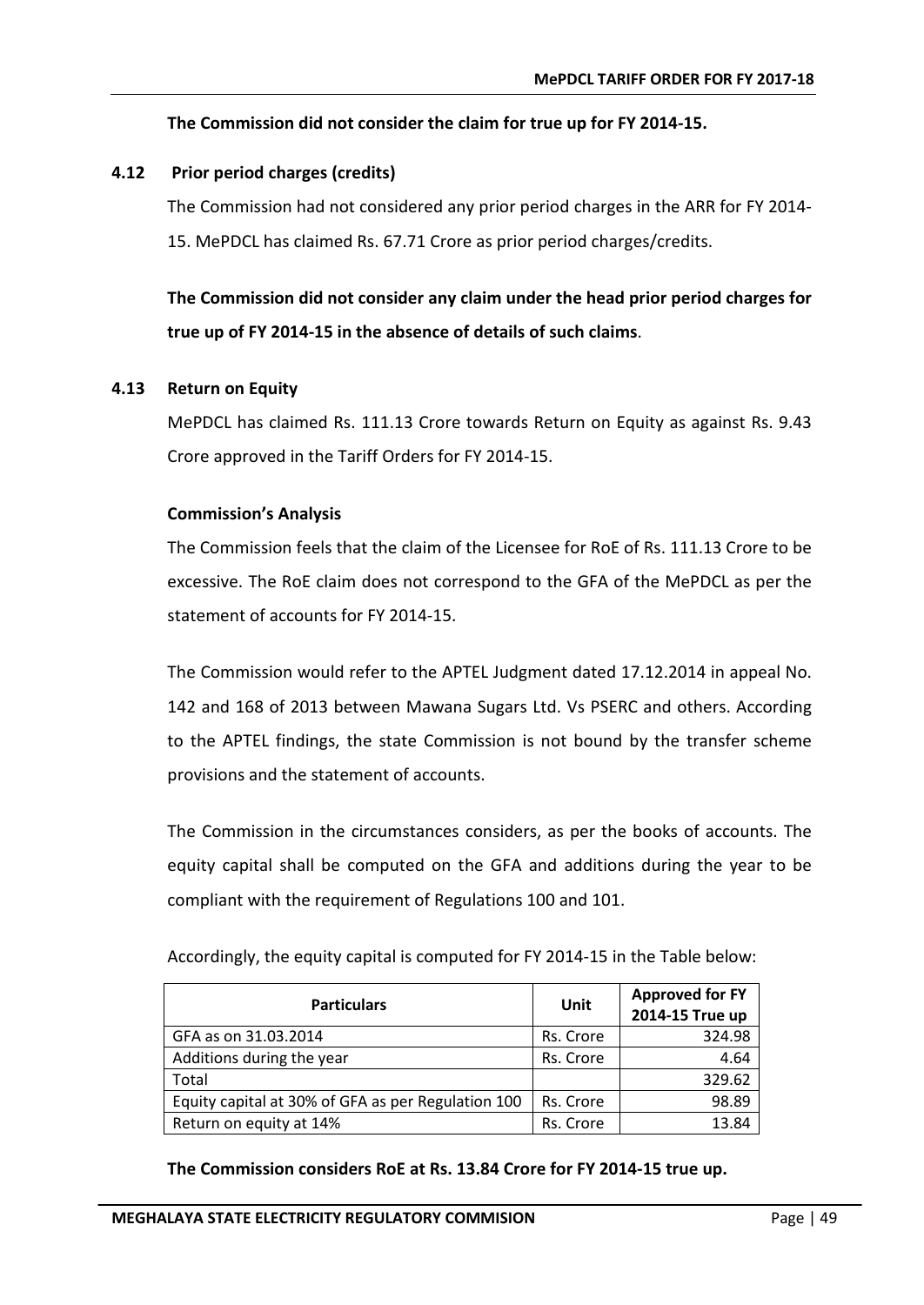## **4.14 Non Tariff Income/ Other Income**

MePDCL has submitted in the petition that other income including Non-tariff income received is in the order of Rs 184.26 Crore as against the estimates of tariff order for Rs. 65.77 Crore.

## **Commission's Analysis**

As per the Statement of Accounts for FY 2014-15, the following are the details of Non-tariff income are found.

| SI.<br>No. | <b>Particulars</b>                                         | As per the<br><b>Statement of</b><br><b>Accounts</b><br>(Rs. Crore) |
|------------|------------------------------------------------------------|---------------------------------------------------------------------|
| а.         | <b>Non Tariff Income</b>                                   |                                                                     |
|            | Meter rent                                                 | 2.15                                                                |
|            | Misc. Charges from consumers                               | 20.624                                                              |
|            | Delayed payment surcharges                                 | 38.384                                                              |
|            | <b>Total Non Tariff Income</b>                             | 61.16                                                               |
| b.         | Other Income (Incl. 1/3 MeECL))                            | 14.64                                                               |
|            | RE subsidy                                                 | 19.43                                                               |
|            | Subsidy against power purchase                             | 90.00                                                               |
|            | Subsidy against loss on account of flood/<br>fire/ cyclone | 0.73                                                                |
| C          | Govt. Subsidy                                              | 110.16                                                              |
|            | Total $(a+b+c)$                                            | 185.96                                                              |

**The Commission considers Non-Tariff income, RE subsidy including other income at Rs. 185.96 Crore for FY 2014-15 True up.**

**As per the Note 23 of Statement of Account, MePDCL has accounted amortization from reserves for Rs. 4.63 Crore for FY 2014-15.**

## **4.15 AT&C Losses**

MePDCL has stated that AT&C loss has been achieved at 34.53% which is less than targeted level of 38.16% in the year FY 2013 - 14, therefore no penalty is applicable for FY 2014-15.

## **Commission's Analysis**

As per the data analyzed in the Regulatory format – D2 (A), the AT&C loss reported at 34.66% for FY 2014-15 as against the targeted level of 39.16% in the FY 2013-14.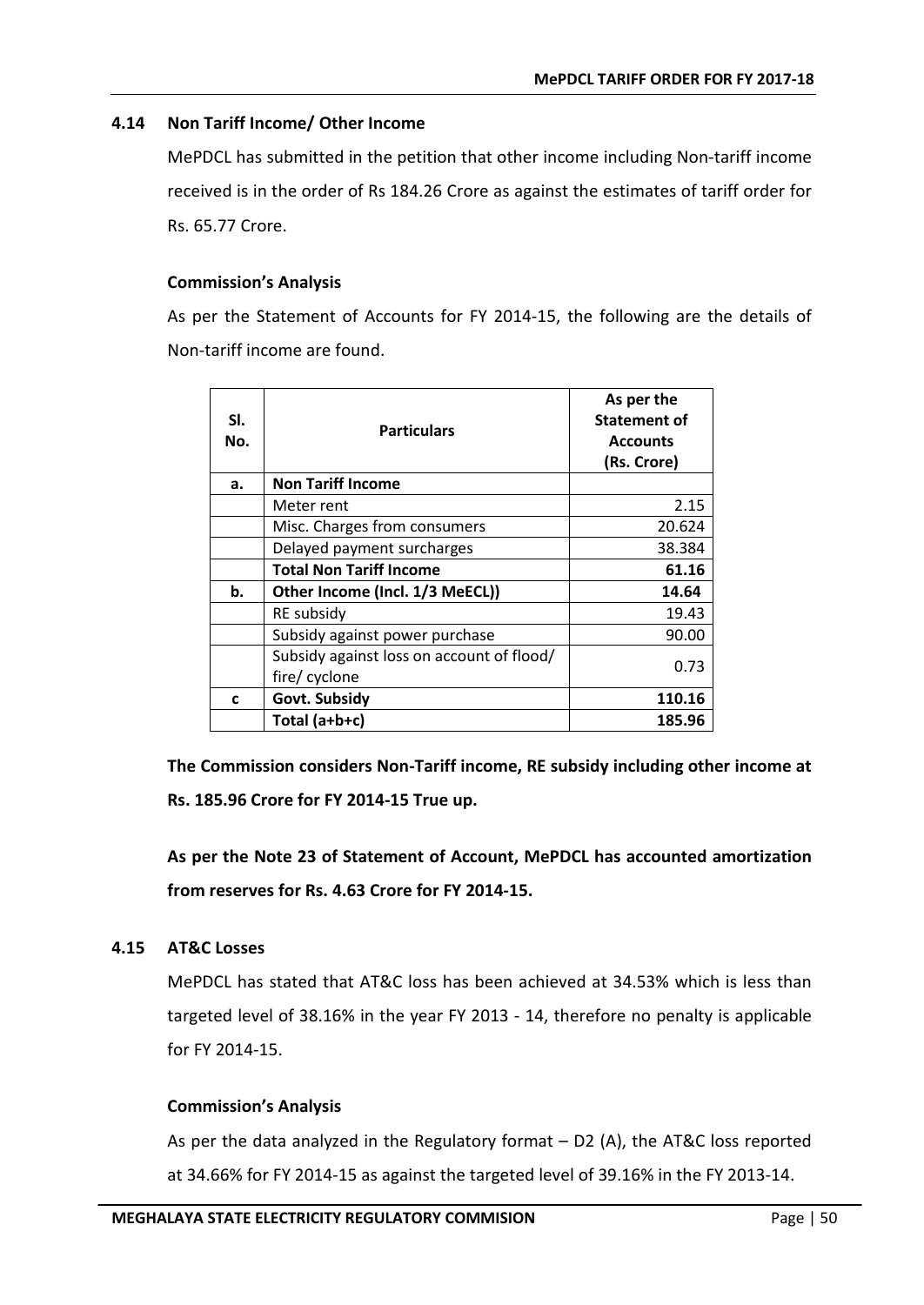| SI.<br>No.     | <b>Particulars</b>                                                                                                                            | <b>Calculation</b>           | <b>Unit</b> | <b>Actuals</b> |
|----------------|-----------------------------------------------------------------------------------------------------------------------------------------------|------------------------------|-------------|----------------|
| $\mathbf{1}$   | Generation (Own as well as any other<br>connected generation net after deducting<br>auxiliary consumption) within area of supply<br>of DISCOM | A                            | MU          | 835.91         |
| 2              | Input energy (metered Import) received at<br>interface points of DISCOM network                                                               | B                            | MU          | 881.30         |
| 3              | Input energy (metered Export) by the<br>DISCOM at interface points of DISCOM<br>network                                                       | C                            | MU          | 126.48         |
| 4              | Total energy available for sale within the<br>licensed area to the consumers of the<br><b>DISCOM</b>                                          | $D=A+B-C$                    | MU          | 1590.73        |
| 5              | Energy billed to metered consumers within<br>the licensed area of the DISCOM                                                                  | E                            | MU          | 1020.93        |
| 6              | Energy billed to unmetered consumers within<br>the licensed area of the DISCOM                                                                | F                            | MU          |                |
| $\overline{7}$ | Total energy billed                                                                                                                           | $G = E + F$                  | MU          | 1020.93        |
| 8              | Amount billed to consumer within the<br>licensed area of DISCOM                                                                               | H                            | Rs.<br>Cr   | 488.04         |
| 9              | Amount realized by the DISCOM out of the<br>amount billed at H#                                                                               | ı                            | Rs.<br>Cr   | 473.71         |
| 10             | Collection efficiency (%) (=Revenue realized<br>/Amount billed)                                                                               | $J=(I/H) \times 100$         | %           | 97.06          |
| 11             | Energy realized by the DISCOM                                                                                                                 | $K = J \times G$             | MU          | 990.91         |
| 12             | Distribution Loss (%)                                                                                                                         | $L = \{(D-G)/D\} \times 100$ | %           | 35.82          |
| 13             | AT&C Loss (%)                                                                                                                                 | $M = \{(D-K)/D\} x$<br>100   | %           | 34.66          |

## **Table 4.7: Information regarding Distribution Loss and AT&C Loss of Licensee for FY 2014-15**

The Commission considers the AT&C loss achieved at 34.66% for the FY 2014-15.

## **Table 4.8: AT&C loss penalty for FY 2014-15**

| SI.<br>No.     | <b>Particulars</b>                                  | <b>AT&amp;C Loss Penalty for</b><br>FY 2014-15 |
|----------------|-----------------------------------------------------|------------------------------------------------|
| $\mathbf{1}$   | Opening Balance for sale of Power (Rs. Crore)       | 218.93                                         |
| $\mathcal{L}$  | Revenue billed during FY 2014-15 (Rs. Crore)        | 488.04                                         |
| 3              | Less: closing balance for FY 2014-15 (Rs.<br>Crore) | 233.26                                         |
| $\overline{4}$ | Collection during FY 2014-15 (1+2-3) (Rs.<br>Crore) | 473.71                                         |
| 5              | Collection efficiency FY 2014-15                    | 97.06%                                         |
| 6              | AT&C loss considered for FY 2013-14                 | 42.16%                                         |
| 7              | Target AT&C loss for FY 2014-15                     | 39.16%                                         |
| 8              | Actual AT&C loss as per the Table 4.7               | 34.66%                                         |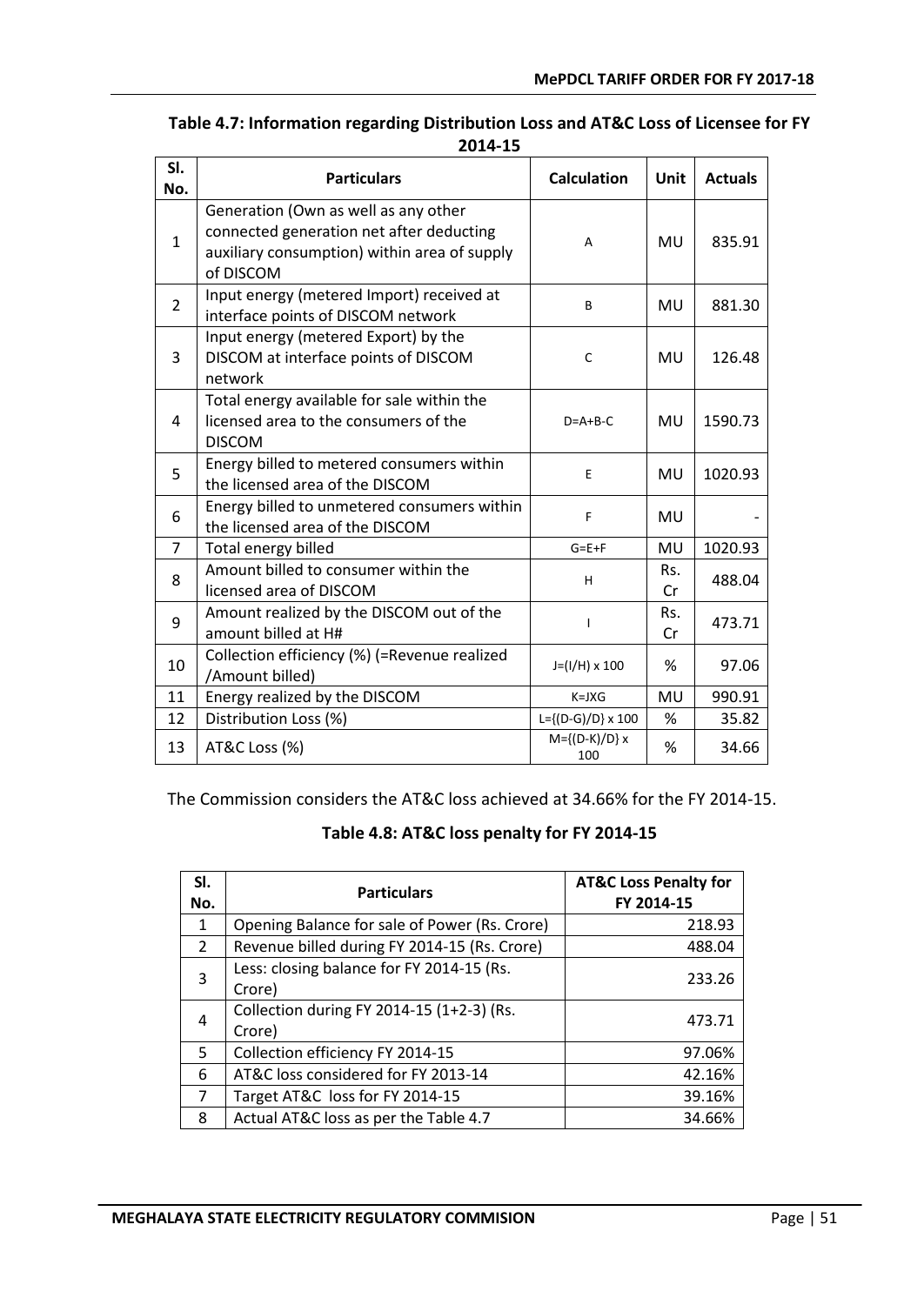**The Commission did not consider any AT&C loss penalty to be levied for FY 2014-15.**

#### **4.16 Revenue from sale of Power**

MePDCL has submitted that Revenue from sale of power assessed at Rs. 498.09 Crore and Rs. 52.76 Crore realized from sale of surplus power of 126.48 MU (Licensee has stated that 334.62 MU energy has been accounted for as swapping) out of surplus power of 457.12 MU as per the analysis at Table 4.3.

#### **Commission's Analysis**

As per the statement of Accounts (Note  $-$  18) the Revenue from operations is reported at Rs. 555.50 Crore. This includes electricity duty at Rs. 4.65 Crore. The surplus power through UI sales of 126.48 MU @ Rs. 4.17/kWh revenue received at Rs. 52.76 Crore for FY 2014-15. The licensee has to gross-up the surplus energy of 453.10 MU and account for sale proceeds revenue for 10.12 MU at Rs. 4.22 Crore.

## **The Commission considers Revenue from Tariffs at Rs. 498.09 Crore for FY 2014-15 True up.**

Summing up of above analysis of true up ARR and the Revenue gap is drawn for FY 2014-15.

| SI.<br>No.    | <b>Particulars</b>                           | Approved<br><b>ARR for FY</b><br>2014-15 | <b>MePDCL</b><br>petition | Approved<br>for<br>True up |
|---------------|----------------------------------------------|------------------------------------------|---------------------------|----------------------------|
| 1             | Power Purchase cost                          | 554.50                                   | 578.02                    | 472.86                     |
| $\mathcal{P}$ | Cost of RPO                                  | 3.86                                     |                           |                            |
| 3             | <b>Transmission Charges - PGCIL</b>          | 61.82                                    | 64.78                     | 65.83                      |
| 4             | <b>Transmission Charges - MePTCL</b>         | 72.79                                    | 72.72                     | 59.35                      |
| 5             | Employee expenses                            | 111.00                                   | 108.15                    | 108.15                     |
| 6             | Repairs & Maintenance Expenses               | 8.41                                     | 6.18                      | 6.18                       |
| 7             | <b>Administration &amp; General Expenses</b> | 7.62                                     | 10.60                     | 10.59                      |
| 8             | Depreciation                                 | 4.37                                     | 10.19                     | 10.27                      |
| 9             | Interest on loans                            | 12.40                                    | 26.03                     | 6.59                       |
| 10            | Interest on working capital                  | 23.03                                    | 24.26                     | 13.61                      |
| 11            | Other debts                                  | 0.15                                     | (1.05)                    |                            |
| 12            | Prior Period charges / credits               |                                          | 67.71                     |                            |
| 13            | Return on Equity                             | 9.43                                     | 111.13                    | 13.84                      |
| 14            | <b>Annual Revenue Requirement</b>            | 869.38                                   | 1078.72                   | 767.27                     |

**Table 4.9: ARR and Revenue Gap for FY 2014-15 True up (Rs. Crore)**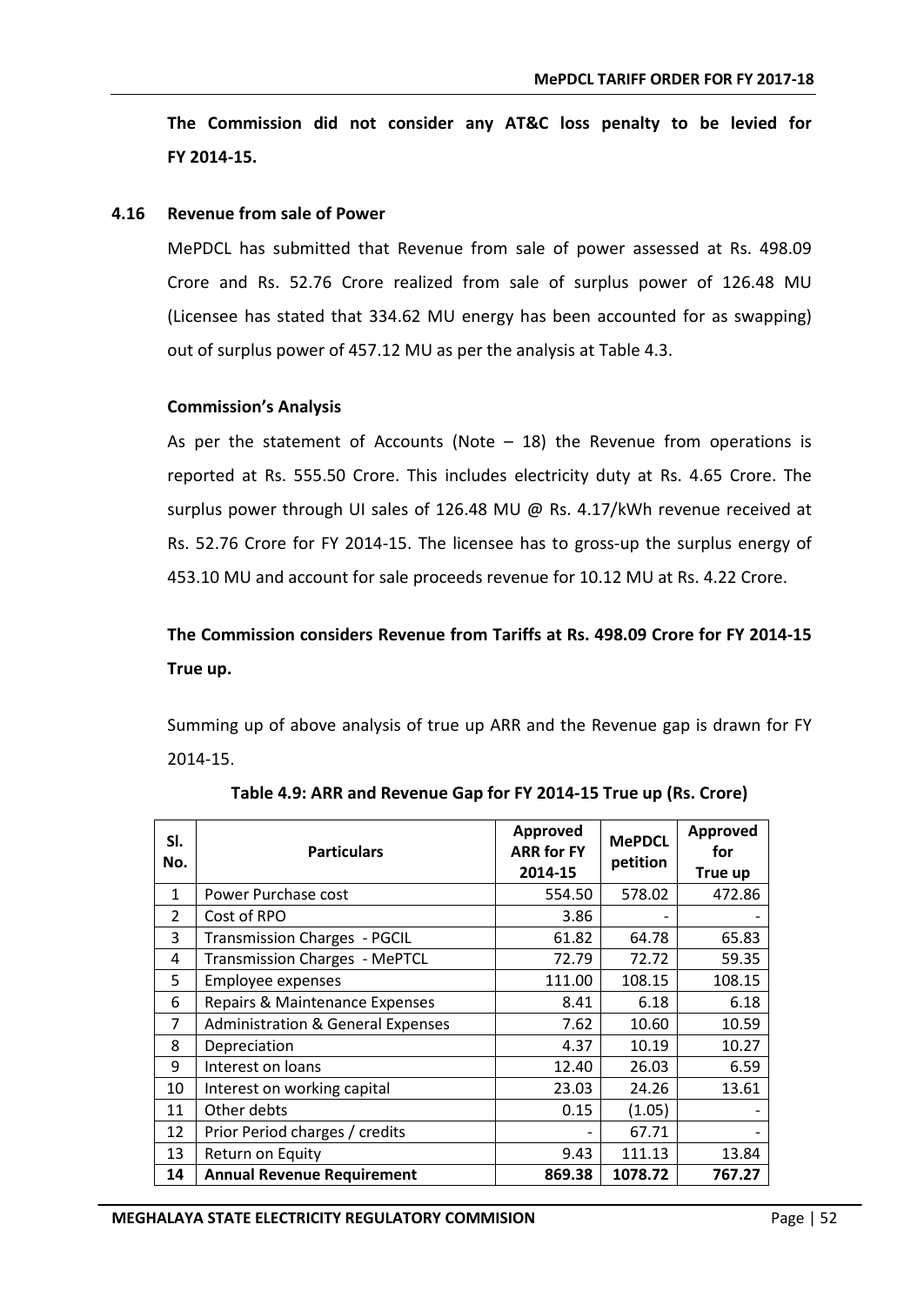| SI.<br>No. | <b>Particulars</b>                                    | Approved<br><b>ARR for FY</b><br>2014-15 | <b>MePDCL</b><br>petition | Approved<br>for<br>True up |
|------------|-------------------------------------------------------|------------------------------------------|---------------------------|----------------------------|
| 15         | Less: Non-tariff income                               | 40.00                                    | 74.10                     | 61.16                      |
| 16         | Less: other income (incl 1/3 <sup>rd</sup> MeECL)     |                                          |                           | 14.64                      |
| 17         | Less: cross subsidy surcharge                         | 5.77                                     |                           |                            |
| 18         | Less: RE subsidy                                      | 20.00                                    | 110.16                    | 110.16                     |
| 19         | Less: Amortization grant                              |                                          |                           | 4.63                       |
| 20         | Less: Revenue from sale of surplus<br>Power 126.48 MU | 184.74                                   | 52.76                     | 52.76                      |
| 21         | <b>Net ARR</b>                                        | 618.87                                   | 841.70                    | 523.92                     |
| 22         | Revenue from Tariffs                                  | 619.63                                   | 498.09                    | 498.09                     |
| 23         | <b>Revenue (Surplus)/ Gap</b>                         | 0.76                                     | 343.61                    | 25.83                      |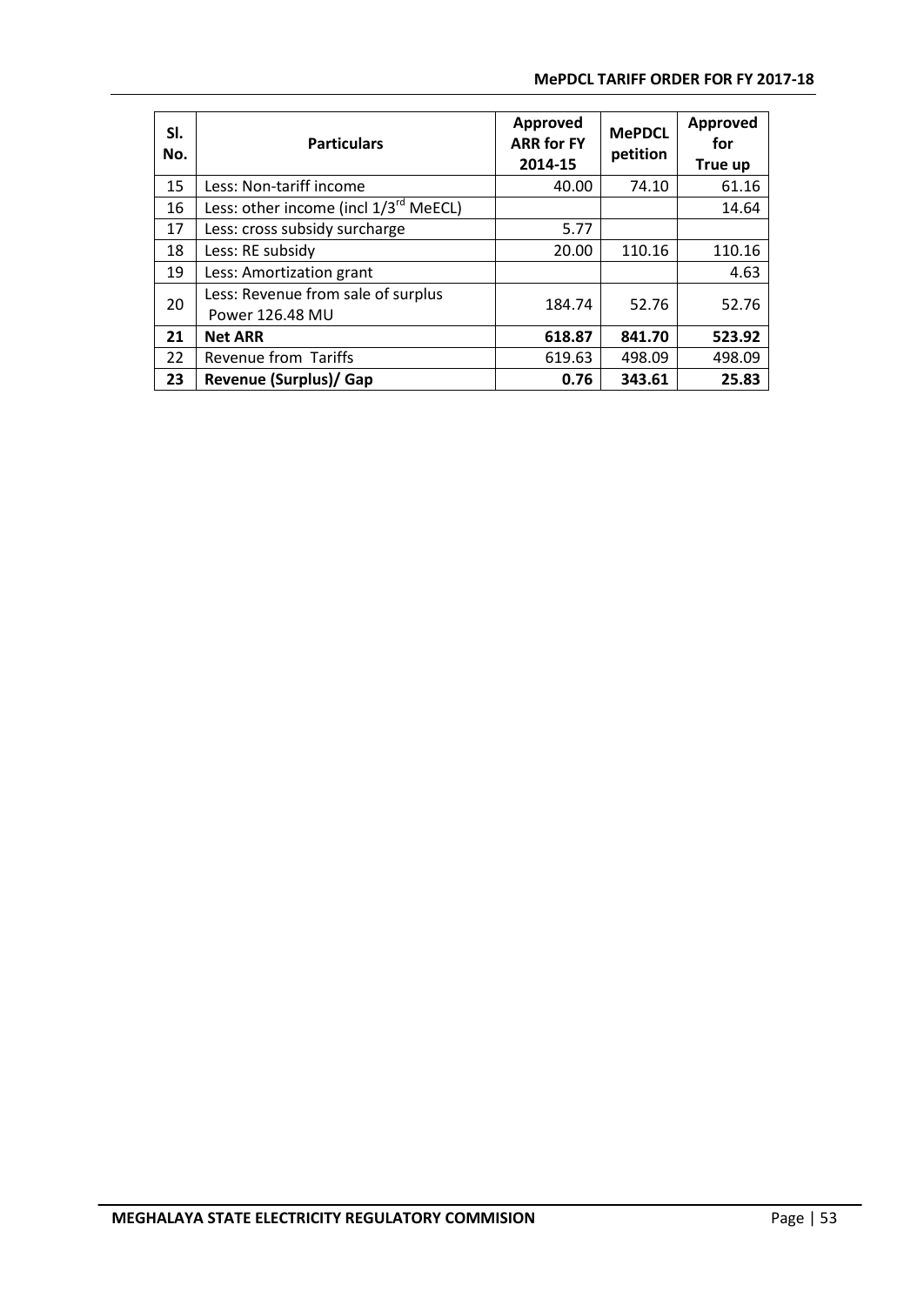# **5. ARR & Determination of Tariff for FY 2017-18**

#### **5.1 Introduction**

This chapter deals with the determination of Revenue Gap/Surplus as well as consumer Tariff for FY 2017-18. As per MYT Regulations, the Licensee need to give a mid-term Review to the Commission for making adjustment in the second year of the Control Period if required so. However, the Licensee in its petition proposed the ARR for FY 2017-18 as already approved by the Commission in its Order dated 31.03.2015. Accordingly, the Commission has considered the ARR approved in MYT order for FY 2017-18 and adjustment on account of True up for FY 2011-12, FY 2012-13, FY 2013-14 (Review) and true up of FY 2014-15 while determining the Revenue Gap/Surplus for the FY 2017-18. The Commission has considered the petition of the Licensee. In the past, the Commission has not accepted it due to the fact that there was no audited accounts made available to the Commission. The audited accounts upto FY 2014-15 are made available to the Commission in the month of January, 2017 without C&AG audit report. As per the MYT Regulations, the Business plan is required to be filed three months before the filing of the tariff petition for FY 2017-18. The accounts of FY 2014-15 are now audited by statutory auditors. The Licensee may file the petition in accordance with the Regulations, well in time, so as to consider the same in the next petition.

As approved in MYT Order for the period FY 2015-16 to FY 2017-18 the following is the category-wise sales approved by the Commission for FY 2017-18.

|                                      |                                          | וטויו                             |
|--------------------------------------|------------------------------------------|-----------------------------------|
| <b>Particulars</b>                   | <b>Projected by MePDCL</b><br>FY 2017-18 | <b>Approved for</b><br>FY 2017-18 |
| LT                                   |                                          |                                   |
| Domestic (including MeECL employees) | 424.12                                   | 425.00                            |
| Commercial                           | 69.73                                    | 101.00                            |
| Industrial                           | 5.54                                     | 8.00                              |
| Agriculture                          | 0.11                                     | 0.11                              |
| Public lighting                      | 1.56                                     | 1.56                              |
| Water supply                         | 13.24                                    | 13.00                             |
| <b>General Purpose</b>               | 35.20                                    | 36.00                             |
| Kutir Jyoti                          | 28.64                                    | 29.00                             |

**Table 5.1: Category-wise sales approved for FY 2017-18**

**(MU)**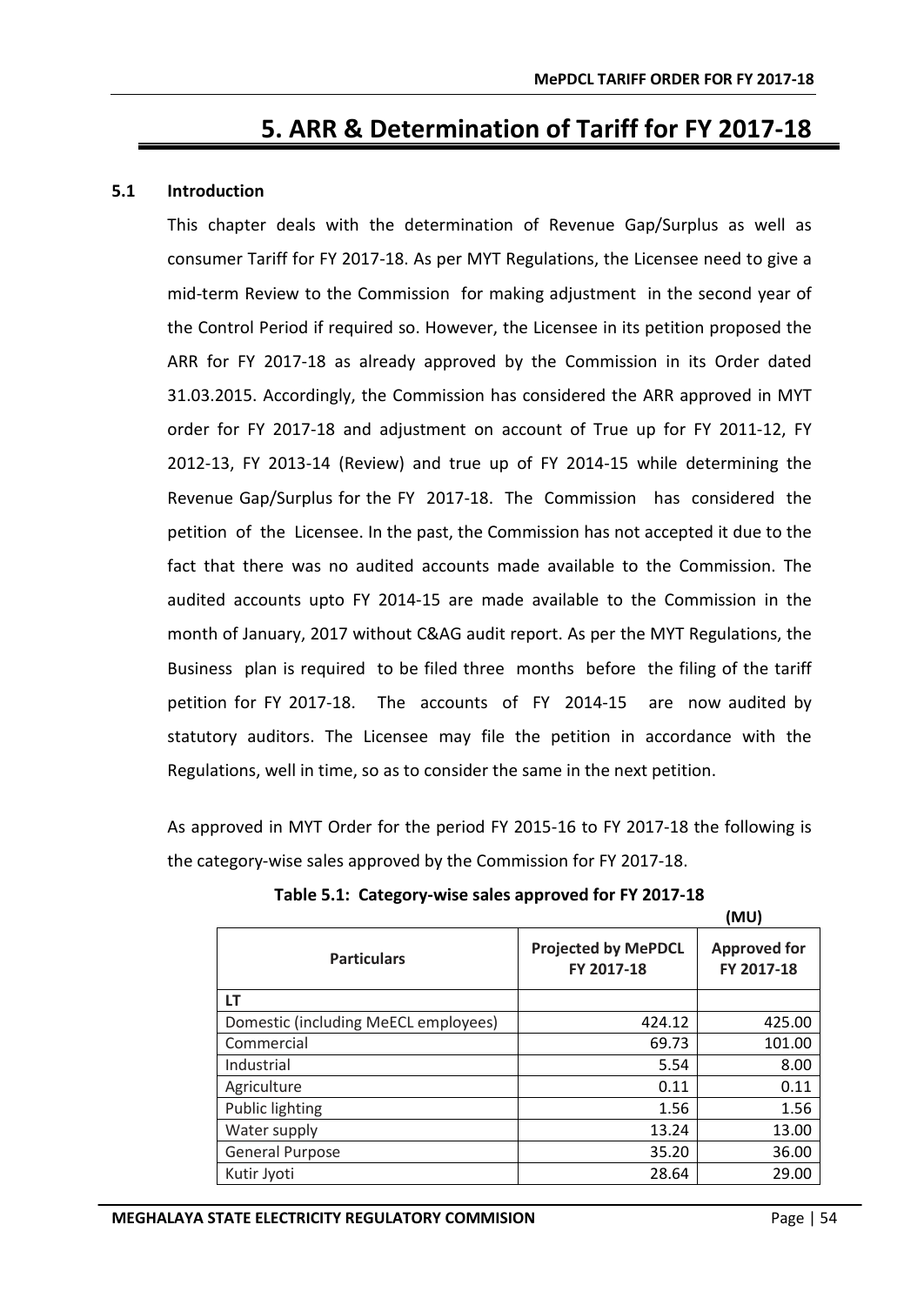| <b>Particulars</b> | <b>Projected by MePDCL</b><br>FY 2017-18 | <b>Approved for</b><br>FY 2017-18 |
|--------------------|------------------------------------------|-----------------------------------|
| Crematorium        | 0.19                                     | 0.19                              |
| <b>Subtotal</b>    | 578.33                                   | 612.86                            |
| НT                 |                                          |                                   |
| Domestic           | 24.39                                    | 26.00                             |
| Water supply       | 31.53                                    | 32.00                             |
| <b>Bulk Supply</b> | 53.63                                    | 57.00                             |
| Commercial         | 19.82                                    | 34.00                             |
| Industrial         | 226.46                                   | 230.00                            |
| Assam              | 19.63                                    | 21.00                             |
| <b>Subtotal</b>    | 375.46                                   | 400.00                            |
| <b>EHT</b>         |                                          |                                   |
| Industrial         | 149.14                                   | 160.00                            |
| <b>Subtotal</b>    | 149.14                                   | 160.00                            |
| Total              | 1102.93                                  | 1172.86                           |

#### **5.2 RPO Compliance for FY 2017-18**

The Commission has determined the RPO requirement for FY 2017-18 as follows in MYT Order for FY 2016-17.

| Year       | <b>Solar</b> | Solar | <b>Non-Solar</b> | <b>Non-Solar</b> | <b>Total</b> | Total |
|------------|--------------|-------|------------------|------------------|--------------|-------|
|            | (MU)         | (%)   | (MU)             | (%)              | (MU)         | (%)   |
| FY 2017-18 | 5.04         | 0.43% | 24.28            | 2.07%            | 29.32        | 2.50% |

As per the information made available to the Commission, the Licensee has not made any purchase from solar sources. However, from the Non solar sources, the target has been met. In the MYT Order, the Commission has already worked out the RPO compliance of the previous years backlog and for the MYT period. The Commission has already sanctioned the budget for meeting the solar RPO. The Commission has already instructed the Electricity Inspector to enforce the RPO compliance from captive generation. In light of new Tariff Policy, the Solar Purchases need to be corrected on account of Hydro Generation in the state. Accordingly, the Commission directs the Licensee to fulfill the RPO requirement as set out in the Tariff Order dated 31.03.2015 in chapter 7 and submit a report to the Commission by 30.09.2017. The Commission is reviewing its RPO Regulations so as to meet the requirements as set out in the new Tariff Policy and Guidelines of Govt. of India.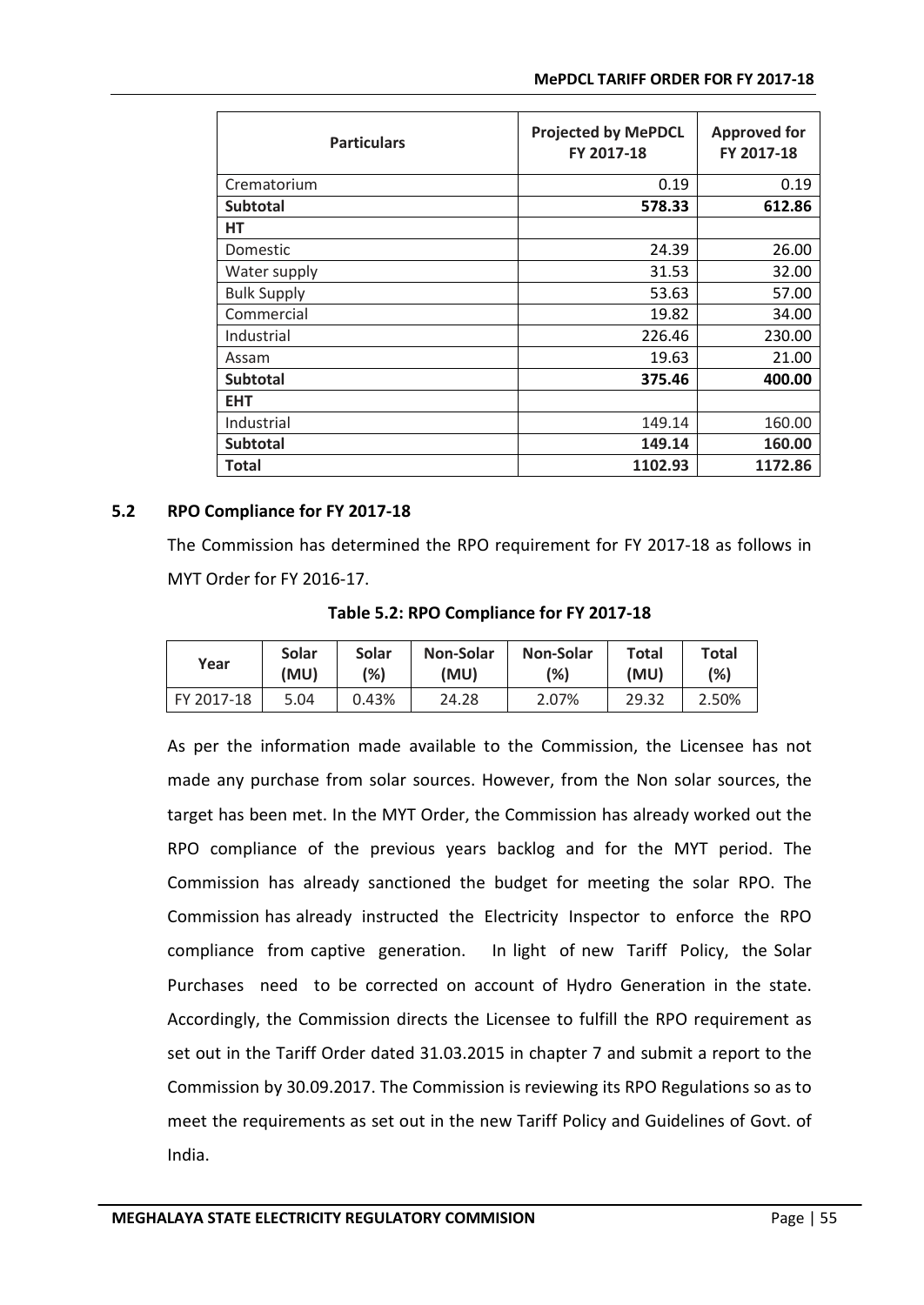#### **5.3 Losses**

In the Tariff Order for MYT Period the following distribution loss and regional transmission losses are considered.

Eastern Region Transmission losses during FY 2017-18 are considered at 2.12% being the average weekly loss as per the latest data of 52 weeks. Similarly, for North Eastern Region Transmission losses during FY 2017-18 are considered as 2.99% being the average weekly loss as per the latest data for 52 weeks.

Intra State Transmission loss is considered at 4.0% for FY 2017-18. The Distribution loss considered for FY 2017-18 is at 21%.

## **T & D Losses**

The Licensee has projected sales within the state at 1102.93 MU with T&D losses at 29.95% as against approved losses at 21% in the MYT order for FY 2017-18. It appears that MePDCL had not initiated steps to reduce the T&D losses. It could be seen from the past performance that the Licensee had never achieved their own projections leave apart the Commission's approved levels. The following is the data available from the books.

|            |               | <b>T&amp;D Losses</b> | Power drawal for sales in State |                       |
|------------|---------------|-----------------------|---------------------------------|-----------------------|
| Year       | Projected (%) | Achieved (%)          | Drawal (MU)                     | Sale achieved<br>(MU) |
| FY 2012-13 | 28.38         | 30.16                 | 1560.94                         | 1060.55               |
| FY 2013-14 | 30.28         | 32.55                 | 1609.69                         | 1052.53               |
| FY 2014-15 | 27.34         | 35.56                 | 1615.47                         | 1020.93               |

The Commission directs the Licensee to improve metered sales and to take steps to reduce the T&D losses.

#### **5.4 Energy Requirement**

Energy Requirement for FY 2017-18 was approved in MYT Order as shown below:

| Sl. No | <b>Particulars</b>                                       | FY 2017-18 |
|--------|----------------------------------------------------------|------------|
|        | Estimated Energy Sales (including ASEB) (MU)             | 1173       |
|        | Distribution losses %                                    | 21%        |
| 3      | Distribution losses (MU)                                 | 312        |
| Δ      | Energy input required at the distribution periphery (MU) | 1485       |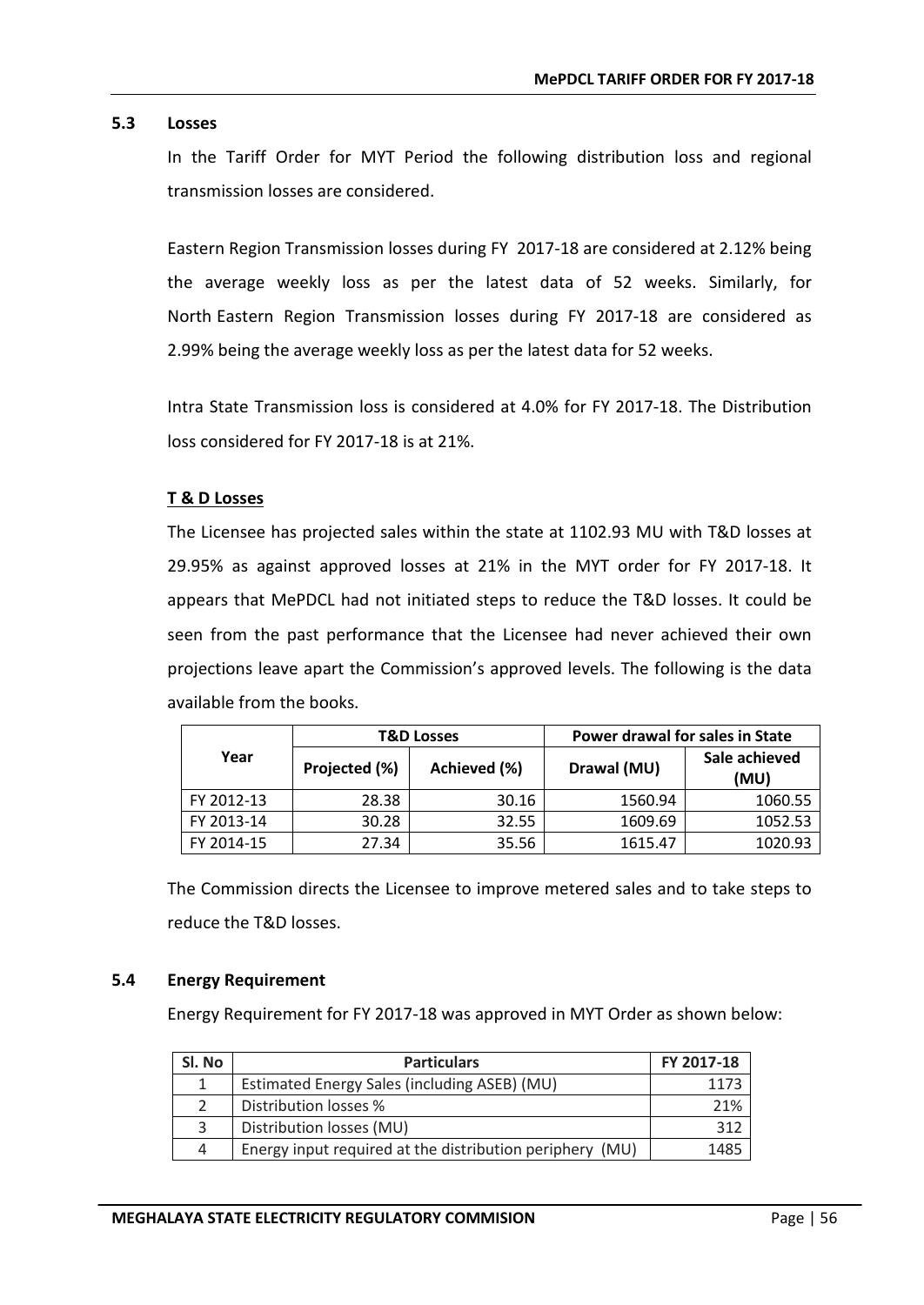## **5.5 Energy Availability**

As approved in MYT Order, Energy Availability for FY 2017-18 is as follows:

| <b>Station</b>    | (MU) |
|-------------------|------|
| NTPC (Bongaigoan) | 200  |
| OTPC              | 346  |
| <b>NEEPCO</b>     | 614  |
| <b>MePGCL</b>     | 930  |
| <b>Bilateral</b>  | 230  |
| <b>Total</b>      | 2320 |

## **5.6 Energy Balance**

Energy Balance approved by the Commission for FY 2017-18 in Review Order dated

11.08.2015 is as given below:

| Sl. No.        | <b>Particulars</b>                       | FY 2017-18 (MU) |
|----------------|------------------------------------------|-----------------|
| A              | <b>Energy Requirement</b>                |                 |
| 1              | <b>Energy Sales within state</b>         | 1152.00         |
| $\overline{2}$ | <b>Energy Sales to Assam</b>             | 21.00           |
| 3              | Total Energy Sales (1+2)                 | 1173.00         |
| 4              | Distribution loss%                       | 21.00%          |
| 5              | Distribution loss (MU)                   | 312.00          |
| 6              | Energy Requirement (3+5)                 | 1485.00         |
| B              | <b>Energy Availability</b>               |                 |
| $\overline{7}$ | <b>Energy Purchase from ER</b>           | 136.00          |
| 8              | Less ER Loss %                           | 2.12%           |
| 9              | Less ER Loss (MU)                        | 2.90            |
| 10             | Energy Purchase from ER (7-9)            | 133.10          |
| 11             | Energy Purchase from NER                 | 1210.00         |
| 12             | Total Power (10+11)                      | 1343.10         |
| 13             | Less: NER Tr Loss%                       | 2.99%           |
| 14             | Less: NER Tr Loss (MU)                   | 40.16           |
| 15             | Net Energy available at NERLDC           | 1302.94         |
| 16             | Net Energy Purchase from MePGCL          | 1182.00         |
| 17             | Other sources                            | 0.00            |
| 18             | Total energy available at NERLDC         | 2484.94         |
| 19             | Less: Intra state Transmission loss @ 4% | 99.40           |
| 20             | Net energy available for MePDCL          | 2385.54         |
| 21             | Surplus/Deficit                          | 900.54          |
| 22             | Grossed up by 4%                         | 938.07          |
| 23             | UI sales                                 |                 |
| 24             | Swapping                                 |                 |
| 25             | <b>Total Surplus power</b>               | 938.07          |

**Table 5.3: Energy Balance approved for FY 2017-18**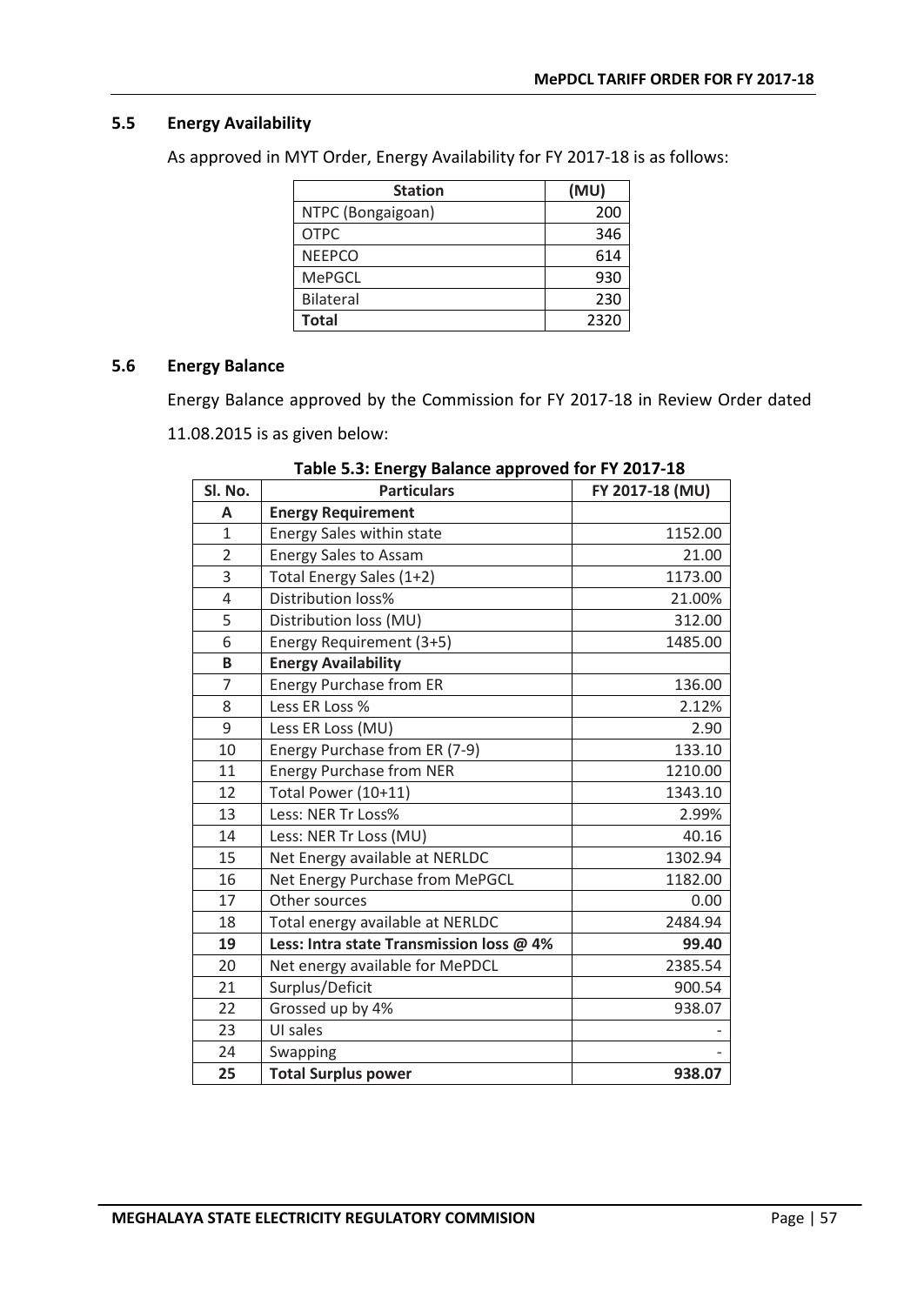#### **5.7 Power Purchase Cost**

MePDCL has projected cost of power purchase to the extent of 363.13 MU at Rs. 5.78/kWh from Bongaigaon Thermal Plant whereas cheaper market (IEX) price at Rs. 1.97/kWh is available as projected in the petition for bilateral purchase. The deviation cost of 20MU at Rs. 4.44/kWh is also higher compared to ER power approved at Rs. 3.88/kWh.

The Licensee shall not purchase high cost power, when open market power is available at a cheaper rate.

The Commission considers that projected power purchase from Bongaigaon at Rs. 5.78/kWh may not be ventured, instead MePDCL may consider purchase from UI/Market (IEX) available at cheaper price. MePDCL has projected power purchase cost of MLHEP (Leshka) at Rs. 499.58 Crore whose average cost is shown at Rs. 10.43/kWh. This is perhaps because the true up gap of Leshka project for FY 2013-14 and FY 2014-15 has been factored. Thus there has been abnormal projection of power purchase cost .

The Commission considers that the true up gap of Leshka project for FY 2013-14 and FY 2014-15 at Rs. 163 Crore shall be paid to the Generation corporation on the invoices raised separately without subjecting the tariff hike with past period costs due to true up etc.

**The Power purchase cost for 2320 MU at Rs. 645.56 Crore is considered for FY 2017-18. Accordingly, the PGCIL and MePTCL transmission charges are approved.**

| Total charges (Rs. Crore)               | $\sim$                   | 168.64 |
|-----------------------------------------|--------------------------|--------|
| Transmission charges-MePTCL (Rs. Crore) |                          | 107.64 |
| Transmission charges-PGCIL (Rs. Crore)  | $\overline{\phantom{a}}$ | 61.00  |

- The power purchase rates as furnished by MePDCL are adopted for NTPC, NEEPCO, NHPC and OPTCL as per the latest FPPPA.
- The rates for CGS are adopted as per CERC Regulations, 2015.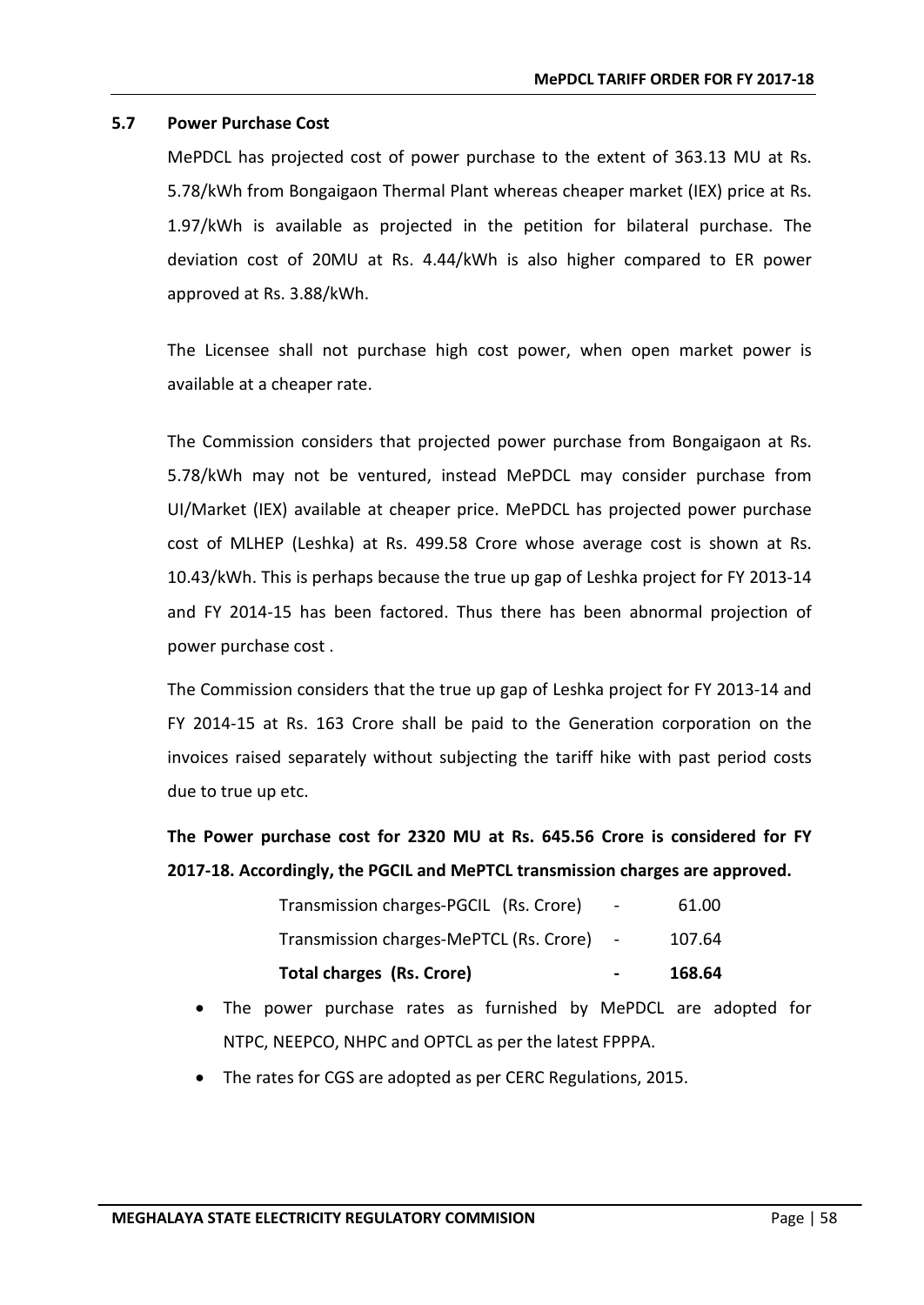- The PPA of NHPC expired on 01.04.2016. However, the Commission considers the procurement of energy from NHPC-Loktak beyond Agreement period.
- MePGCL rates as approved for MYT are considered.
- UI purchases are not considered since there is a surplus of 900.54 MU energy. Power Purchase Cost as approved in MYT Order for FY 2017-18 is adjusted with reference to capital cost approved in respect of MLHEP is as shown below:

|                       | <b>Energy</b> | <b>Energy Charge</b><br>Rate (Rs./Unit) | Variable                 | <b>Fixed</b>      | <b>Total</b> | Average    |
|-----------------------|---------------|-----------------------------------------|--------------------------|-------------------|--------------|------------|
| <b>Station</b>        | (MU)          |                                         | Cost                     | Cost              | Cost         | Rate       |
|                       |               |                                         | (Rs. Cr.)                | (Rs. Cr.)         | (Rs. Cr.)    | (Rs./Unit) |
| <b>NTPC</b>           |               |                                         |                          |                   |              |            |
| Farakka               | 28            | 3.14                                    | 8.80                     | 3.03              | 11.83        | 4.22       |
| Kahalgaon I           | 15            | 2.95                                    | 4.43                     | 1.83              | 6.28         | 4.19       |
| Khalgaon II           | 75            | 2.75                                    | 20.59                    | 9.50              | 30.09        | 4.01       |
| Talcher               | 18            | 1.59                                    | 2.86                     | 1.76              | 4.61         | 2.56       |
| Bongaigoan            | 200           | 2.65                                    | 55.71                    | 36.04             | 91.75        | 3.28       |
| <b>OTPC</b>           |               |                                         |                          |                   |              |            |
| <b>OTPC Pallatana</b> | 346           | 1.31                                    | 46.87                    | 66.57             | 113.44       | 2.54       |
| <b>NEEPCO</b>         |               |                                         |                          |                   |              |            |
| Kopili Stage-I        | 85            | 0.45                                    | 3.83                     | 4.83              | 8.66         | 1.02       |
| Kopili Stage-II       | 8             | 0.94                                    | 0.75                     | 0.66              | 1.41         | 1.76       |
| Khandong HEP          | 17            | 1.11                                    | 1.89                     | 3.56              | 5.45         | 3.21       |
| Rangandai HEP         | 131           | 1.22                                    | 15.98                    | 24.42             | 40.40        | 3.08       |
| Doyang HEP            | 23            | 2.08                                    | 4.78                     | 5.49              | 10.27        | 4.47       |
| <b>AGBPP</b>          | 187           | 2.03                                    | 37.93                    | 29.49             | 67.42        | 3.61       |
| <b>AGTPP</b>          | 69            | 2.60                                    | 17.95                    | 9.23              | 27.18        | 3.94       |
| <b>AGTPP C-Cycle</b>  | 36            | 2.12                                    | 7.63                     | 7.00              | 14.63        | 4.06       |
| <b>Free Power</b>     | 58            |                                         | 0.00                     |                   | 0.00         |            |
| <b>NHPC</b>           |               |                                         |                          |                   |              |            |
| <b>NHPC Loktak</b>    |               |                                         |                          |                   |              |            |
| <b>MePGCL</b>         |               |                                         |                          |                   |              |            |
| Sonapani              | 5.89          | 0.68                                    | 0.72                     | 0.71              | 1.43         | 2.43       |
| Lakroh                |               |                                         |                          |                   |              |            |
| Umiam Stage-I HEP     | 99.45         | 0.58                                    | 6.65                     | 8.44              | 15.09        | 1.52       |
| Umiam State-II HEP    | 42.65         | 0.82                                    | 3.43                     | 7.78              | 11.21        | 2.63       |
| Umiam State-III HEP   | 125.38        | 0.81                                    | 10.00                    | 12.68             | 22.68        | 1.81       |
| Umiam State-IV HEP    | 186.32        | 0.54                                    | 9.98                     | 12.66             | 22.64        | 1.22       |
| <b>Umtru HEP</b>      | 20.25         | 0.54                                    | 1.07                     | 1.37              | 2.44         | 1.20       |
| Myntdu Leshka HEP     | 450           | 1.90                                    | 85.28                    | 92.18             | 177.46       | 3.94       |
| <b>Umtru New</b>      |               | $\overline{\phantom{0}}$                | $\overline{\phantom{a}}$ | $\qquad \qquad -$ |              |            |
| Other sources         | 230           |                                         |                          |                   | 11.98        | 0.52       |
| <b>Total</b>          | 2320          |                                         | 322.45                   | 323.11            | 645.56       | 2.78       |

**Table 5.4: Power Purchase Cost for FY 2017-18 approved by the Commission**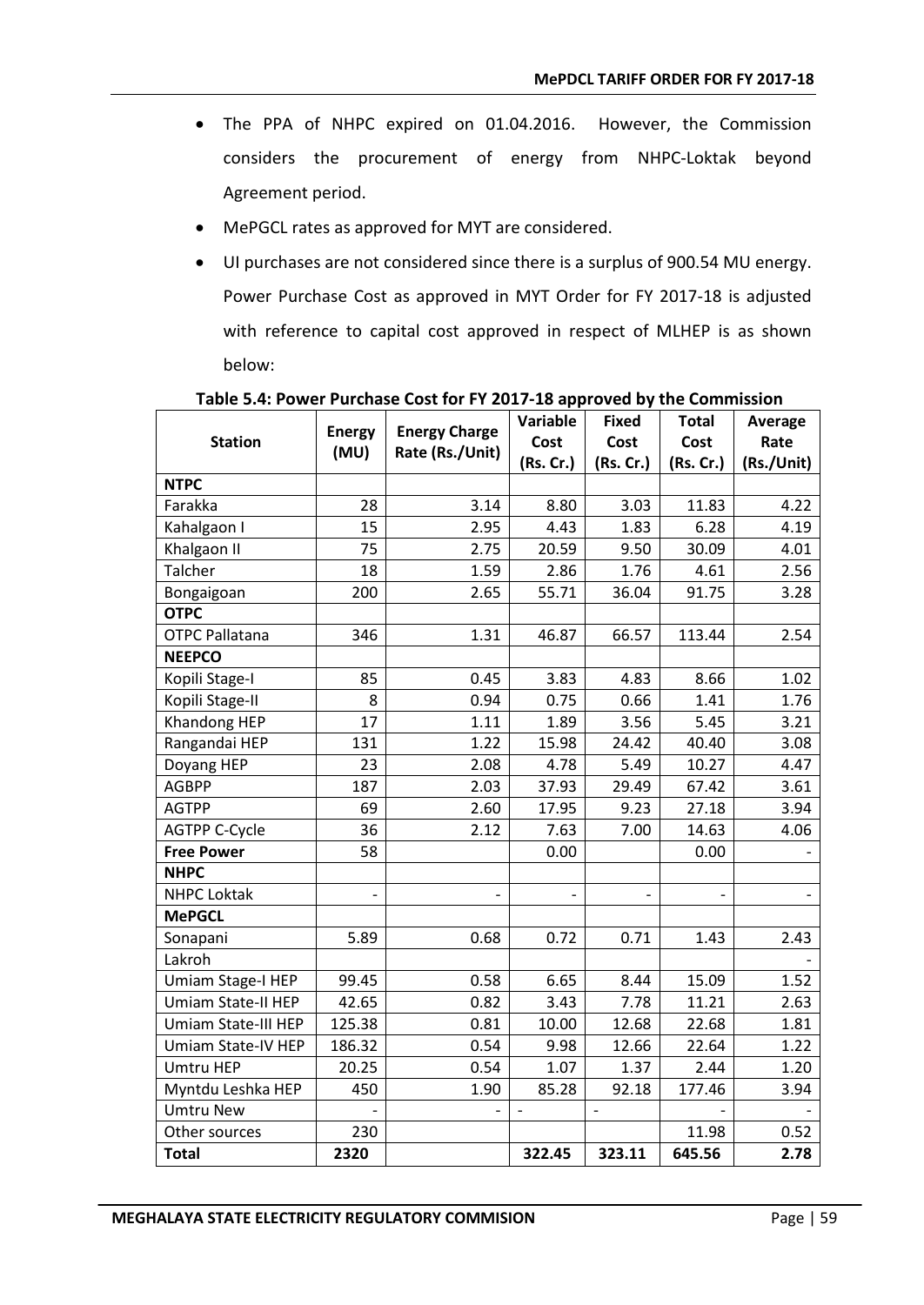#### **5.8 Transmission Costs**

As per MYT Order the following Transmission cost is approved for FY 2017-18.

| SI. No. | <b>Particulars</b>                   | FY 2017-18 |
|---------|--------------------------------------|------------|
|         | <b>Transmission Charges of PGCIL</b> | 61.00      |
|         | Transmission charges of MePTCL       | 107.64     |
|         | Total                                | 168.64     |

#### **5.9 FPPPA**

As regards FPPPA, the Commission has earlier approved the formula for determination of FPPPA on quarterly basis. However, the Licensee has filed a petition to Hon'ble APTEL in this regard. The Commission has already intimated the licensee to file appropriate petition to the Commission for amendment in the FPPPA formula. During the exercise of the truing up of past 4 years, the Commission found that the power purchase cost has gone down significantly than the approved levels due to reduction in demand and sales. The Commission has already trued up the power purchase cost in previous years in this Order. In the present circumstances, the fuel market scenario, the potential of hydro projects in Meghalaya, the Commission feels that levying of Fuel Surcharge may not be required in the current year. However, the Commission is of the view that the Licensee is free to file FPPPA adjustments, if it is required, to the Commission for its approval with its suggestions, if any for change in the present formula. The Commission shall dispose off the petition expeditiously.

#### **5.10 Operation and Maintenance expenses**

#### **Employee Cost**

The Commission allows the Employee Expenses at Rs. 98.00 Crore for FY 2017-18 in the same line as approved in the MYT Order.

#### **R&M Expenses**

The Commission has already approved R&M Expenses in the MYT Order and approves the same at Rs. 6.86 Crore for FY 2017-18 also.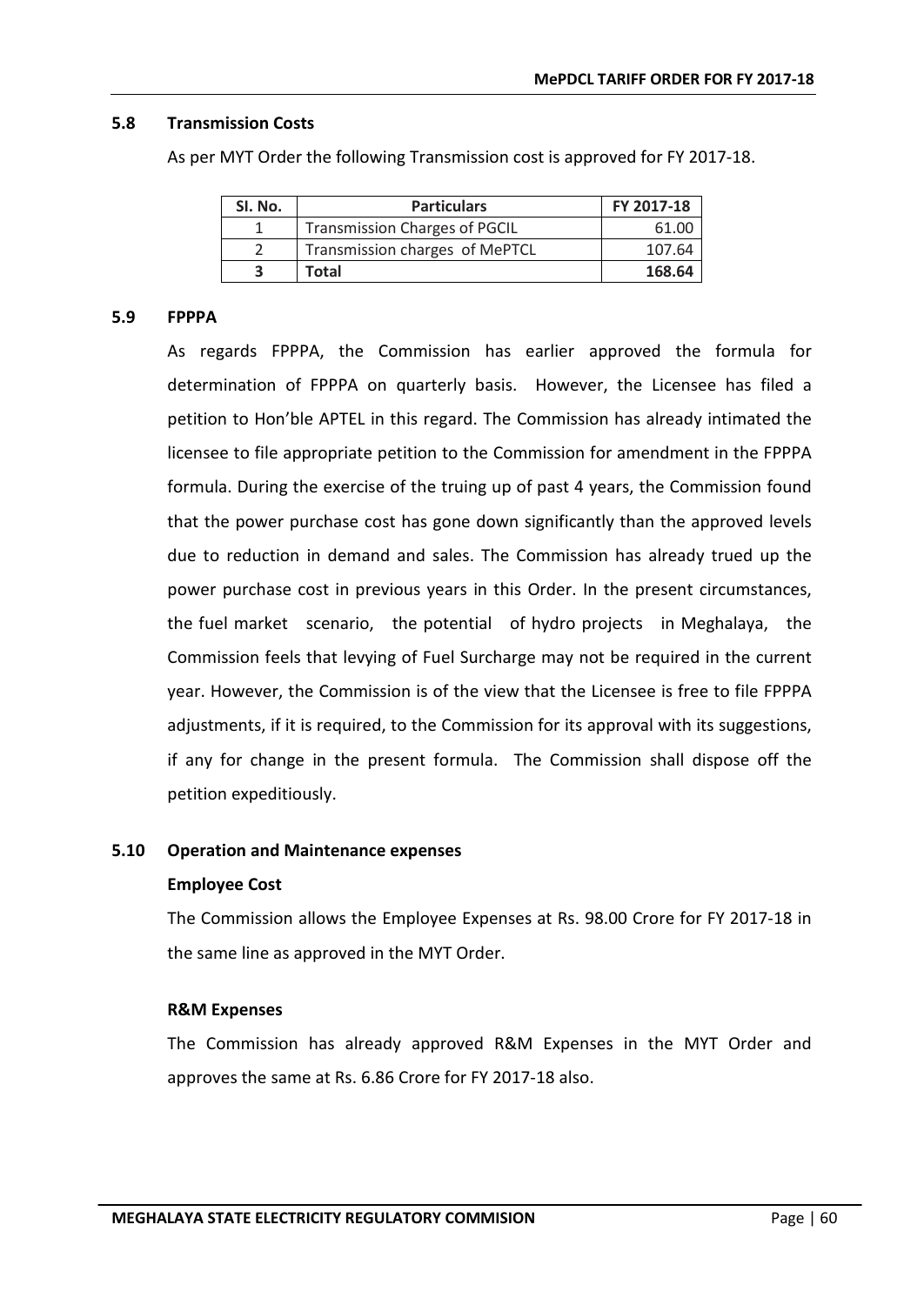## **A&G Expenses**

The Commission has considered Rs. 64.00 Crore which includes MeECL expenses as against Rs. 79.58 Crore projected by MePDCL. The Commission would like to clarify that as per the submission of the Licensee, the Commission in its MYT Order dated 31.03.2015 has considered the apportionment of the MeECL Expenses towards Employees Terminal benefits in A&G Expenses. The same shall continue. However, after the audited accounts are made available, the Commission shall review the matter and take necessary action.

**The Commission has approved Rs. 64.00 Crore towards A&G expenses for FY 2017-18 including MeECL costs.**

## **5.11 Depreciation**

The Commission allows the Depreciation as allowed in MYT Order at Rs. 9.45 Crore for FY 2017-18.

## **5.12 Interest on Capital Loans**

Most of the works are executed under RGGVY, RAPDRP with 90% grants and 10% loan. The Interest Charges are allowed as per the schedule of loans borrowed for capital works. The Commission has already done the exercise in MYT Order and the same is allowed at Rs. 19.17 Crore for FY 2017-18.

## **5.13 Interest on working Capital**

Interest on working capital has been considered as per Regulations at 14.75% SBI PLR as on 01.04.2015. The Commission has allowed Rs. 18.35 Crore for FY 2017-18 and the same is considered.

## **5.14 Return on Equity**

Segregation of Equity among the utilities is not done. Audit of Accounts are yet to be undertaken. The Commission considered return on equity as per the previous year approvals. The Commission would like to clarify that MYT Regulations provide that while calculating the capital cost, any grants received from central or state govt. from any source which doesn't carry any liability of repayment shall be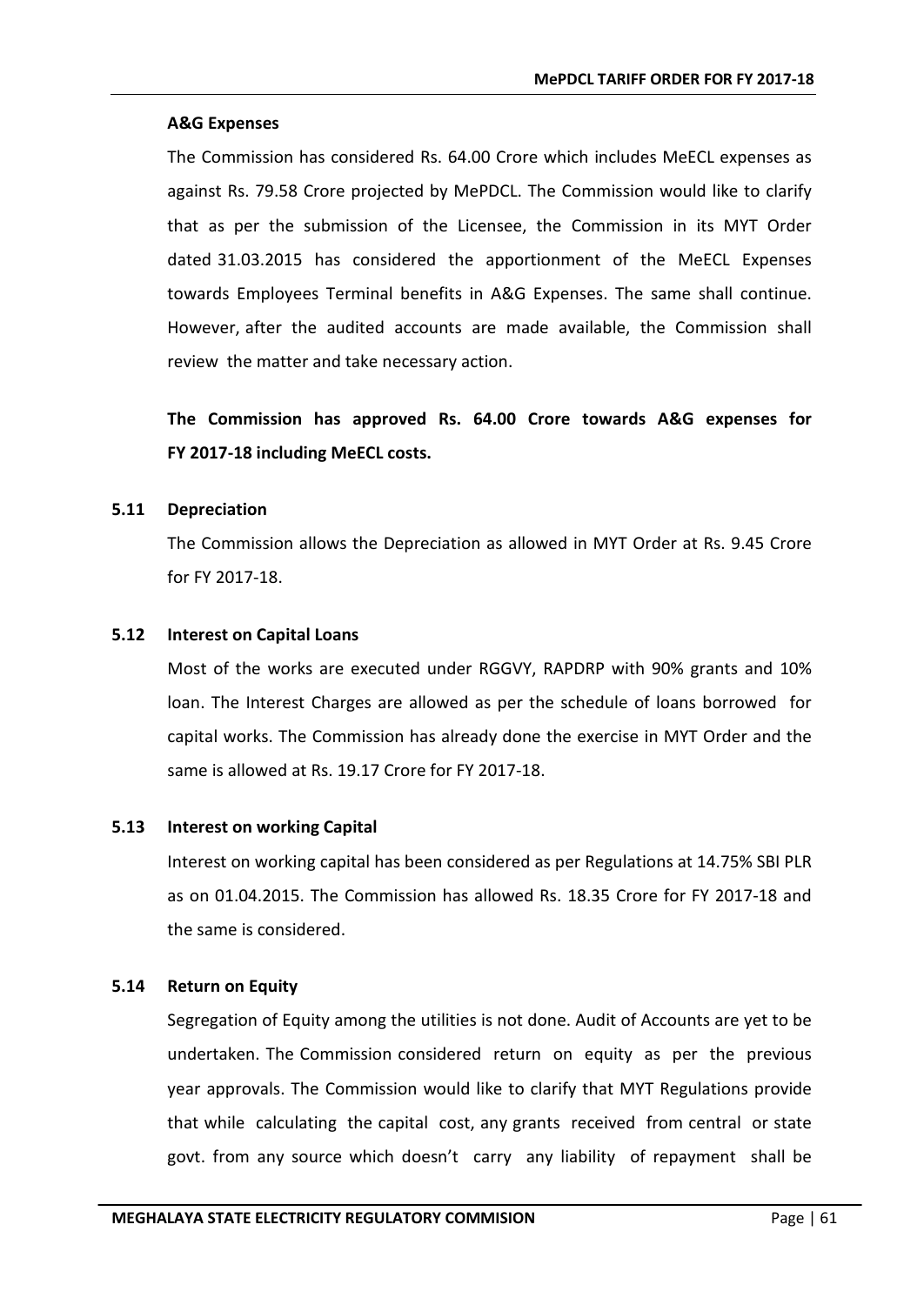excluded from the capital cost for the purpose of computation of RoE. The Commission would also like to clarify that as per Hon'ble APTEL's various judgments in the matter of computation of RoE, the original equity of the erstwhile Electricity Boards shall become the basis for computation of RoE of the restructured utilities. In light of the above, the Commission allows Rs. 9.43 Crore as RoE in FY 2017-18.

#### **5.15 Bad and doubtful debts**

As per MYT Order, the Commission allows Rs.3 Crore as provision for bad debts. The Commission would also like to highlight here that the Licensee shall need to submit the report of receivable audit and action plan for recovery of long outstanding dues before writing it off from the accounts.

## **5.16 Non-Tariff Income**

The Commission as per MYT Order considers Rs. 58 Crore as Non Tariff Income for FY 2017-18. The Commission would also like to direct the Licensee to get the C&AG certificate for change in Non Tariff Income due to Hon'ble Supreme Court Order and place it before the Commission by 30.09.2017 so as to take necessary action as per the law in the next Tariff Order.

#### **5.17 Cross Subsidy Surcharge**

The Commission approves Rs. 9.86 Crore as cross subsidy surcharge for FY 2017-18. However, the Commission directs the licensee to give a report on realization of dues as per the Commission's Order for the past period from such consumers by 30.09.2017. The Commission would like to clarify that NOC for open access shall only be given to those who have no pending dues against them as per the Regulations.

#### **5.18 RE subsidy**

**The Commission considered Rs. 17.50 Crore as RE subsidy for FY 2017-18.**

#### **5.19 Revenue from sale of surplus power**

As per the approved energy balance vide the Commission's Review Order dated 11.08.2015, the surplus power reassessed at 938.07 MU. As done in the past,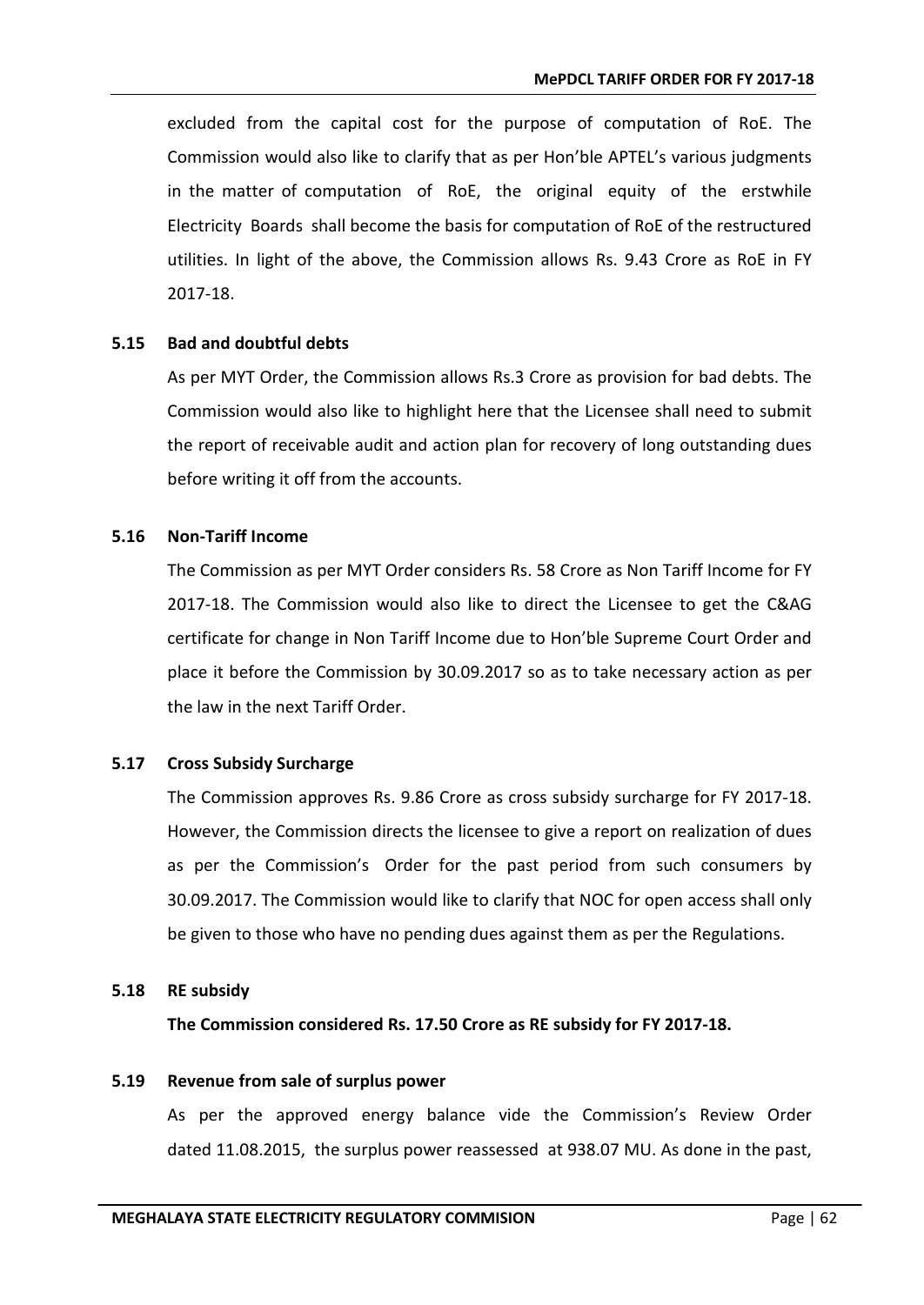the Commission allows the same at the minimum rate of Rs.3.25/kWh and computed the revenue at Rs. 304.87 Crore as against [Rs.247.70 Crore](http://Rs.247.70) approved in MYT Order dated 31.03.2015. The Commission would like to clarify that the additional revenue from sale is just indicative figure and directs the Licensee to ensure efficient management of sale and drawal so that the revenue from sale of surplus power should not be less than the approved rate.

#### **5.20 Approved ARR for the FY 2017-18**

Based on the above, the following Table summarizes the Annual Revenue Requirement as approved by the Commission for FY 2017-18.

| SI.            |                                          | <b>Approved for FY</b> |
|----------------|------------------------------------------|------------------------|
| No.            | <b>Particulars</b>                       | 2017-18                |
| 1              | Cost of Power Purchase                   | 645.56                 |
| $\overline{2}$ | Inter State Transmission charges         | 61.00                  |
| 3              | MePTCL incl. Gap FY 2013-14 & FY 2014-15 | 107.64                 |
| 4              | <b>Employee Costs</b>                    | 98.00                  |
| 5              | <b>R&amp;M Expenses</b>                  | 6.86                   |
| 6              | <b>A&amp;G</b> Expenses                  | 64.00                  |
| 7              | Depreciation                             | 9.45                   |
| 8              | Interest on loan capital                 | 19.17                  |
| 9              | Interest on working capital              | 18.35                  |
| 10             | Return on equity                         | 9.43                   |
| 11             | <b>Income Tax</b>                        |                        |
| 12             | Provision for Bad and Doubtful Debts     | 3.00                   |
| 13             | <b>Total Revenue Requirement</b>         | 1042.46                |
| 14             | Less: Non Tariff Income                  | 58.00                  |
| 15             | Less: Cross Subsidy Surcharge            | 9.86                   |
| 16             | Less: RE Subsidy                         | 17.50                  |
| 17             | Less: Sale of surplus power              | 304.87                 |
| 18             | <b>Net Revenue Requirement</b>           | 652.23                 |

#### **Table 5.5: Approved ARR for FY 2017-18**

## **5.21 Revenue from Existing Tariffs**

The revenue considered by the Commission from sale of 1173 MU at the existing tariff is shown in the Table below: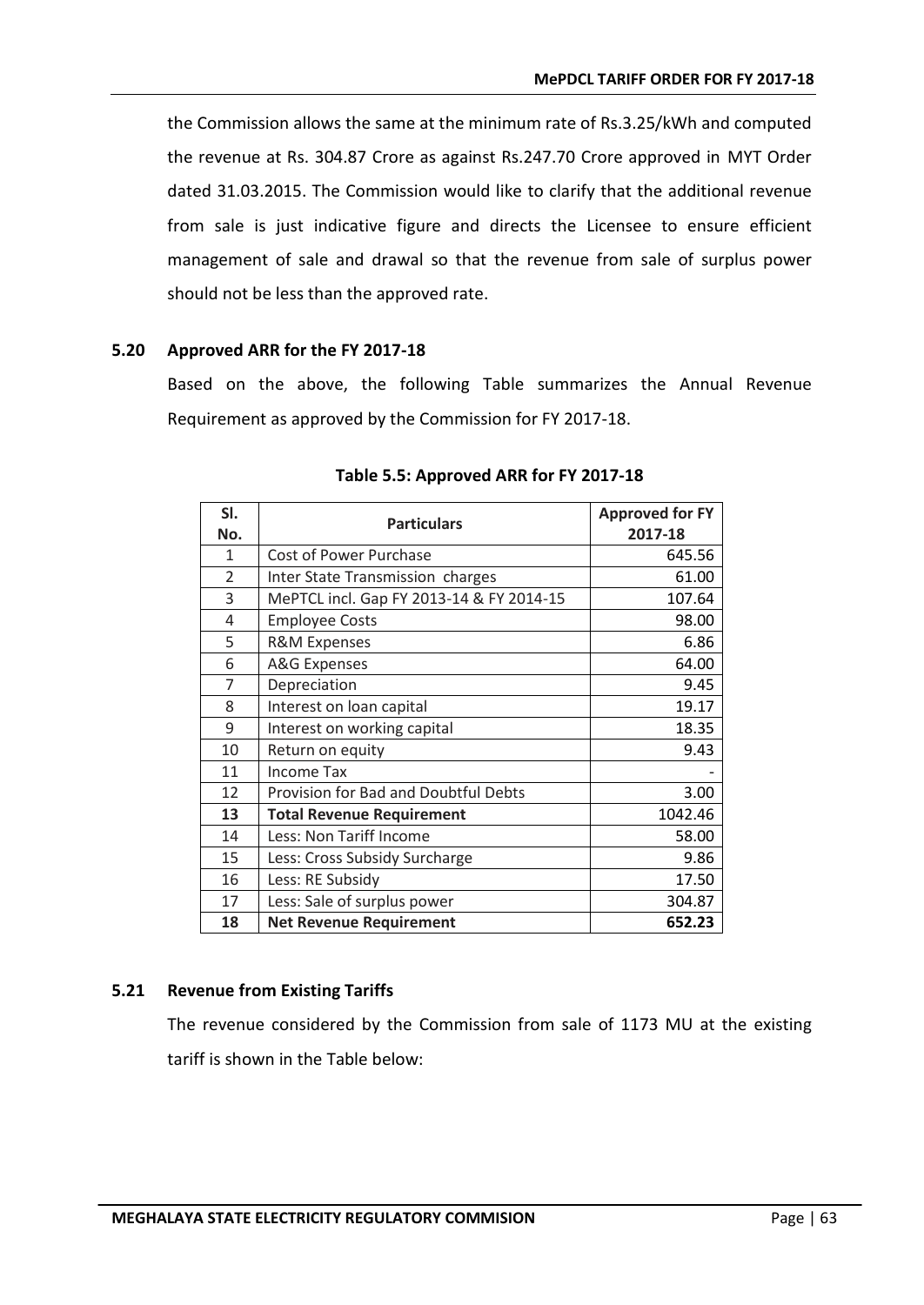| SI.<br><b>No</b> | Category                       | <b>Energy</b><br>(MU) | <b>Total</b><br>Revenue<br>(Rs. Cr) | Avg. Rate<br>(Rs. Unit) |
|------------------|--------------------------------|-----------------------|-------------------------------------|-------------------------|
|                  | <b>LT Category</b>             |                       |                                     |                         |
| 1                | Kutir Jyoti                    | 29                    | 9.51                                | 3.28                    |
| $\overline{2}$   | Domestic                       | 425                   | 213.35                              | 5.02                    |
| 3                | Commercial                     | 101                   | 74.74                               | 7.40                    |
| 4                | <b>Industrial LT</b>           | 8                     | 5.82                                | 7.28                    |
| 5                | <b>Public Lighting</b>         | 1.56                  | 1.00                                | 6.41                    |
| 6                | <b>Water Supply</b>            | 13                    | 8.87                                | 6.82                    |
| 7                | <b>General Purpose</b>         | 36                    | 23.83                               | 6.62                    |
| 8                | Agriculture                    | 0.11                  | 0.05                                | 4.55                    |
| 9                | Crematorium                    | 0.19                  | 0.08                                | 4.21                    |
|                  | <b>HT Category</b>             |                       |                                     |                         |
| 10               | Domestic (HT)                  | 26                    | 18.88                               | 7.26                    |
| 11               | Commercial (HT)                | 34                    | 25.53                               | 7.51                    |
| 12               | Industrial (HT)                | 230                   | 165.37                              | 7.19                    |
| 13               | <b>Public Water Supply</b>     | 32                    | 22.08                               | 6.90                    |
| 14               | General Purpose/Bulk<br>Supply | 57                    | 41.78                               | 7.33                    |
|                  | <b>EHT Category</b>            |                       |                                     |                         |
| 15               | <b>Industrial EHT</b>          | 160                   | 106.88                              | 6.68                    |
| 16               | Assam                          | 21                    | 12.47                               | 5.94                    |
|                  | <b>Total</b>                   | 1173                  | 730.24                              | 6.23                    |

## **Table 5.6: Revenue approved for FY 2017-18**

## **5.22 Revenue Gap for past periods**

Earlier, the Commission had passed orders allowing the revenue gap against the review petition filed for FY 2011-12, FY 2012-13 and FY 2013-14 provisionally in the absence of C&AG audit report.

According to review and true up for FY 2014-15 the revenue gaps are reassessed as stated in below Table.

| <b>Financial Year</b> | Gap (Rs. Crore) |  |  |  |
|-----------------------|-----------------|--|--|--|
| FY 2011-12            | 7.35            |  |  |  |
| FY 2012-13            | 40.69           |  |  |  |
| FY 2013-14            | 91.81           |  |  |  |
| FY 2014-15            | 25.83           |  |  |  |
| <b>Total Gap</b>      | 165.68          |  |  |  |

**Table 5.7: Past period revenue gaps**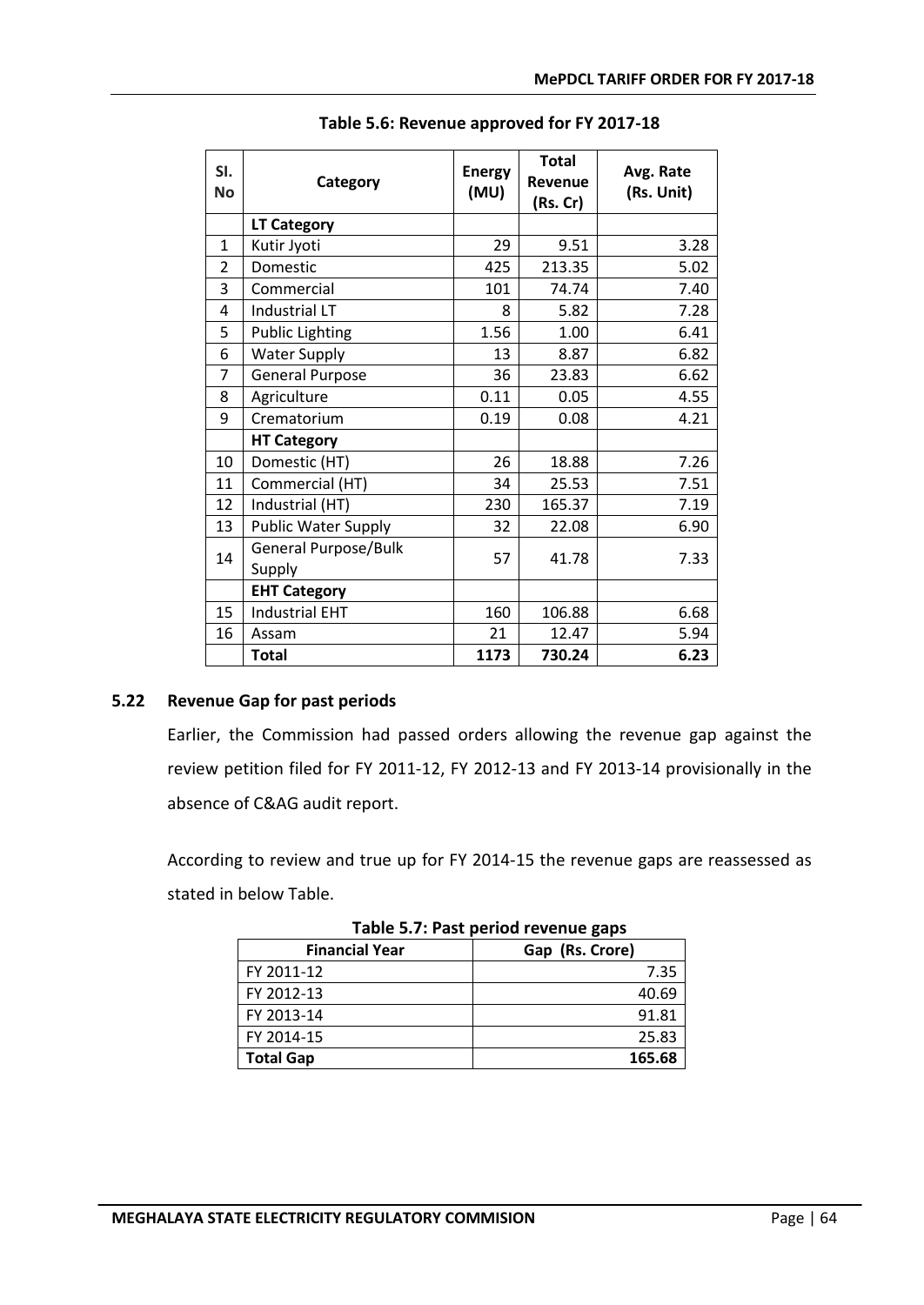The Commission, had adjusted Rs. 45.07 Crore out of the total gap in the tariffs approved for FY 2016-17. The balance gap of Rs. 120.61 Crore (165.68-45.07) is now being adjusted in FY 2017-18 tariffs.

#### **5.23 Net ARR and Revenue Gap for FY 2017-18**

| SI.<br>No.     | <b>Particulars</b>                         | For FY 2017-18<br>(Rs. Crore) |
|----------------|--------------------------------------------|-------------------------------|
| 1              | Net ARR for FY 2017-18                     | 652.23                        |
| $\overline{2}$ | Add: Balance of True up Gap for FY 2011-12 | 7.35                          |
| 3              | Add: True up Gap for FY 2012-13 Review     | 40.69                         |
| 4              | Add: True up Gap for FY 2013-14 Review     | 91.81                         |
| 5.             | Add: True up Gap for FY 2014-15 True up    | 25.83                         |
| 6              | <b>Total Gap</b>                           | 165.68                        |
| $\overline{7}$ | Less: Adjusted in FY 2016-17               | 45.07                         |
| 8              | Balance Gap after Adjustment               | 120.61                        |
| 9              | Total ARR for FY 2017-18 (1+8)             | 772.84                        |
| 10             | Less: Revenue from Existing Tariff         | 730.24                        |
| 11             | <b>Net Gap / Surplus</b>                   | 42.60                         |

**Table 5.8: Net ARR and Revenue gap approved for FY 2017-18**

As seen from the above Table, the revenue from existing tariff is a deficit of Rs. 42.60 Crore for FY 2017-18. The Commission considers an increase of tariff by 5.7% would meet the ARR for FY 2017-18. Accordingly, the tariffs approved as at Table 6.2 of Chapter 6.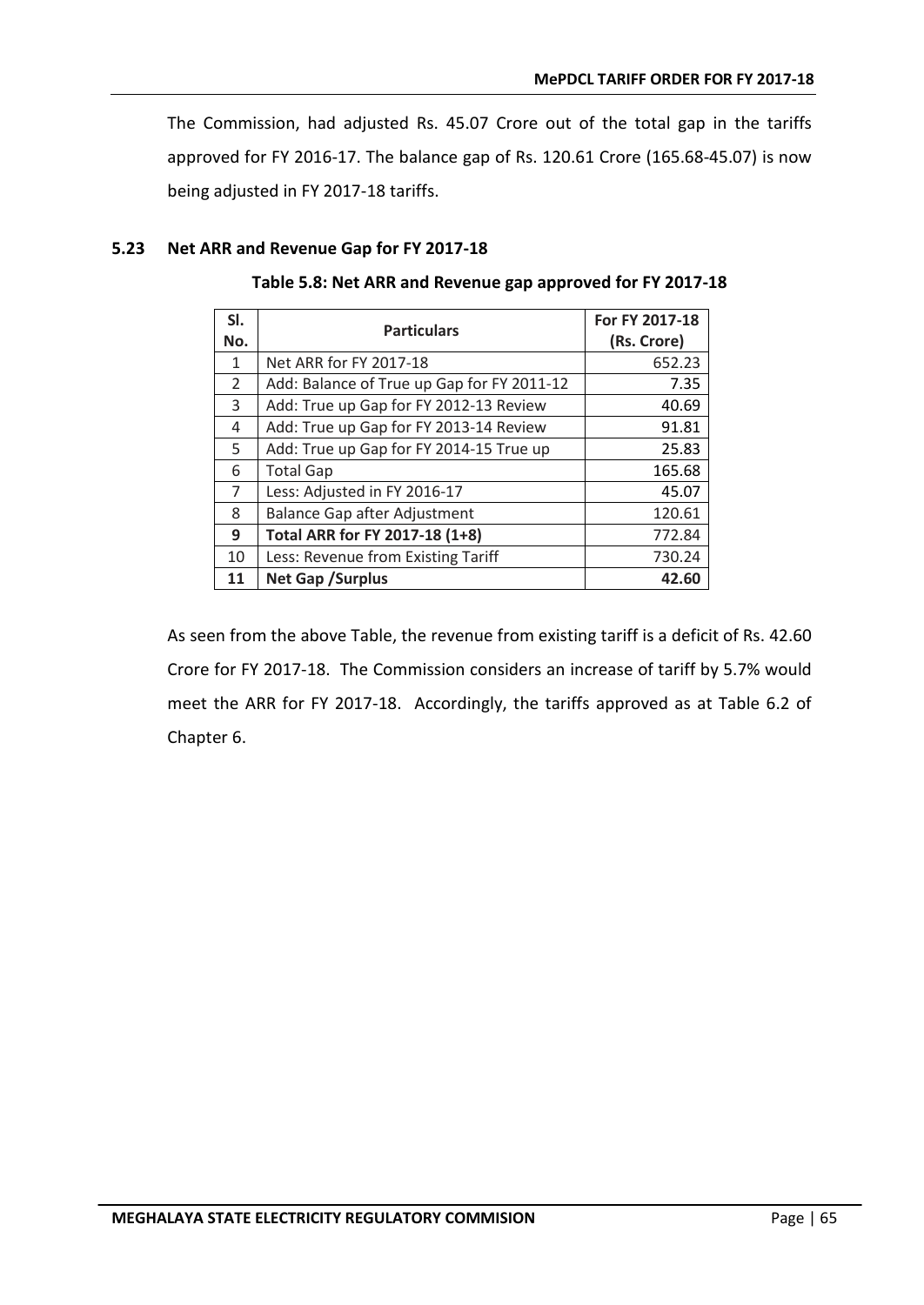# **6. Tariff Principles and Design**

## **6.1 Background**

The Commission while determining the Revenue Requirement and retail tariff of MePDCL for FY 2016-17, has been guided by the provisions of the Electricity Act, 2003, Revised National Tariff Policy, Regulations on Terms and Conditions of Tariff issued by Central Electricity Regulatory Commission (CERC) and Regulations on Terms and Conditions on Tariff notified by MSERC. The act mandates that the tariff determination shall be guided by the factors which encourage competition, efficiency, economical use of resources, good performance and optimum investment.

The National Tariff Policy (NTP) notified by Govt. of India provides comprehensive guidelines for determination of tariff and also in working out the revenue requirement of power utilities. The Commission has endeavored to follow these guidelines as far as possible.

The mandate of NTP is that tariff should be within  $\pm 20\%$  of the average cost of supply for the year. It is not possible for the Commission to lay down the road map for reduction of cross subsidy, mainly because of lack of data regarding Cost of Supply (CoS) at various voltage levels. In view of the prevailing situation, the Commission has gone on the basis of average cost of supply for working out consumer category wise cost of supply. The better performance in reduction in loss levels would result in substantial reduction in average cost of supply.

## **6.2 Tariffs proposed by MePDCL and approved by the Commission**

MePDCL in its tariff petition for FY 2017-18 has proposed increase of 25% over existing tariff for various categories of consumers to earn additional revenue to meet the gap to some extent. The balance gap has been proposed to be kept as regulatory asset which is to be liquidated in the future years. The category wise Tariffs proposed by MePDCL are shown in the Table below: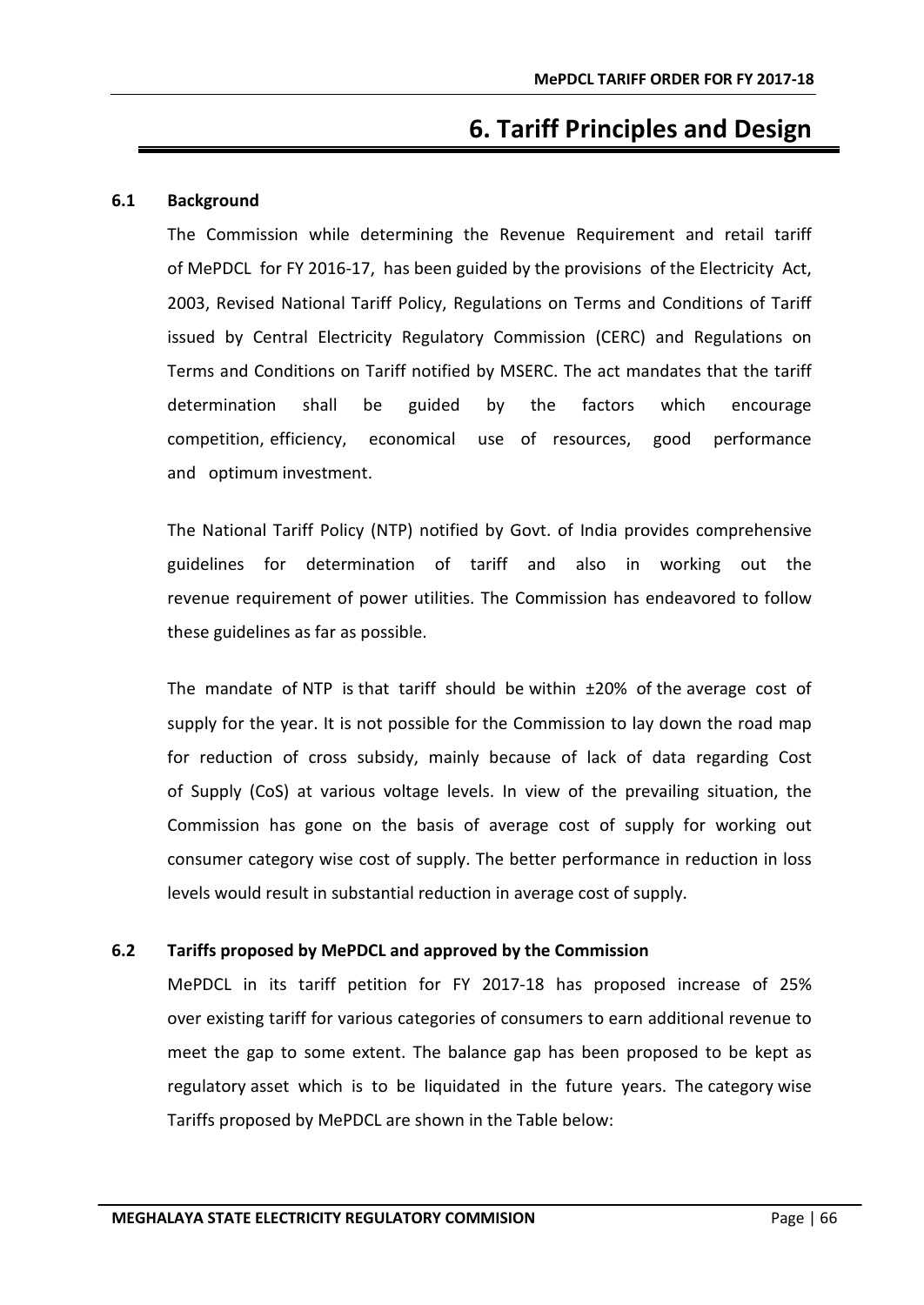|                  | <b>Existing Tariff</b>                                  |                                        | <b>Proposed Tariff</b>                      |                                        |                                      |
|------------------|---------------------------------------------------------|----------------------------------------|---------------------------------------------|----------------------------------------|--------------------------------------|
| SI.<br><b>No</b> | Category                                                | <b>Fixed Charges</b><br>(Rs./kw/month) | <b>Energy</b><br><b>Charges</b><br>(Rs/kWh) | <b>Fixed Charges</b><br>(Rs./kw/month) | <b>Energy</b><br>charges<br>(Rs/kwh) |
| $\mathbf 1$      | Kutir Jyoti                                             |                                        |                                             |                                        |                                      |
| Α                | Unmetered (per connection)                              | 110                                    |                                             | 140                                    |                                      |
| B                | Metered                                                 |                                        | 2.65                                        |                                        | 3.30                                 |
| $\overline{2}$   | Domestic                                                | 50                                     |                                             | 65                                     |                                      |
| A                | First 100 Units                                         |                                        | 3.15                                        |                                        | 3.95                                 |
| B                | Next 100 Units                                          |                                        | 3.75                                        |                                        | 4.70                                 |
| $\mathsf{C}$     | Above 200 Units                                         |                                        | 5.00                                        |                                        | 6.25                                 |
| 3                | Commercial (CLT)                                        | 100                                    |                                             | 125                                    |                                      |
| Α                | First 100 Units                                         |                                        | 5.30                                        |                                        | 6.70                                 |
| B                | Above 100 Units                                         |                                        | 6.75                                        |                                        | 8.45                                 |
| 4                | <b>Industrial LT</b>                                    | 100                                    | 5.45                                        | 125                                    | 6.80                                 |
| 5                | Public Lighting (PL)                                    | 100                                    | 6.15                                        | 125                                    | 7.70                                 |
| 6                | <b>Fixed charges for Public</b><br>Lighting (Unmetered) | Rs./Lamp/ Point<br>/Month              |                                             |                                        |                                      |
| $\overline{7}$   | <b>Types of Lamps</b>                                   |                                        |                                             |                                        |                                      |
| Α                | Incandescent lamp                                       |                                        |                                             |                                        |                                      |
| L                | 40W                                                     | 110                                    |                                             | 150                                    |                                      |
| $\sf II$         | 60 W                                                    | 170                                    |                                             | 225                                    |                                      |
| Ш                | 100 W                                                   | 270                                    |                                             | 365                                    |                                      |
| B                | Fluorescent Lamp                                        |                                        |                                             |                                        |                                      |
| L                | Up to 40 W                                              | 170                                    |                                             | 225                                    |                                      |
| C                | Mercury Vapor Lamp                                      |                                        |                                             |                                        |                                      |
| I                | 80 W                                                    | 250                                    |                                             | 330                                    |                                      |
| Ш                | 125 W                                                   | 350                                    |                                             | 465                                    |                                      |
| Ш                | 250 W                                                   | 740                                    |                                             | 980                                    |                                      |
| IV               | 500 W                                                   | 1370                                   |                                             | 1815                                   |                                      |
| D                | Sodium Vapor Lamp                                       |                                        |                                             |                                        |                                      |
| L                | up to 150 W                                             | 540                                    |                                             | 715                                    |                                      |
| Ш                | Above 250 W                                             | 830                                    |                                             | 1100                                   |                                      |
| Ш                | 400 W                                                   | 1380                                   |                                             | 1825                                   |                                      |
| E                | <b>CFL Fittings</b>                                     |                                        |                                             |                                        |                                      |
| L                | Up to 45 W                                              | 165                                    |                                             | 215                                    |                                      |
| Ш                | Above 45 W up to 85 W                                   | 265                                    |                                             | 350                                    |                                      |
| F                | <b>LED Fittings</b>                                     | 515                                    |                                             | 675                                    |                                      |
| G                | Metal Halide                                            | 625                                    |                                             | 825                                    |                                      |
| 8                | Public Water Supply/sewage<br>treatment plant (WSLT)    | 100                                    | 6.15                                        | 125                                    | 7.70                                 |
| 9                | General Purpose (GP)                                    | 100                                    | 6.15                                        | 125                                    | 7.70                                 |
| 10               | Agriculture (AP)                                        | 60                                     | 2.50                                        | 75                                     | 3.15                                 |
| 11               | Crematorium<br>(Rs./Connection/Month)                   | 6200                                   | 3.75                                        | 7750                                   | 4.70                                 |
|                  | <b>High Tension</b>                                     | Rs/kVA/ month                          | Rs/kWH                                      | Rs/kVA/month                           | Rs/kWH                               |

**Table 6.1: Category wise Tariffs of existing and proposed for FY 2017-18**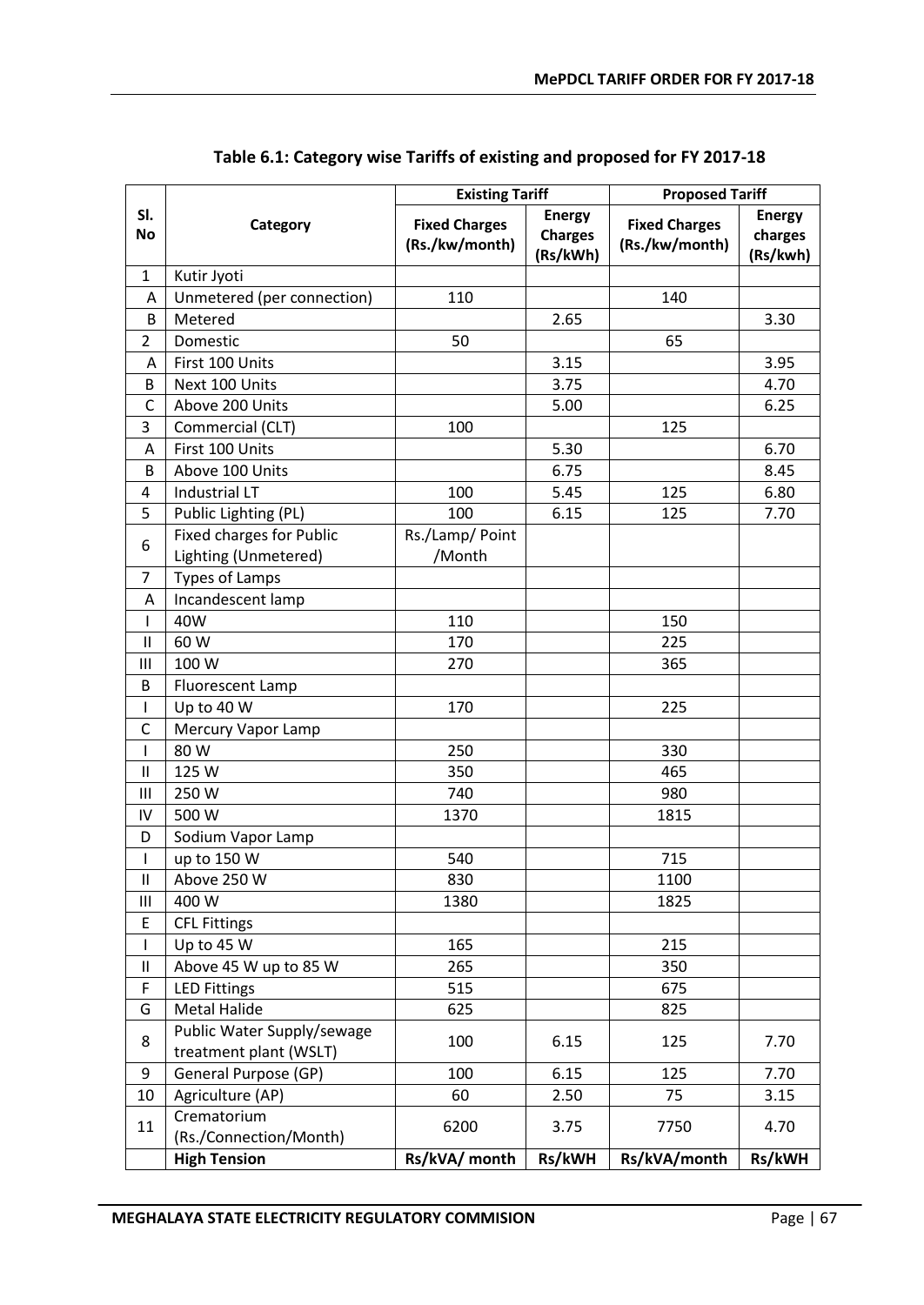#### **MePDCL TARIFF ORDER FOR FY 2017-18**

|                  |                                      |                                        | <b>Existing Tariff</b>                      |                                        | <b>Proposed Tariff</b>               |  |
|------------------|--------------------------------------|----------------------------------------|---------------------------------------------|----------------------------------------|--------------------------------------|--|
| SI.<br><b>No</b> | Category                             | <b>Fixed Charges</b><br>(Rs./kw/month) | <b>Energy</b><br><b>Charges</b><br>(Rs/kWh) | <b>Fixed Charges</b><br>(Rs./kw/month) | <b>Energy</b><br>charges<br>(Rs/kwh) |  |
| 12               | Domestic (DHT)                       | 190                                    | 5.65                                        | 240                                    | 7.55                                 |  |
| 13               | General Purpose/ Bulk<br>Supply (BS) | 190                                    | 5.65                                        | 240                                    | 7.05                                 |  |
|                  |                                      | Rs/kVA/ month                          | Rs/kvah                                     | Rs/kVA/month                           | Rs/kVAh                              |  |
| 14               | Commercial (CHT)                     | 190                                    | 6.05                                        | 240                                    | 7.55                                 |  |
| 15               | Industrial (IHT)                     | 190                                    | 5.89                                        | 240                                    | 7.35                                 |  |
| 16               | Public Water Supply (WSHT)           | 190                                    | 5.65                                        | 240                                    | 7.05                                 |  |
|                  | <b>Extra High Tension</b>            | Rs/kVA/ month                          | Rs/kVAh                                     | Rs/kVA/month                           | Rs/kVAh                              |  |
| 17               | <b>Industrial EHT</b>                | 190                                    | 5.65                                        | 240                                    | 7.05                                 |  |

# **Commission's Analysis**

The Commission does not agree with the proposal of the Licensee to increase 25% tariff over the existing tariff. The approved Tariffs for supply of energy with respect of different categories of consumers for FY 2017-18 are given in the Table below:

|                        |                                    | <b>Approved</b>                       |                                              |  |
|------------------------|------------------------------------|---------------------------------------|----------------------------------------------|--|
| SI.<br>Category<br>No. |                                    | <b>Fixed Charges</b><br>(Rs./Conn/kW) | <b>Energy</b><br><b>Charges</b><br>(Rs./kWh) |  |
|                        | <b>Low Tension</b>                 |                                       |                                              |  |
| $\mathbf{1}$           | <b>Kutir Jyoti</b>                 |                                       |                                              |  |
|                        | Unmetered                          | 130                                   |                                              |  |
|                        | Metered                            |                                       | 2.80                                         |  |
| $\overline{2}$         | <b>Domestic</b>                    | 50                                    |                                              |  |
|                        | First 100 Units                    |                                       | 3.30                                         |  |
|                        | Next 100 Units                     |                                       | 3.90                                         |  |
|                        | Above 200 Units                    |                                       | 5.30                                         |  |
| 3                      | <b>Commercial</b>                  | 110                                   |                                              |  |
|                        | First 100 Units                    |                                       | 5.50                                         |  |
|                        | Above 100 Units                    |                                       | 7.00                                         |  |
| 4                      | <b>Industrial LT</b>               | 110                                   | 5.60                                         |  |
| 5                      | <b>Public Lighting (Metered)</b>   | 110                                   | 6.30                                         |  |
| 6                      | <b>Public Lighting (Unmetered)</b> | Rs/Lamp/Point/Month                   |                                              |  |
| a                      | <b>Incandescent Lamp</b>           |                                       |                                              |  |
| i)                     | 40 W                               | 120                                   |                                              |  |
| ii)                    | 60 W                               | 200                                   |                                              |  |
| iii)                   | 100 W                              | 280                                   |                                              |  |
| $\mathbf b$            | <b>Fluorescent Lamp</b>            |                                       |                                              |  |
| i)                     | Up to 40 W                         | 180                                   |                                              |  |
| $\mathbf c$            | <b>Mercury Vapor Lamp</b>          |                                       |                                              |  |
| i)                     | 80 W                               | 300                                   |                                              |  |
| ii)                    | 125 W                              | 400                                   |                                              |  |

**Table 6.2: Category wise tariff approved for FY 2017-18**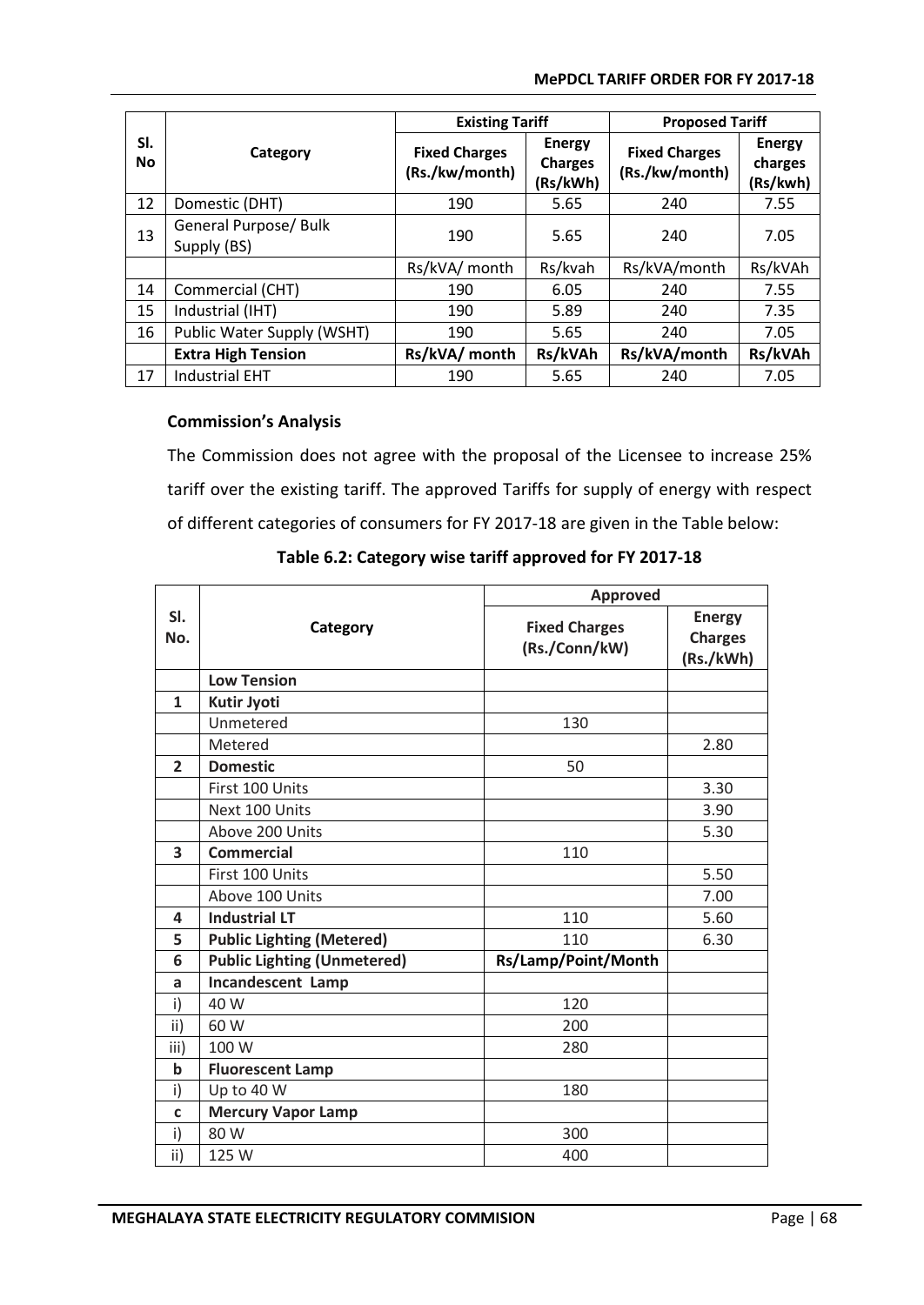|                | <b>Approved</b>              |                                       |                                              |
|----------------|------------------------------|---------------------------------------|----------------------------------------------|
| SI.<br>No.     | Category                     | <b>Fixed Charges</b><br>(Rs./Conn/kW) | <b>Energy</b><br><b>Charges</b><br>(Rs./kWh) |
| iii)           | 250 W                        | 800                                   |                                              |
| iv)            | 500 W                        | 1500                                  |                                              |
| $\mathsf{d}$   | <b>Sodium Vapor Lamp</b>     |                                       |                                              |
| i)             | 150 W                        | 700                                   |                                              |
| ii)            | 250 W                        | 900                                   |                                              |
| iii)           | 400 W                        | 1400                                  |                                              |
| e              | <b>CFL Fittings</b>          |                                       |                                              |
| i)             | Up to 45 W                   | 200                                   |                                              |
| ii)            | >45 W up to 85 W             | 300                                   |                                              |
| $\mathbf f$    | <b>LED Fittings</b>          | 500                                   |                                              |
| g              | <b>Metal Halide</b>          | 700                                   |                                              |
| $\overline{7}$ | <b>Public Water Supply</b>   | 110                                   | 6.30                                         |
| 8              | <b>General Purpose</b>       | 110                                   | 6.30                                         |
| 9              | Agriculture                  | 100                                   | 2.75                                         |
| 10             | Crematorium                  | 6500                                  | 3.75                                         |
|                | <b>High Tension</b>          | Rs./kVA/month                         | Rs./kWh                                      |
| 11             | Domestic                     | 200                                   | 6.00                                         |
| 12             | General Purpose/ Bulk Supply | 200                                   | 6.00                                         |
|                |                              | Rs./kVA/month                         | Rs./kVAh                                     |
| 13             | Commercial                   | 200                                   | 6.50                                         |
| 14             | Industrial                   | 200                                   | 6.50                                         |
| 15             | <b>Public Water Supply</b>   | 200                                   | 6.00                                         |
|                | <b>Extra High Tension</b>    | Rs./kVA/month                         | Rs./kVAh                                     |
| 16             | Industrial                   | 200                                   | 6.00                                         |

### **6.3 Cross Subsidy**

The Commission would like to discuss about the provisions of MSERC (Terms and conditions for Determination of Tariff) Regulations, 2011 about the cross subsidy. The Regulation prescribes that cross subsidy for the consumer means the difference between the average realisation per unit from the category and the combined average cost of supply per unit. It has also mentioned that in the first phase, the Commission shall determine the tariff so that it progressively reflects combined average unit cost of supply in accordance with the National Tariff Policy. The Commission has also tried to adhere with the Regulations of the Commission while determining the Tariff. The tariff has been set in accordance with the Act and Regulations keeping in view the ground realities of the state.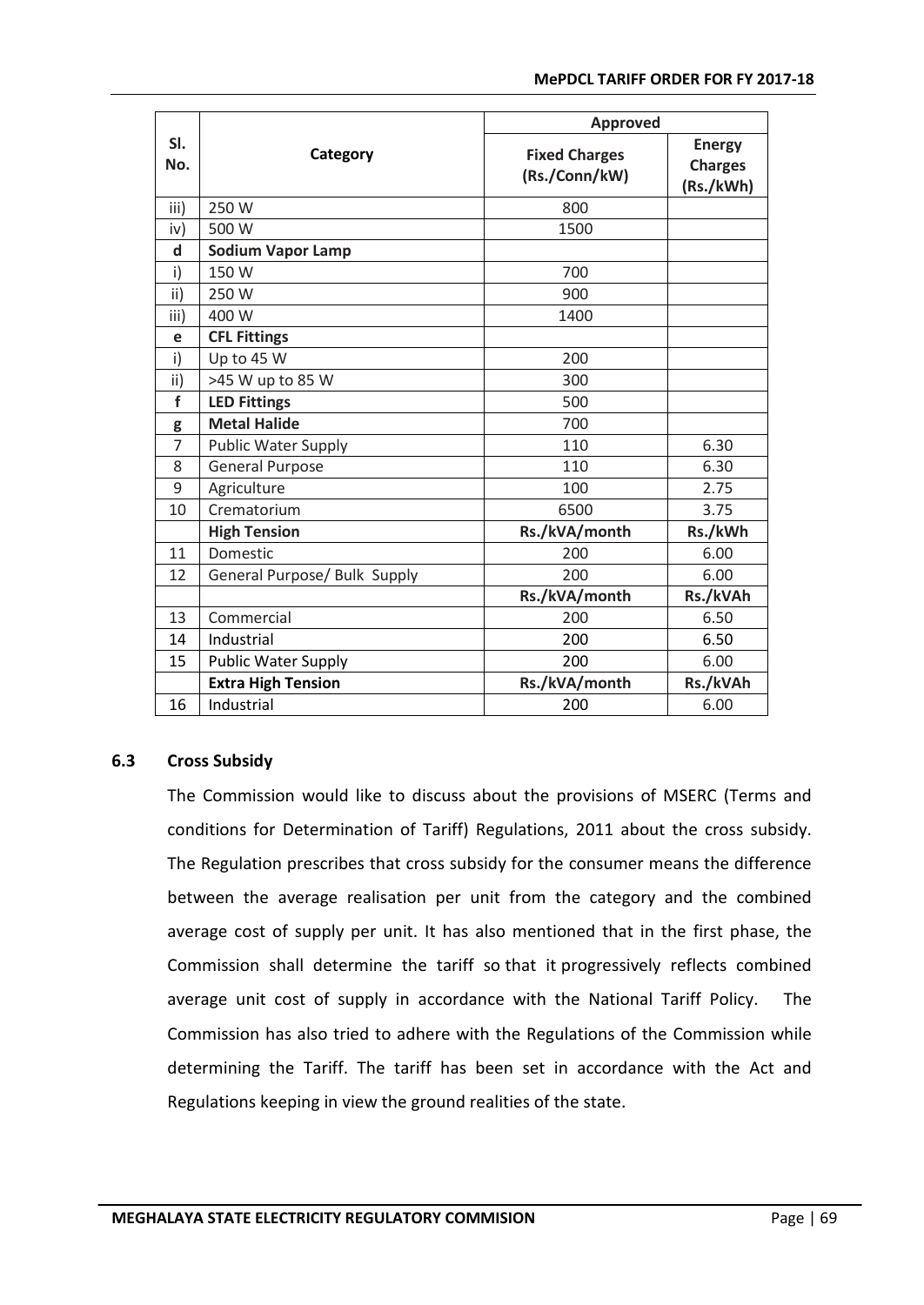| SI.<br>No.    | Category                   | <b>Approved Cross</b><br>subsidy for FY 2017-18 |
|---------------|----------------------------|-------------------------------------------------|
| 1             | Domestic                   | 19.36%                                          |
| $\mathcal{P}$ | Non Domestic (Commercial)  | $(-)18.87%$                                     |
| 3             | Industrial LT              | $(-)16.86%$                                     |
| 4             | <b>Public Lighting</b>     | $(-)2.97%$                                      |
| 5             | Water Supply LT            | $(-)9.60%$                                      |
| 6             | <b>General Purpose LT</b>  | $(-)6.33%$                                      |
| 7             | Agriculture                | 26.99%                                          |
| 8             | Crematorium                | 32.37%                                          |
| 9             | Domestic HT                | $(-)16.64%$                                     |
| 10            | Commercial HT              | $(-)20.62%$                                     |
| 12            | Industrial HT              | $(-)15.49%$                                     |
| 13            | <b>Public Water Supply</b> | $(-)10.84%$                                     |
| 14            | <b>General Purpose HT</b>  | $(-)17.74%$                                     |
| 15            | <b>Industrial EHT</b>      | (-)7.30%                                        |

# **Table 6.3: Cross subsidy (%) for FY 2017-18**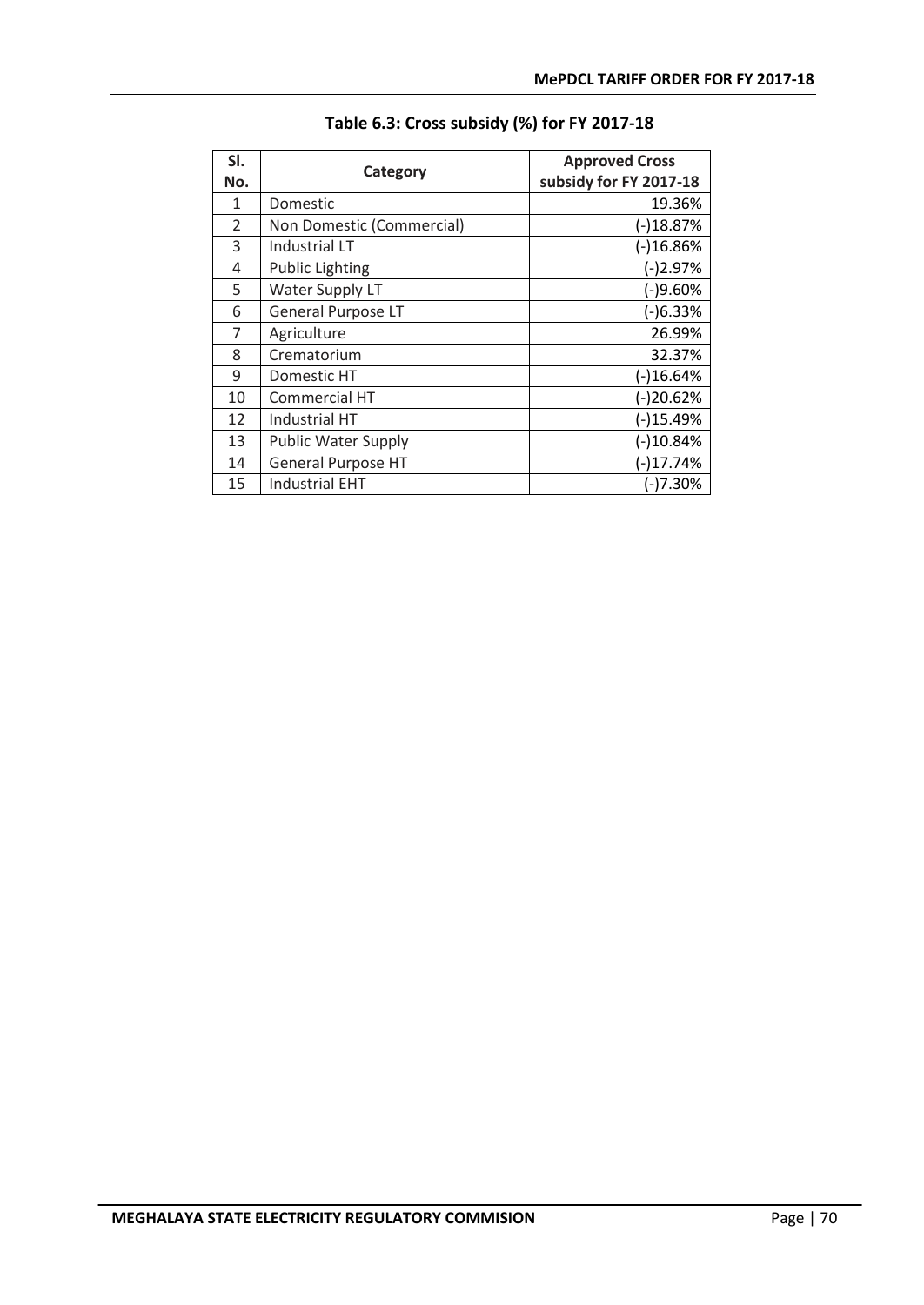# **7. Wheeling Charges and Cross Subsidy Surcharge for FY 2017-18**

# **7.1 MePDCL Submission**

The Petitioner has proposed to increase the distribution wheeling charges and cross subsidy surcharge by 25% in FY 2017-18 as shown in the Table below:

| SI.<br>No. | <b>Particulars</b>                        | <b>Existing</b><br>(Rs./kWh) | Proposed<br>(Rs./kWh) |
|------------|-------------------------------------------|------------------------------|-----------------------|
|            | Distribution Wheeling Charges             | 1.36                         | 1.70                  |
|            | Cross subsidy surcharge for HT consumers  | 1.75                         | 2.20                  |
|            | Cross subsidy surcharge for EHT consumers | 1.90                         | 2.40                  |

The Petitioner has also submitted that the levy of open access charges shall be as per MSERC Open Access Regulations, 2012 and its subsequent amendments.

### **Commission's analysis**

The Commission has noted the submission of the Petitioner and taken a view in this Order. The Commission has fixed the ARR of MePDCL for FY 2017-18 as per the Regulations and taken as the base for determining the wheeling charges in accordance with MSERC (Terms and Conditions of Open Access) Regulations, 2012. The Wheeling Charges for all consumers for FY 2017-18 is shown in the Table below:

| <b>Particulars</b>                                           | (Rs. Crore) |
|--------------------------------------------------------------|-------------|
| ARR of MePDCL for FY 2017-18 excluding Non-<br>Tariff Income | 984.46      |
| Total Power Purchase cost of MePDCL                          | 645.56      |
| <b>Total Transmission Charges</b>                            | 168.64      |
| ARR- PPC - Transmission Charges                              | 170.26      |
| Total Sale including outside sale to Assam (MU)              | 1173        |

**The wheeling charges per unit rate works out to Rs. 1.45.** The Commission directs to recover these charges as per Regulations, payable on the basis of contracted Capacity/Scheduled Load or actual power flow whichever is higher.

### **Cross subsidy surcharge**

The open access consumers are liable to pay cross subsidy surcharge to compensate the distribution utility for any loss of revenue due to shifting of its consumers to the open access system. The Commission has examined the sale to EHT category which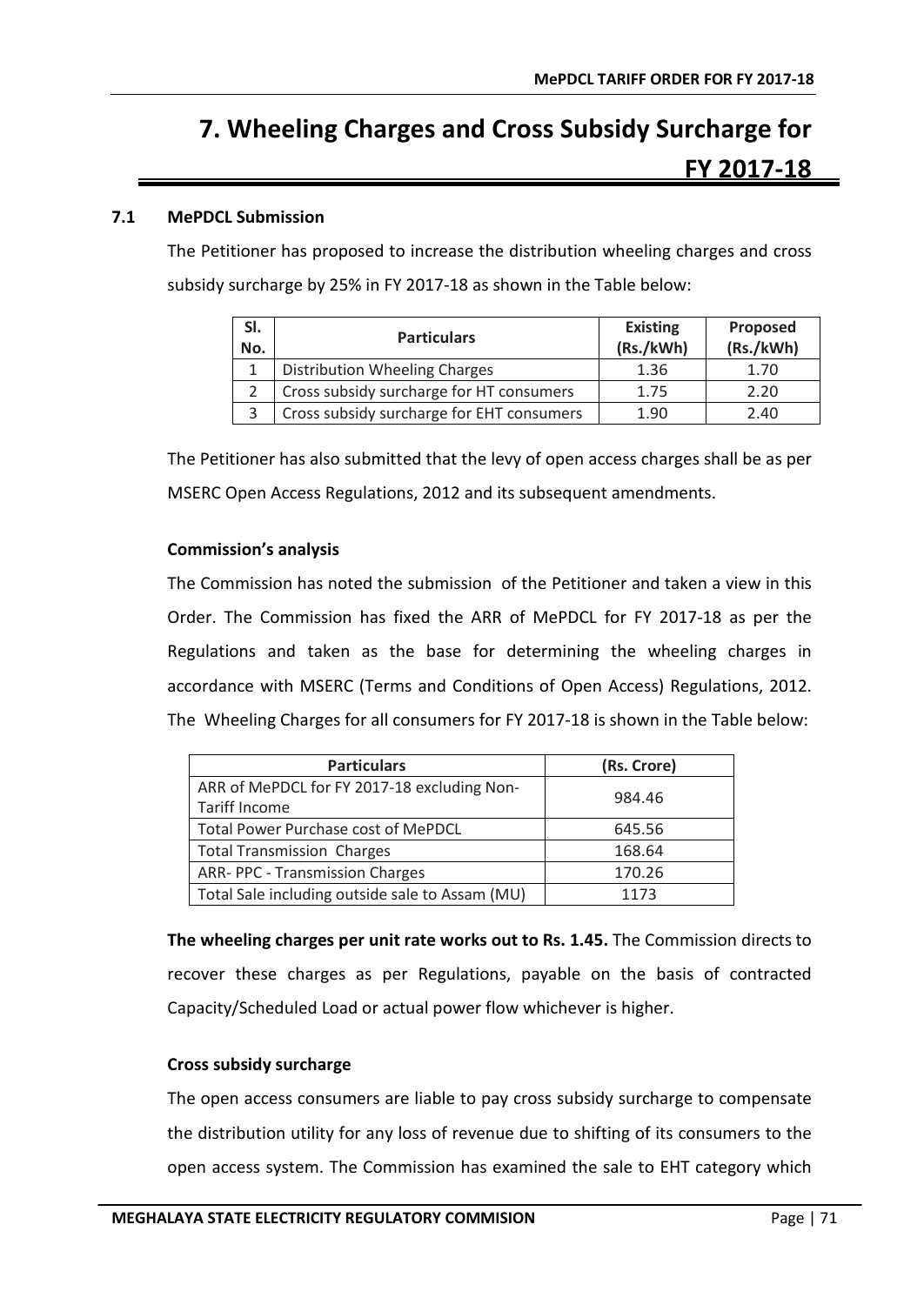have opted for Open Access in FY 2012-13 to FY 2014-15. The trend of the consumption has been declining year after year and are 224 MU, 203 MU and 161MU respectively. In the Tariff exercise, this category gives the cross subsidy to the subsidized consumers. It needs to be recognized that If these consumers go out of the grid, then the utility may financially suffer as well as Domestic/BPL/Agriculture consumers will be effected as the cross subsidy which they were getting in earlier years, has come down in FY 2017-18. The Commission has also exercised that the amount of cross subsidy required by subsidized category has now come to around Rs. 24 Crore which was earlier around Rs. 10 Crore. This has happened because the consumption in Industrial consumers has gone down. It is therefore necessary that the Commission should allow cross subsidy surcharge at such a level which will compensate the common consumers, utility as well as it should not become so onerous to the Open Access consumers. It is also important in the present scenario in the State where the surplus power has been allowed right from the ARR of FY 2013-14 up to date to the Licensee by allowing him to purchase power more than their demand. In situation of surplus, it is experienced that the Licensee is selling the power to the exchange at a cheaper rate than the average power purchase cost. If these open access consumers opt to buy from the Licensee, which they are not doing at present, this shall add additional revenue to the State. In accordance with the Law, if the consumer opts for Open Access, he needs to pay at least the amount of Cross subsidy surcharge to compensate the subsidized category of consumers. It is expected that the Open Access consumers would still be in comfortable position even after paying present cross subsidy surcharge, wheeling charges to the Licensee and purchase of power from power exchange/trader. The Commission endeavors that with the current cross subsidy surcharges, interest of both the consumer including Open Access consumers and the Licensees are balanced and are at win-win situation where everyone is availing 24x7 power supply.

The cross subsidy surcharge for open access consumers for the year 2017-18 is calculated in accordance with the Regulations. The Regulation prescribes that the amount of surcharge shall be so calculated as to meet the current level of cross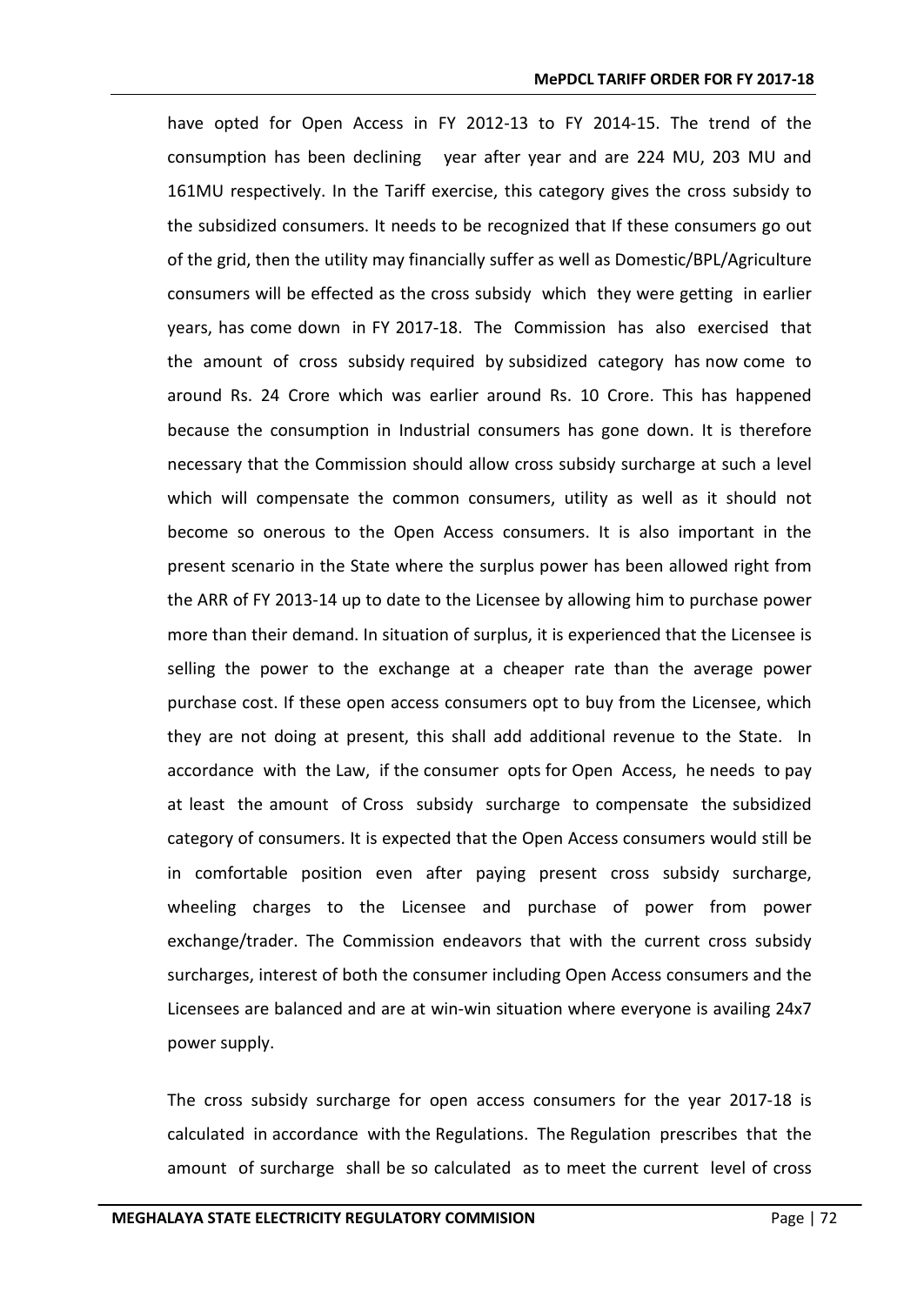subsidy from that category of consumers and shall be paid to the distribution licensee of area of supply where the consumer is located. In order to meet this objective, the Commission has tried to find out the cross subsidy surcharge in the following manner:

# **Cross Subsidy Surcharge (S) = Tariff payable by the relevant category (T) – Cost of Supply (C)**

Weighted Average Cost of Power Purchase = Rs. 2.78/kWh Loss in EHT level = 4% Weighted Average Cost of Power Purchase including losses = Rs. 2.89/kWh Wheeling charges at EHT level =Rs.1.45/kWh Cost of service to EHT category (C) = Rs.4.34/kWh Average Tariff of EHT category (T)= Rs. 6.68/kWh **S= [6.68-4.34](http://6.68-3.70) = Rs. 2.34/kWh Limited to 20% applicable Tariff - Rs. 1.34/kWh.**

Similarly, for HT Level, Weighted Average Cost of Power Purchase = Rs. 2.78/kWh Loss in HT level =  $6\%$ Weighted Average Cost of Power Purchase including losses = Rs. 2.95/kWh Wheeling charges at HT level =Rs.1.45/kWh Cost of service to HT category (C) = Rs.4.40/kWh Average Tariff of HT category (T)= Rs. 7.22/kWh **S= [7.22-4.40](http://7.20-4.38) = Rs. 2.82/kWh Limited to 20% applicable Tariff - Rs. 1.44/kWh.**

In the above calculations, the commercial losses are not factored in because the voltage wise losses are yet to be filed, which will increase the cost of service at least by 10%. In spite of Hon'ble APTEL Order dated 01.12.2015, the Licensee could not submit the information. The Commission is therefore constrained to work out the loss estimation and voltage wise cost of supply to each category in the absence of required data. The Commission accordingly directs the Licensee that the calculation of cross subsidy at each voltage should be filed to the Commission within 6 months time for FY 2017-18. The Commission shall thereafter analyse the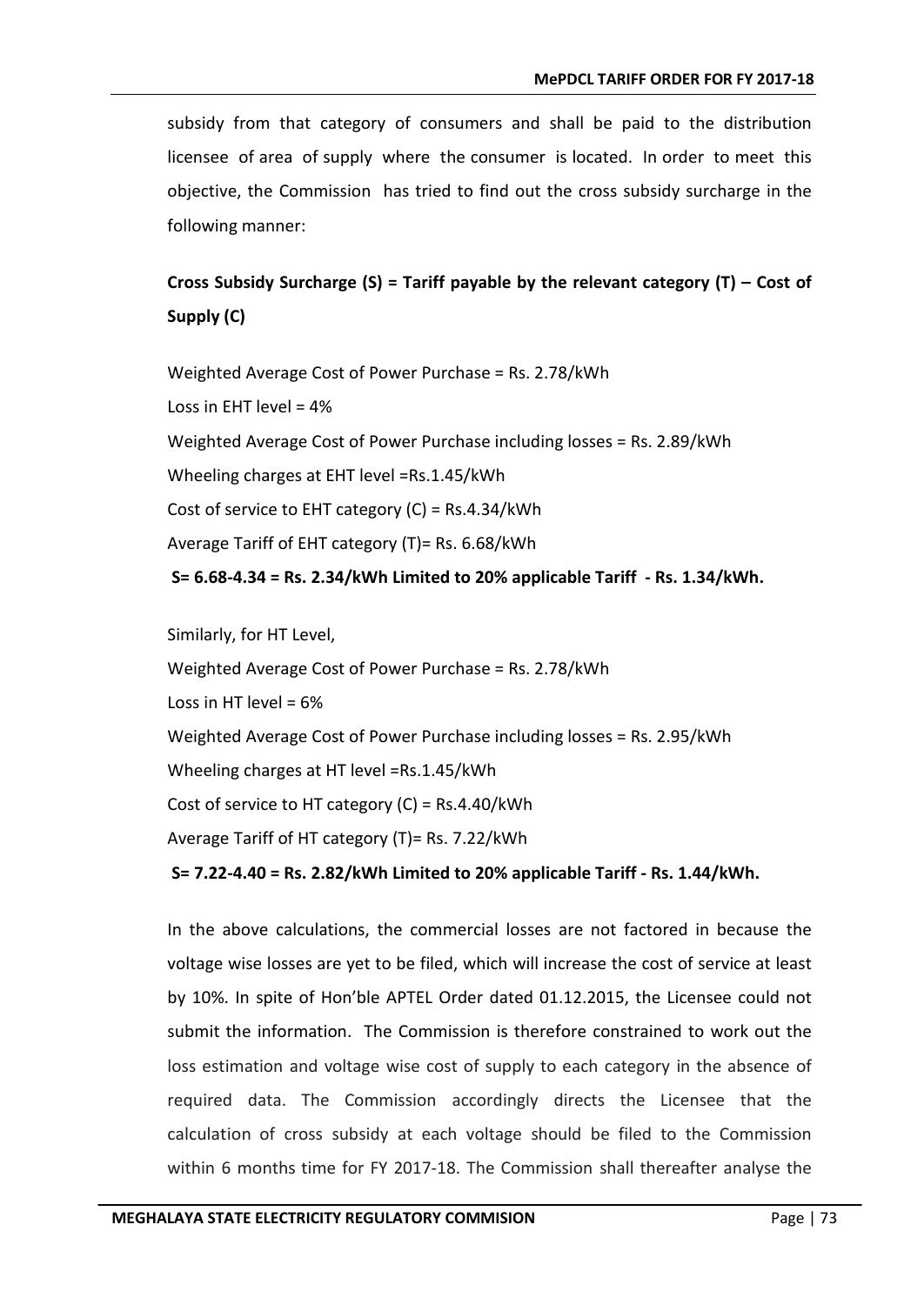data and work out the Cost of Supply at each voltage level and re-evaluate the cross subsidy surcharge, if necessitated.

The Licensee in its petition has proposed the wheeling charges and Cross subsidy surcharge as under:

- a. Distribution Wheeling Charges  $=$  Rs. 1.70/kWh
- b. Cross subsidy surcharge For HT level  $=$  Rs. 2.20/kWh
- c. Cross subsidy surcharge For EHT level  $=$  Rs. 2.40/kWh

**The Commission in order to balance the interest of consumers, Open Access Consumers and Licensee, computed the Cross Subsidy Surcharge, which shall suffice to offset the requirement of the cross subsidy amount of the Domestic, BPL and Agriculture sectors. The Commission shall review the matter with the actual transactions of the Open Access in the State in the next quarter. The Licensee is directed to furnish the details in the first week of July'2017. The following rates shall be recovered from the Open Access Consumers along with the other charges from 01.04.2017 under the same terms and conditions as per the Regulations.**

- **For HT level = Rs. 1.44/kWh @ 6% loss**
- **For EHT level = Rs. 1.34/kWh @ 4% loss**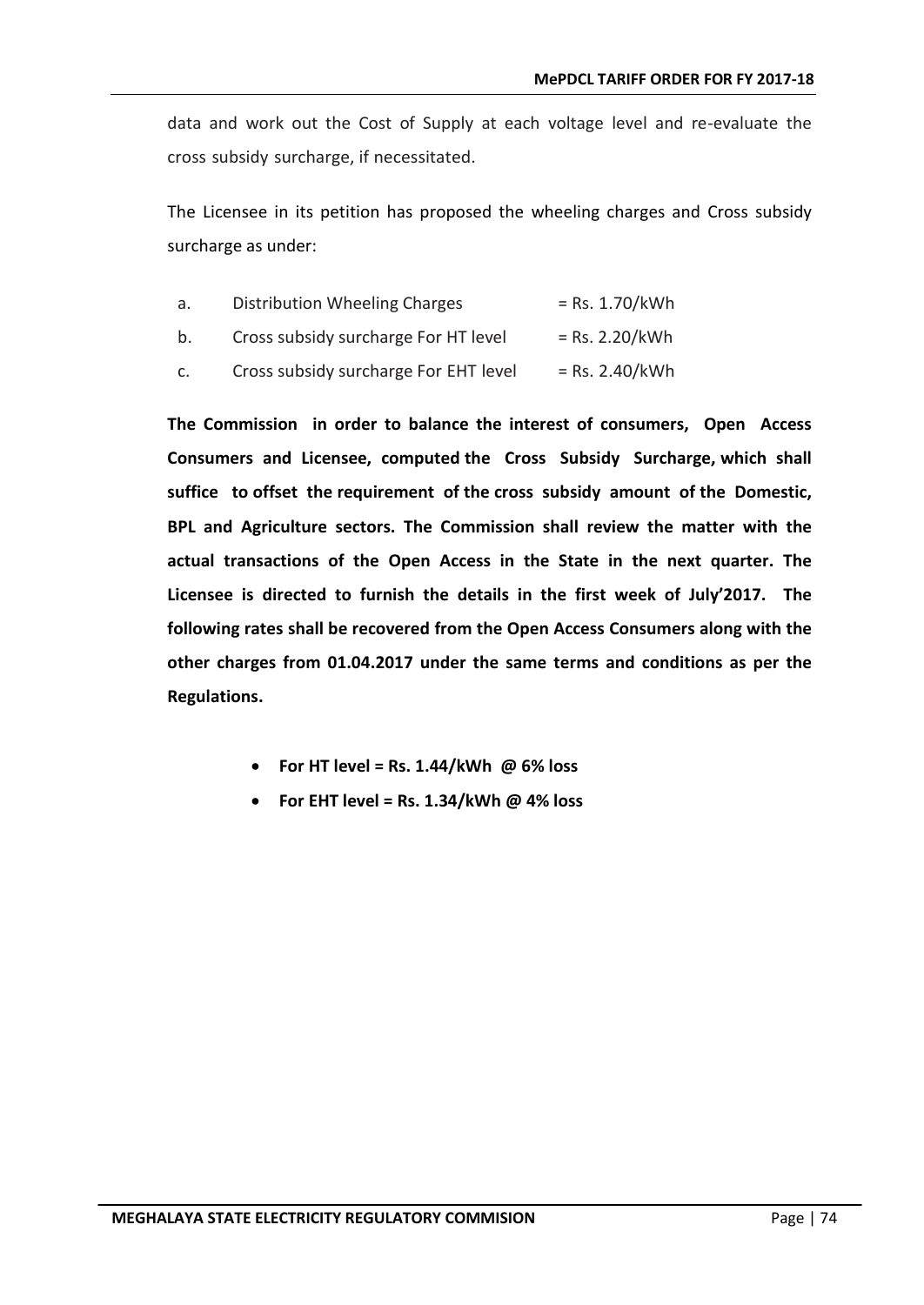# **8. Directives**

# **8.1 Compliance of Directives in last Tariff Order Direction**

# **1) Reduction in AT&C losses**

- (i) Reduction in T & D losses
- (ii) Reduction in commercial losses
- (iii) Improvement in metering, billing and collection

### **Status report by MePDCL**

It is submitted that targets and action plans for the reduction of the commercial losses in all the circles have been fixed for AT &C loss reduction.

**(Comments of MSERC: The targets and action plans fixed circle wise, and achievements thereon, may be submitted to the MSERC every quarter, within 15 days of end of quarter)** 

It is further submitted that checking of pilferages/thefts is being conducted by the MTI & Vigilance Sub Division of the respective circles.

**(Comments of MSERC: Quarterly report, circle wise may henceforth be submitted to MSERC every quarter, within 15 days of end of quarter)** 

It is submitted that the replacement of defective meters is being carried out continuously.

**(Comments of MSERC: Report may be submitted on circle -wise achievement every quarter, within 15 days of end of quarter**)

It is further submitted that online collection system has already been implemented in Shillong, Jowai, Nongpoh, Sohra, Mairang and Nongstoin. Collection is also being made through CSC-SPV's in different areas throughout the State. The total number of collection centres (through CSC-SPV's) as on 15.06.2015 is 53 (fifty three). Separate counters for women and senior citizens have been introduced in Shillong and facilities provided.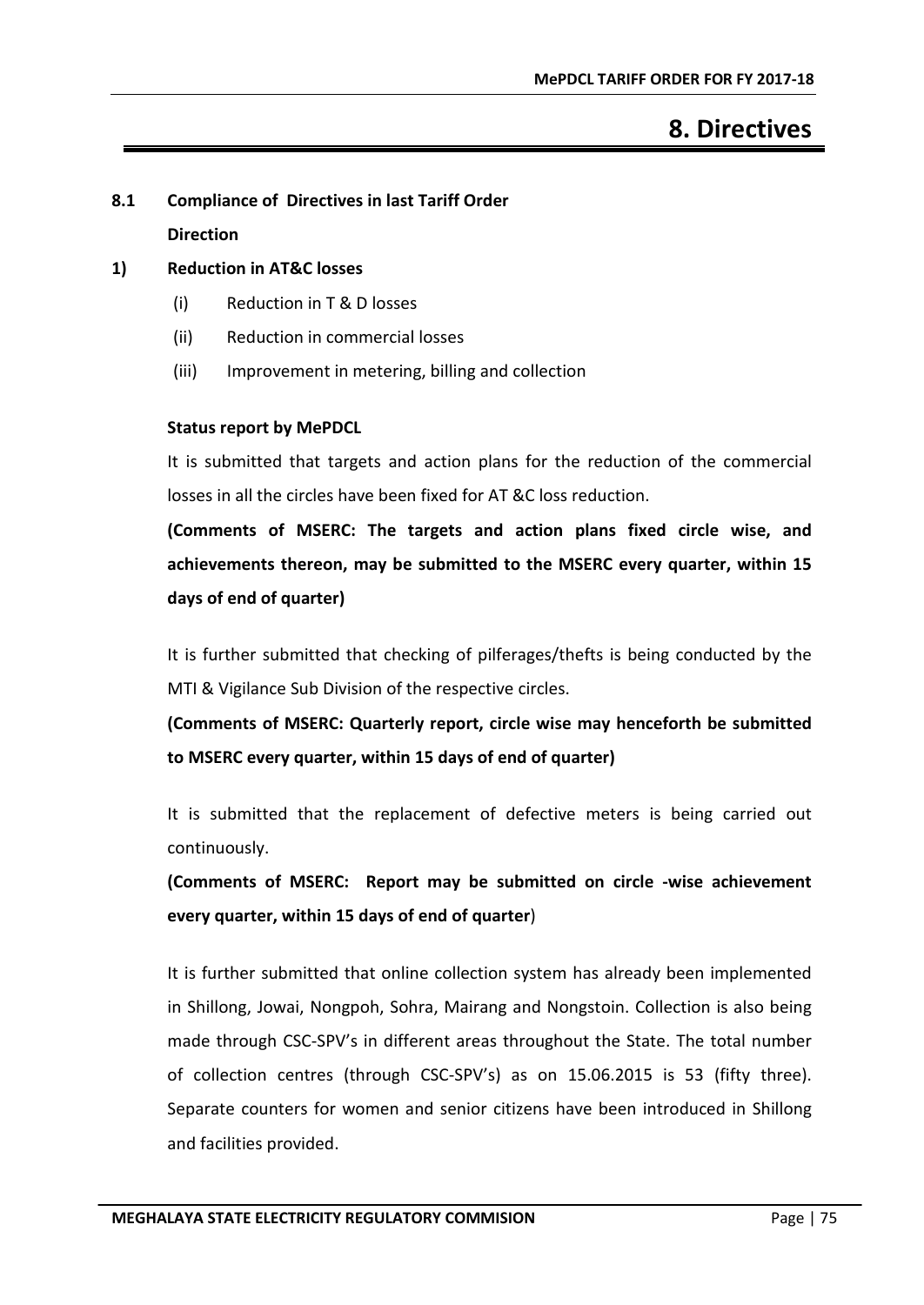**(Comments of MSERC: Efforts to be taken to familiarise all customers about new payment methods introduced, through brief publicity material enclosed together with one bill during the year)** 

It is stated that 132/33 KV & 33/11 KV substations including incoming and outgoing feeders in Shillong have been metered and monitored.

Energy audit of 11 KV feeders and commercial complex distribution transformers in Shillong is being done regularly and the report of the same is being submitted monthly.

#### **2) Energy procurement**

It is submitted that the major procurement of power is from the State generation sources and Central Generating Stations as per allocation. Adequate provision for availability has been made for three years.

(**Comments of MSERC : The Licensee shall ensure optimum level of procurement in order to reduce the cost and tariffs)**

#### **3) Time of Day Tariff**

It is submitted that while studying the impact from a group of consumers it was found that the Peak and off peak demand difference for industries is too low to be controlled through implementation of ToD tariff. A more detailed study is being made regarding the benefits of implementing the ToD billing and the same shall be submitted to the Commission.

**(Comments of MSERC: The process shall be expedited, and shall be submitted to the MSERC before next Tariff Petition)** 

### **4) Computerized billing**

It is submitted that the consumers in Shillong, Jowai, Nongpoh, Sohra, Mairang and Nongstoin can deposit at any collection centre where SAP billing system is being implemented. Also with the opening of the collection centres through CSC-SPV the consumers can make payment from any of these counters throughout the State.

**(Comments of MSERC: The Licensee shall further strengthen the facility)**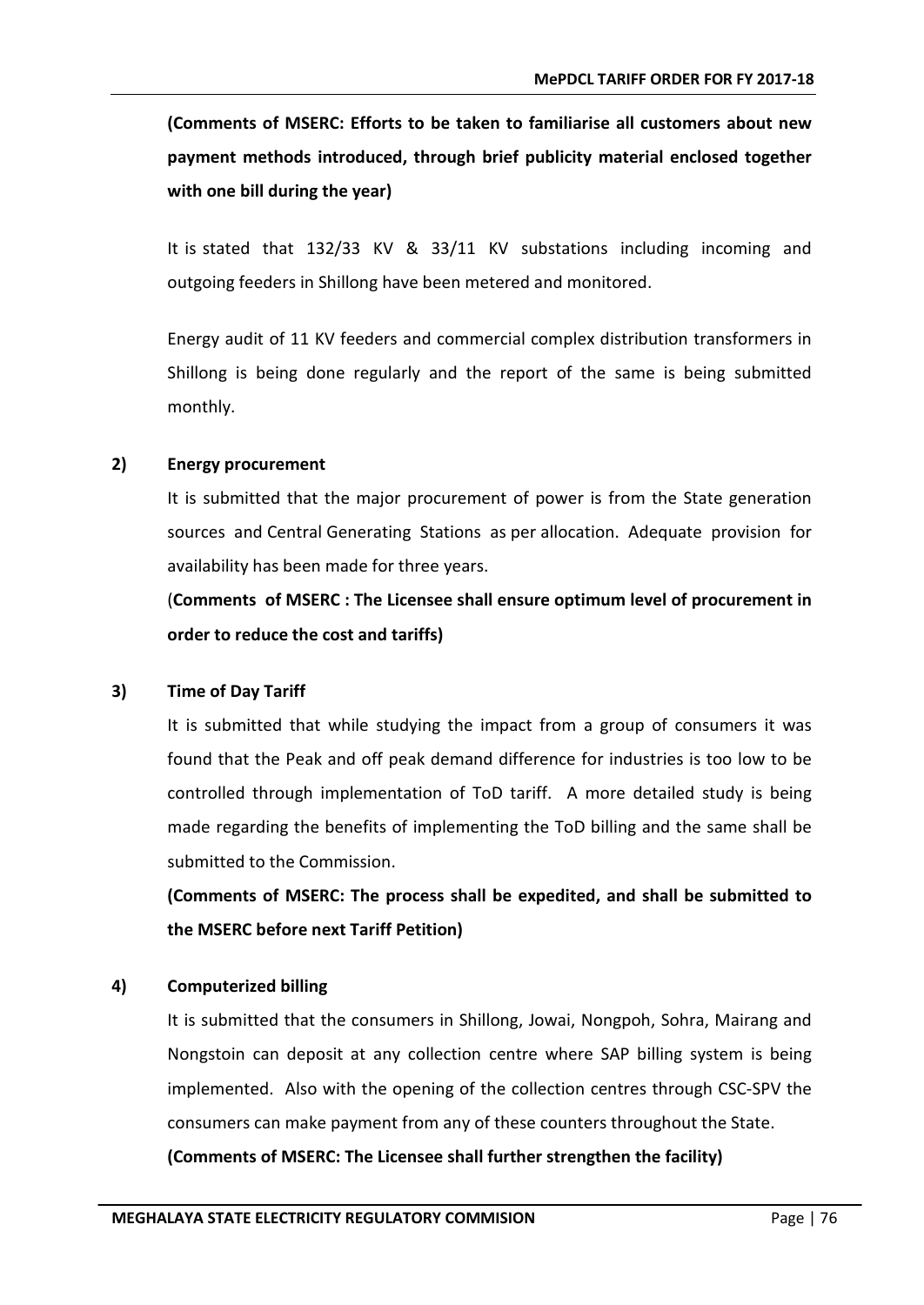# **5) Energy audit of high revenue yielding centre's**

It is submitted that the energy audit in Byrnihat Industrial Area through third party is being done.

 **(Comments of MSERC: The process shall be expedited**, **and copy of report shall be shared with the MSERC before next Tariff hearing)** 

# **6) Submission of audited record**

It is noted that the accounts for FY 2012-13 and FY 2013-14 have been finalized and placed before the statutory authorities and the accounts for FY 2014-15 and FY 2015-16 be audited. **(Comments of MSERC: The Licensee shall expedite the process of obtaining the C&AG audit report by close coordination with the concerned AG, by a nodal officer who may be identified specifically for this purpose)**

# **7) Settlement of past dues**

It is submitted that action has been taken to see that there is no power regulation to the consumers. Efforts are being made to clear the outstanding power purchase dues. Accordingly, in light of the power purchase dues of NEEPCO, MePDCL has approached Power Finance Corporation Limited (PFC) for sanction of medium term loan to pay off its outstanding dues of power purchase and has sought approval of MSERC. The Commission has allowed working capital needs of the Licensee in order to pay the power purchase dues to the suppliers.

**(Comments of MSERC: Steps taken may be followed up closely.**)

### **8) Energy conservation and DSM**

MeECL submitted that in fact the Government has observed that CFL is to be phased out and consumers are encouraged to use LED bulbs for lighting purpose. It may be mentioned that the M/s Energy Efficiency Services Limited is being engaged as consultant to assist MePDCL to implement energy conservation and DMS. The Licensee shall advise the local Government to avoid use of florescent, Mercury, sodium vapor ,CFL fittings, incandescent lamps by replacing with LED nature of lamps and fittings in order to ensure implementation of energy conservation and DSM.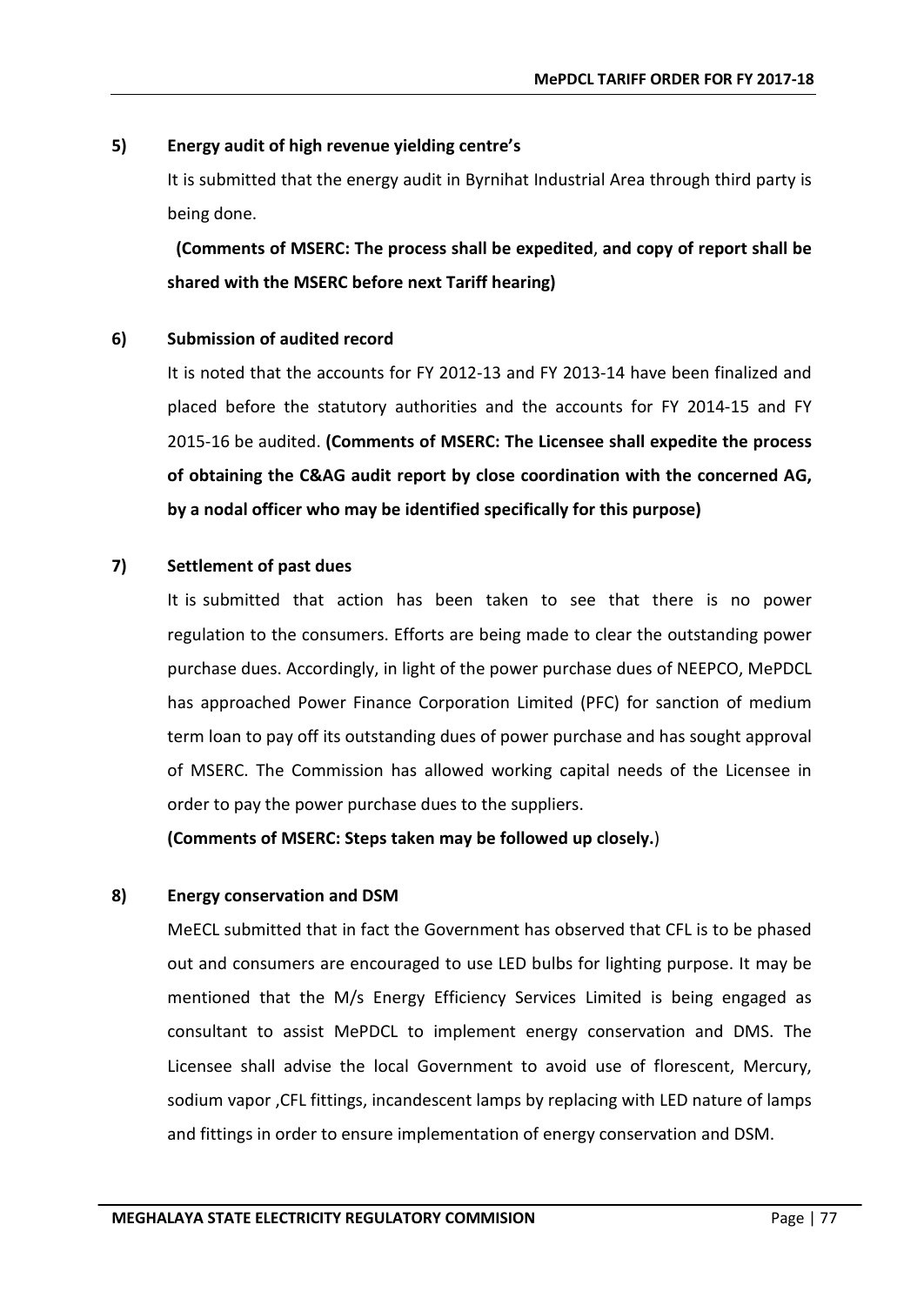**(Comments of MSERC: The efforts may be continued. EESL may be advised to strengthen their publicity efforts in local media and also increase the number of outlets/ agencies for sale of LED bulbs to the consumers in general)** 

**9) Man power utilization study**

It is submitted that the Manpower mapping is being done by Corporate Affairs. **(Comments of MSERC: The Licensee shall expedite the study report to maintain optimum level of manpower, without affecting efficiency while at the same time reducing costs. Report may be shared with the MSERC latest by 30/9/17)** 

- **10)** The Commission further directs the Licensee that payable/receivable towards UI are to be scrutinized accurately so that any excess allowed in the power purchase cost due to difference in scheduling and actual drawal by the open access consumer should not be collected from the consumers.
- **11)** The Commission directs the Licensee to place the details of transaction of pension, terminal liabilities and status of the Trust made for disbursement of the retired employees in its next ARR so as to make any necessary adjustments, if any, in accordance with the Regulations.
- **12)** The Commission directs that the Petitioner shall furnish the complete report on the implication of the Hon'ble Supreme Court Orders dated 28.08.2012 along with the report of C&AG on Statement of Accounts of FY 2012-13. It should be filed as a separate petition along with the proposal of benefit to be given to the other category of consumers during the same period as indicated in the Hon'ble Supreme Court order.

**(Comments of MSERC: Report may be submitted expeditiously, after which the Commission shall take a final view.)** 

**13)** The Commission directs the Licensee that there should be an independent audit of power purchases from FY 2011-12 up to FY 2014-15 wherein the study should be made on current bill for each year, the delayed payment surcharge and supplementary bills because of revision of tariffs separately. **This report should be**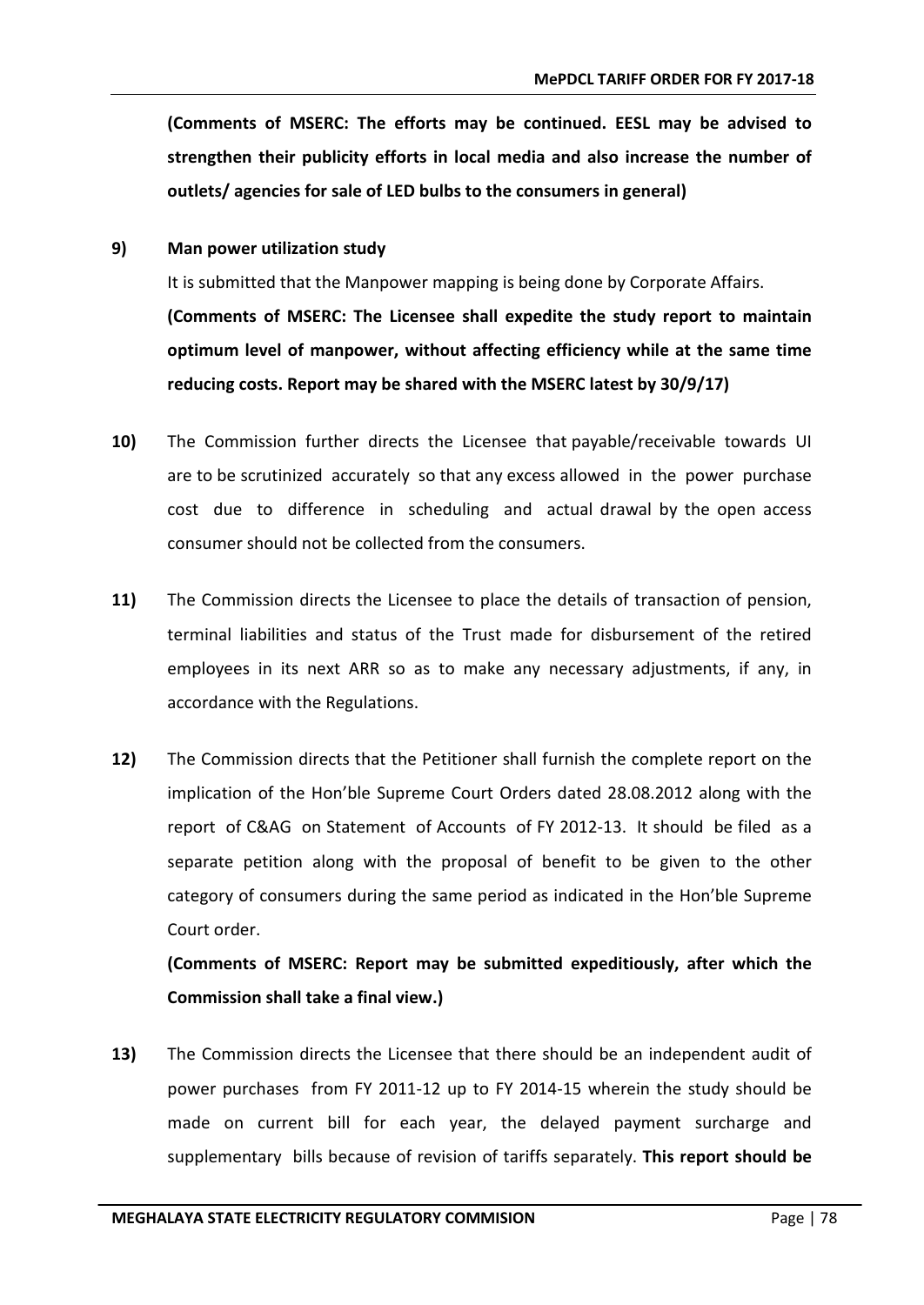**given to the Commission along with the C&AG audit report in the next true up petition.**

- **14)** The Commission directs the licensee to give a report on realization of dues as per the Commission's Order for the past period from OA consumers by 30.09.2017. **The Commission reiterates that NOC for open access shall only be given to those who have no pending dues against them as per the Regulations**.
- **15)** The Commission directs the Licensee to segregate the Technical & Commercial losses and submit the report to the Commission, in so far as it relates to the revenue yielding area. This report should be submitted latest by 30.09.2017. **The Commission advises the management to go for third party verification in Industrial areas and in Shillong Urban**.

#### **8.2 New Directives**

- **1. Power purchase:** Licensee has been projecting high volume of power procurement without corresponding increase in the level of energy sales. As a result of the huge quantum of energy being surrendered to UI/exchange, IEX which at times does not cover cost price, this results in high cost of procurement and ultimately results in substantial increase in tariffs. The Licensee shall properly estimate the demand and follow the procedure laid down for sale to the consumers in licensed area. The Licensee shall obtain prior approval from the Commission invariably where it is proposed to purchase power from sources other than approved vendors bilaterally, as specified in Regulation 93.
- **2.** Licensee has been filing tariff petitions belatedly for FY 2016-17 and FY 2017-18 without submitting audited accounts for FY 2014-15 and FY 2015-16 respectively and seeking provisional true up which is a deviation from the Regulation 15 (3) of MSERC Regulations, 2011.

The delay in filing the petitions with in-adequate data and without audited accounts results in duplication of the true up exercise for the same period of time , and in the process, the distribution of gains/losses to the beneficiaries is delayed.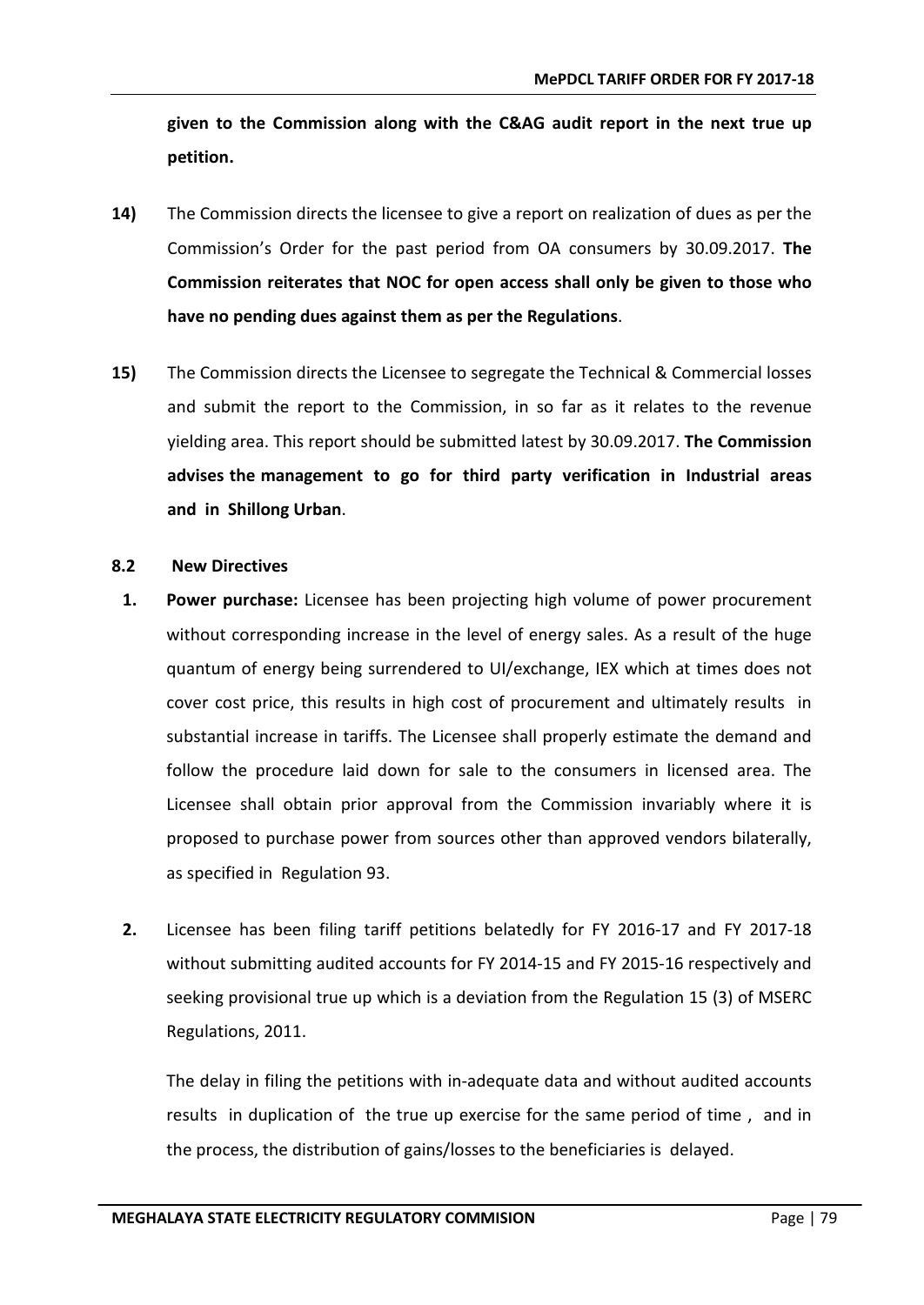**The Commission will ordinarily not condone delay in filing petitions with inadequate information / data and without audited accounts in future. The Licensee shall bear the obligation of interest claims if any, made by aggrieved Stake Holders.**

**3. T&D Losses:** The Licensee has been projecting the T&D Losses ranging from 25% to 28% while filing the tariff petitions during the past 4 years, whereas the targets have not only been met , but the performance has been deteriorating from year to year.

The following data reveals the non-performance of Licensee in the area of T&D losses:

|           | FY 2012-13 | FY 2013-14 | FY 2014-15 | FY 2015-16 |
|-----------|------------|------------|------------|------------|
| Projected | 28.74%     | 27.07%     | 27.59%     | 26.41%     |
| Achieved  | 31.59%     | 32.55%     | 35.56%     | 35.56%     |

Regulation 91 (4) specifies that the Licensee shall conduct regular energy audit and submit reports relating to the previous years and substantiate estimation of energy losses. This has not been adhered to. The reasons for non-submission of energy audit reports shall be explained to the Commission. In the absence of the energy audit reports, the Commission may have to suo-moto determine the loss levels and power procurement shall be restricted accordingly, in order to safe guard the interests of the Stake holders. It also needs to be stated that even a marginal improvement in checking T&D losses can have a substantial impact on the tariff rates which can be passed on to the consumers, while at the same time improving the financials of the Licensee itself.

- **4.** The Licensee is directed to file true up petition along with C&AG Audit report, since present true up orders for FY 2014-15 are passed only on provisional basis.
- **5. Metering, Billing and Collection Efficiency:** The Licensee is directed to ensure 100% metering of all categories. Similarly, all 33kV and 11kV feeders and distribution transformers in towns and urban areas, which would enable the Licensee to conduct energy audit accounting for assessing the exact T&D losses. While no new unmetered connections shall be given henceforth, an action plan may also be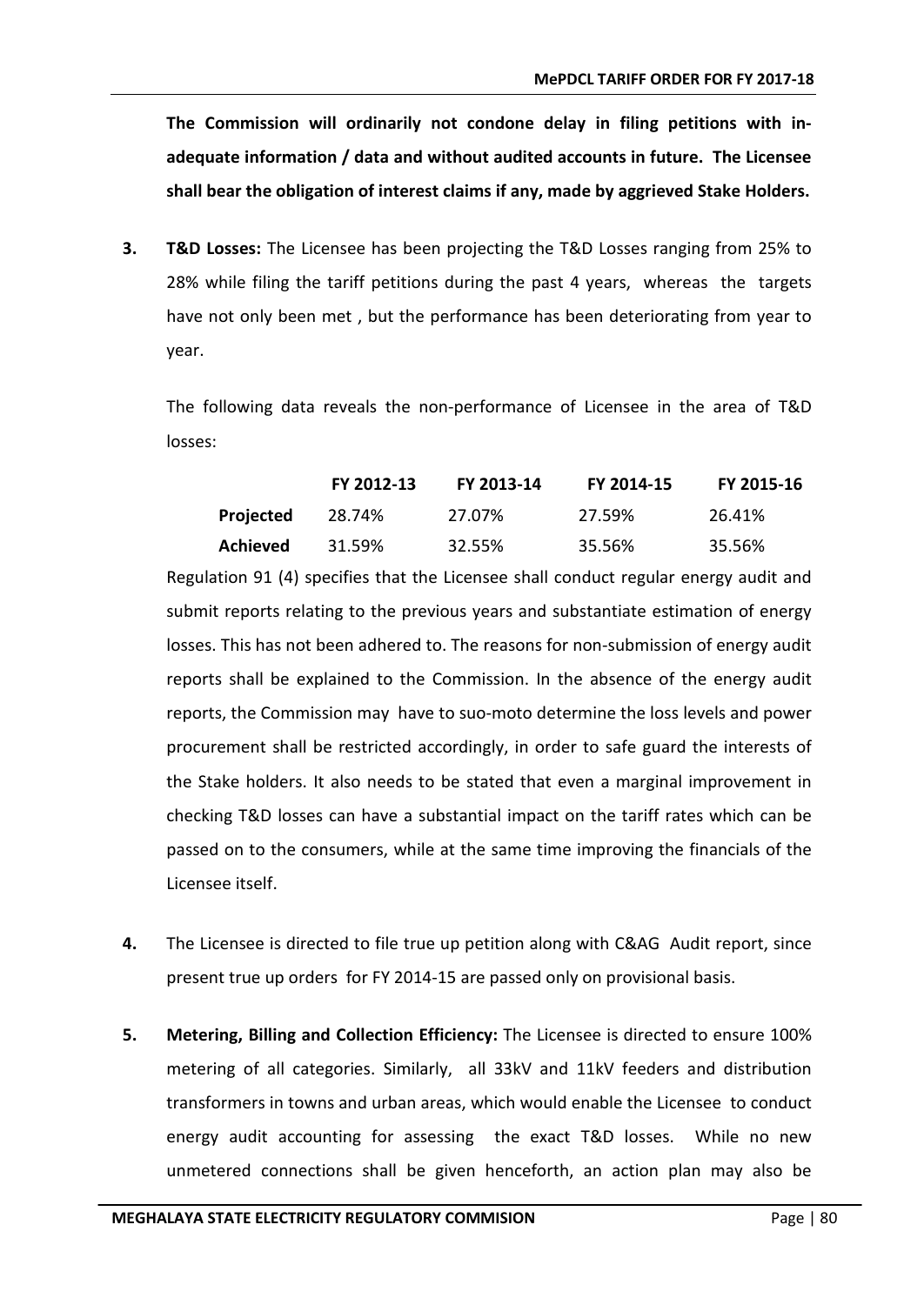formulated to cover all unmetered connections existing at present . This Action Plan may be drawn up and shared with the Commission by the 31/7/17

The licensee shall also ensure 100% of billing every month by employing IT tools like hand held spot billing machines.

The Licensee should provide multiple options for bill payment by consumers in order to improve the collection efficiency. It is also to be ensured that disconnection of consumer is enforced for non-payment, as multiple facilities have been provided for the convenience of the consumer. All the consumer service centers at sub-division level should co-relate entire metering, billing and collections, so that irritants like wrong billing etc are avoided .

### **6. Submission of audited record:**

The Licensee should ensure availability of C&AG audit reports of FY 2014-15 and FY 2015-16 which have been substantially delayed, for filing with the statutory authorities and also filing with the Commission.

#### **7. Settlement of past dues to the Generators/traders/suppliers:**

The Commission has been approving the working capital to meet the power purchase obligations to avoid levy of surcharge for belated payment of power purchase dues. Borrowing loans from financial institutions to discharge power purchase liabilities will result in additional interest burden, with consumers ultimately being penalized with that interest commitment through tariffs. The Commission will not allow any such interest commitment in the ARR.

### **8. Voltage wise Cost of Supply**

Hon'ble APTEL in its verdict in the Appeal No. 146 of 2014, held that the State Commission should initiate study of voltage wise cost of supply to determine more accurately the cross subsidy by various category of consumers for use in the tariff order for FY 2015-16. In compliance of Hon'ble APTEL directions licensee was asked to workout cost of supply and submit the report by 30.09.2016 (Directive 11). The report is still awaited. The Commission is constrained to issue a final direction in the matter, and the licensee is directed to expedite submission of the same. The report should be filed positively before 30.06.2017.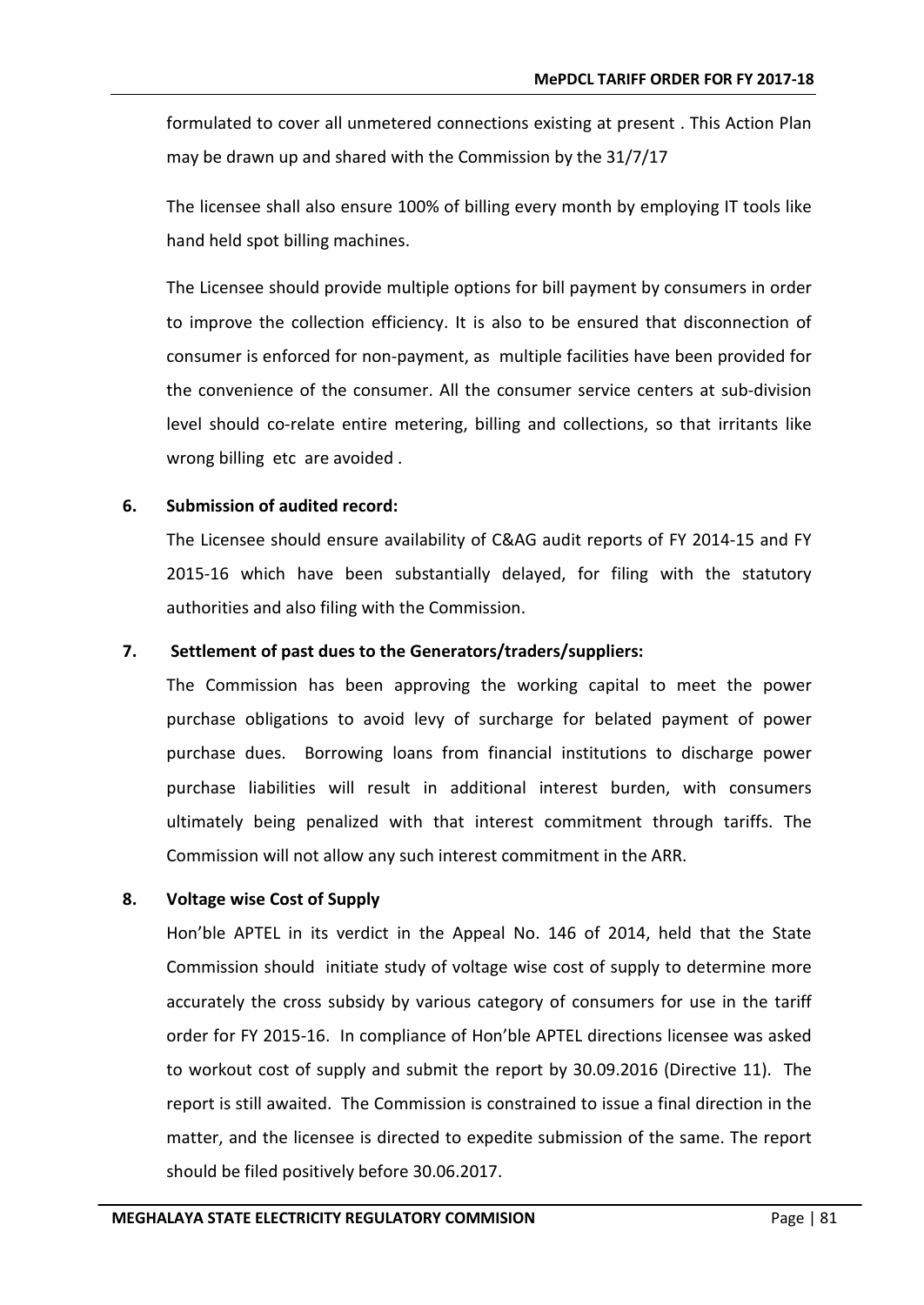# **9. Approved Tariff for FY 2017-18**

### **A. LOW TENSION TARIFF**

# **1. Domestic (Low Tension)**

This category shall be applicable to domestic consumption, which includes consumption;

- a. For lighting, heating, cooling, fans and other household appliances in a private dwelling house;
- b. In temples, churches, mosques, gurudwaras and other places of religious worship;
- c. In hospitals, dispensaries, health centres run by Government or by charitable, religious or social organizations on a no-profit or non-commercial basis.
- d. In schools, colleges, hostels boarding houses for students run by Government or by charitable, religious or social organizations on a no-profit or non commercial basis; and
- e. In ashrams, dharamshalas, community halls and institutions run by recognized welfare organizations.
- f. MeECL officers and its employee's residences.

# **1.1 Kutir Jyoti/BPL**

Kutir Jyoti connections have been covered under Domestic category with metered and unmetered sub categories.

# **1.1.1 Unmetered Kutir Jyoti**

The existing Tariff for this category of consumers is Rs.110 per connection per month. The MeECL has proposed a rate of Rs.140 per connection per month for this category. The Commission has approved Rs.130 per connection per month for all existing unmetered consumers.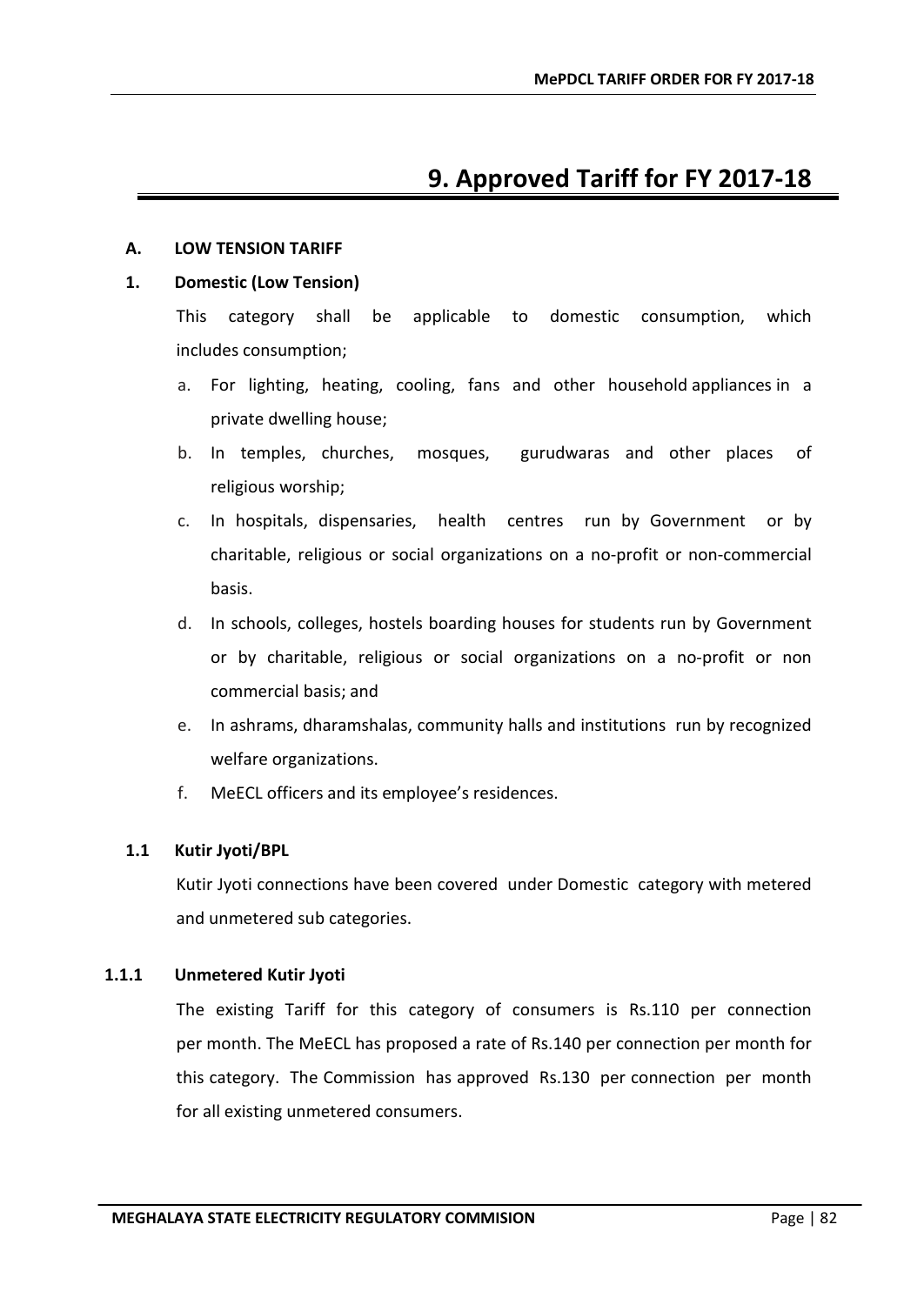| Category                | <b>Existing Tariff</b> | <b>Proposed Tariff</b> | <b>Approved Tariff</b> |
|-------------------------|------------------------|------------------------|------------------------|
|                         | (Rs./conn/month)       | (Rs./conn/month)       | (Rs./conn/month)       |
| Kutir Jyoti (KJ-U)/BPLU | 110                    | 140                    | 130                    |

#### **Tariff for BPL (unmetered) for FY 2017-18**

This Tariff is applicable for existing unmetered consumer under Kutir Jyoti unmetered category until they are metered. No new connection should be given without meter.

### **1.1.2 Metered Kutir Jyoti**

The MePDCL has proposed tariff of metered Kutir Jyoti consumers at Rs.3.30 per unit for monthly consumption within 0-30 units. They have also proposed that if the monthly consumption in any month exceeds the limits of 30 units then their excess consumption over and above 30 units shall be done on the Tariff as prescribed for normal domestic consumers. The Commission as allowed Rs.2.80 per unit for BPL metered category up to a consumption of 30 units. In case, they consumes more than 30 Units then the billing of excess unit shall be done on the Tariff prescribed for normal domestic consumers for appropriate slab rates.

**Tariff for BPL (metered) for FY 2017-18**

| Category                | <b>Existing Tariff</b> | <b>Proposed Tariff</b> | <b>Approved Tariff</b> |
|-------------------------|------------------------|------------------------|------------------------|
|                         | (Rs./ kWh)             | (Rs./ kWh)             | (Rs./kWh)              |
| Kutir Jyoti (KJ-M)/BPLM | 2.65                   | 3.30                   | 2.80                   |

### **1.2 Domestic Consumers**

The existing Tariff is 2 part Tariff. The fixed charge is levied on the basis of KW load per month and energy charges are applicable in 3 slabs with different rates for each slab. The Commission has not made any changes in the structure and approved the same. However, the Commission has revised rates for each slab and fixed charges per KW which are given below in the Tariff.

#### **Fixed Charges**

**Fixed Charges for Domestic consumers for FY 2017-18**

| Category       | <b>Existing Tariff</b> | <b>Proposed Tariff</b> | <b>Approved Tariff</b> |
|----------------|------------------------|------------------------|------------------------|
|                | (Rs./kW/Month)         | (Rs./kW/Month)         | (Rs./kW/Month)         |
| Domestic (DLT) | 50                     | 65                     | 50                     |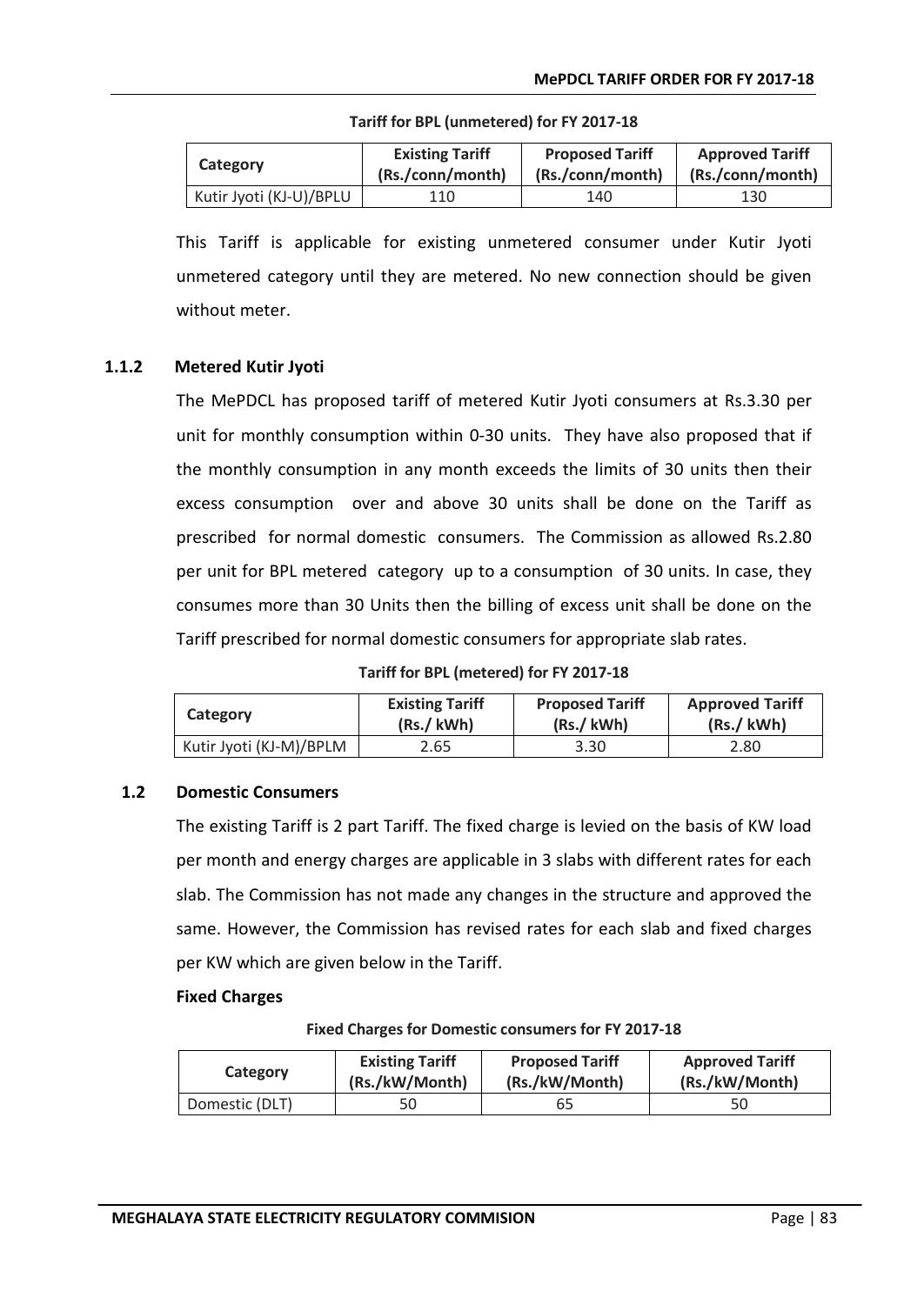# **Energy Charges**

| Category          | <b>Slabs</b>    | <b>Existing Tariff</b><br>(Rs./conn/month) | <b>Proposed Tariff</b><br>(Rs./conn/month) | <b>Approved Tariff</b><br>(Rs./conn/month) |
|-------------------|-----------------|--------------------------------------------|--------------------------------------------|--------------------------------------------|
|                   | First 100 units | 3.15                                       | 3.95                                       | 3.30                                       |
| Domestic<br>(DLT) | Next 100 units  | 3.75                                       | 4.70                                       | 3.90                                       |
|                   | Above 200 units | 5.00                                       | 6.25                                       | 5.30                                       |

#### **Energy charges for Domestic consumer for 2017-18**

# **2. Non-Domestic (Low Tension)**

The existing Tariff has a structure of 2 part Tariff. The fixed charges are levied on the basis of KW load per month and energy charges are applicable for two slabs with different rates for each slab. The Commission has not made any changes in the structure and approved the same. However, the Commission has approved different rate for each slab and fixed charges per KW which are given below in the Tariff.

#### **Fixed charges**

#### **Fixed charges for Non domestic consumer for 2017-18**

| Category           | <b>Existing Tariff</b> | <b>Proposed Tariff</b> | <b>Approved Tariff</b> |
|--------------------|------------------------|------------------------|------------------------|
|                    | (Rs/kW/Month)          | (Rs/kW/Month)          | (Rs/kW/Month)          |
| Non Domestic (CLT) | 100                    | 125                    | 110                    |

### **Energy Charges**

#### **Energy charges for Non domestic consumer for 2017-18**

| Category     | <b>Slabs</b>    | <b>Existing Tariff</b><br>(Rs/kWh) | <b>Proposed Tariff</b><br>(Rs/kWh) | <b>Approved Tariff</b><br>(Rs/kWh) |
|--------------|-----------------|------------------------------------|------------------------------------|------------------------------------|
| Non Domestic | First 100 Units | 5.30                               | 6.70                               | 5.50                               |
| (CLT)        | Above 100 Units | 6.75                               | 8.45                               | 7.00                               |

### **3. Industrial Low Tension**

This category is applicable for small and medium industrial consumer who is given supply on low tension wires. The Commission has approved the following two parts without changing the structure of the current tariff keeping in view the present cross subsidy adjustment.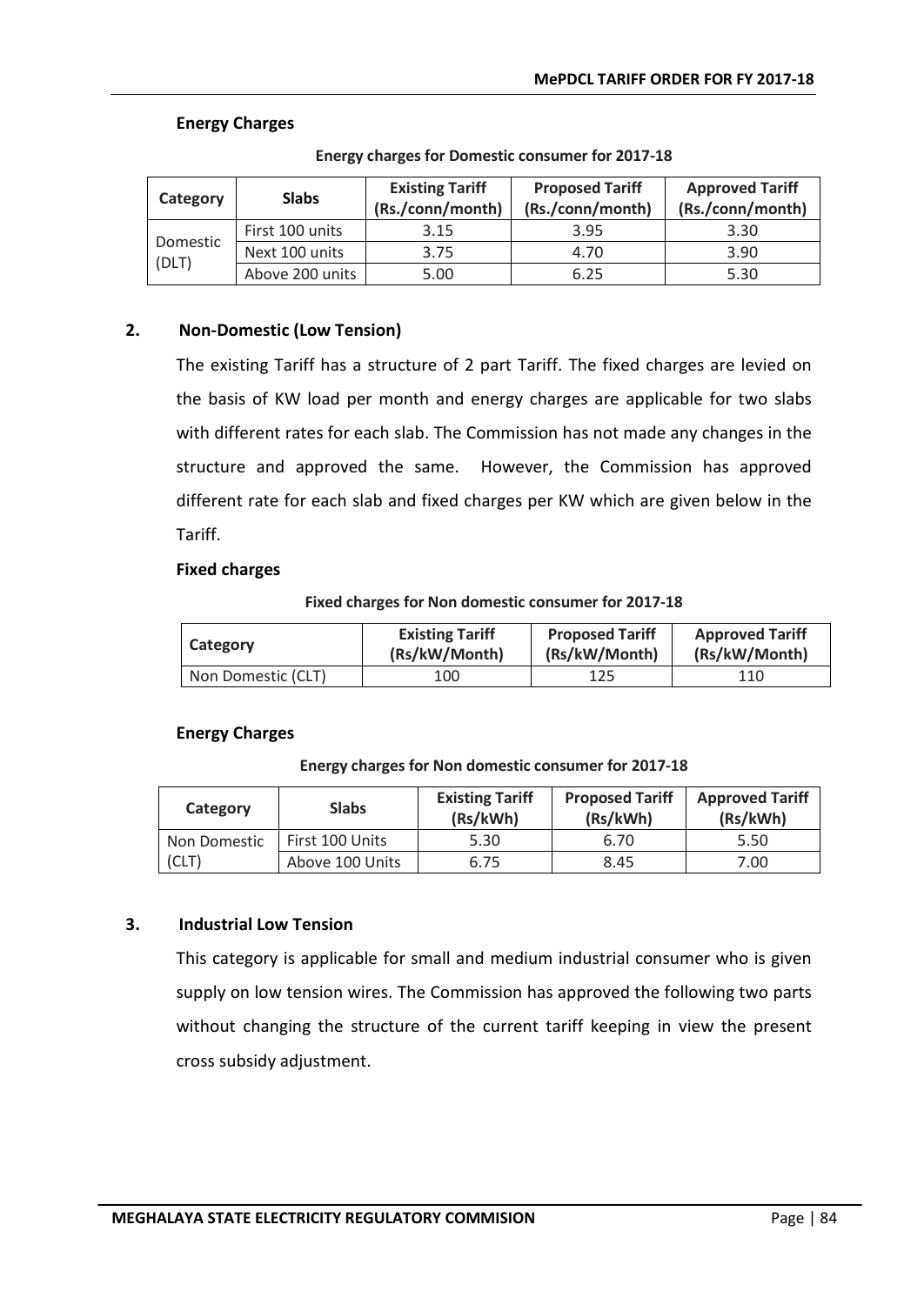#### **Fixed charges**

| Category         | <b>Existing Tariff</b> | <b>Proposed Tariff</b> | <b>Approved Tariff</b> |
|------------------|------------------------|------------------------|------------------------|
|                  | (Rs/kW/Month)          | (Rs/kW/Month)          | (Rs/kW/Month)          |
| Industrial (ILT) | 100                    | 125                    | 110                    |

# **Energy Charges**

#### **Energy charges for Industrial (LT) consumer for 2017-18**

**Fixed charges for Industrial (LT) consumer for 2017-18**

| Category         | <b>Existing Tariff</b> | <b>Proposed Tariff</b> | <b>Approved Tariff</b> |
|------------------|------------------------|------------------------|------------------------|
|                  | (Rs/kWh)               | (Rs/kWh)               | (Rs/kWh)               |
| Industrial (ILT) | 5.45                   | 6.80                   | 5.60                   |

### **4. Public Service Low Tension**

This category comes under Public Service connections given supply through LT lines. The approved Tariff for metered connections and unmetered connections are given below:

### **5. Public Lighting (Metered)**

#### **Fixed charges**

#### **Fixed charges for Public Lighting (Metered) consumer for 2017-18**

| Category                            | <b>Existing Tariff</b> | <b>Proposed Tariff</b> | <b>Approved Tariff</b> |
|-------------------------------------|------------------------|------------------------|------------------------|
|                                     | (Rs/kW/Month)          | (Rs/kW/Month)          | (Rs/kW/Month)          |
| <b>Public Lighting</b><br>(Metered) | 100                    | 125                    | 110                    |

#### **Energy Charges**

#### **Energy charges for Public Lighting (metered) for 2017-18**

| Category                       | <b>Existing Tariff</b> | <b>Proposed Tariff</b> | <b>Approved Tariff</b> |
|--------------------------------|------------------------|------------------------|------------------------|
|                                | (Rs/kWh)               | (Rs/kWh)               | (Rs/kWh)               |
| <b>Public Lighting</b><br>(PL) | 6.15                   | 7.70                   | 6.30                   |

### **Public Lighting (Unmetered)**

#### **Fixed charges for Public Lighting (unmetered) for 2017-18 Type of lamp Existing Tariff (Rs/Lamp/Point /month Proposed Tariff (Rs/Lamp/Point /month Approved Tariff (Rs/Lamp/Point /month Incandescent lamps**

# 40 Watts | 110 | 150 | 120 60 Watts 170 225 200 100 Watts 270 365 280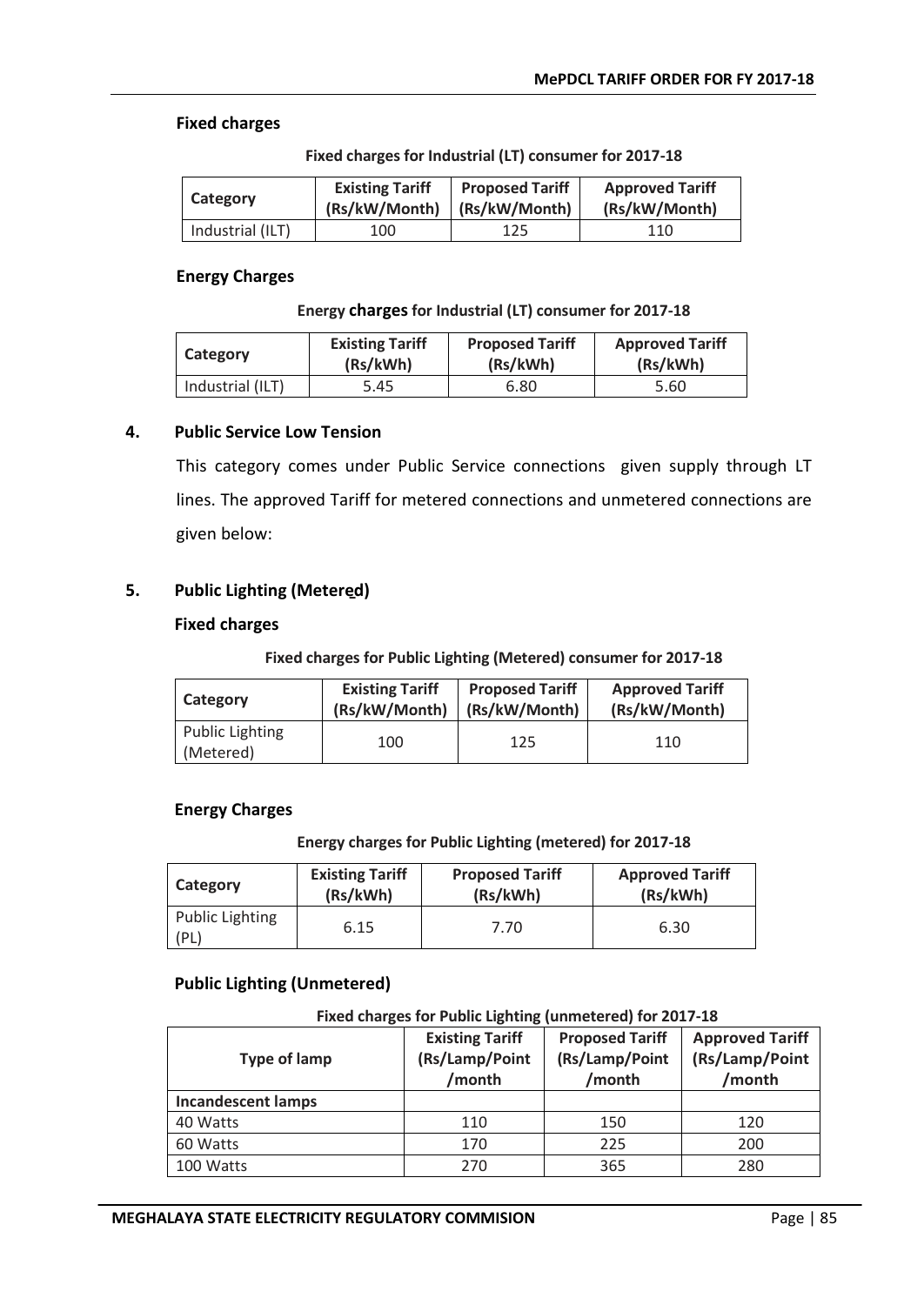| <b>Type of lamp</b>             | <b>Existing Tariff</b><br>(Rs/Lamp/Point<br>/month | <b>Proposed Tariff</b><br>(Rs/Lamp/Point<br>/month | <b>Approved Tariff</b><br>(Rs/Lamp/Point<br>/month |
|---------------------------------|----------------------------------------------------|----------------------------------------------------|----------------------------------------------------|
| <b>Florescent lamps</b>         |                                                    |                                                    |                                                    |
| Up to 40 Watts                  | 170                                                | 225                                                | 180                                                |
| <b>Mercury vapor lamp</b>       |                                                    |                                                    |                                                    |
| 80 Watts                        | 250                                                | 330                                                | 300                                                |
| 125 Watts                       | 350                                                | 465                                                | 400                                                |
| 250 Watts                       | 740                                                | 980                                                | 800                                                |
| 500 Watts                       | 1370                                               | 1815                                               | 1500                                               |
| Sodium vapor lamp               |                                                    |                                                    |                                                    |
| Up to 150 Watts                 | 540                                                | 715                                                | 700                                                |
| 250 Watts                       | 830                                                | 1100                                               | 900                                                |
| 400 watts                       | 1380                                               | 1825                                               | 1400                                               |
| <b>CFL fittings</b>             |                                                    |                                                    |                                                    |
| Up to 45 Watts                  | 165                                                | 215                                                | 200                                                |
| Above 45 Watts & Up to 85 Watts | 265                                                | 350                                                | 300                                                |
| <b>LED fittings</b>             | 515                                                | 675                                                | 500                                                |
| <b>Metal halide</b>             | 625                                                | 825                                                | 700                                                |

# **6. Public Water Supply /Sewage Treatment Plants**

This category is related to Public Water Supply and Sewage Treatment plants and comes under public consumption. The following rates are approved for water supply and sewage treatment plants. These ates are decided keeping their nature of use and cross subsidy level,

### **Fixed charges**

### **Fixed charges for Public Water Supply for 2017-18**

| Category                                               | <b>Existing Tariff</b> | <b>Proposed Tariff</b> | <b>Approved Tariff</b> |
|--------------------------------------------------------|------------------------|------------------------|------------------------|
|                                                        | (Rs/kW/ Month)         | (Rs/kW/ Month)         | (Rs/kW/ Month)         |
| Public Water Supply (WSLT)<br>/Sewage Treatment Plants | 100                    | 125                    | 110                    |

### **Energy Charges**

### **Energy charges for Public Water Supply for 2017-18**

| Category                                              | <b>Existing Tariff</b> | <b>Proposed Tariff</b> | <b>Approved Tariff</b> |
|-------------------------------------------------------|------------------------|------------------------|------------------------|
|                                                       | (Rs/kWh)               | (Rs/kWh)               | (Rs/kWh)               |
| Public Water Supply (WSLT)<br>Sewage Treatment Plants | 6.15                   | 7.70                   | 6.30                   |

# **7. General Purpose**

This Tariff is made for Government connections which are not covered under any other category of Public connections. The approved Tariff for this category is as follows: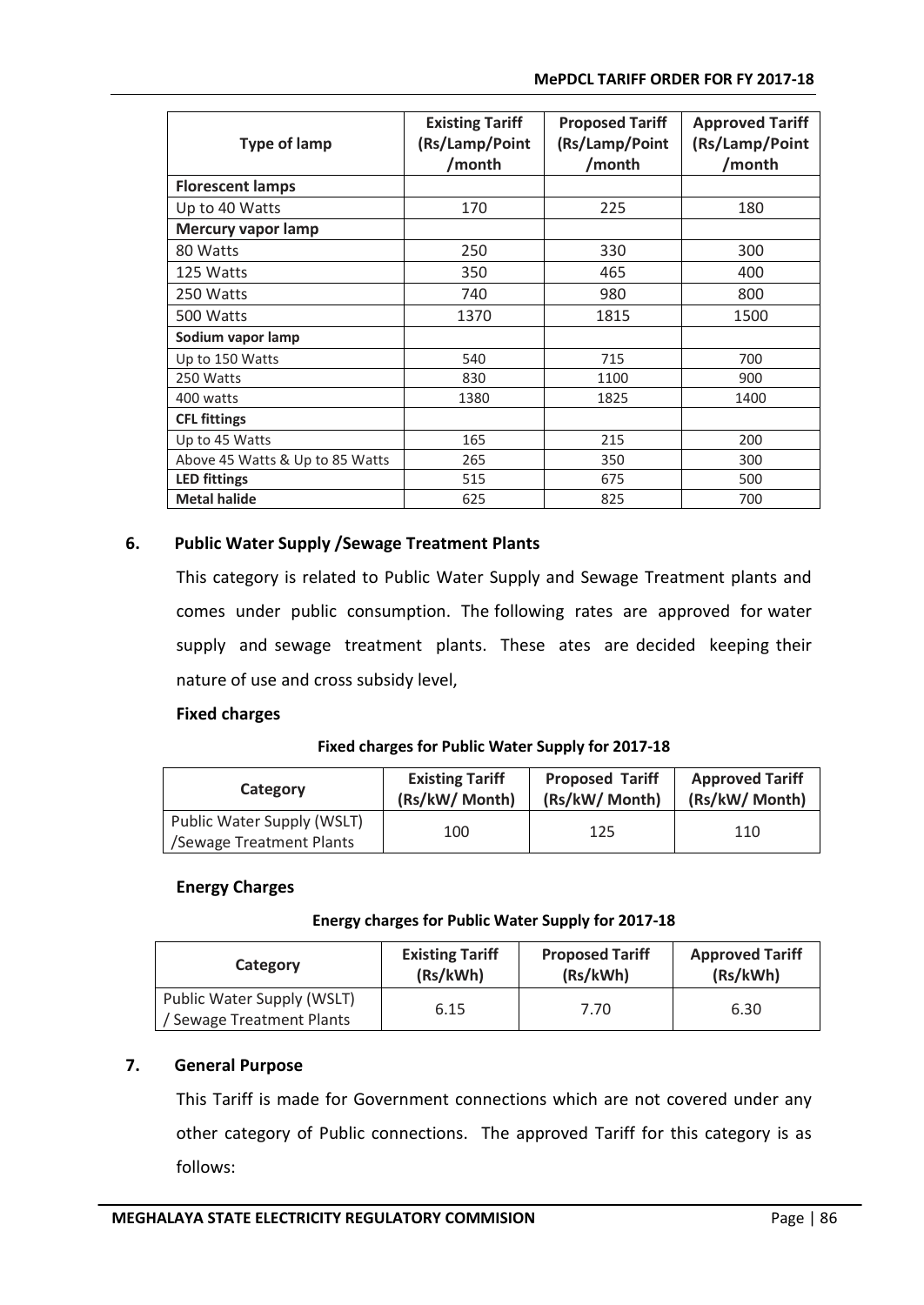#### **Fixed charges**

| Category             | <b>Existing Tariff</b><br>(Rs/kW/ Month)   (Rs/kW/ Month)   (Rs/kW/ Month) | Proposed Tariff   Approved Tariff |     |
|----------------------|----------------------------------------------------------------------------|-----------------------------------|-----|
| General purpose (GP) | 100                                                                        | 125                               | 110 |

#### **Fixed charges for General purpose for 2017-18**

#### **Energy Charges**

#### **Energy charges for General purpose for 2017-18**

| Category             | <b>Existing Tariff</b> | <b>Proposed Tariff</b> | <b>Approved Tariff</b> |
|----------------------|------------------------|------------------------|------------------------|
|                      | (Rs/kWh)               | (Rs/kWh)               | (Rs/kWh)               |
| General Purpose (GP) | 6.15                   | 7.70                   | 6.30                   |

#### **8. Agriculture**

This category is meant for agriculture where there are only few consumers in the State.

#### **Fixed charges**

#### **Fixed charges for Agriculture for 2017-18**

| Category         | <b>Existing Tariff</b> | <b>Proposed Tariff   Approved Tariff</b><br>(Rs/kW/ Month)   (Rs/kW/ Month)   (Rs/kW/ Month) |     |
|------------------|------------------------|----------------------------------------------------------------------------------------------|-----|
| Agriculture (AP) | 60                     |                                                                                              | 100 |

### **Energy Charges**

#### **Energy charges for Agriculture for 2017-18**

| Category         | <b>Existing Tariff</b> | <b>Proposed Tariff</b> | <b>Approved Tariff</b> |
|------------------|------------------------|------------------------|------------------------|
|                  | (Rs/kWh)               | (Rs/kWh)               | (Rs/kWh)               |
| Agriculture (AP) | 2.50                   | 3.15                   | 2.75                   |

### **9. Crematorium**

This category is meant for crematorium using electricity for their day to day operation. As per the proposal there is only one consumer in this category. In the last Tariff Order the Commission has considered the nature and purpose of this crematorium which is meant for service to the society and operating on no profit no loss basis. The commission has held that on the basis of their nature of job their rates are considered equivalent to domestic consumers. The similar treatment has been given this year to this category with fixed charges on per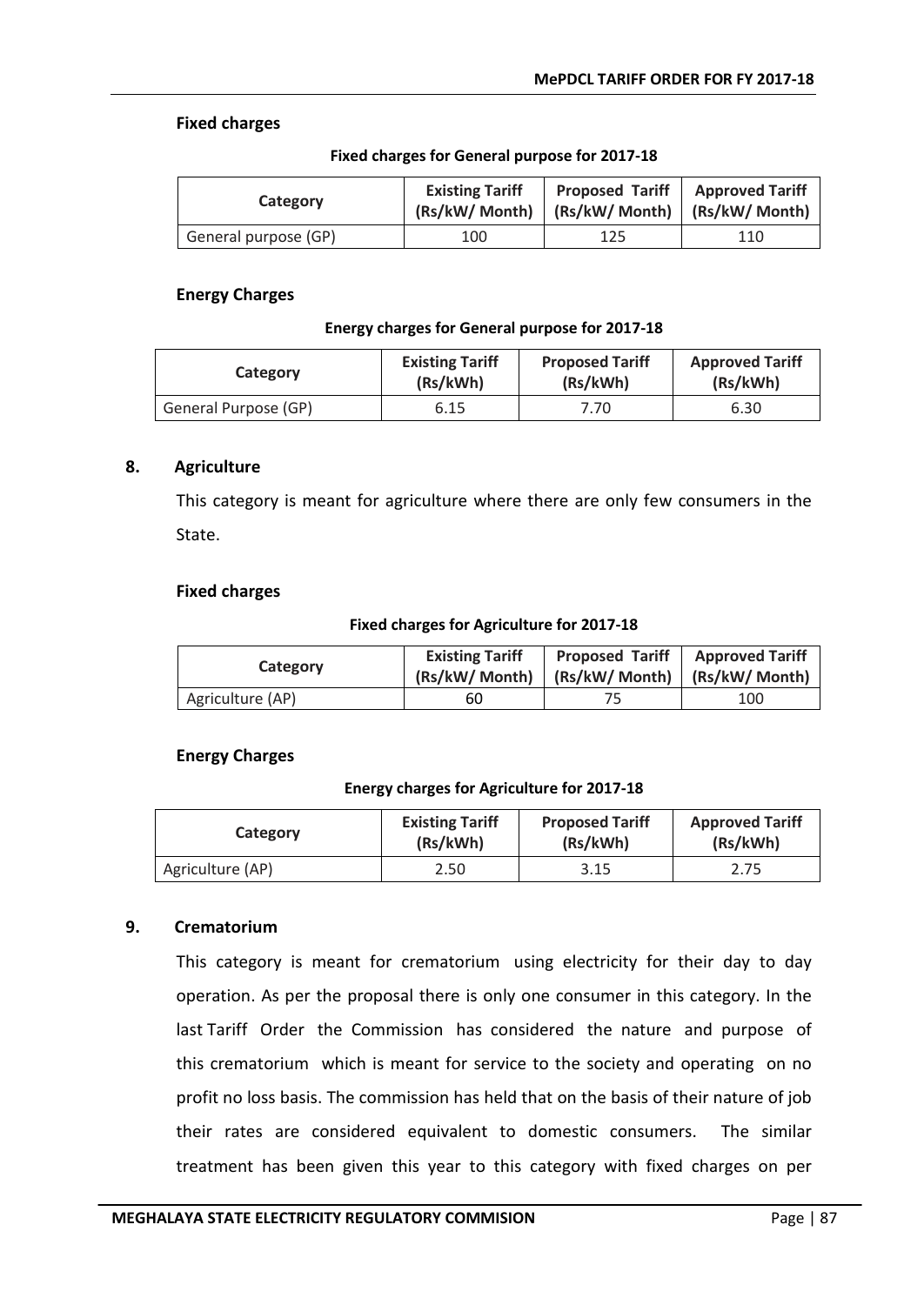connection basis and energy charges on metered consumption.

#### **Fixed charges**

| Category          | <b>Existing Tariff</b> | <b>Proposed Tariff</b> | <b>Approved Tariff</b> |
|-------------------|------------------------|------------------------|------------------------|
|                   | (Rs/conn/ Month)       | (Rs/conn/ Month)       | (Rs/conn/ Month)       |
| Crematorium (CRM) | 6200                   | 7750                   | 6500                   |

#### **Fixed charges for Crematorium for 2017-18**

#### **Energy Charges**

#### **Energy charges for Crematorium for 2017-18**

| Category          | <b>Existing Tariff</b> | <b>Proposed Tariff</b> | <b>Approved Tariff</b> |
|-------------------|------------------------|------------------------|------------------------|
|                   | (Rs/kWh)               | (Rs/kWh)               | (Rs/kWh)               |
| Crematorium (CRM) | 3.75                   | 4.70                   | 3.75                   |

#### **B. High Tension Supply**

As per the supply code this category is meant for those consumers who get supply from HT wires. The billing of this type of consumers is being done on the basis of provision of supply code.

### **10. Domestic High Tension**

This tariff is applicable to domestic consumer having supply from HT system of the licensee. Their tariff is approved as follows.

#### **Fixed charges**

#### **Fixed charges for Domestic (HT) for 2017-18**

| Category          | <b>Existing Tariff</b> | <b>Proposed Tariff</b> | <b>Approved Tariff</b> |
|-------------------|------------------------|------------------------|------------------------|
|                   | (Rs/kVA/ Month)        | (Rs/kVA/ Month)        | (Rs/kVA/ Month)        |
| Domestic HT (DHT) | 190                    | 240                    | 200                    |

#### **Energy Charges**

#### **Energy charges for Domestic (HT) for 2017-18**

| Category          | <b>Existing Tariff</b> | <b>Proposed Tariff</b> | <b>Approved Tariff</b> |
|-------------------|------------------------|------------------------|------------------------|
|                   | (Rs/kWh)               | (Rs/kWh)               | (Rs/kWh)               |
| Domestic HT (DHT) | 5.65                   | 7.55                   | 6.00                   |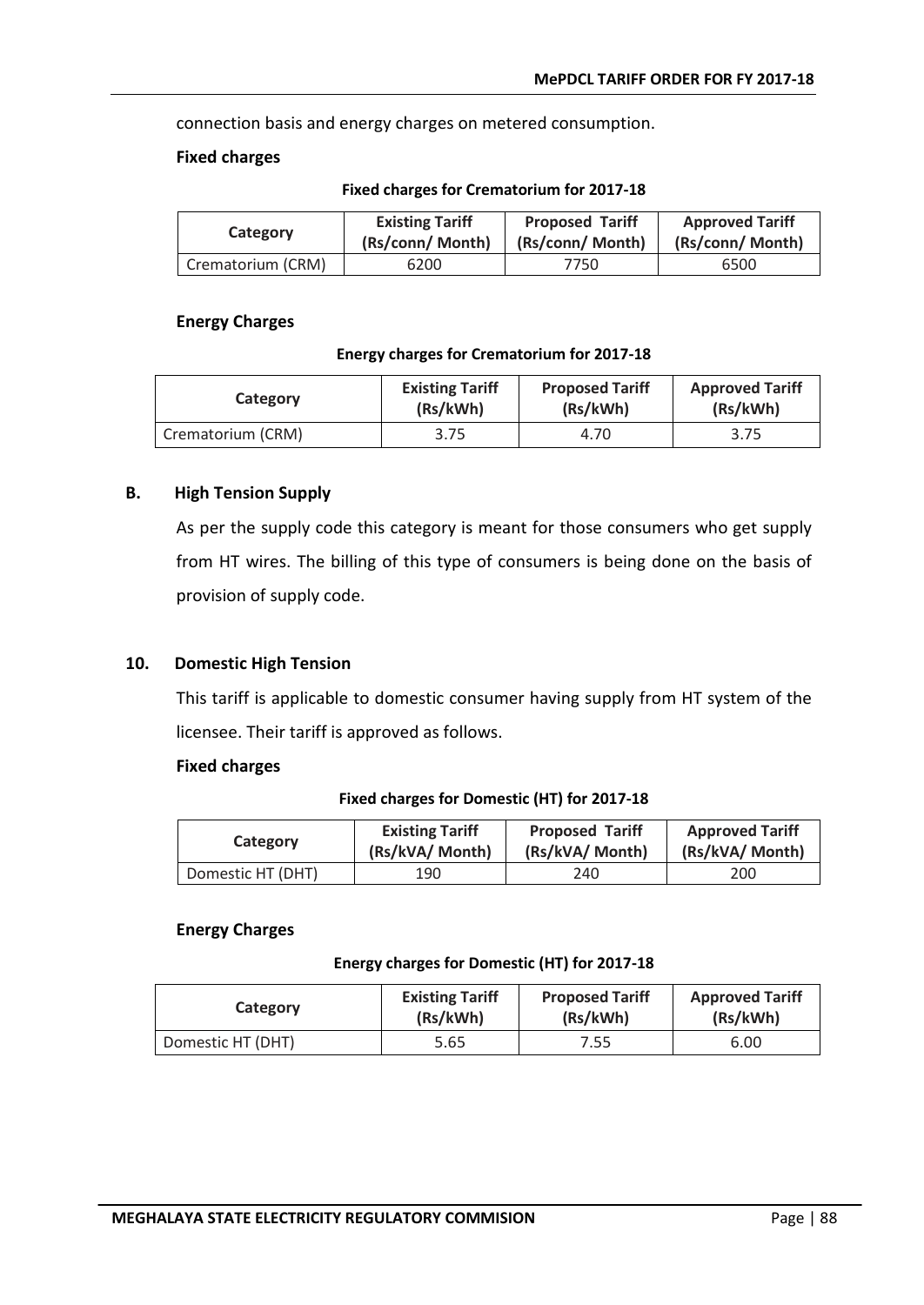# **11. Non Domestic High Tension**

This tariff is applicable to Commercial consumer having supply from HT system of the licensee. Their tariff is revised keeping in view of their present level of cross subsidy and its suitable correction. The Commission has approved their tariff as follows

#### **Fixed charges**

#### **Fixed charges for Non Domestic (HT) for 2017-18**

| Category              | <b>Existing Tariff</b><br>(Rs/kVA/ Month) | <b>Proposed Tariff</b><br>(Rs/kVA/ Month)   (Rs/kVA/ Month) | <b>Approved Tariff</b> |
|-----------------------|-------------------------------------------|-------------------------------------------------------------|------------------------|
| Non Domestic HT (CHT) | 190                                       | 240                                                         | 200                    |

#### **Energy Charges**

#### **Energy charges for Non Domestic (HT) for 2017-18**

| Category              | <b>Existing Tariff</b> | <b>Proposed Tariff</b> | <b>Approved Tariff</b> |
|-----------------------|------------------------|------------------------|------------------------|
|                       | (Rs/kVAh)              | (Rs/kVAh)              | (Rs/kVAh)              |
| Non Domestic HT (CHT) | 6.05                   | 7.55                   | 6.50                   |

### **12. Industrial High Tension**

These are industrial consumers taking supply on HT. These consumers are charged on KVAh basis. The tariff is revised as follows.

#### **Fixed charges**

#### **Fixed charges for Industrial (HT) for 2017-18**

| Category                | <b>Existing Tariff</b> | <b>Proposed Tariff</b> | <b>Approved Tariff</b> |
|-------------------------|------------------------|------------------------|------------------------|
|                         | (Rs/kVA/ Month)        | (Rs/kVA/ Month)        | (Rs/kVA/ Month)        |
| Industrial High Tension | 190                    | 240                    | 200                    |

#### **Energy Charges**

#### **Energy charges for Industrial (HT) for 2017-18**

| Category                | <b>Existing Tariff</b> | <b>Proposed Tariff</b> | <b>Approved Tariff</b> |
|-------------------------|------------------------|------------------------|------------------------|
|                         | (Rs/kVAh)              | (Rs/kVAh)              | (Rs/kVAh)              |
| Industrial High Tension | 5.89                   | 7.35                   | 6.50                   |

# **13. General Purpose Bulk Supply (BS)**

#### **Fixed charges**

#### **Fixed charges for General Purpose Bulk (HT) for 2017-18**

| Category                                   | <b>Existing Tariff</b> | <b>Proposed Tariff</b> | <b>Approved Tariff</b> |
|--------------------------------------------|------------------------|------------------------|------------------------|
|                                            | (Rs/kVA/ Month)        | (Rs/kVA/ Month)        | (Rs/kVA/ Month)        |
| <b>General Purpose Bulk</b><br>Supply (BS) | 190                    | 240                    | 200                    |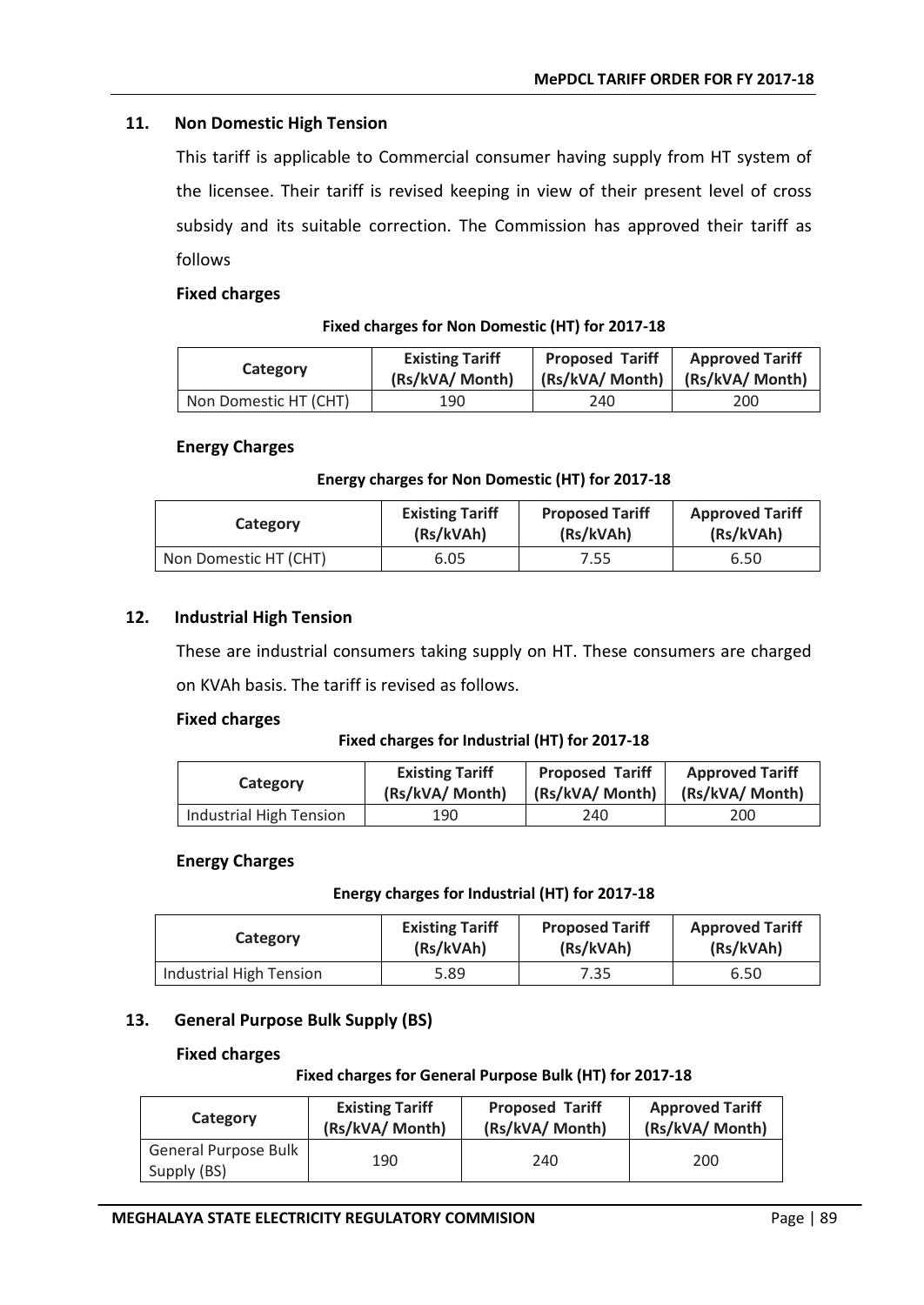### **Energy Charges**

| Category                           | <b>Existing Tariff</b><br>(Rs/kWh) | <b>Proposed Tariff</b><br>(Rs/kWh) | <b>Approved Tariff</b><br>(Rs/kWh) |
|------------------------------------|------------------------------------|------------------------------------|------------------------------------|
| <b>General Purpose/Bulk Supply</b> | 5.65                               | 7.05                               | 6.00                               |

#### **Energy charges for General Purpose Bulk (HT) for 2017-18**

### **14. Public Water Supply/Sewage Treatment Plant**

### **Fixed charges**

#### **Fixed charges for Public Water Supply (HT) for 2017-18**

| Category                   | <b>Existing Tariff</b> | <b>Proposed Tariff</b><br>(Rs/kVA/ Month)   (Rs/kVA/ Month) | <b>Approved Tariff</b><br>(Rs/kVA/ Month) |
|----------------------------|------------------------|-------------------------------------------------------------|-------------------------------------------|
| Public Water Supply (WSHT) | 190                    | 240                                                         | 200                                       |

#### **Energy Charges**

#### **Energy charges for Public Water Supply (HT) for 2017-18**

| Category                   | <b>Existing Tariff</b> | <b>Proposed Tariff</b> | <b>Approved Tariff</b> |
|----------------------------|------------------------|------------------------|------------------------|
|                            | (Rs/kVAh)              | (Rs/kVAh)              | (Rs/kVAh)              |
| <b>Public Water Supply</b> | 5.65                   | 7.05                   | 6.00                   |

### **C. Extra High Tension Supply**

# **15. Industrial Extra High Tension**

### **Fixed charges**

#### **Fixed charges for Industrial (EHT) for 2017-18**

| Category          | <b>Existing Tariff</b> | <b>Proposed Tariff</b> | <b>Approved Tariff</b> |
|-------------------|------------------------|------------------------|------------------------|
|                   | (Rs/kVA/ Month)        | (Rs/kVA/ Month)        | (Rs/kVA/ Month)        |
| Industrial (IEHT) | 190                    | 240                    | 200                    |

### **Energy Charges**

#### **Energy charges for Industrial (EHT) for 2017-18**

| Category          | <b>Existing Tariff</b> | <b>Proposed Tariff</b> | <b>Approved Tariff</b> |
|-------------------|------------------------|------------------------|------------------------|
|                   | (Rs/kVAh)              | (Rs/kVAh)              | (Rs/kVAh)              |
| Industrial (IEHT) | 5.65                   | 7.05                   | 6.00                   |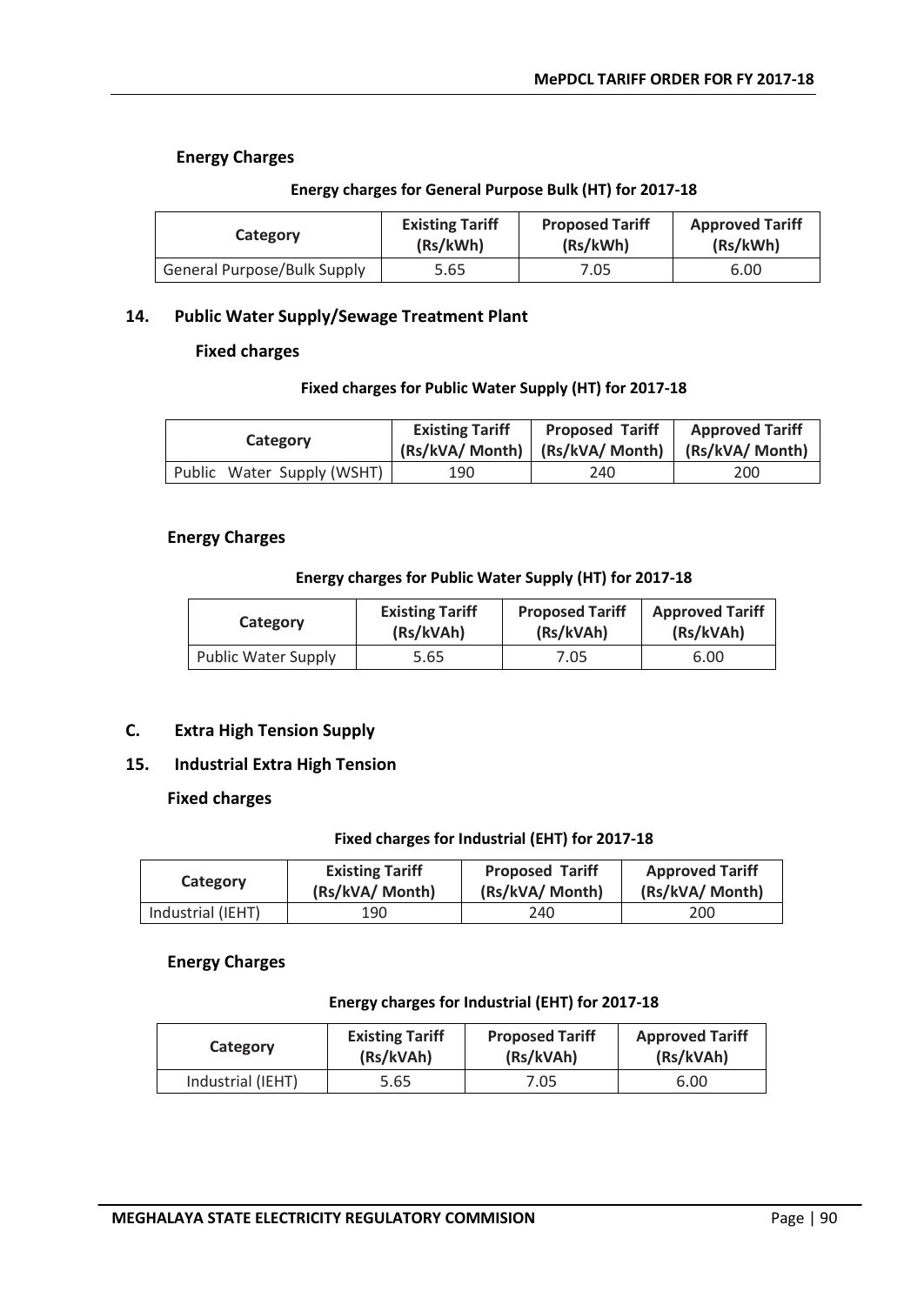# **D. Others**

# **16. Temporary supply (HT & LT)**

MeECL has proposed to continue their existing arrangement where the fixed and energy charges shall continue to be double of the normal applicable rates for all categories. The Commission has agreed to their proposal. Remaining terms and conditions of the tariff rate schedule shall be same as approved last year.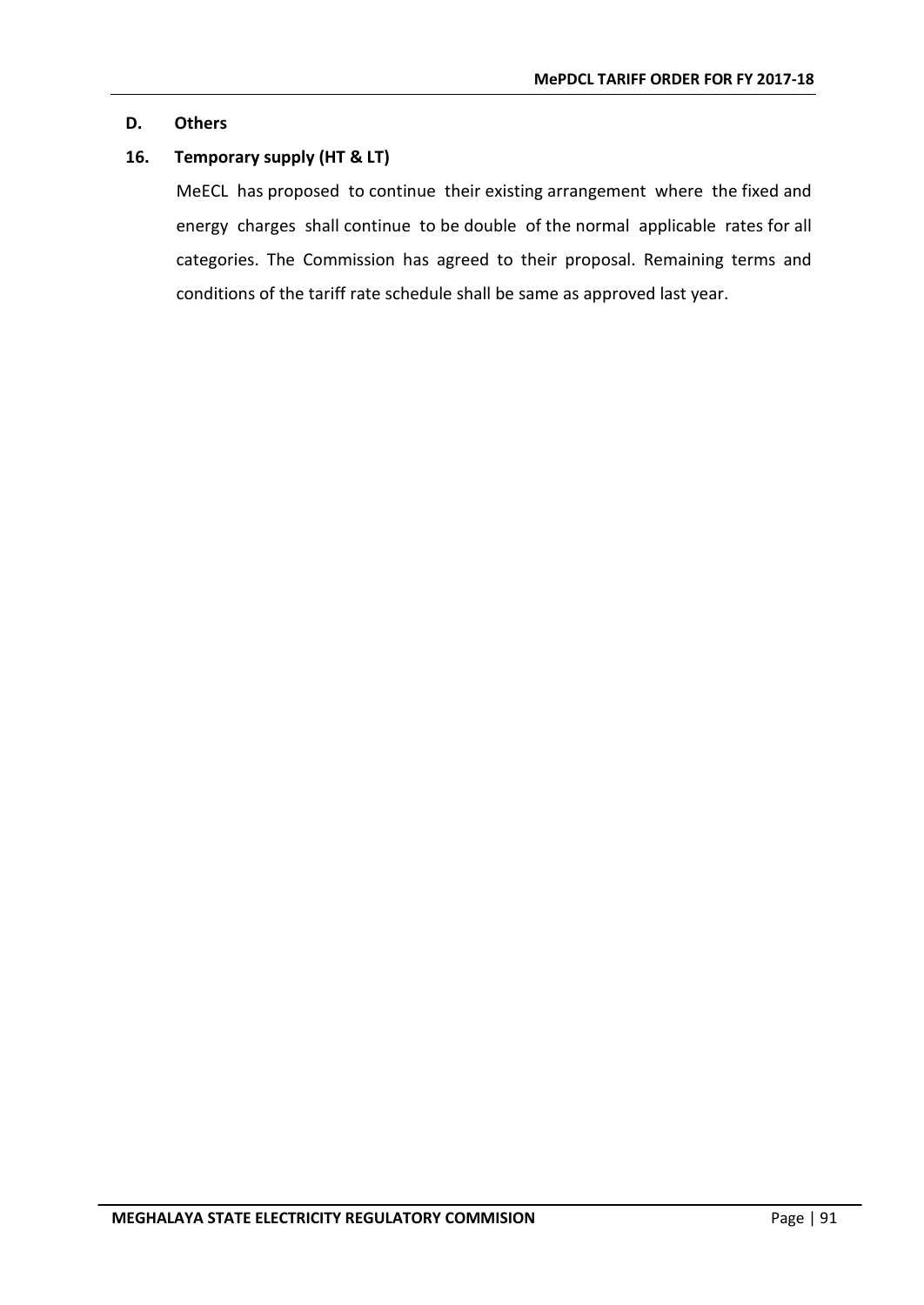#### **Annexure-I**

# **RECORD NOTE OF THE 20th MEETING OF THE STATE ADVISORY COMMITTEE HELD AT ON 06th FEBRUARY 2017 AT THE MSERC CONFERENCE HALL, SHILLONG.**

Present:-

### **Members of the State Advisory Committee and Commission**

- 1) Shri. WMS Pariat, Chairman, MSERC.
- 2) Shri. J.B. Poon, Secretary, MSERC
- 3) Shri. Ramesh Bawri, President Meghalaya Confederation of Industries.
- 4) Shri. S. K. Lato, Jowai.
- 5) Shri S Narzari, GM (Comm.), NEEPCO

**Calling the 20th Meeting** of the State Advisory Committee (SAC) to order, the Chairman welcomed the members present. He briefly informed the members about the purpose of the meeting as envisaged in the Electricity Act 2003 highlighting the salient features of distribution ARR for FY 2017-18. He also briefed the members on the present MSERC, MYT Regulation 2014 and implications of each of the component of ARR in the Tariff. Members of the Advisory Committee were briefed that the Commission has admitted ARR petition for Distribution, Transmission, Generation on 17.01.2017. The utilities had published the salient features of this petition inviting comments of each stakeholders including public. On the ARR & Tariff Petition for the year 2017-18, the Chairman called upon the Hon'ble Members to participate in the deliberations on tariff proposals and invited their suggestions. Members of the SAC raised the following issues:

### **1. Shri Ramesh Bawri**

Shri Ramesh Bawri brought up many pertinent issues relating to the petition and submitted that books of account are not proper as timely submission of ARR and audited statements of account are not updated. He has given following suggestions to the Commission on Tariff issues.

(1) He has appreciated that separate petitions have been filed by MePGCL, MePDCL and MePTCL as required under the Electricity Act, 2003 this would lead to a much better understanding of the workings of MeECL. However, he has suggested that to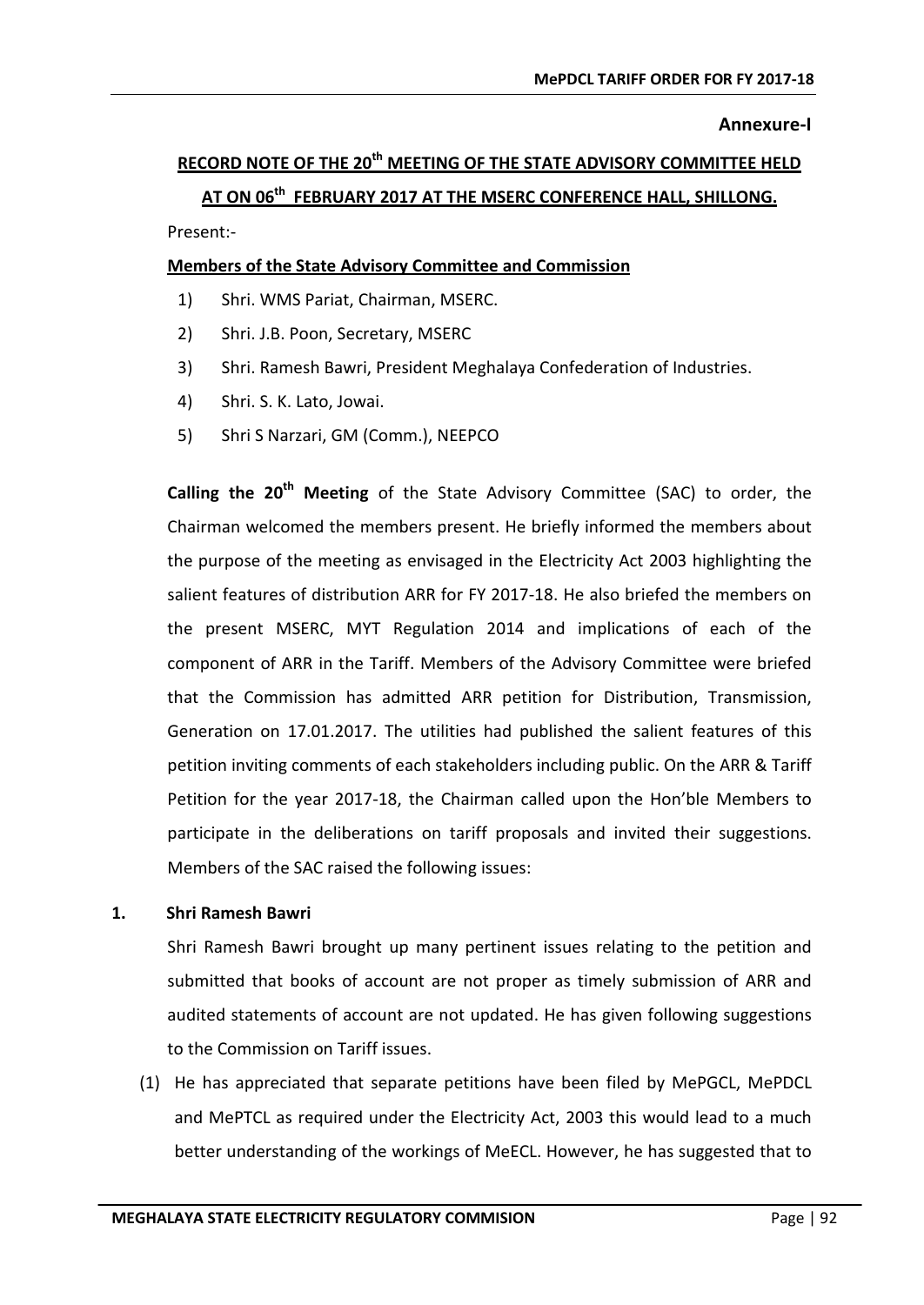consolidate all expenditures record in one single table so that it would be more transparent for the Commission to determine the cost of individual companies in comparison to what approved last year for a single entity.

- (2) Mr. Bawri requested the Commission to review the status of directions given to MePGCL, MePDCL and MePTCL last year while finalizing the Tariff Order so that the road map given by the Commission is properly implemented in the interest of the Public.
- (3) It was submitted that some of the calculation sheets are not matching with the other related calculations and therefore it would be difficult to understand the exact numbers in the ARR petition. This leads to an unnecessary exercise of correction on the part of the Commission, besides the Advisory Board and the General Public who may not be aware of the intricacies of law. It is therefore suggested that each subsidiary Company of MeECL be advised to submit their proposals in accordance with the Regulations in future.
- (4) In the absence of the accounts for earlier years, it is not possible to comment on the eligibility of **Return on Equity**. It is however suggested that the Hon'ble Commission may kindly verify the eligible amount in accordance with Regulations 51 and 53, keeping the Debt-Equity Ratio norms also in mind.

# **2. Shri. S.K Lato**

Shri S.K.Lato stated that he also fully supported all the views expressed by Mr. Ramesh Bawri and requested the Commission to take these into consideration while deciding the Tariff for the year 2017-18. He wanted that the performance of MePDCL needs to be improved in terms of better operation, quality supply and improvement in their current efficiency to work & optimize their resources.

Summing-up the discussions, the Chairman placed on record his profound gratitude to the Hon'ble Members present, for their valuable suggestions and submissions and assured that these would be kept in view, while finalizing the Tariff for the year 2017-18.

(J.B. Poon)

#### **Secretary, MSERC**